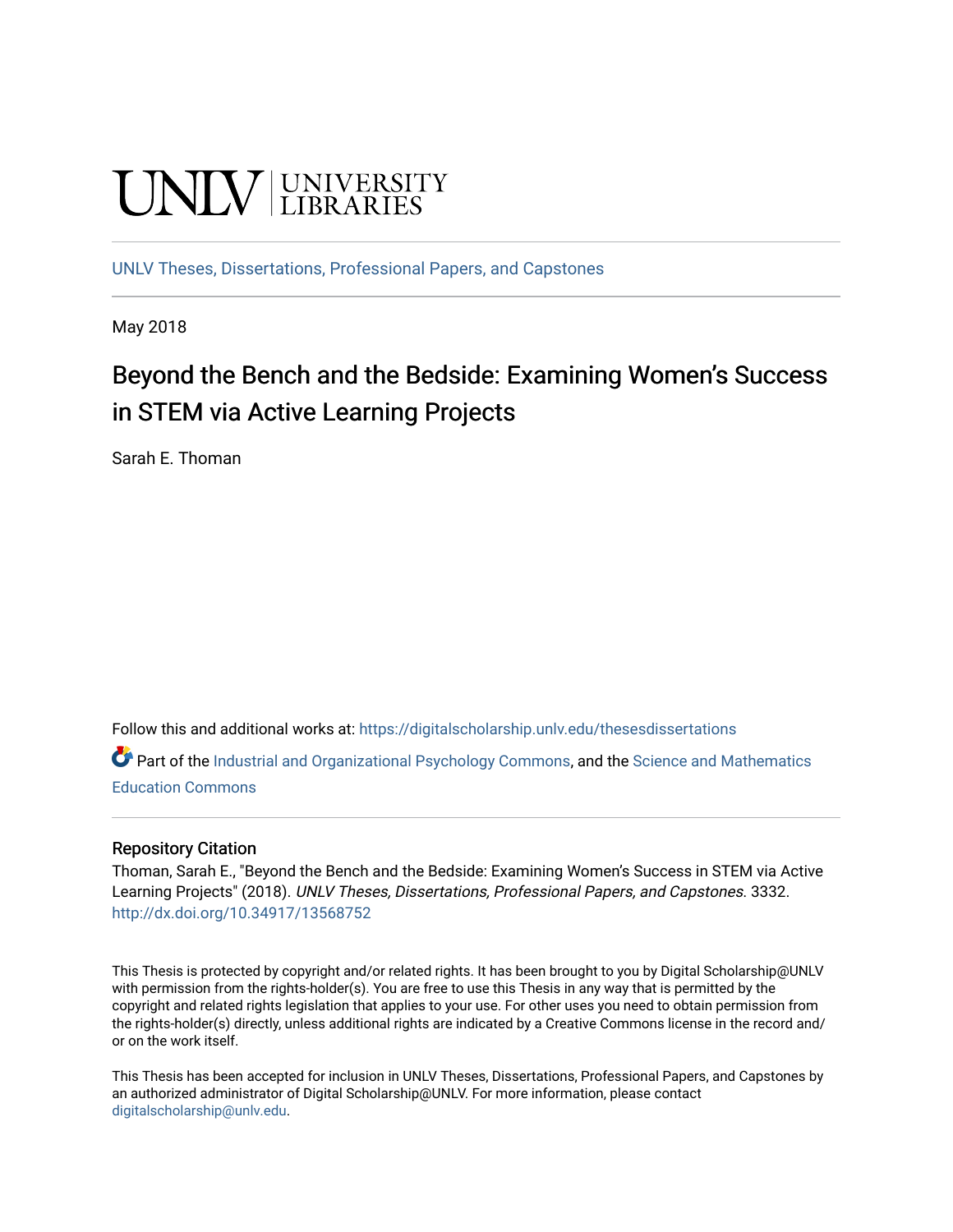### BEYOND THE BENCH AND THE BEDSIDE: EXAMINING WOMEN'S SUCCESS IN

#### STEM VIA ACTIVE LEARNING PROJECTS

By

Sarah E. Thoman

Bachelor of Arts – Psychology The University of Texas at Austin 2007

Bachelor of Business Administration – Management The University of Texas at Austin 2007

Master of Arts – Organizational Psychology Teachers College, Columbia University 2010

A thesis submitted in partial fulfillment of the requirements for the

Master of Arts – Psychology

Department of Psychology College of Liberal Arts The Graduate College

University of Nevada, Las Vegas May 2018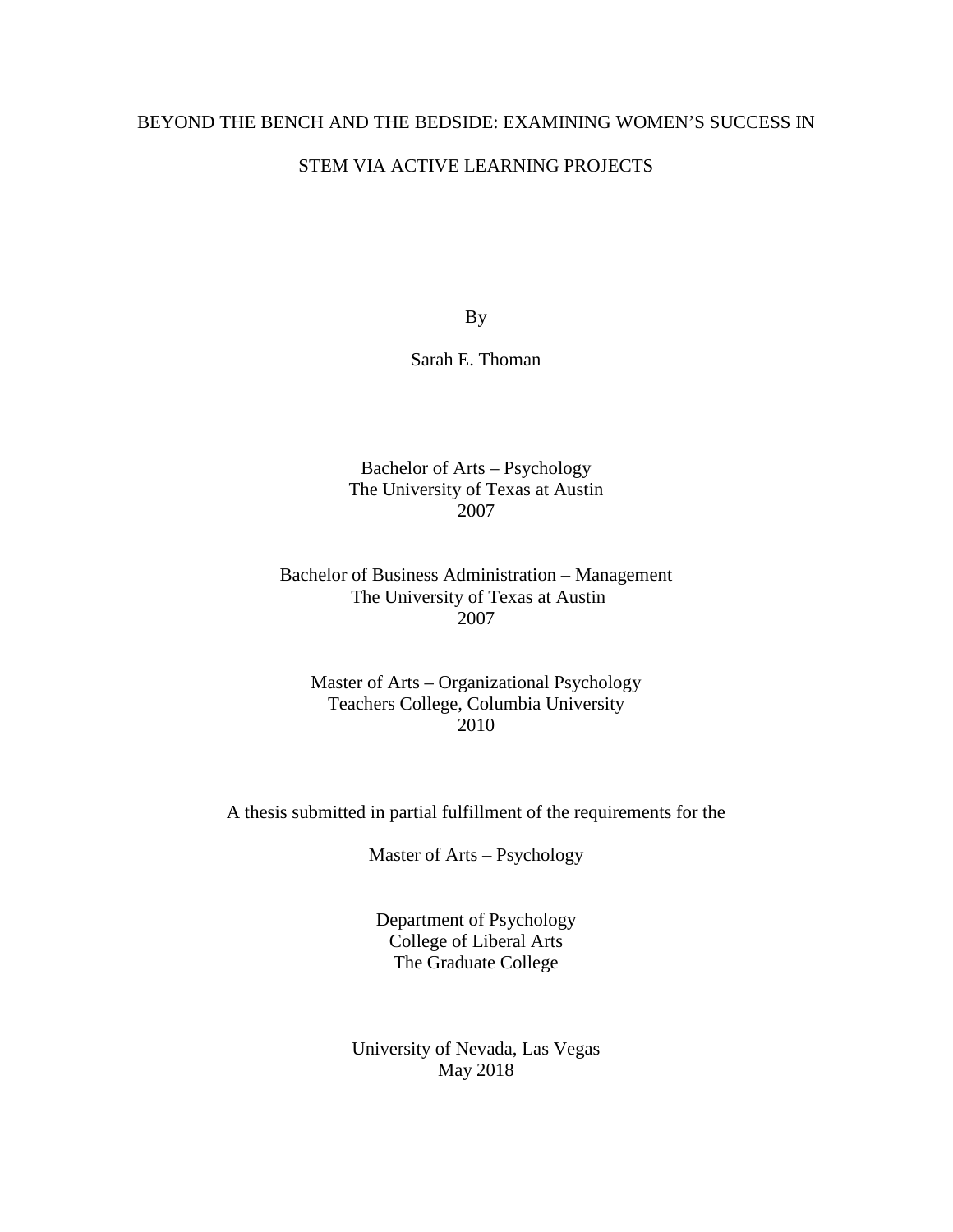

## **Thesis Approval**

The Graduate College The University of Nevada, Las Vegas

May 1, 2018

This thesis prepared by

Sarah E. Thoman

entitled

Beyond The Bench and the Bedside: Examining Women's Success in STEM via Active Learning Projects

is approved in partial fulfillment of the requirements for the degree of

Master of Arts – Psychology Department of Psychology

Jennifer Rennels, Ph.D. *Examination Committee Member*

Murray Millar, Ph.D. *Examination Committee Member*

Stefani Relles, Ph.D. *Graduate College Faculty Representative*

Rachael Robnett, Ph.D.<br>
Examination Committee Chair<br>
Graduate College Interim Dean *Examination Committee Chair Graduate College Interim Dean*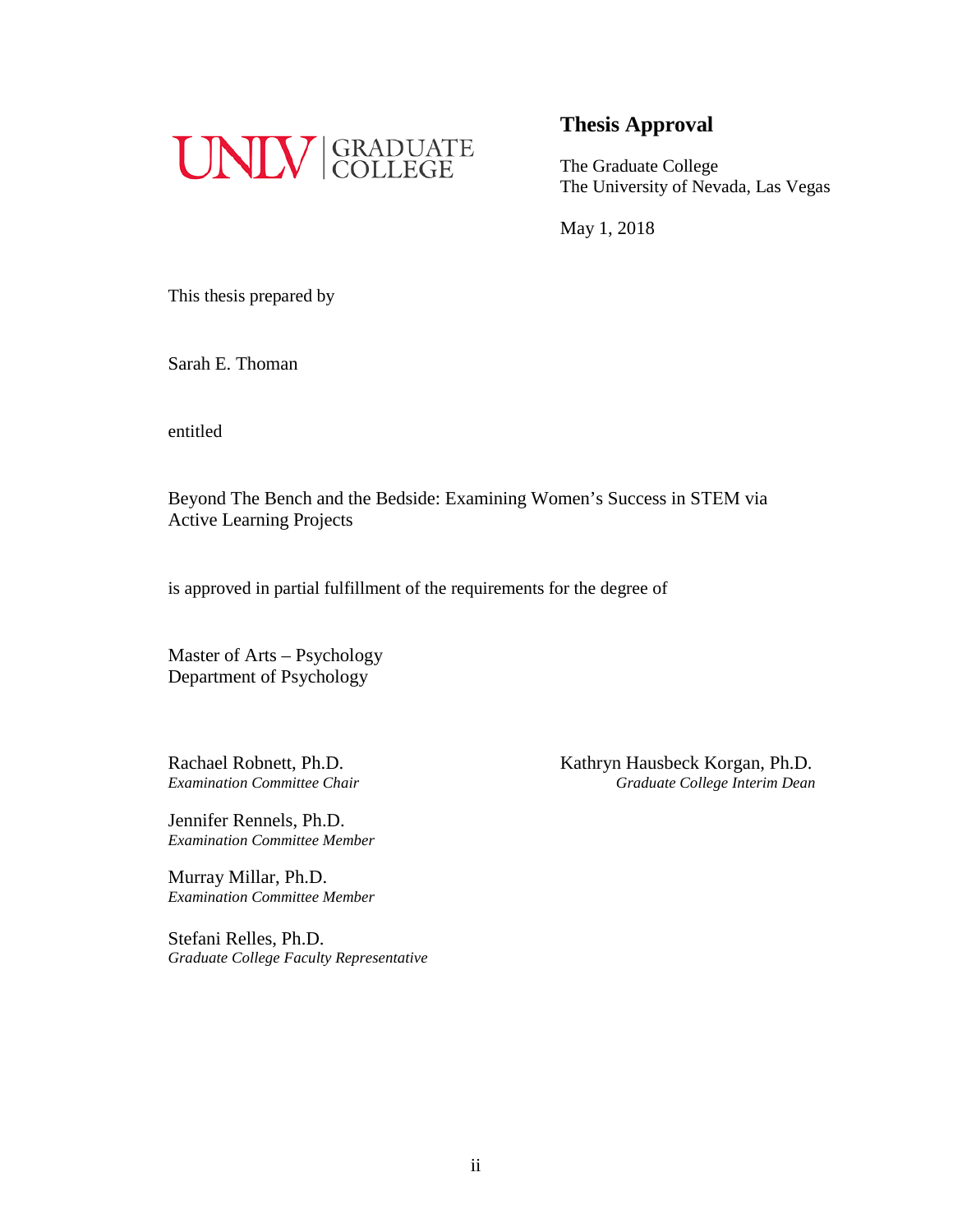#### **Abstract**

<span id="page-3-0"></span>Gender inequality is a persistent challenge in fields related to science, engineering, technology, and math (STEM) in the U.S. The current study aims to advance the literature in a burgeoning area of inquiry by identifying factors that may help to account for women's success in STEM. To evaluate STEM success, I used a mixed methods design to investigate STEM identity, career identity status, career commitment, and both individual and situational resilience among women undergraduates. Students were engaged in two project-based STEM programs organized at a large, diverse, research intensive university in the Southwest U.S. Associations between resilience and career commitment, as well as narrative insight into resilience and career identity status emerged. Results further psychological insight into STEM success while providing insight into women's experiences in active-learning programs. Findings also suggest avenues to enrich theoretical models and help inform new directions to examine in educational and career development programs or interventions in STEM.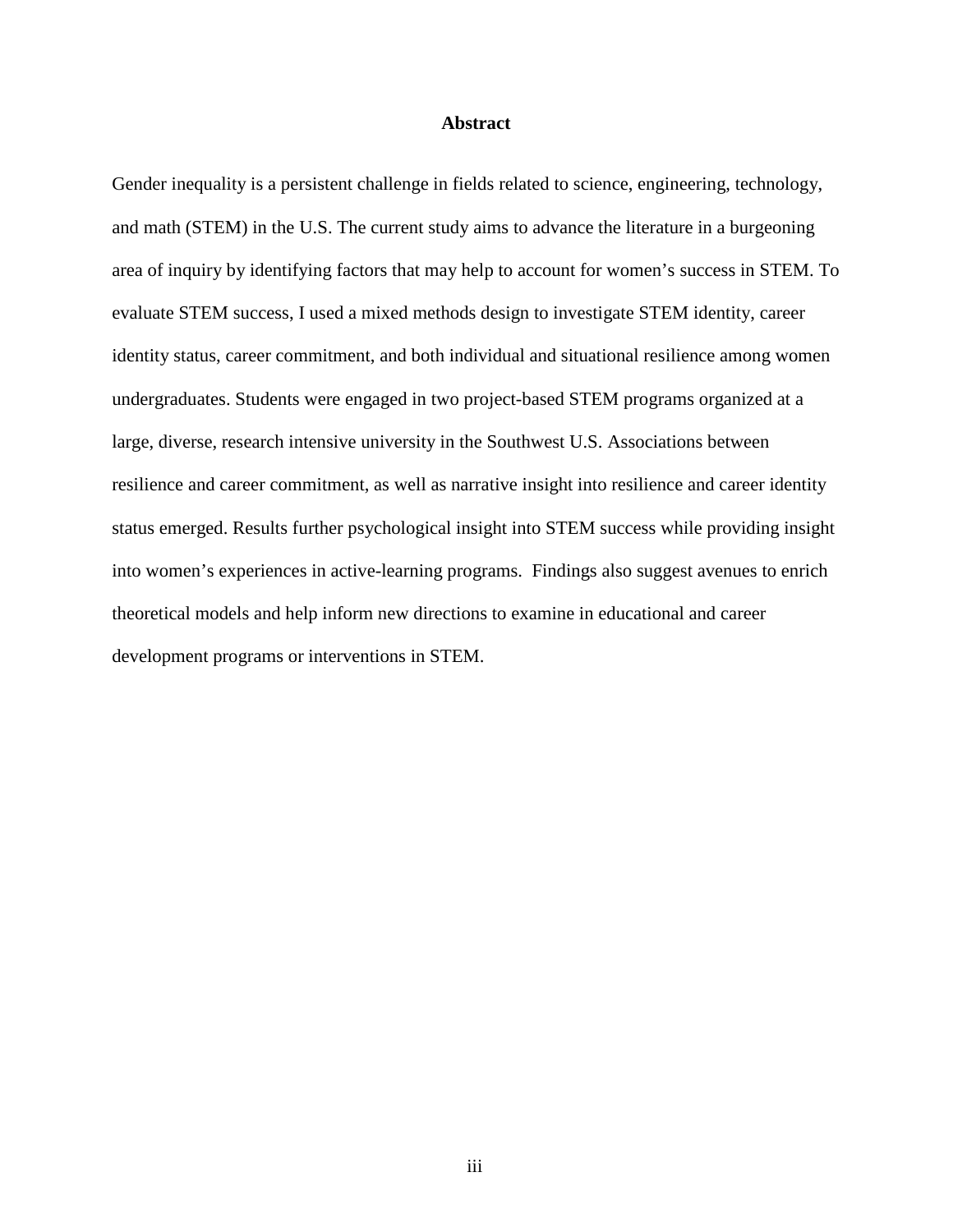#### **Acknowledgments**

<span id="page-4-0"></span>The author would like to acknowledge the students and administrators of the McNair and AANAPISI Scholars Programs at the University of Nevada, Las Vegas, the students and administrators of the Health Improves Together (HIT) Program at the University of Nevada, Las Vegas School of Medicine, as well as the research team at the Social-Developmental Lab in the Department of Psychology at the University of Nevada, Las Vegas for their contributions to this study.

Additionally, the author would like to thank Dr. Rachael Robnett, PhD, as well as Tori DiBona and James Abelar. Dr. Robnett's encouragement and guidance, as well as Ms. DiBona's and Mr. Abelar's diligence, time, and devotion to the project, made a world of difference.

Finally, the author would like to thank her loved ones and mentors for providing ongoing care and support from project inception to completion; as always they enable all endeavors large and small.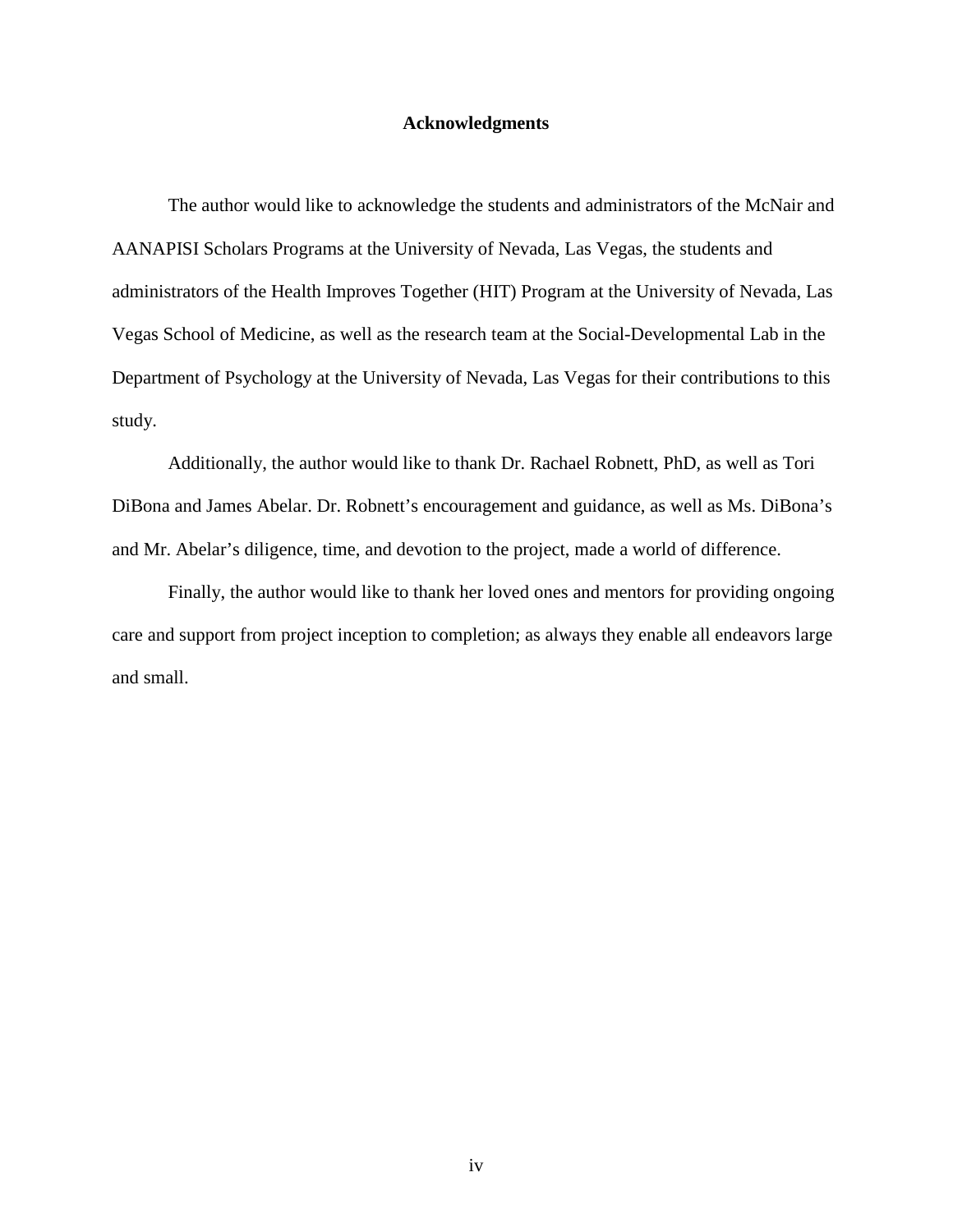<span id="page-5-0"></span>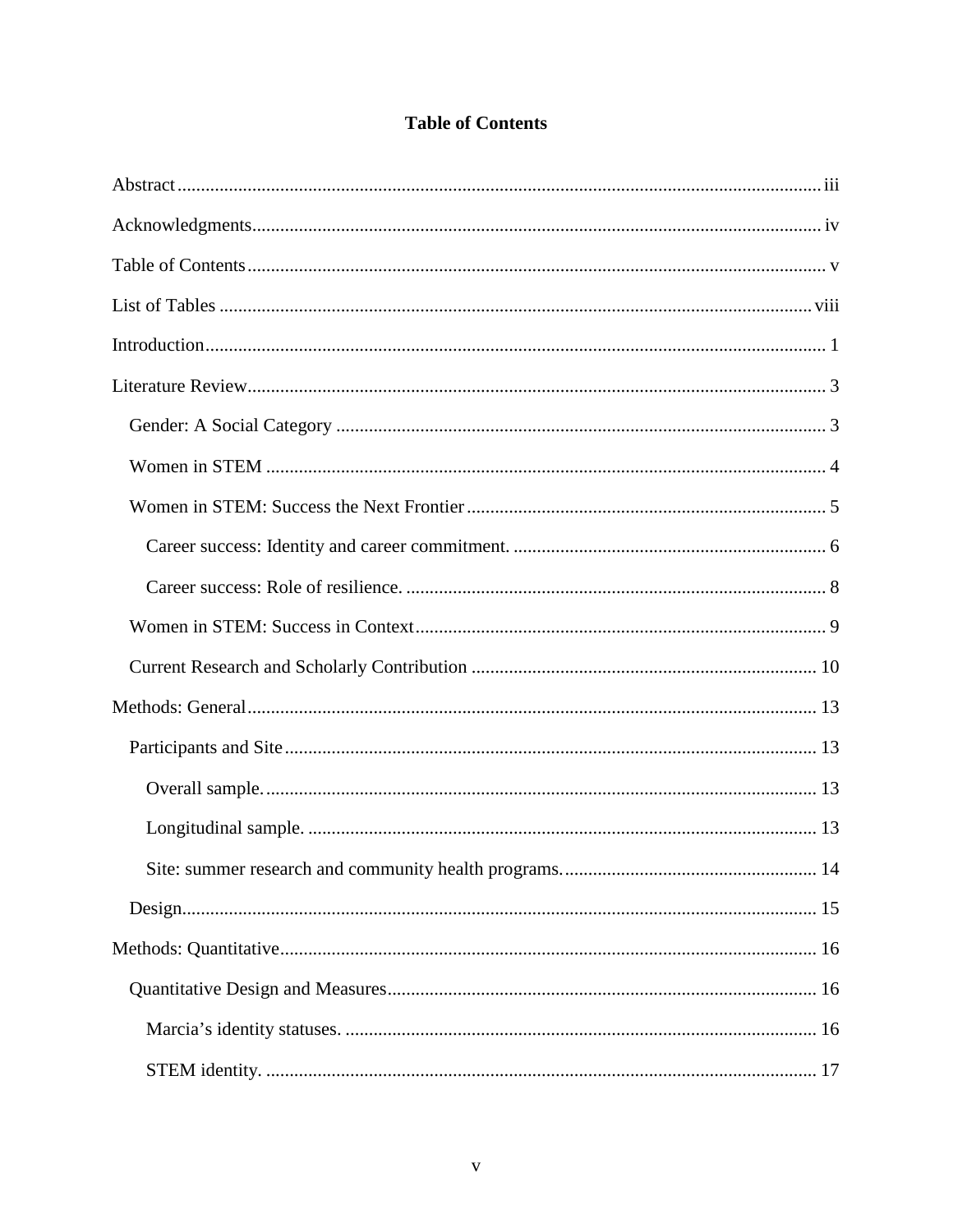| Multiple Regression and Repeated Measures ANOVAs: Hypotheses 1 and 2 20 |  |
|-------------------------------------------------------------------------|--|
|                                                                         |  |
|                                                                         |  |
|                                                                         |  |
|                                                                         |  |
|                                                                         |  |
|                                                                         |  |
|                                                                         |  |
|                                                                         |  |
|                                                                         |  |
|                                                                         |  |
|                                                                         |  |
|                                                                         |  |
|                                                                         |  |
|                                                                         |  |
|                                                                         |  |
|                                                                         |  |
|                                                                         |  |
|                                                                         |  |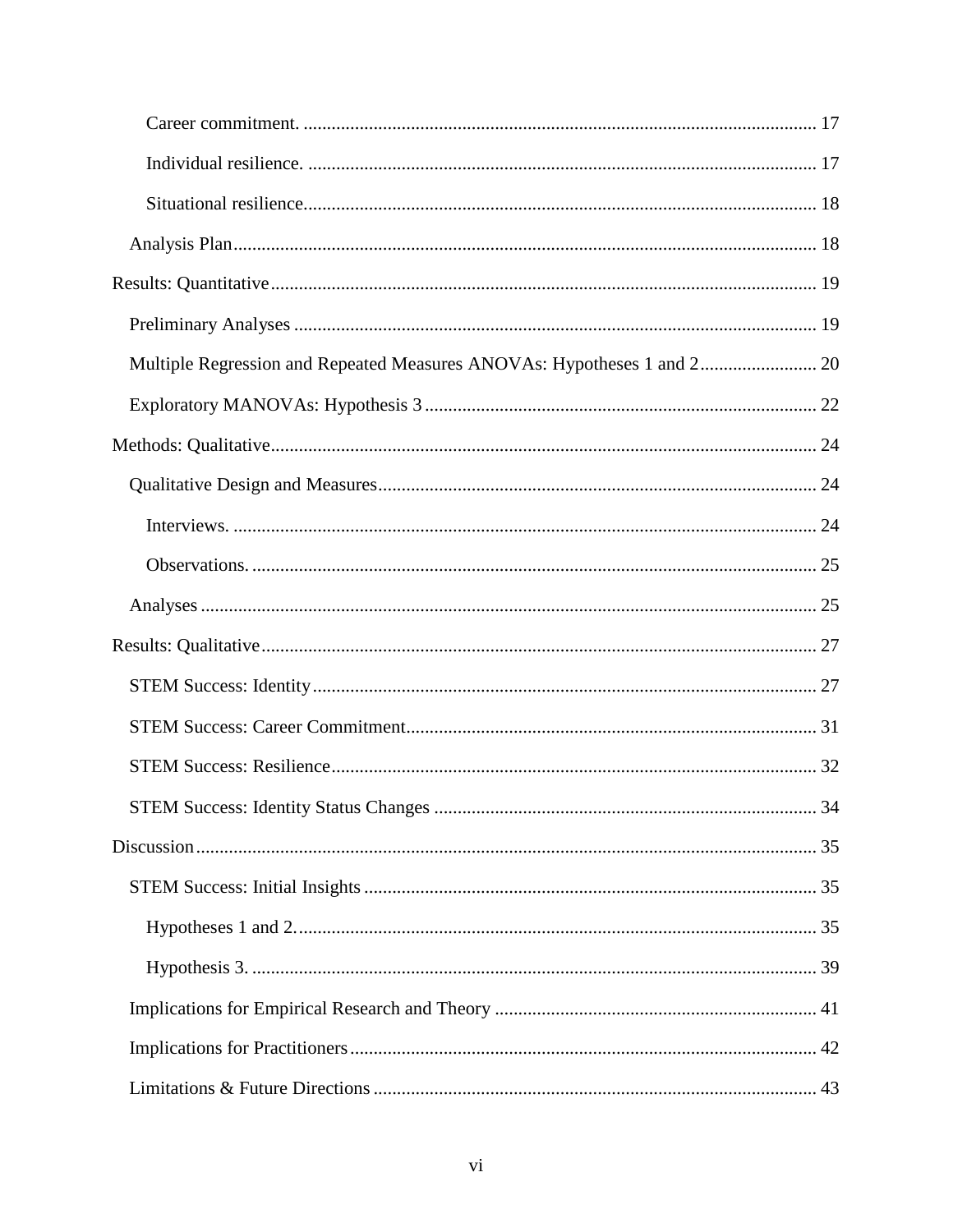| Appendix E: Marcia's Identity Status - Transition from Achieved to Diffusion 72           |  |
|-------------------------------------------------------------------------------------------|--|
| Appendix F: Table 1 Associations Among Study Variables at Time 1 (T1) and Time 2 (T2)  74 |  |
| Appendix G: Table 2 Qualitative Data Definitions and Inter-rater Reliability  75          |  |
|                                                                                           |  |
|                                                                                           |  |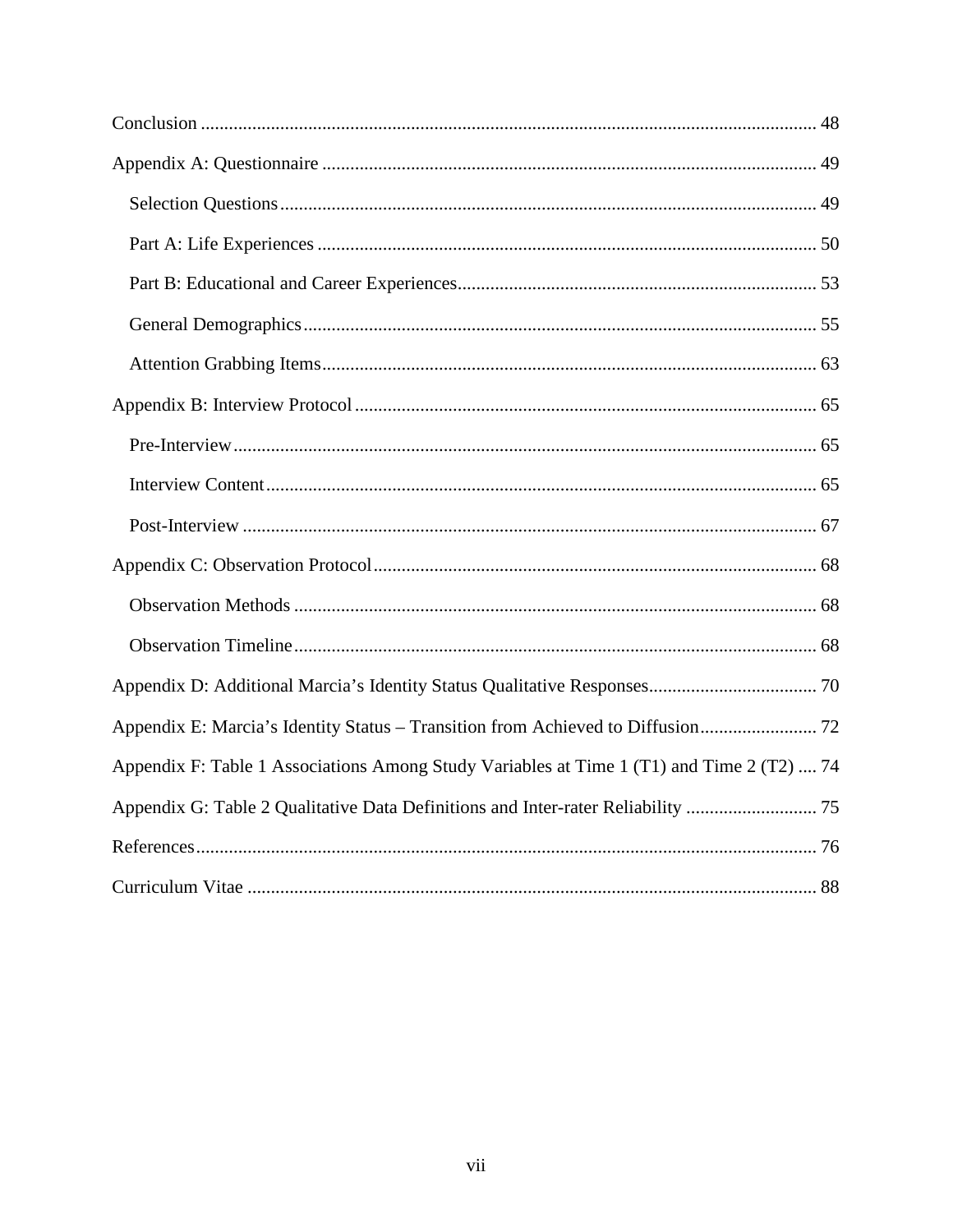# **List of Tables**

<span id="page-8-0"></span>

| Table 1. Associations Among Study Variables at Time 1 (T1) and Time 2 (T2)73 |  |
|------------------------------------------------------------------------------|--|
|                                                                              |  |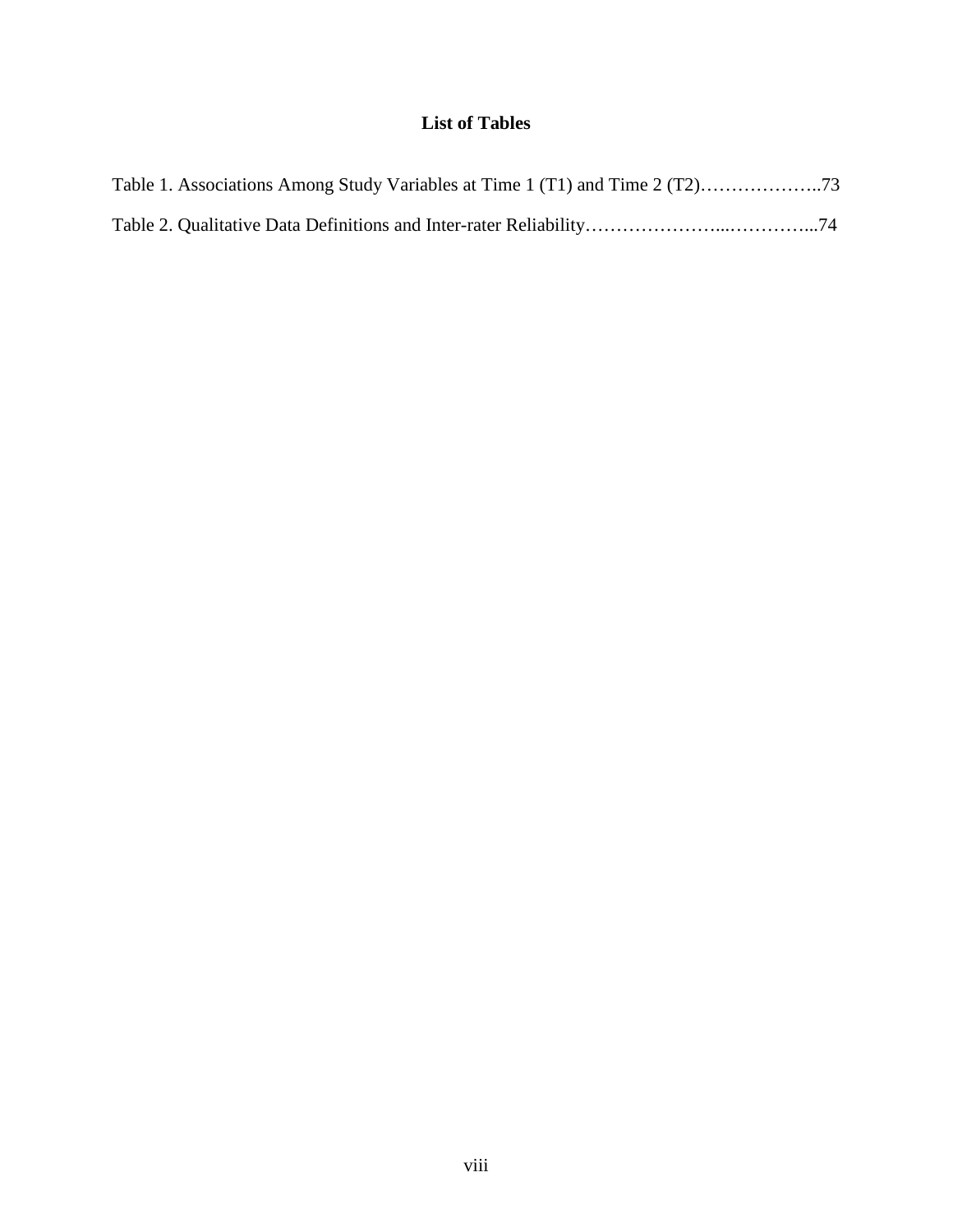#### **Introduction**

<span id="page-9-0"></span>Most would agree that humanity strives for a world in which all individuals are able to pursue opportunities uniquely suited to their abilities and interests. Such an ideal state would enable one to reach self-actualization, or the highest form of the self (Maslow & Arieti, 1961; Koltko-Rivera, 2006). Beyond fulfilling individual potential, however, self-actualization may also enable self-transcendence wherein one is able to further the greater good (Koltko-Rivera, 2006). Therefore, a world supportive of "unbounded self-actualization" (Murtaza, 2011, p. 581) at the individual level would likewise benefit broader human societies and economies sustained by the collective wisdom of individuals operating at their highest capacity (Murtaza, 2011).

Unfortunately, in the pursuit of self-actualization and possible self-transcendence, people encounter systemic challenges and limitations. More specifically, gender stereotypes and bias limit individual career advancement. For example, in the U.S., women currently receive less than \$0.80 for every \$1.00 a man receives for comparable work (Hill, 2016). Also women continue to be underrepresented at the highest levels of government and business (Chu & Posner, 2013), and are often encouraged to adhere to gender roles reinforcing focus on the family, home, and "female-appropriate" pursuits (Halpern et al., 2007).

STEM fields, or disciplines in science, technology, engineering, and math, are examples of academic and career domains in which women are underrepresented (Landivar, 2013). Although some areas of STEM such as the health professions see greater female enrollment, (Corbett, Hill  $\&$  St. Rose, 2008), the demand for qualified talent in healthcare far outpaces supply (Cooper, Getzen, McKee & Laud, 2002; Petterson et al., 2012), and women continue to pursue largely gendered subfields within these disciplines (e.g., pediatrics; Lambert & Holmboe,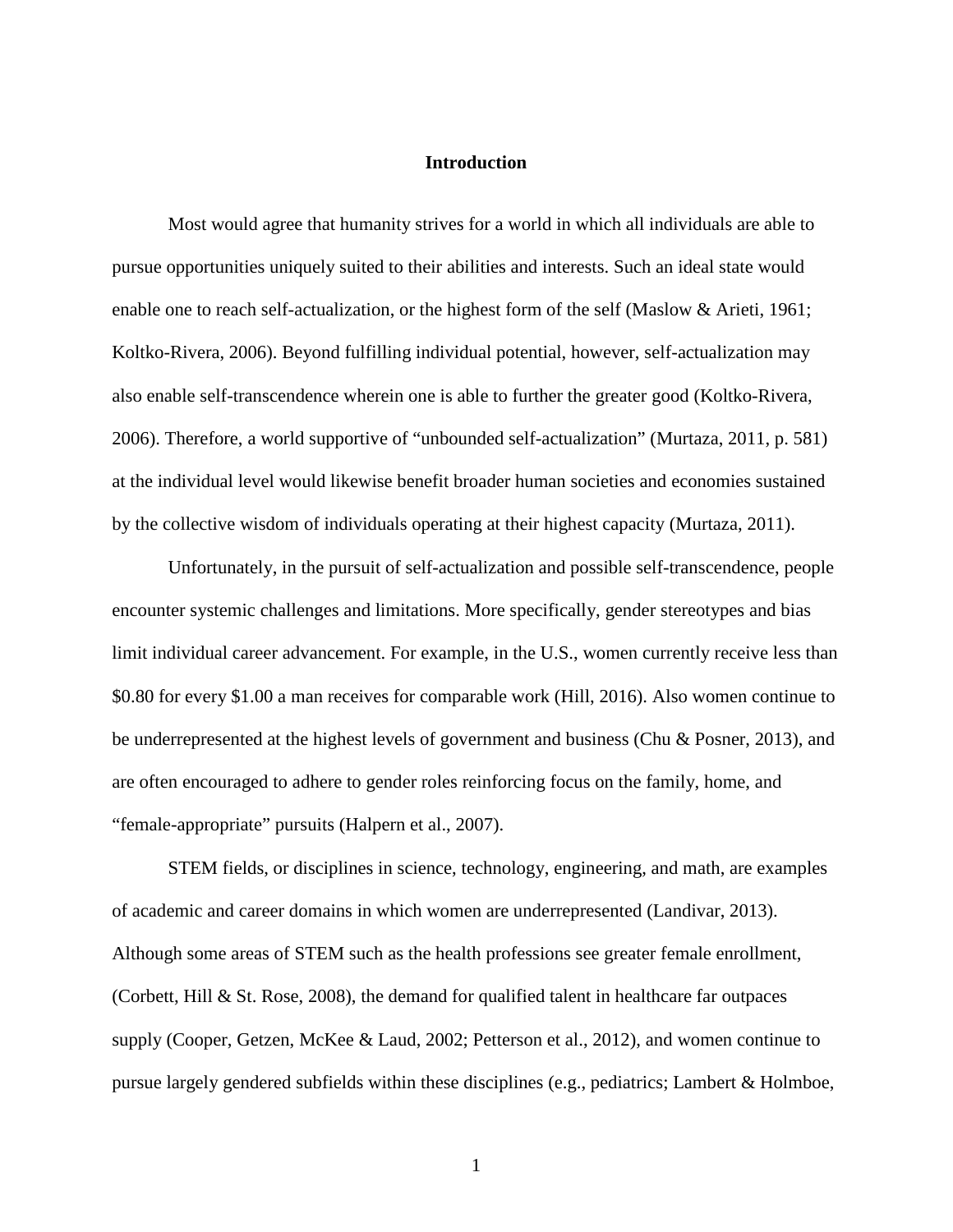2005). Additionally, in spite of relatively equal representation in health fields, women in healthcare continue to experience bullying and other forms of sexism (Berry, Gillespie, Gates & Schafer, 2012; Herbst, 2016).

Enhancing inclusion in STEM fields is a national priority (Koizumi, 2015). However, relatively little is known about the factors that may account for women's success in STEM. This is a critical knowledge gap that must be filled in order to inform theory and intervention. As detailed in the pages to come, the current study addresses this missing link in the literature by exploring variables that may be linked to STEM success (i.e., career identity, career commitment, and resilience) among women pursuing STEM careers in applied contexts.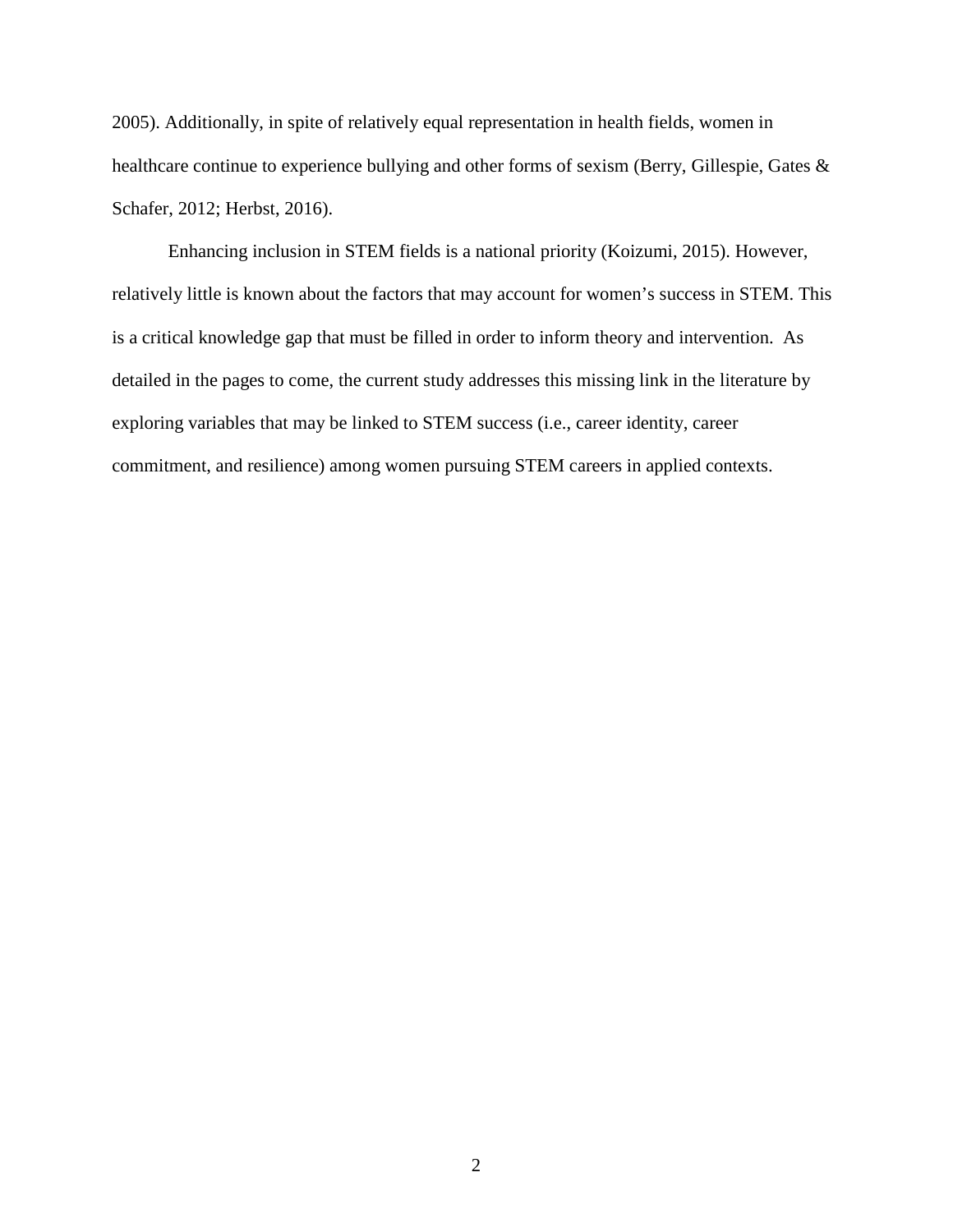#### **Literature Review**

#### <span id="page-11-1"></span><span id="page-11-0"></span>**Gender: A Social Category**

To understand the experiences women may encounter en route to career pursuits in STEM fields, it is important to briefly highlight the origin and influence of gender stereotypes, bias, and gender roles. Gender is one of a variety of social categories, which are mental representations of human traits and qualities that help individuals understand the world. Examples of social categories include race, gender, and age. As infants, individuals learn to use social categories as evolutionarily adaptive cognitive shortcuts to quickly delineate social information (Spelke & Kinzler, 2007). Social categories are generally useful in expediting mental processes, though they can also be harmful if linked to snap judgments rooted in bias, prejudice, and stereotypes.

Gender is a critical social category, not only because it is rife with stereotypes and bias, but also because it is integral to individual development and a person's sense of self, thus shaping experiences across the lifespan (Banaji & Prentice, 1994). For instance, research on how individuals define themselves in light of their gender and whether they "fit" with their gender based on societal norms has implications for psychosocial outcomes and health (Egan & Perry, 2001). Furthermore, gender extends beyond the individual and influences culture and social systems (Wood & Eagly, 2002). These circumstances set the stage for gender roles, which are prescribed traits and behaviors associated with gender (e.g., men as leaders; women as nurturers; Wood & Eagly, 2002).

Gender roles can constrain behavior at home and in the workplace. For instance, in heterosexual unions and families, women may be expected to take on particular tasks and endeavors, such as housekeeping or primary responsibility in child-rearing, alongside demanding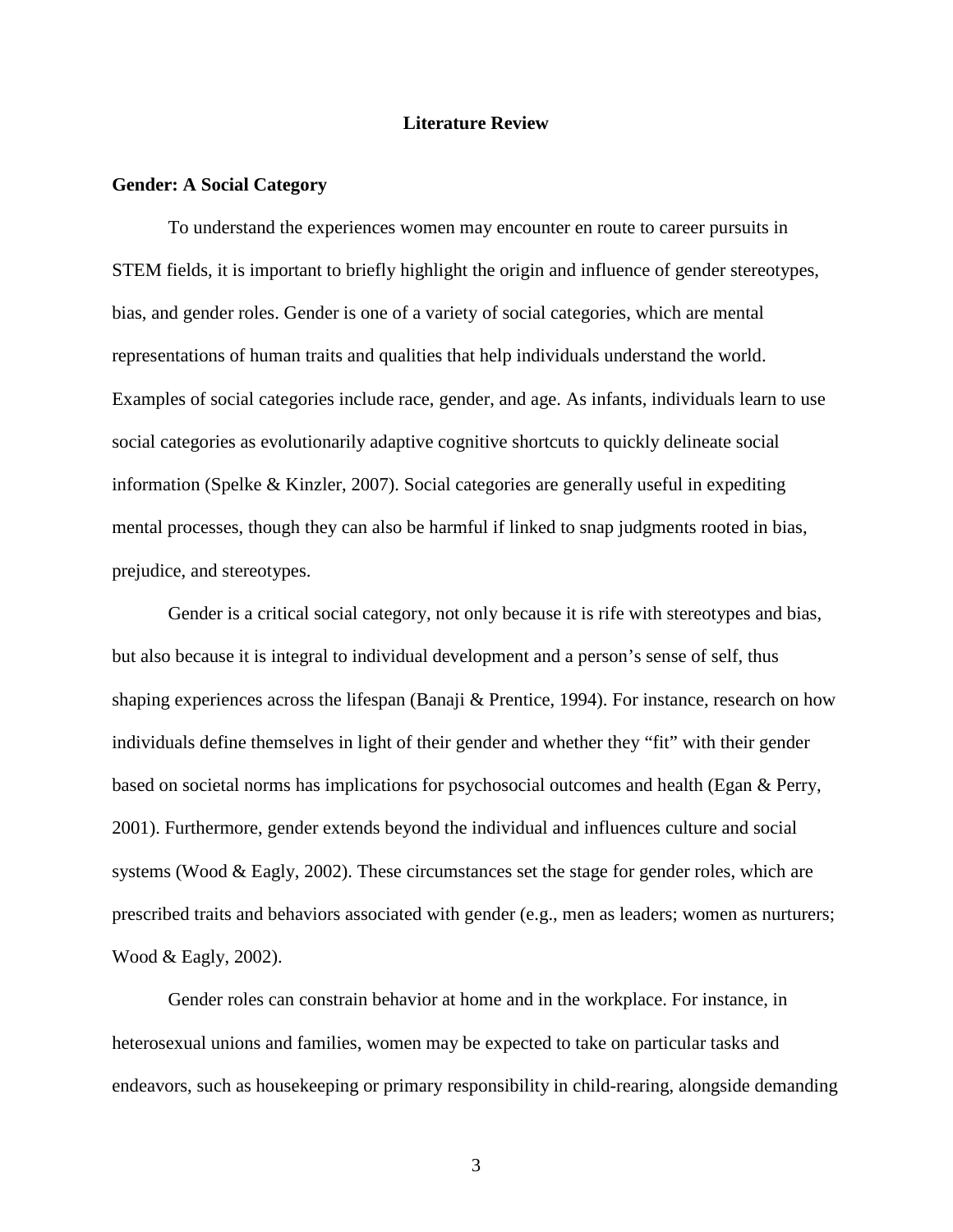professional careers (Mason & Goulden, 2004). Additionally, in the workplace certain classes of positions or job types may be more commonly ascribed to each gender (e.g., "pink collar" jobs or administrative roles for women; Bagchi-Sen, 1995; Dewan & Gebeloff, 2012). Thus, gender remains an important social category at both the societal and individual levels and appears to influence life outcomes. One such outcome of interest is that of career trajectories.

#### <span id="page-12-0"></span>**Women in STEM**

STEM includes a variety of disciplines (e.g., natural sciences, math, applied math fields, computer sciences, health sciences, and social sciences; Gonzalez & Kuenzi, 2012). It is worth noting that the state of gender inequality across STEM fields varies. For instance, math-intensive fields (e.g., engineering, physics) tend to illustrate the greatest gender differences (Landivar, 2013), whereas women enter and remain in the health professions (e.g., medicine, nursing), life sciences, and social sciences at higher rates (Corbett et al., 2008).

However, despite the influx of women into certain STEM areas, their experiences differ from those of their male counterparts. For instance, in healthcare women continue to track into specialties differentially by gender. As an example, pediatric medicine has a higher proportion of women, whereas orthopedic medicine has a higher proportion of men (Erikson, Jones & Tilton, 2012; Lambert & Holmboe, 2005). This is particularly perplexing given that women and men currently enter medical school at approximately equal rates (Association of American Medical Colleges, 2015). Furthermore, women in healthcare continue to experience hostile treatment such as bullying as nurse trainees (Berry et al., 2012) and sexist commentary as resident physicians in the surgical suite (Herbst, 2016). Also with respect to the life sciences, in 2006 although women earned more than half (59.8%) of the undergraduate degrees in biology, they represented only 29% of those with PhDs employed full time in the field (Hill, Corbett, & St. Rose, 2010). Thus,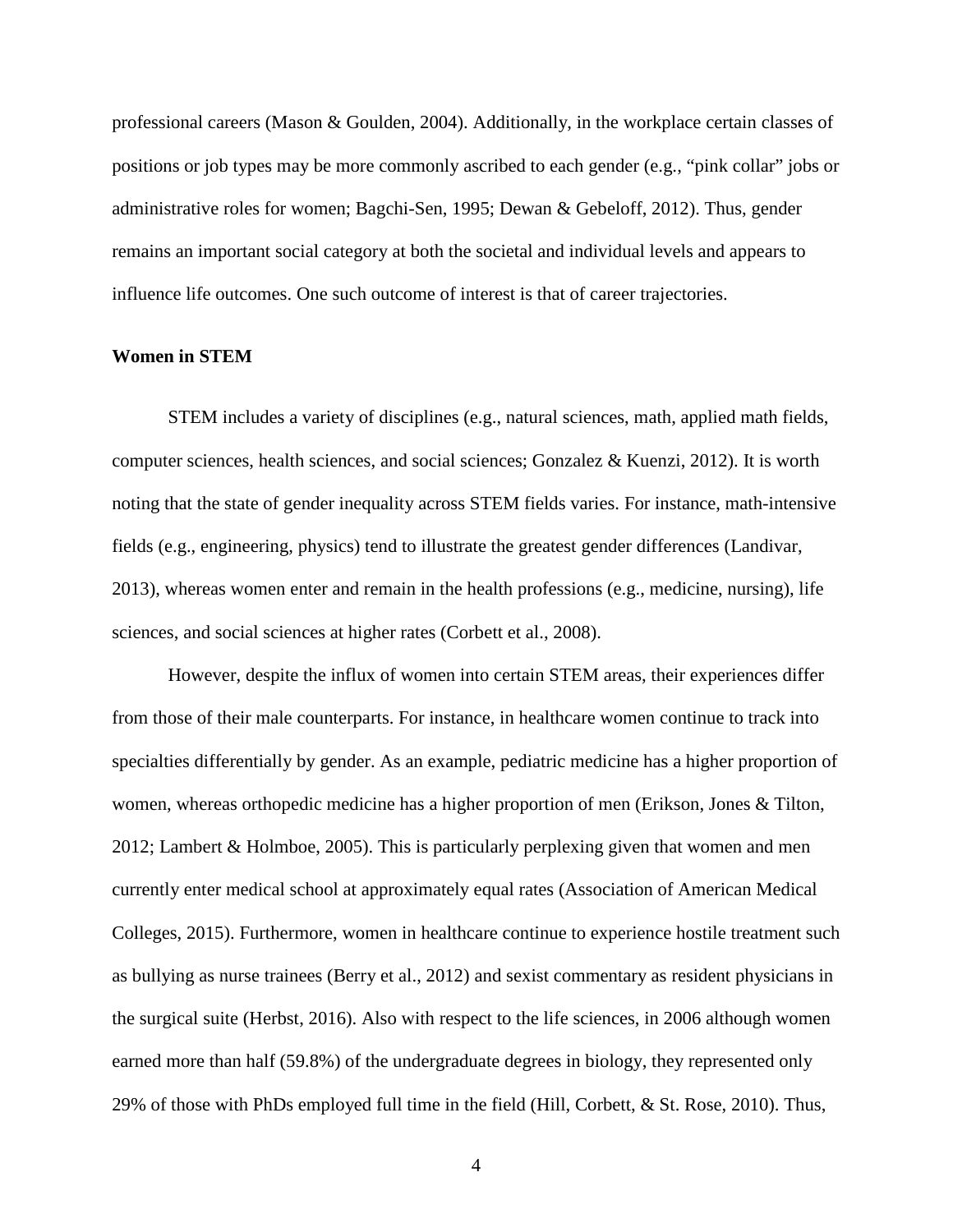while there are likely more women persisting in the life sciences and health professions as compared to other STEM fields, women continue to pursue their careers differentially based on their gender, continue to report bias in the workplace, and are underrepresented in areas of the workforce.

Significant research to date has explored gender inequality in STEM fields. For instance, women tend to have lower STEM self-concept, or a lack of belief in their STEM-related abilities (e.g., math skills), as compared to their male counterparts (Eccles, 2011; Eccles, 2015; Robnett & Thoman, 2017). Additionally, research has implicated work-life balance choices in favor of family (Ceci & Williams, 2011) and social and family expectations surrounding women's roles in child-rearing (Halpern et al., 2007) in women's underrepresentation in STEM fields. Furthermore, women in STEM report experiencing gender bias in the hiring process (Moss-Racusin, Dovidio, Brescoll, Graham, & Handelsman, 2012), from peers in the field (Robnett, 2016), and from within the STEM workplace (Settles, Cortina, Buchanan, & Miner, 2012; Settles, Cortina, Malley, & Stewart, 2006).

However, focusing on the reasons for the paucity of women in STEM covers only certain aspects of the story. In order to fully understand gender differences in STEM and design effective interventions to enhance STEM inclusion, it is important to understand both the struggles of women in STEM as well as the keys to their success.

#### <span id="page-13-0"></span>**Women in STEM: Success the Next Frontier**

Focusing on women's success in STEM provides the missing link to understanding women's career trajectories and experiences in STEM. To date, success has been approximated via research focused on retention statistics (Corbett et al., 2008) and persistence (Lent, Brown & Larkin, 1984; Lent et al., 2001). Such work can be built upon by giving voice to the experiences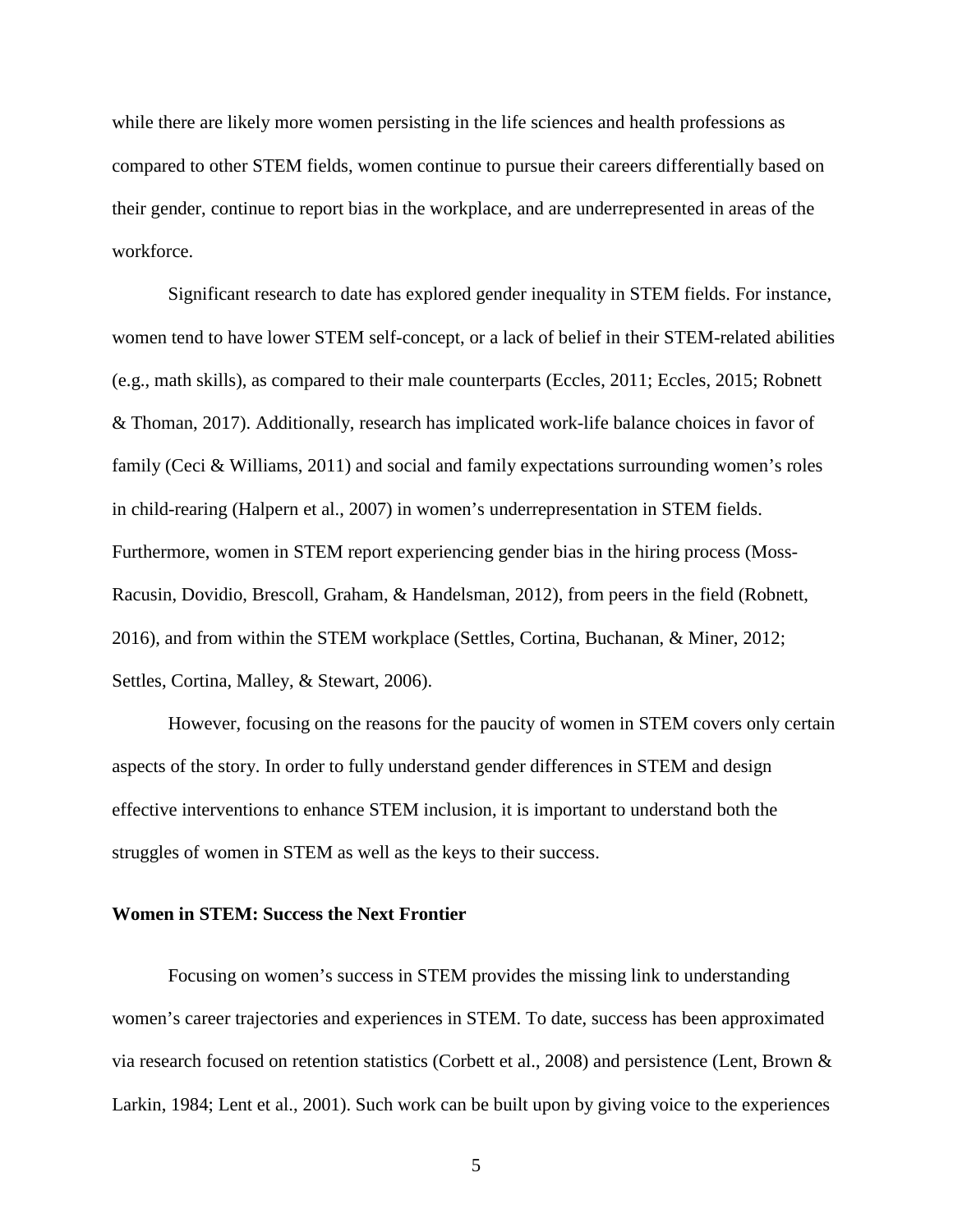of the women who are thriving in STEM. An awareness of the factors contributing to women's success in STEM will enable researchers and practitioners to design interventions knowing what is already effective. To this end, I will explore STEM success among women pursuing STEM careers in applied contexts. As detailed below, my focus centers on the following constructs: identity, career commitment, and resilience.

<span id="page-14-0"></span>**Career success: Identity and career commitment.** Identity formation or the process of answering "who am I?" is considered a key developmental process in the transition from adolescence to adulthood. Erickson initially theorized identity as culminating in the individual successfully arriving at a singular, integrated view of the self by the end of adolescence (i.e., by approximately 18-19 years of age by Western standards; Schwartz, Zamboanga, Luyckx, Meca, & Ritchie, 2013). Recent work has extended this timeframe into the late 20s to early 30s. For instance, Arnett (2000) argues that identity exploration is a key feature of emerging adulthood, which is a developmental period bridging adolescence and adulthood. During emerging adulthood, individuals seek out experiences in order to explore roles and interests in an effort to mold their adult identity relative to career, love, and world views (Arnett, 2000). Career-related identity experiences are often particularly salient to emerging adults in Western/post-industrial countries who are transitioning into post-secondary educational and professional pursuits (Arnett, 2000).

Marcia's identity status model describes one potential process by which emerging adults may arrive at their career-related identity (Marcia, 1966; Schwartz et al., 2013). According to the model, one arrives at an identity (*commitment*) by way of activities that afford opportunities to filter through possible identities (*exploration*; Schwartz et al., 2013). The extent to which individuals are actively engaged in exploring potential identity options determines whether they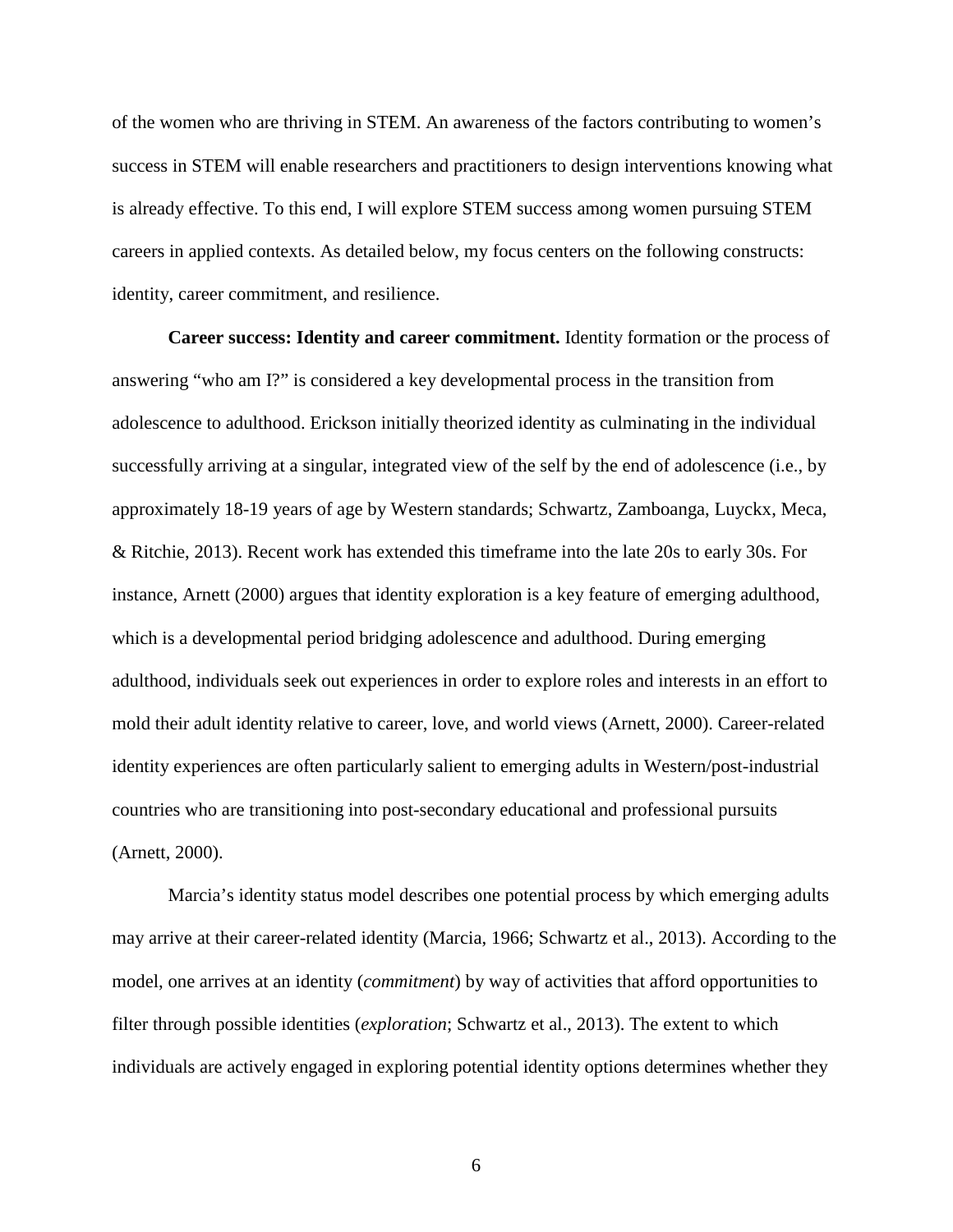fall within one of four identity statuses (Marcia, 1966; Schwartz et al., 2013). For example, with limited exploration one may belong to either the *foreclosure* identity status if they have selected an identity upon minimal investigation (e.g., "I've always known I'd be a doctor."), or they may belong to *diffusion* if they have little interest in engaging in the process and have not settled on a particular identity (e.g., "I have no idea what to do and am not seeking out further insight."). In contrast, if an individual has fully participated in exploring they may belong to either *moratorium* (e.g., "I've done many internships but haven't decided between medicine, dentistry, or nursing."), or *achievement* (e.g., "After a year of research across two labs, I know I want to be an astronomer;" Marcia, 1966; Schwartz et al., 2013). Although research indicates that the shift from moratorium to achievement may be iterative and that perhaps identity exploration and commitment continue to occur beyond emerging adulthood (Schwartz et al., 2013), Marcia's identity status model provides one lens through which to view the role of career identity formation among emerging adult women in STEM fields.

The process of career identity and career identity formation is likely integral to the success of women in STEM fields. For instance, there appears to be a strong link between undergraduates' identification with STEM and their commitment to pursuing a STEM career in the future (e.g., Chemers, Zurbriggen, Syed, Goza, & Bearman, 2011). Career commitment also has ties to organizational commitment, or one's intention to remain with a company or place of work. This is important because both career commitment and organizational commitment are linked to desirable workplace outcomes (e.g., increased job satisfaction, reduced turnover; Lee, Carswell & Allen, 2000). However, it is unclear how career-related identity formation occurs when individuals are presented with socio-cultural conflict (e.g., pursuing a gender-atypical career). It is also unknown whether career commitment or identity may enable success in context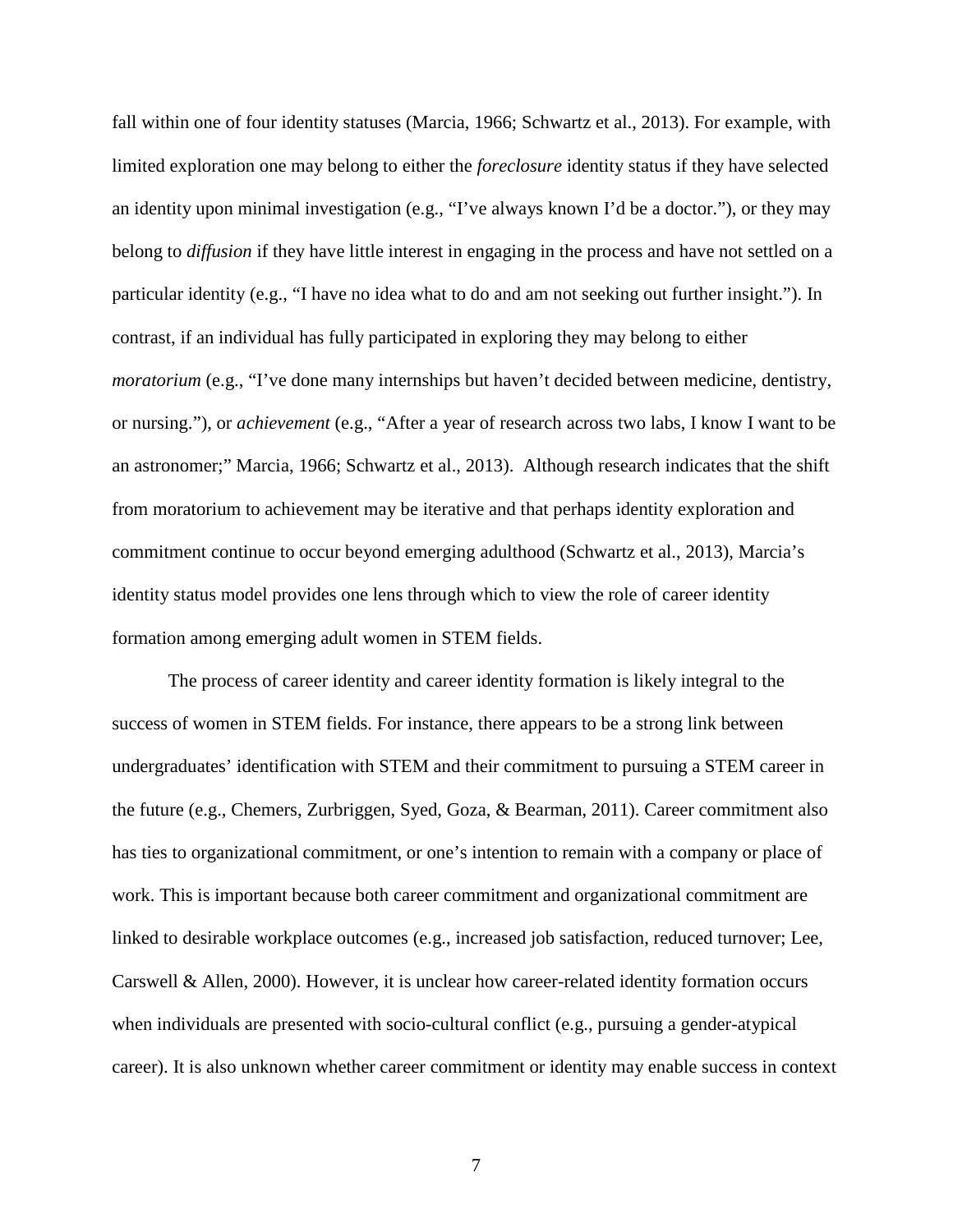(Schachter, 2004). Thus, further investigation of the role of identity and career commitment among women in STEM may point to the ways in which each construct contributes to women's career success.

<span id="page-16-0"></span>**Career success: Role of resilience.** Beyond the potential role of career identity and career commitment in the success of women in STEM, resilience may also play a part. Resilience is of particular interest for women in STEM due to the potential challenges such women may experience in pursuit of a profession counter to gender norms and expectations. The current research focuses on two forms of resilience. *Individual resilience*, which reflects a person's ability to cope with stressful life circumstances, is often influenced by genetics as well as personality and temperament (Davydov, Stewart, Ritchie, & Chaudieu, 2010). *Situational resilience* encompasses the extent to which individuals benefit from larger systemic factors that reinforce their adaptation (e.g., social support or higher socioeconomic status; Davydov et al., 2010).

Research suggests positive associations between both individual and situational resilience and meaningful outcomes. For instance, individually resilient women were found to be higher on self-transcendence, or the ability to overcome self-limits (Kim, Lee, & Lee, 2013. Additionally, research found that personality attributes indicative of individual resilience (conscientiousness, agreeableness, ego-resiliency) predicted higher performance on reading and math achievement tests (Kwok, Hughes, & Luo, 2007). With respect to situational resilience, an ethnically diverse sample of college women reported using a range of coping strategies derived from sociocultural factors (e.g., SES-related resources, or social support) to persevere in the face of adversity (e.g., prior experiences of bullying, teasing, racism, or sexism, both within and outside of the classroom; Clauss-Ehlers, 2008). Furthermore, recent research has underscored the interplay of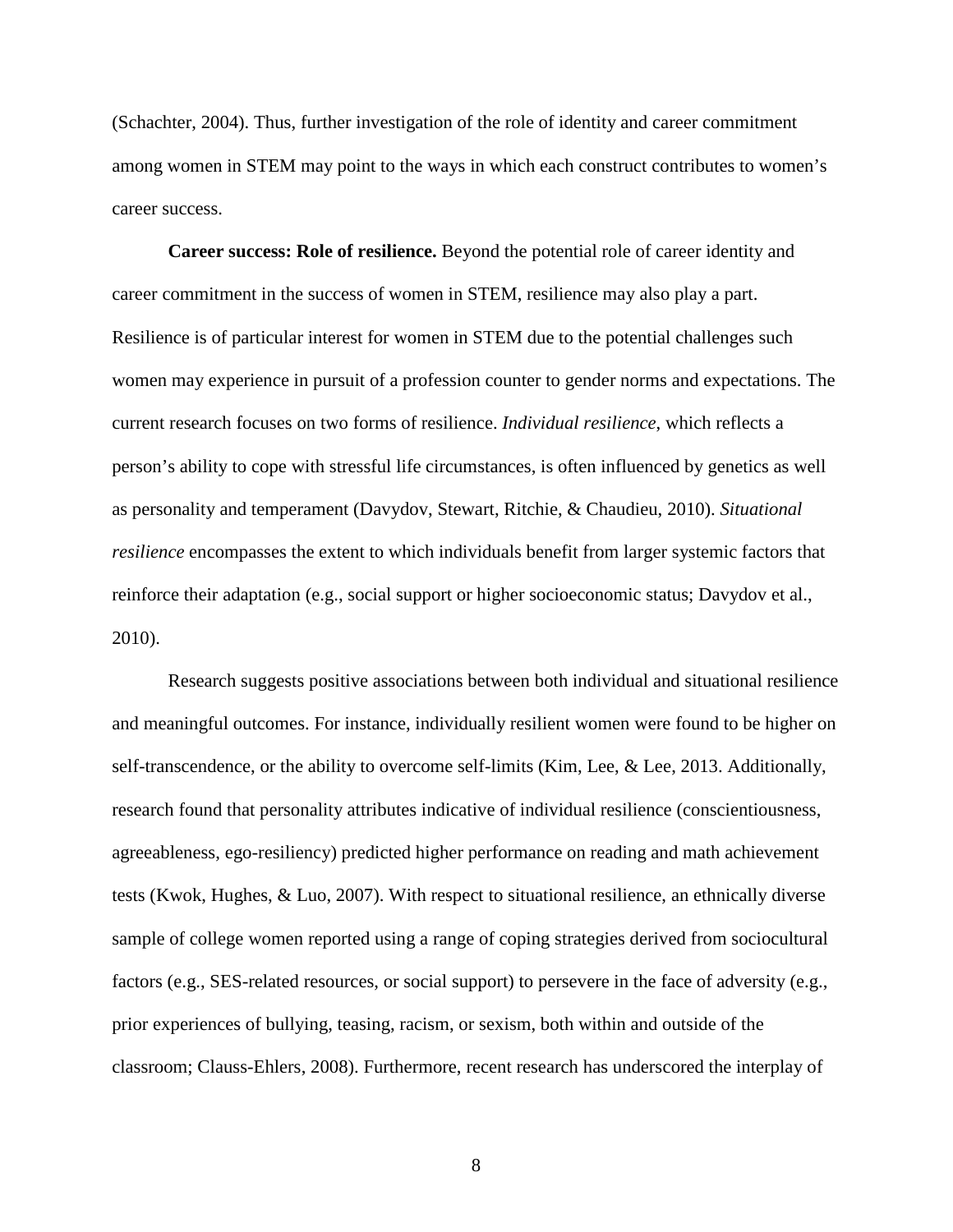individual and situational resilience in early adulthood, and recommends assessing both variants in emerging adult populations (Madewell & Ponce-Garcia, 2016).

Both individual and situational resilience and associated skills have been encouraged as appropriate for facing workplace challenges associated with bias in STEM fields (Jackson, Firtko, & Edenborough, 2007). Also, teaching such skills is posited to help improve the experiences of health profession trainees (McAllister & McKinnon, 2008). Additionally, resilience was found to be positively associated with job satisfaction, work happiness, and organizational commitment in employees across a range of industries (Youssef & Luthans, 2007). In sum, although prior research has begun to examine the role of individual and situational resilience in achievement and in coping with adversity, only limited work has considered the role of resilience in the workplace and in the experiences of women who are thriving in STEM fields.

#### <span id="page-17-0"></span>**Women in STEM: Success in Context**

Further investigating the role of identity, career commitment, and resilience in the success of women in STEM may provide insight into the factors that contribute to their ability to thrive as STEM professionals. Programs that emphasize discovery-based research and activelearning are ideal settings in which to examine STEM success. In these programs, STEM students learn and develop career-related competencies through hands-on experiences. Examples of discovery-based research and active-learning paradigms include project-based learning, which involves experiential application of theory in context (Tseng, Chang, Lou, & Chen,2013), and problem-based learning, which involves using theory to solve a real-world issue or challenge (Savery, 2006).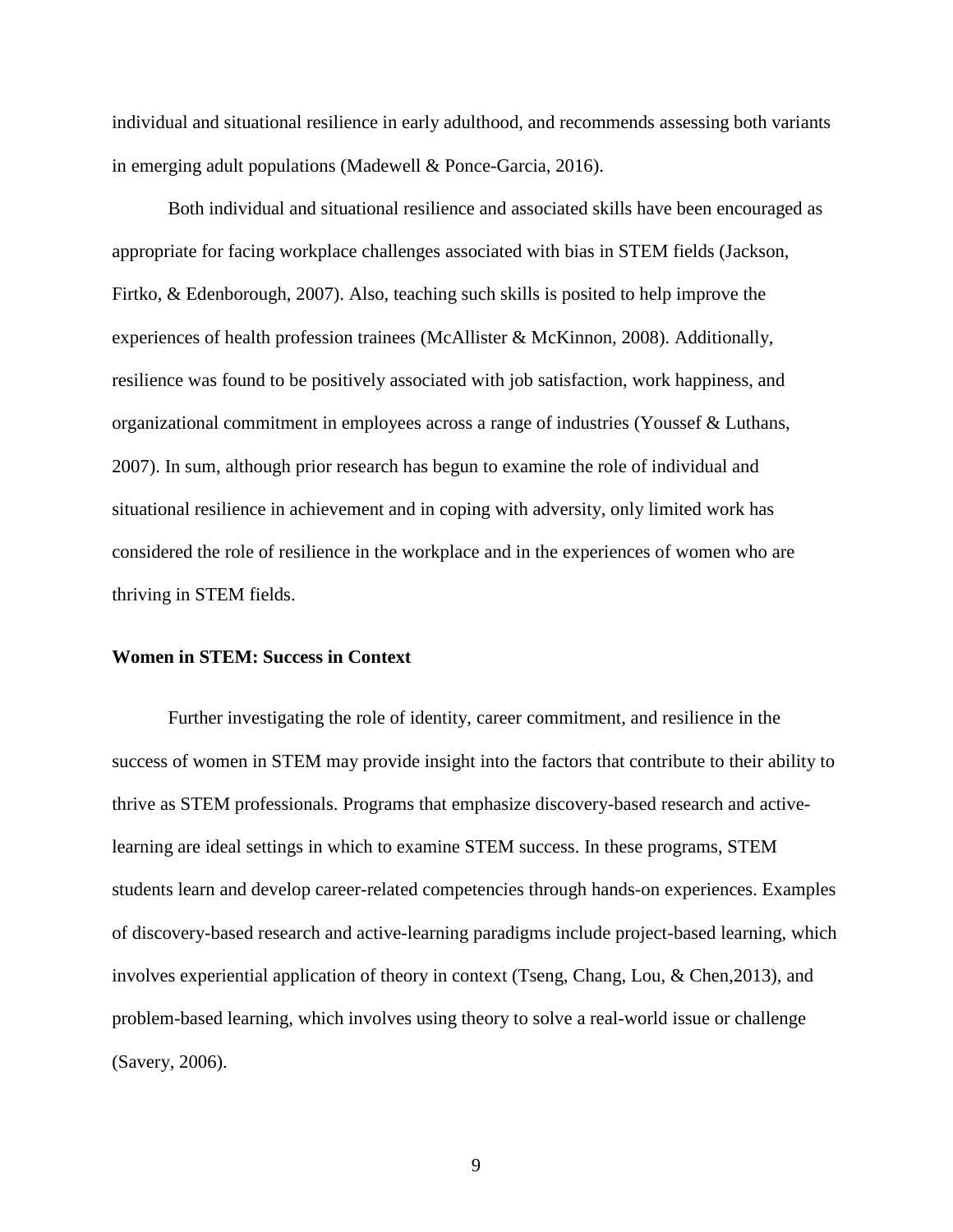Discovery-based research has been advocated as a means of improving STEM retention (Holdren & Lander, 2012). Further, meta-analytic evidence provides evidence of a positive association between active-learning opportunities and student academic performance (Freeman et al., 2014). This association is important given the links between performance and persistence in STEM (Lent et al., 1984). Additionally, hands-on biology fieldwork, an example of projectbased learning, heightened student desire to pursue graduate training in science and medicine (Harrison, Dunbar, Ratmansky, Boyd, & Lopatto, 2011). Problem-based learning also improves student engagement in STEM fields (Smith, Sheppard, Johnson, & Johnson, 2005) and facilitates the development of non-technical "soft skills" in STEM (Kumar & Hsaio, 2007). However, little work to date has investigated active-learning contexts in STEM with respect to women's success.

#### <span id="page-18-0"></span>**Current Research and Scholarly Contribution**

The current study addresses a gap in the literature by offering insight into STEM success. Specifically, I assessed psychological attributes associated with success (i.e., STEM identity, career identity status, career commitment, and resilience) in undergraduate and postbaccalaureate students who were involved in active learning programs. Undergraduate and postbaccalaureate students are an apt sample because, as emerging adults, they are in the midst of forming their career identity (Arnett, 2000).

Given that quantitative findings may not fully characterize the nuances of individual STEM success, I used a mixed-method explanatory sequential study design (Creswell, 2015) to triangulate a thorough understanding of STEM success. An explanatory study design consists of conducting a quantitative component (e.g., survey), followed by a distinct qualitative component in order to build on and elucidate the quantitative findings (Creswell, 2015). The quantitative portion of the study consisted of administering a survey to assess participants' STEM identity,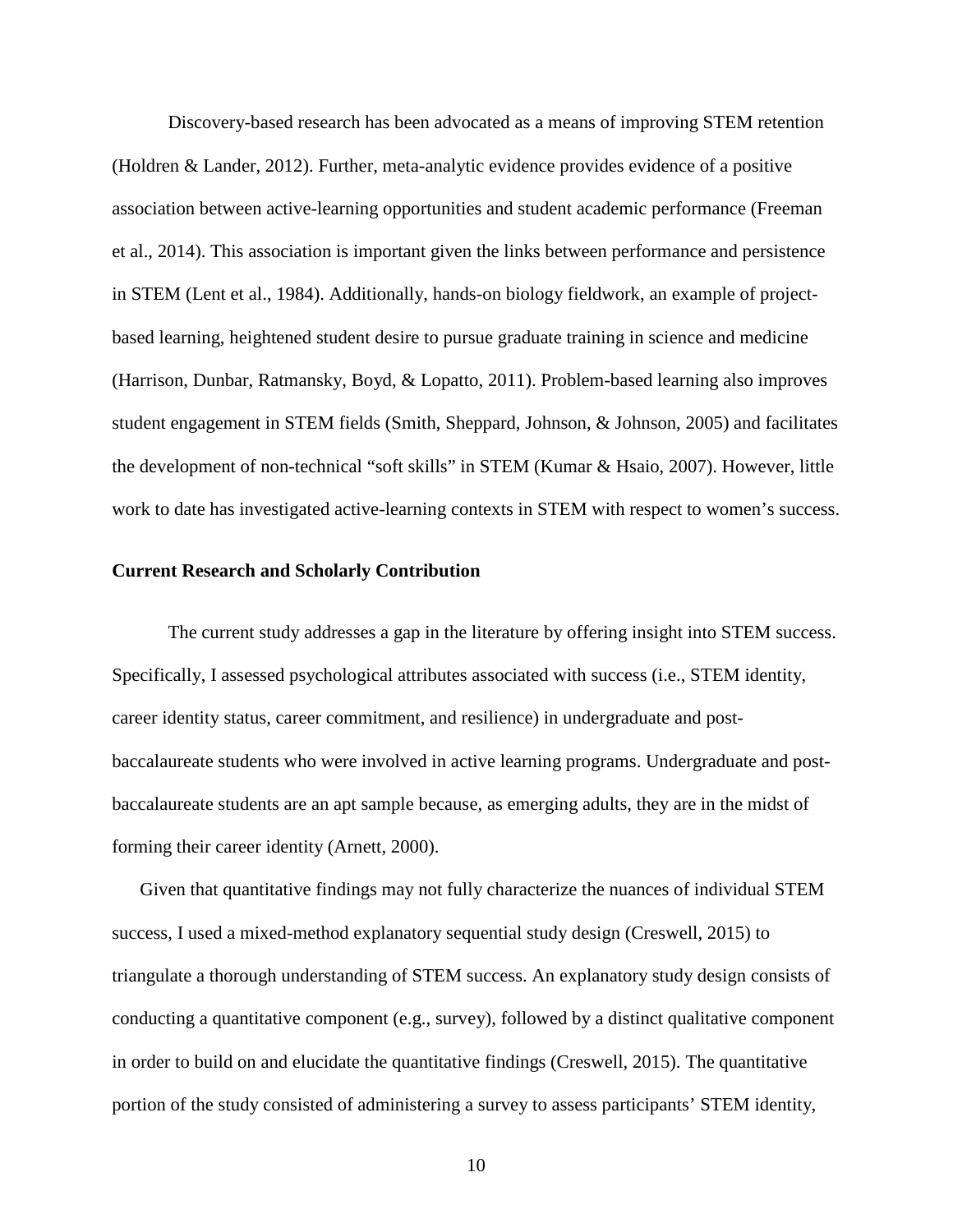career identity status, career commitment, and individual and situational resilience at two time points (time 1 and time 2). Corresponding hypotheses are listed as follows:

- H1a: STEM identity will significantly increase from time 1 to time 2.
- H1b: Participants who are higher in resilience at time 1 will show higher levels of STEM identity at time 2.
- H2a: Career commitment will significantly increase from time 1 to time 2.
- H2b: Participants who are higher in resilience at time 1 will show higher levels of career commitment at time 2.
- H3: Relative to students low in resilience, students high in resilience will be significantly more likely to transition from a moratorium to an achieved career identity status from time 1 to time 2.

The qualitative portion of the study consisted of participant interviews and observations in between time 1 and time 2. I used interviews to examine how individuals conceptualized their career identities drawing elements from life story narratives (see McAdams, 2001). Narratives, particularly those with turning points (e.g., an abrupt change or learning opportunity), are well suited to understanding identity formation in emerging adults (McLean & Pratt, 2006). Participants' intent to continue in STEM (i.e., career commitment) and their experiences relative to resilience were also discussed within the interview context. Lastly, observations supplemented survey and interview data by focusing on visible student behaviors aligned (or not aligned) with the constructs of interest. Corresponding research questions follow:

- RQ1: How do STEM students describe and experience success? What active learning experiences appear to characterize success?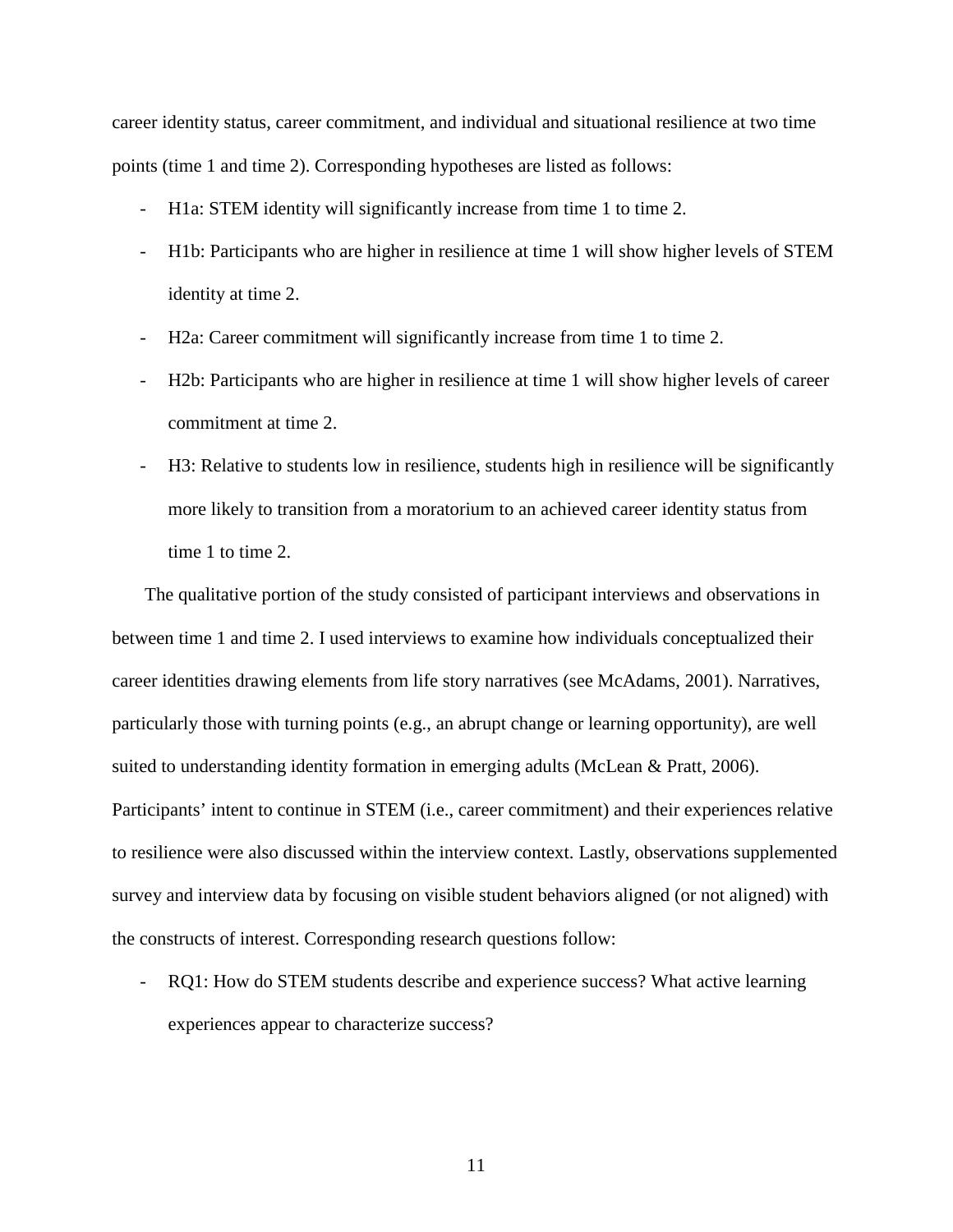- RQ2: Which experiences and behaviors appear to characterize those who shift in identity status over time?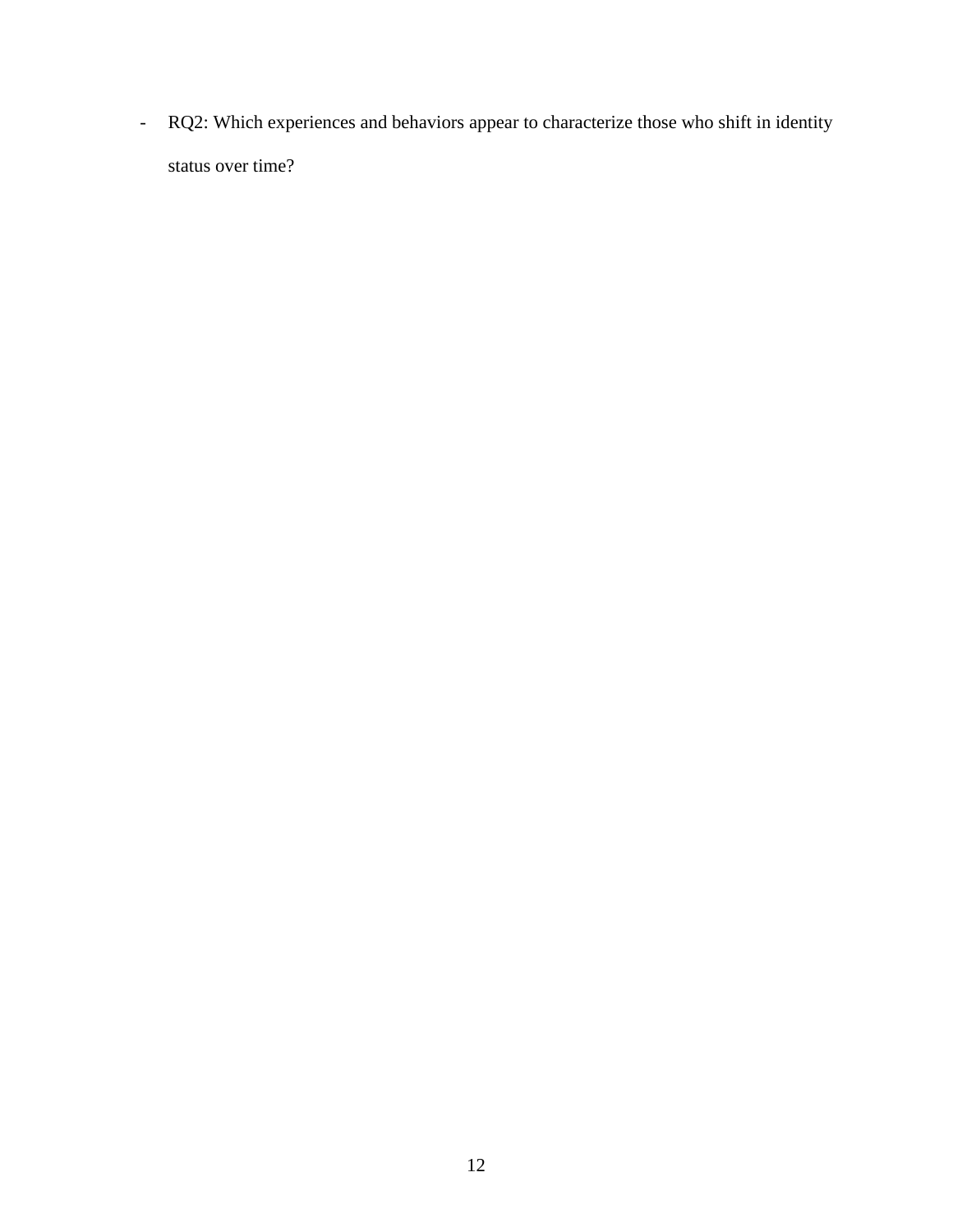#### **Methods: General**

#### <span id="page-21-1"></span><span id="page-21-0"></span>**Participants and Site**

<span id="page-21-2"></span>**Overall sample.** The total sample at time 1 consisted of 46 undergraduate and postbaccalaureate students. Analyses for the current study focus on a subset of 25 of those participants who were women, under the age of 36, and pursuing a STEM field of study. Such participants were between the ages of 19-35 ( $M = 22.7$ ,  $SD = 3.5$ ). They identified as Latina/Hispanic (40%), followed by East Asian (28%), Other/Multiracial (12%), Native American or Pacific Islander (12%), White/European American (4%), and Black/African American (4%). Additionally, participants indicated pursuing training in a range of STEM disciplines: Biological/Life/Health Sciences (56%), Social Sciences (40%), and Engineering (4%). Most were in their 4<sup>th</sup> or 5<sup>th</sup> year of college ( $n = 19, 76\%$ ). All students were participants in either a summer research-intensive program (*n* = 22, 88% time 1), or a community health outreach program  $(n = 3, 12\%$  time 1).

<span id="page-21-3"></span>**Longitudinal sample.** A subset of the time 1 women were retained at time  $2(n = 12,$ 48.0%) and completed the full longitudinal portion of the study. As an incentive, time 2 participants were entered into a raffle to receive a \$200 gift card to a national retailer with each survey in which they correctly completed six out of eight attention check questions (see Huang, Bowling, Liu, & Li, 2014). The longitudinal participants ranged in age from 21-28 (*M* = 22.3,  $SD = 2.0$ . They were pursuing the Biological/Life/Health Sciences (75%) or Social Sciences (25%) and most were in their 4<sup>th</sup> or 5<sup>th</sup> year of college ( $n = 11, 91.7$ %). Participants were a part of the summer research-intensive program  $(n = 11, 91.7\%)$  or the community health program  $(n = 11, 91.7\%)$  $= 1, 8.3\%$ ), and identified as Latina/Hispanic (41.7%), East Asian (33.3%), Other/Multiracial (16.7%) or White/European American (8.3%). There were no statistically significant differences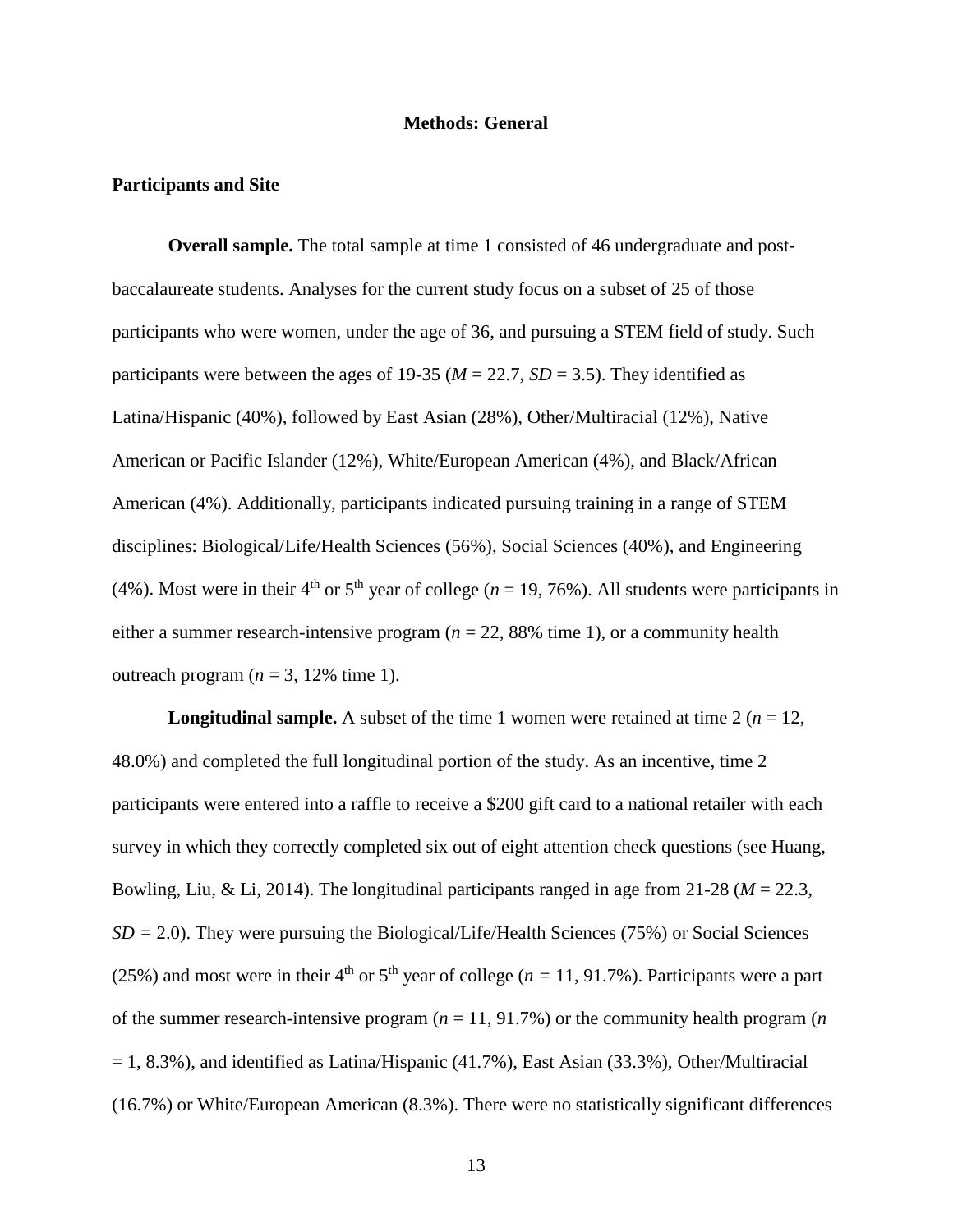found with respect to participants who declined to participate after time 1 and those who continued on to complete time 2 with respect to demographics or variables of interest (e.g., STEM identity, resilience). However, post-hoc power analyses indicated that all quantitative analyses—including the aforementioned attrition analysis—were underpowered due to the small longitudinal sample size.

<span id="page-22-0"></span>**Site: summer research and community health programs.** This study focused on students in two programs that typify active learning contexts: a summer research-intensive program and a community health outreach program. In the summer research program, undergraduate students from groups underrepresented in American higher education (e.g., women, ethnic groups, first-generation students) applied to conduct original research under the guidance of a faculty mentor from May-August 2017. Students received a stipend as well as career development support. Upon completion of the program, students produced an original, empirical written deliverable and poster. Posters were presented in October 2017 in a conference-style format. Only program students in STEM disciplines were included in the current study.

In the community health outreach program, undergraduate and post-baccalaureate students self-selected to join through relationships with STEM faculty and staff at the University of Nevada, Las Vegas (UNLV) and Nevada State College. Cohorts of students are added each January, June, and September, with participants in the current study being a part of the January 2017 (or earlier) cohort. Students chose to work at one of a variety of community healthcare establishments within the Las Vegas metro area ranging from medical clinics to local municipal and government offices. Students were expected to learn about the clients, the site, and enhance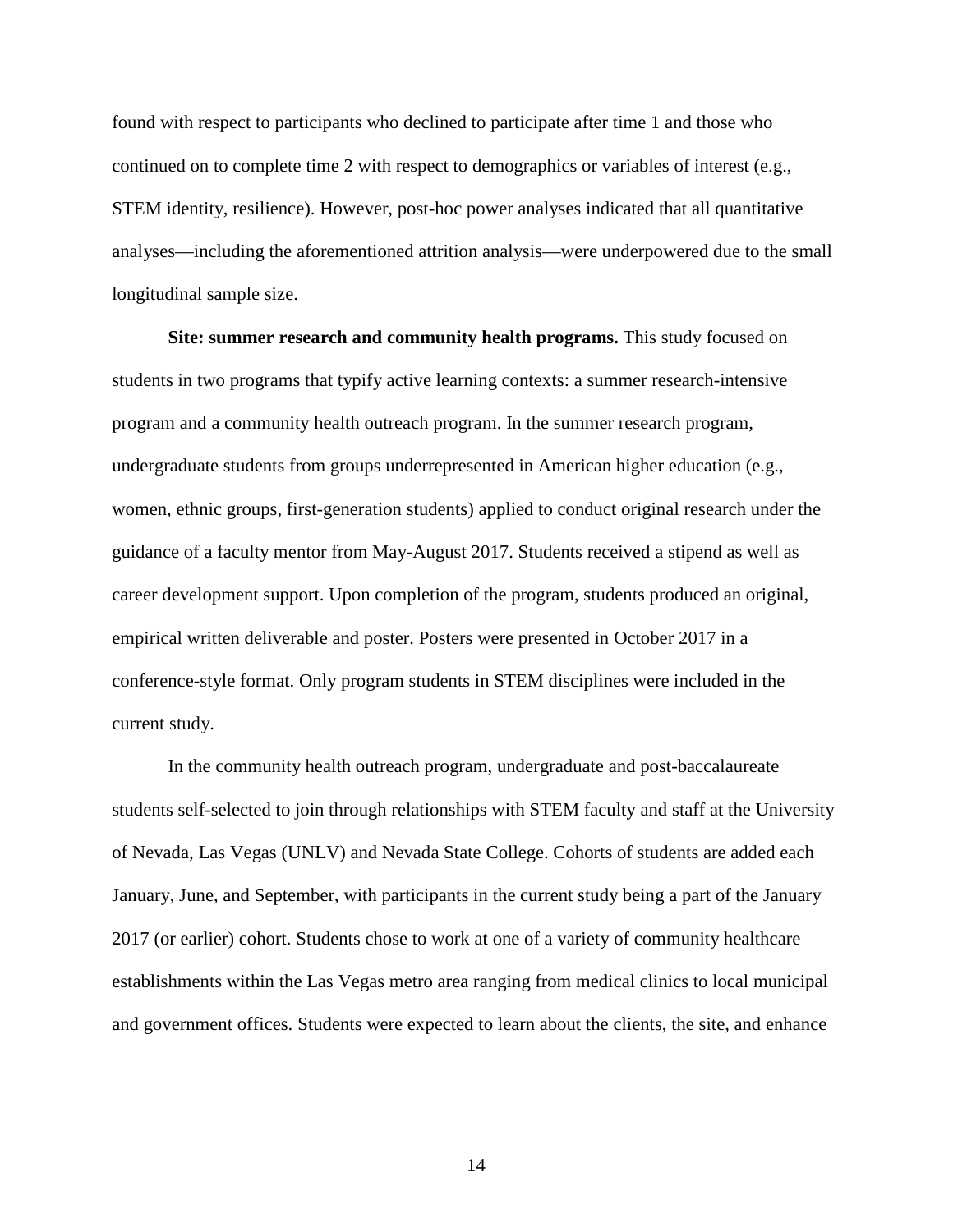the site's efforts with an eye to the patients. For instance, a prior student project included building a patient nutrition education initiative.

#### <span id="page-23-0"></span>**Design**

The mixed-method explanatory sequential study design (Creswell, 2015) consisted of administering the quantitative components (i.e., survey) to the community health program students at two time points (time 1: February 2017 and time 2: April 2017) and to the summer research-intensive program students at two time points (time 1: June 2017 and time 2: August 2017). Interviews and observations across both programs occurred in between time 1 and time 2. Time 1 approximately coincided with the addition of a new cohort to each of the respective programs.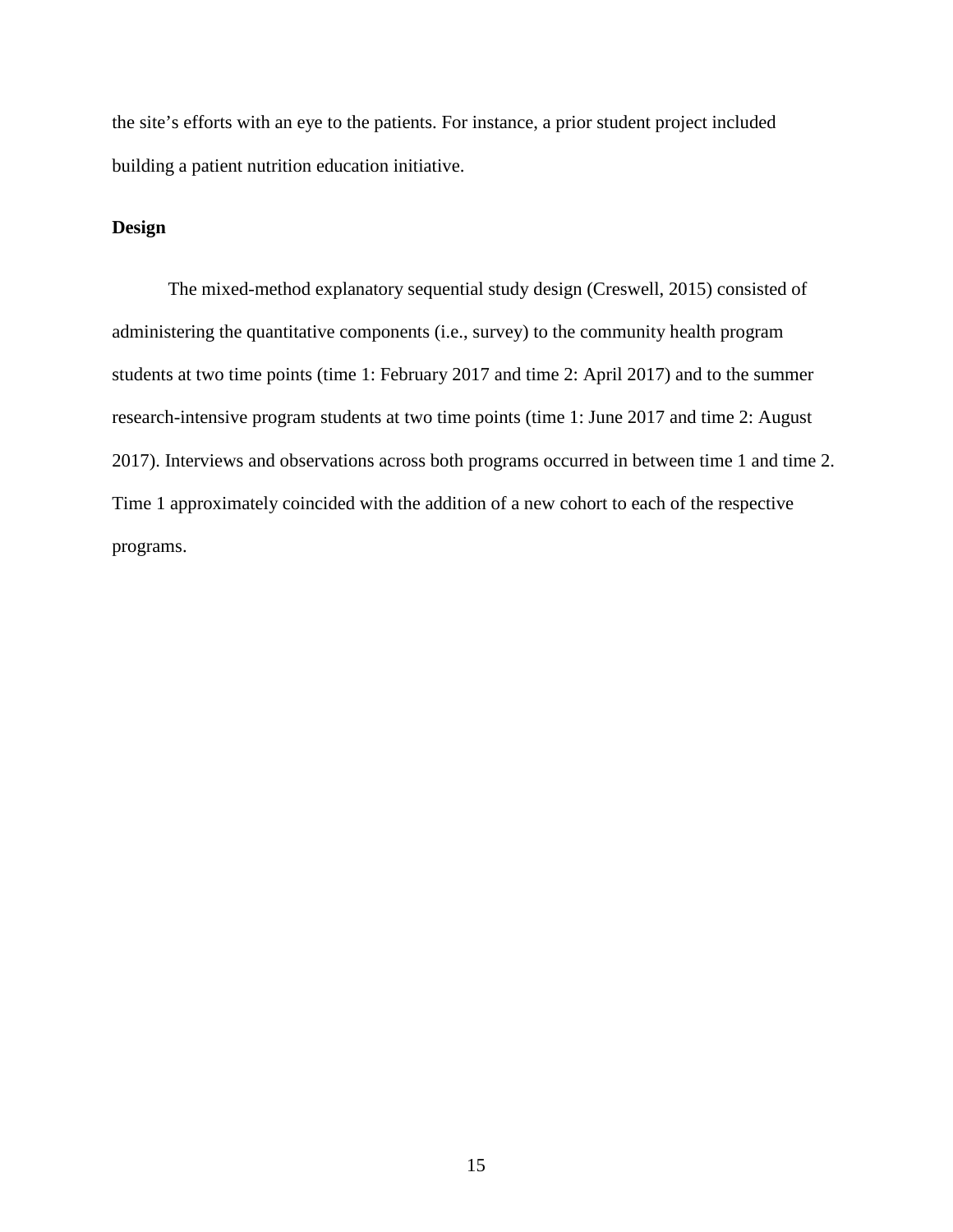#### **Methods: Quantitative**

<span id="page-24-0"></span>To optimize understanding, this section presents the quantitative methods immediately followed by the quantitative results. Then the qualitative methods and results are provided. Both quantitative and qualitative findings will be integrated in the discussion section.

#### <span id="page-24-1"></span>**Quantitative Design and Measures**

I administered a web-based survey (see Appendix A) to all program participants at two time points during their participation in their respective program. In addition to questions pertaining to the current study, the survey included questions about students' program site selection (where applicable), projects, career intentions, and demographic information. Students completed the surveys at their leisure on an internet-capable device in a location of their choosing. Below, I provide information about each of the measures assessed for the current research.

<span id="page-24-2"></span>**Marcia's identity statuses.** Marcia's identity statuses, specifically career identity statuses, were measured via the Extended Objective Measure of Ego Identity Status (EOM-EIS) instrument adapted from Bennion and Adams (1986). The measure included 8 career-focused items (2 items for each identity status) that participants rated on a scale ranging from 1 (*Strongly Agree*) to 6 (*Strongly Disagree*). Sample items included "I'm still trying to decide how capable I am as a person and what jobs will be right for me" (Moratorium), and "It took me a long time to decide but now I know for sure what direction to move in for a career" (Achievement). Based on their responses to each item, participants were classified into one of Marcia's four identity statuses relative to career. Specifically, responses for pairs of items assessing each identity status were summed. This produced four sums per participant. The lowest sum indicated the identity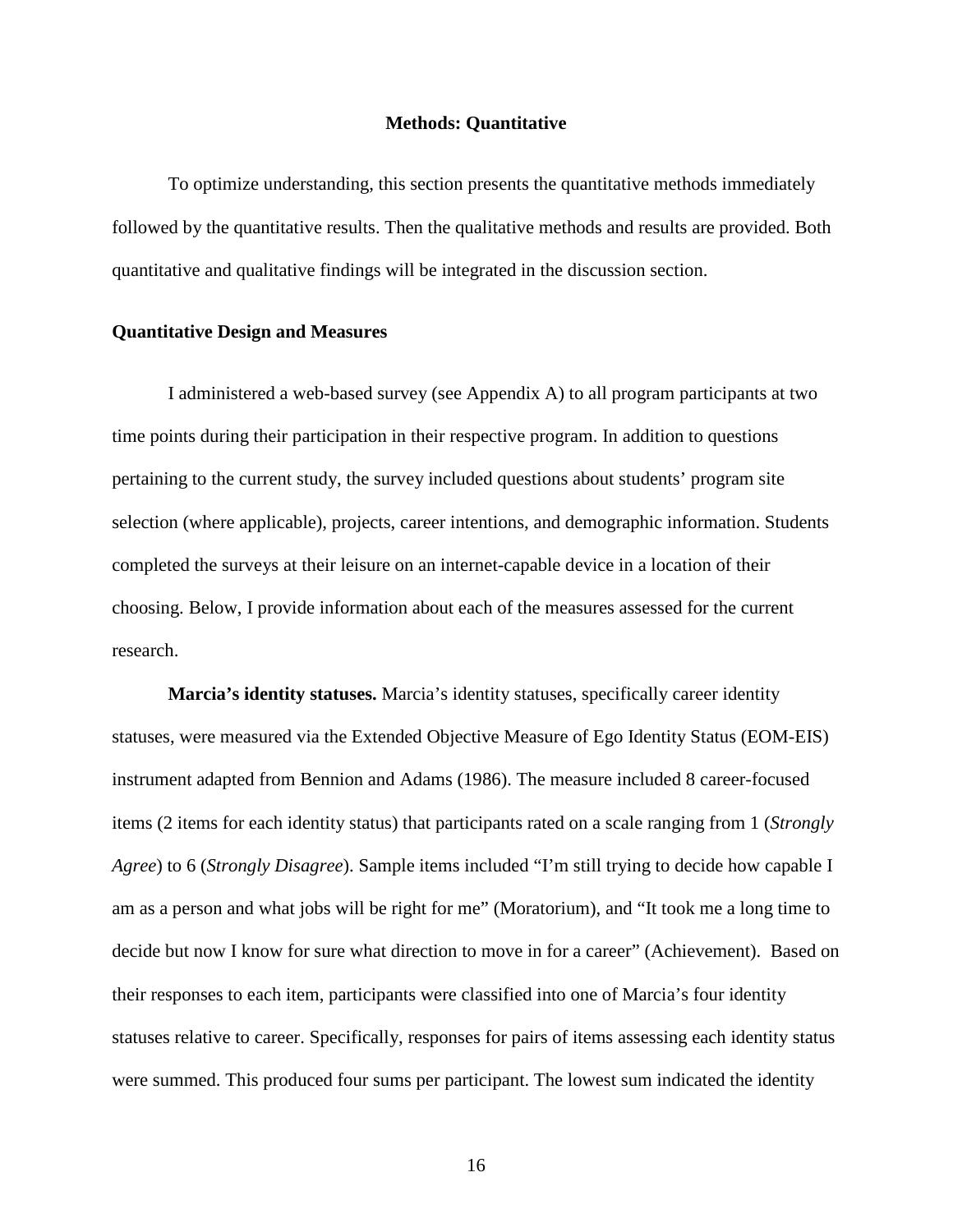status of the participant. Because each identity status was assessed with only two items, bivariate correlations at time 1 are reported instead of Cronbach's alpha. The two items corresponding to an achieved status were positively correlated  $(r = .61, p < .01)$ . Items corresponding to a moratorium status were also positively correlated (*r* =.54, *p* <.01), as were those for diffusion (*r* = .68, *p* <.001). Items corresponding to foreclosure were negatively correlated and the correlation did not reach statistical significance ( $r = -0.06$ ,  $p = 0.76$ ). Thus, internal consistency was adequate for the achieved, moratorium, and diffused identity statuses, but low for the foreclosed identity status.

<span id="page-25-0"></span>**STEM identity.** STEM identity was measured by items adapted from Chemers et al. (2011). The measure included 6 items rated on a five-point scale ranging from 1 (*Strongly Disagree*) to 5 (*Strongly Agree*). Thus, higher scores indicated stronger STEM identification. Sample items included "In general, being a STEM student is an important part of my self-image" and "I am a STEM student." The reliability of this scale was excellent ( $\alpha$  = .97) at time 1.

<span id="page-25-1"></span>**Career commitment.** Career commitment, or intent to continue one's STEM pursuits, was measured by items adapted from Chemers et al. (2011). The measure included 7 items rated on a five-point scale ranging from 1 (*Strongly Disagree*) to 5 (*Strongly Agree*). Thus, higher scores indicated greater STEM career commitment. A sample item from the measure included "I intend to work in a STEM field." The reliability of this scale was excellent ( $\alpha$  = .98) at time 1.

<span id="page-25-2"></span>**Individual resilience.** Resilience based on cognitive-individual factors, such as personal traits, was measured by items adapted from Connor and Davidson (2003). The Connor-Davidson Resilience Scale (CD-RISC) included 25 items rated on a five-point scale ranging from 0 (*Not True at All*) to 4 (*Nearly All the Time*). Higher scores indicated higher levels of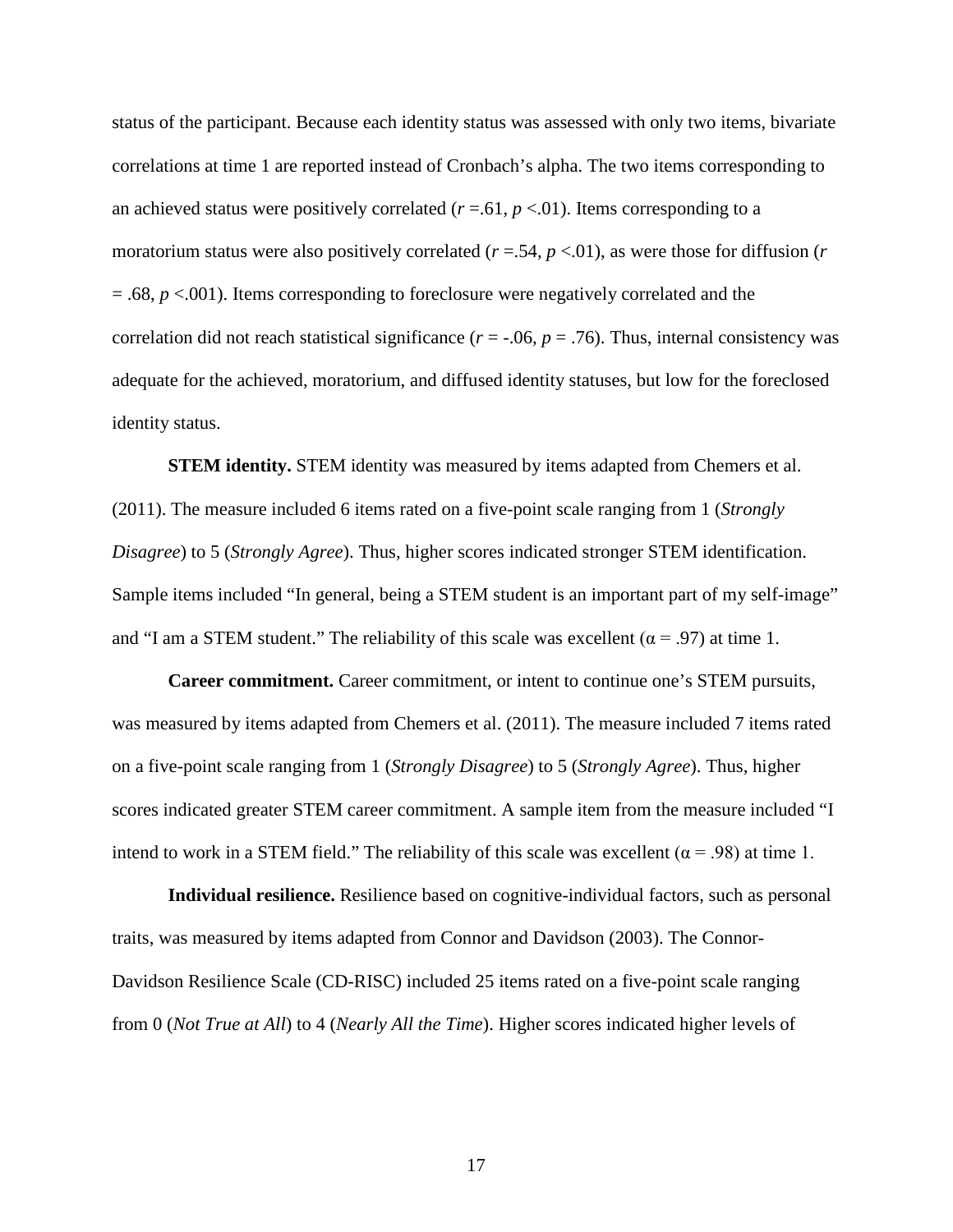individual resilience. Sample items may be made available upon written request to Davidson. The reliability of this scale was good ( $\alpha = .85$ ) at time 1.

<span id="page-26-0"></span>**Situational resilience.** Resilience based on contextual protective factors, such as social support, was measured by items adapted from Ponce-Garcia, Madewell, and Kennison (2015). The measure, the Scale of Protective Factors (SPF-24), included 24 items rated on a seven-point scale ranging from 1 (*Disagree completely*) to 7 (*Completely agree).* Thus, higher scores indicated higher levels of situational resilience. Sample items included "My friends/family are supportive of one another" and "I am confident in my ability to succeed." The reliability of the SPF-24 was good ( $\alpha$  = .85) at time 1.

#### <span id="page-26-1"></span>**Analysis Plan**

Below, I begin by reporting preliminary analyses that illustrate the descriptive characteristics of the data and sample. Next, I report the results of repeated measures ANOVAs and multiple regression analyses that were used to test the quantitative hypotheses; these analyses focus on participants who participated at both time-points. Due to the relatively small sample size in the longitudinal sample, I also conducted post-hoc power analyses using G\*Power (Faul, Erdfelder, Lang, & Buchner, 2007) for each of the quantitative analyses. The findings are discussed where applicable.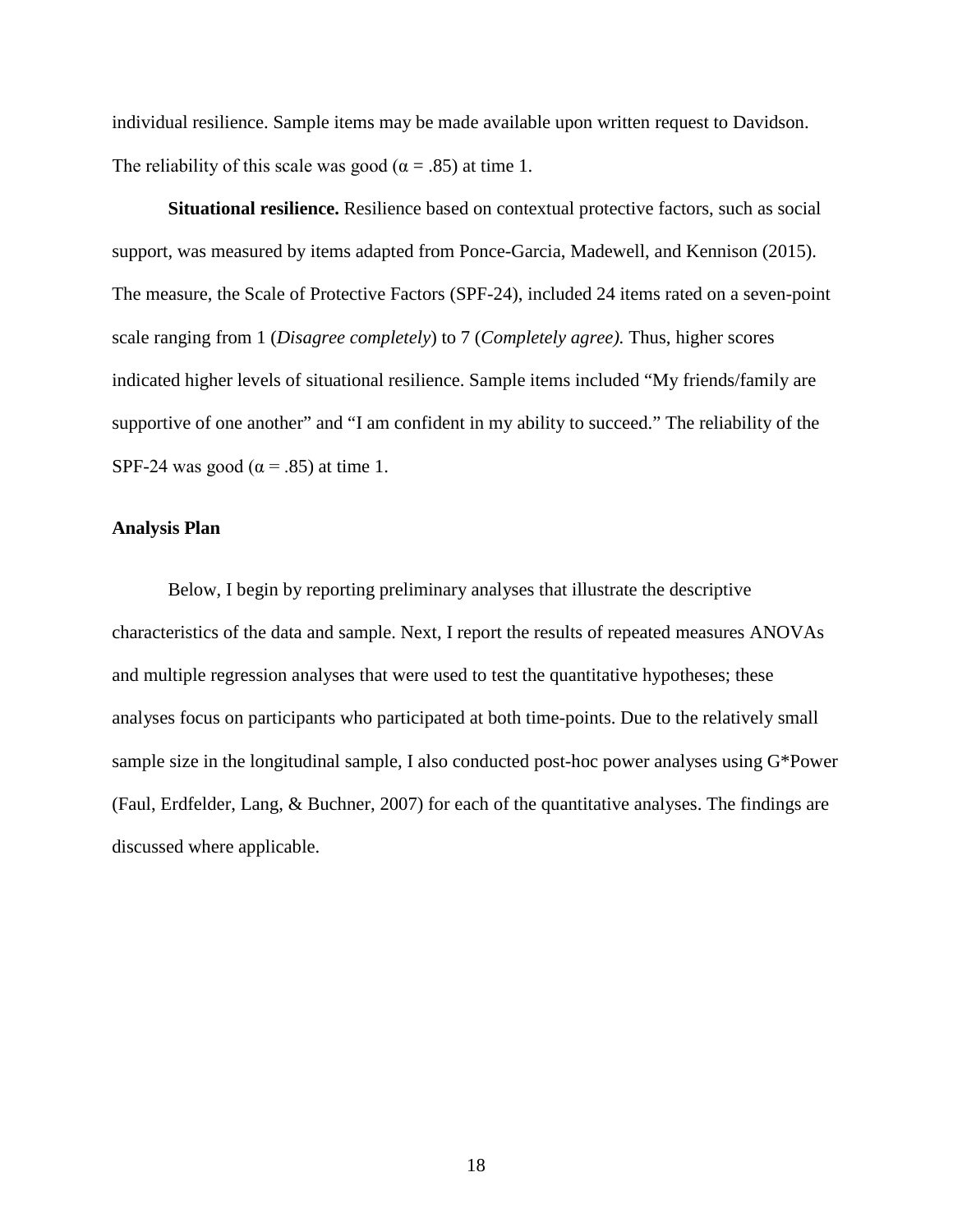#### **Results: Quantitative**

#### <span id="page-27-1"></span><span id="page-27-0"></span>**Preliminary Analyses**

Analyses were conducted at time 1 to determine if mean differences occurred in STEM identity, career identity status, career commitment, or resilience based on students' demographics (e.g., age, ethnicity). Significant mean differences were found across STEM fields for STEM identity and career commitment at time 1. Specifically, biological/life/health science students had higher mean STEM identity and higher mean career commitment than social sciences students at time 1 (STEM identity:  $F(1, 22) = 17.6$ ,  $p < .001$ , partial  $\eta^2 = .44$ ; career commitment:  $F(1, 22) = 15.03$ ,  $p < 0.01$ , partial  $\eta^2 = .41$ ). I did not control for STEM field in subsequent analyses because this variable was not pertinent to the current study's hypotheses and may provide variation that is worth capturing.

A correlation matrix of each of the continuous measures at both time 1 and time 2 are presented in Table 1 (Appendix F). At both time 1 and time 2, STEM identity and career commitment were positively associated with one another. Individual resilience was strongly positively associated with situational resilience at time 1 and time 2. These findings point to some consistency in how both measures assessed resilience. Furthermore, the resilience measures were positively associated with STEM identity and career commitment. For instance, situational resilience at time 2 was positively associated with STEM identity at time 2 and career commitment at time 2. These results provide preliminary support for the hypotheses, in that higher time 1 STEM identity and career commitment were associated with higher time 2 STEM identity and career commitment, respectively. Additionally, higher time 2 situational resilience was associated with higher career commitment and STEM identity at time 2 in the study.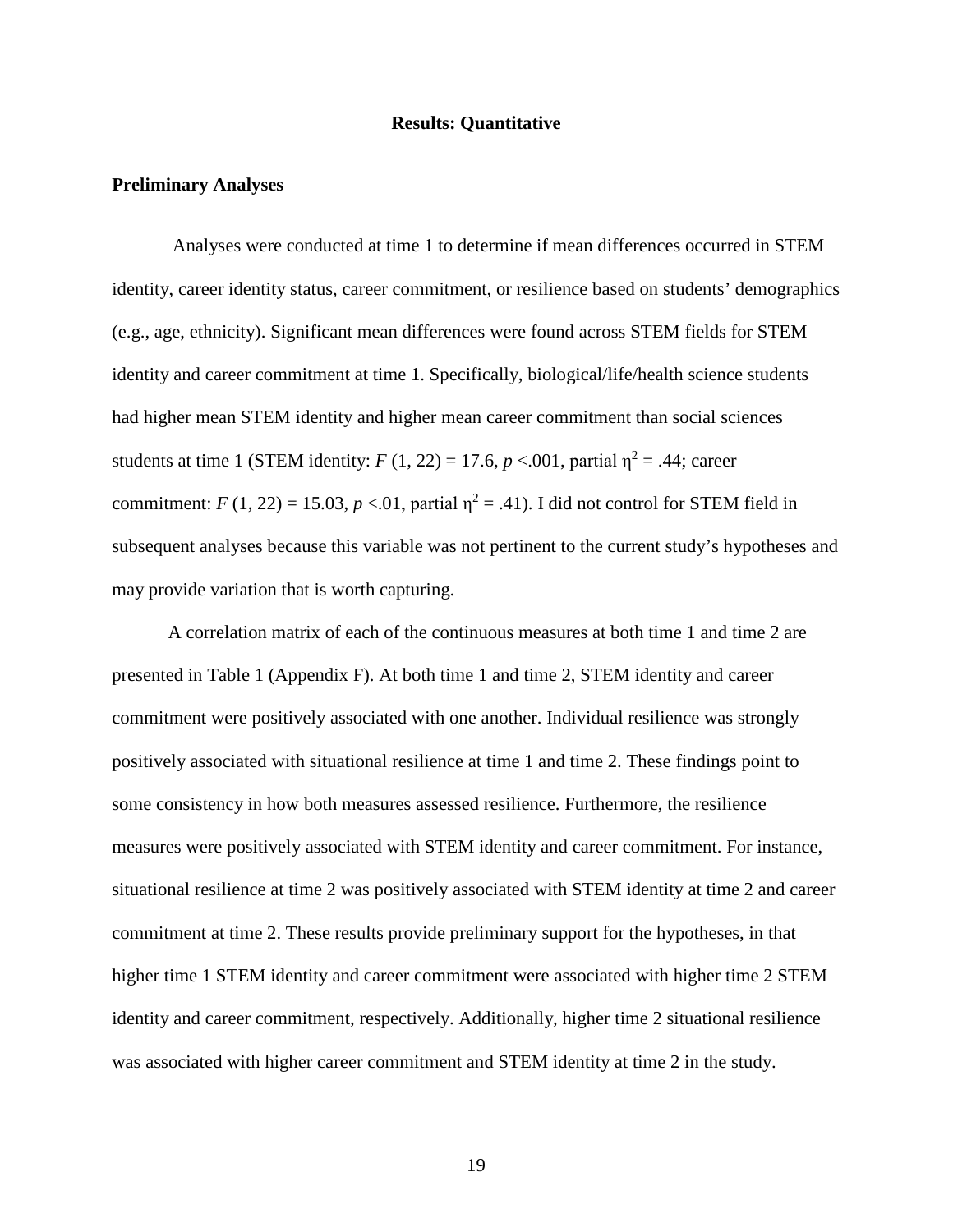#### <span id="page-28-0"></span>**Multiple Regression and Repeated Measures ANOVAs: Hypotheses 1 and 2**

To address H1a (i.e., STEM identity will significantly increase from time 1 to time 2), I employed a repeated measures ANOVA with identity measured within subjects. The repeated measures ANOVA was nonsignificant  $(F(1, 11) = .11, p = .74)$ . Thus, counter to expectations, women's mean STEM identity did not significantly increase from time 1 to time 2. A post hoc power analysis indicated that the power for the repeated measures ANOVA may have been low  $(0.11)$ , and the effect size small  $(f=10)$ , which may have impacted the ability to detect mean differences.

To address H1b (i.e., Participants who are higher in resilience at time 1 will show higher levels of STEM identity at time 2), I tested two multiple regression models to investigate whether resilience was associated with change in STEM identity from time 1 to time 2. Predictors in the first model included STEM identity at time 1 and individual resilience at time 1. STEM identity at time 2 was the dependent variable. The overall model was significant ( $R^2$  = .49, *F* (2, 9) = 4.39, *p* = .05), yet individual resilience was not a significant predictor ( $\beta$  = .06, *p* = .16). Predictors in the second model included STEM identity at time 1 and situational resilience at time 1, with STEM identity time 2 as the dependent variable. The overall model for STEM identity and situational resilience was nonsignificant ( $F(2, 9) = 3.03$ ,  $p = .09$ ). Thus, counter to expectations, resilience at time 1 was not significantly associated with STEM identity at time 2. A post hoc power analysis indicated that the power for these multiple regression analyses may have been adequate for individual resilience (.73) and somewhat low for situational resilience (.58). Effect sizes were large for individual resilience ( $f^2 = .98$ ) and situational resilience ( $f^2$ =.68). Thus, power may have been sufficient to detect an association of individual resilience, and potentially situational resilience, with STEM identity in this sample.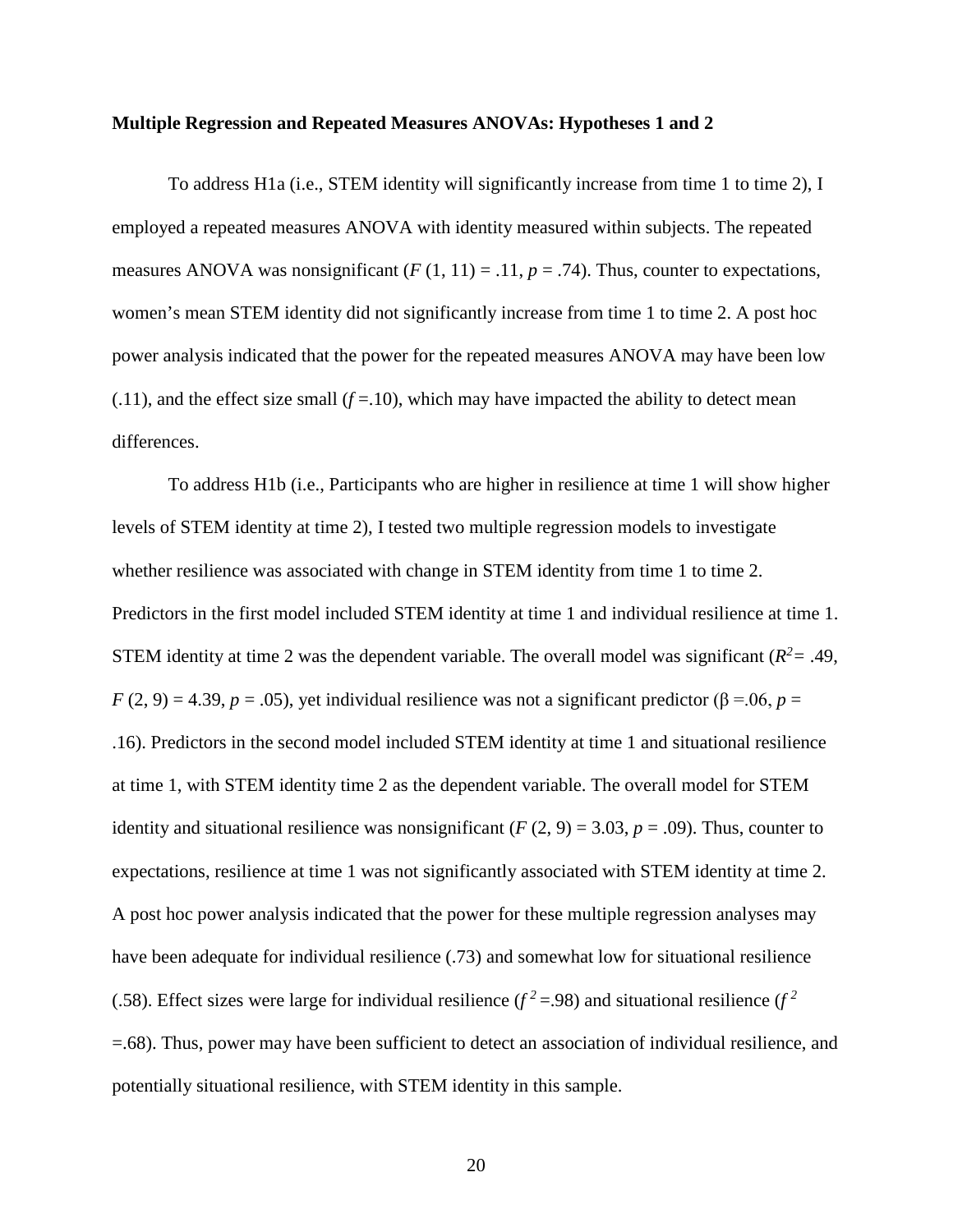Similar to the above, I employed a repeated measures ANOVA with career commitment measured within subjects to assess H2a (i.e., STEM career commitment will significantly increase from time 1 to time 2). The results were nonsignificant  $(F(1, 11) = .60, p = .46)$ . Therefore, contrary to the hypothesis, women's mean levels of career commitment did not significantly increase from time 1 to time 2. A post hoc power analysis indicated that the power for the repeated measures ANOVA may have been somewhat low (.55), and the effect size medium  $(f = .25)$ , which may have impacted the ability to detect mean differences in this sample.

With respect to hypothesis H2b (i.e., Participants who are higher in resilience at time 1 will show higher levels of career commitment at time 2), I again tested two multiple regression models to examine whether resilience was associated with changes in career commitment from time 1 to time 2. Predictors in the first model included career commitment and individual resilience at time 1. Career commitment at time 2 was the dependent variable. The overall model was significant  $(R^2 = .71, F(2, 9) = 11.18, p < .01)$ . Individual resilience at time 1 was a marginally significant predictor ( $\beta$  = .04, *p* = .058). Predictors in the second model were career commitment at time 1 and situational resilience at time 1. Career commitment at time 2 was the dependent variable. The overall model was significant  $(R^2 = .61, F(2, 9) = 7.07, p = .01)$ . However situational resilience was not a statistically significant predictor ( $\beta = .11$ ,  $p = .32$ ). Therefore, women who were higher in individual resilience at time 1 experienced marginally higher career commitment at time 2. A post hoc power analysis indicated that the power for these multiple regression analyses may have been high for individual resilience (.99) and situational resilience (.91). Effect sizes were large for individual resilience  $(f^2=2.5)$  and situational resilience  $(f^2=1.6)$ . Thus, power may have been sufficient to detect an association between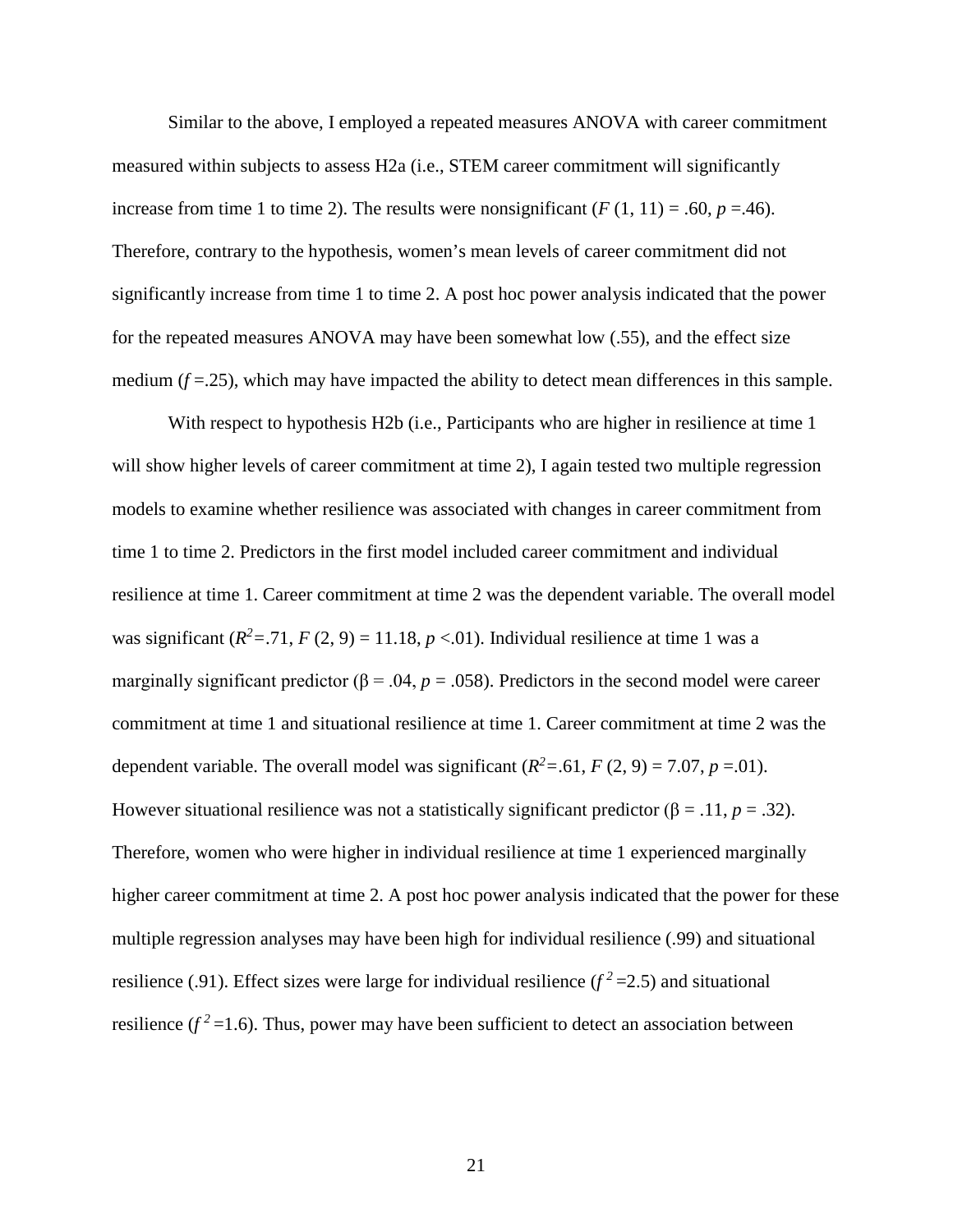individual resilience, and potentially situational resilience, and career commitment in this sample.

#### <span id="page-30-0"></span>**Exploratory MANOVAs: Hypothesis 3**

Hypothesis 3 predicted that relative to students low in resilience, students high in resilience would be significantly more likely to transition from a moratorium to an achieved career identity status from time 1 to time 2. However, only two women changed their career identity statuses from time 1 to time 2. One was in an expected direction (*n*=1, moratorium to achieved) and one in an unexpected direction (*n*=1, achieved to diffusion). Further, all of the participants who were retained at time 2 reported an achieved or moratorium career identity status at time 1. (Potential reasons for these findings will be explored in the discussion.) Given that there was not enough change in career identity statuses to test hypothesis 3, I conducted exploratory MANOVAs to examine whether students of different career identity statuses demonstrated mean differences in individual or situational resilience.

A MANOVA was used to examine whether women's career identity statuses at time 1 (i.e., achieved and moratorium) were associated with different mean resilience levels at time 1. Results indicated that women with achieved and moratorium career identity statuses did not significantly differ in their mean levels of individual or situational resilience at time 1 (Wilk's Λ  $=$  .70,  $F(2, 9) = 1.92$ ,  $p = 0.20$ . A post hoc power analysis indicated that the power for the MANOVA analysis may have been low (.38). The effect size was medium  $(f^2(V)=.43)$ . Thus, power may not have been sufficient to detect mean differences in this sample.

MANOVA was again used to investigate whether women's career identity statuses at time 1 (moratorium or achieved) were associated with different mean resilience levels at time 2. Results indicated that women with achieved and moratorium career identity statuses did not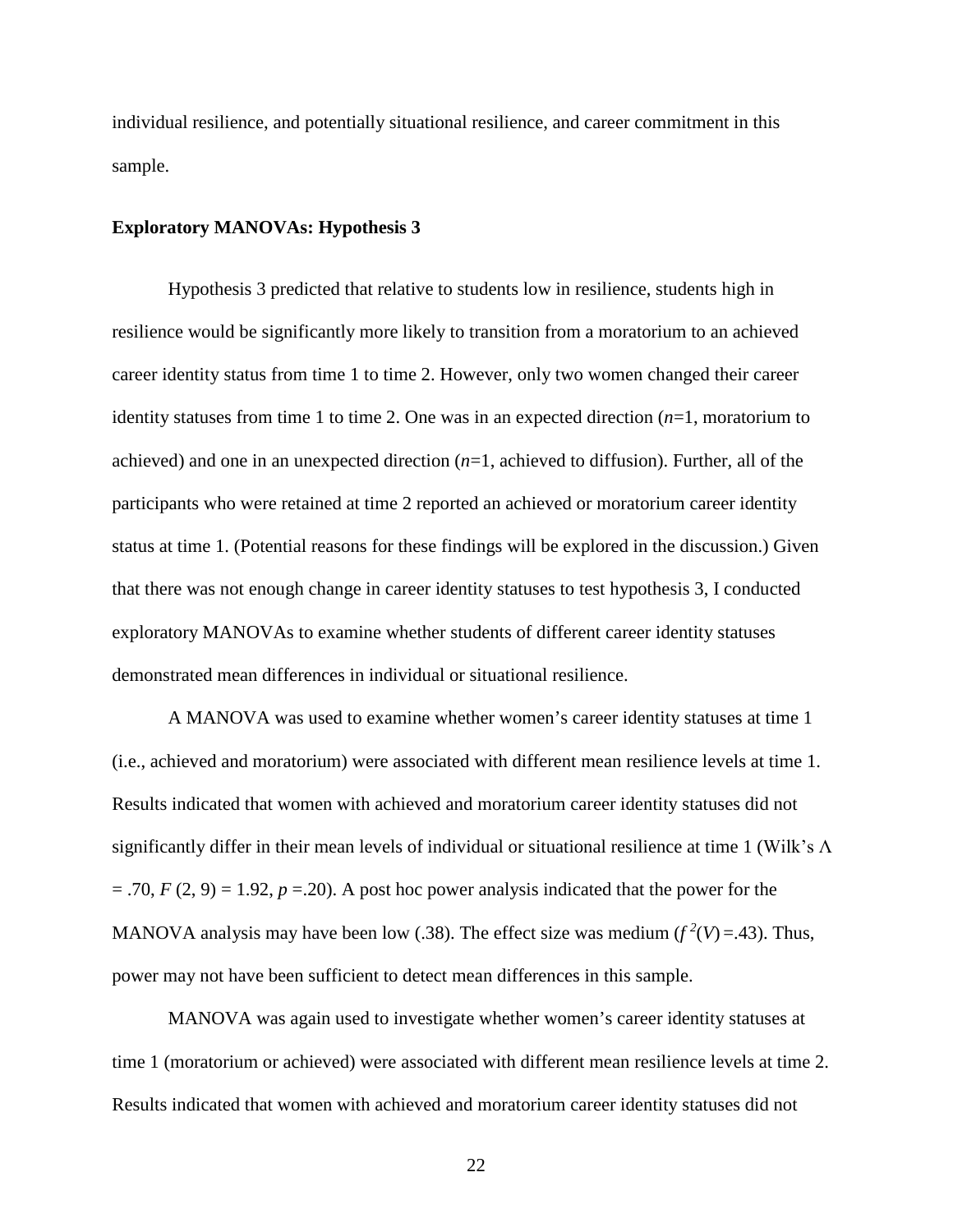significantly differ in their mean levels of individual or situational resilience at time 2 (Wilk's Λ  $= .64, F(2, 9) = 2.56, p = .13$ . Therefore, the MANOVAs taken in total suggest that women's mean levels of resilience did not significantly differ at time 1 or time 2 on the basis of their career identity status at time 1. A post hoc power analysis indicated that the power for the MANOVA analysis may have been low (.49). The effect size was medium  $(f^2(V)=.57)$ . Thus, power may not have been sufficient to detect mean differences in this sample. All power analyses throughout this paper, however, should be interpreted with caution and will be further deliberated in the discussion.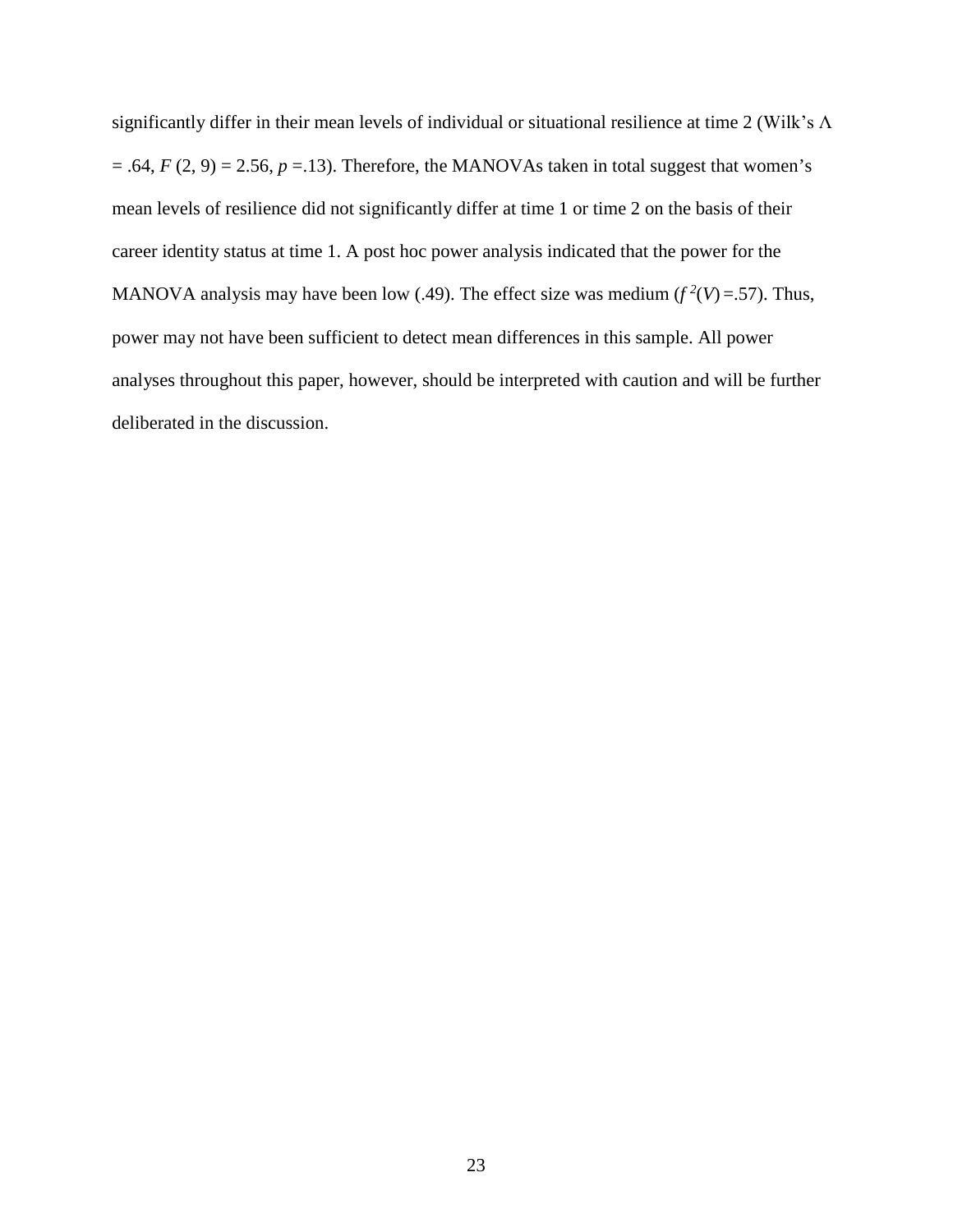#### **Methods: Qualitative**

<span id="page-32-0"></span>As mentioned earlier, per the mixed-methods design, qualitative data captured students' experiences relative to STEM identity, career identity status, career commitment, and resilience to help build on the quantitative results (Creswell, 2015). The following presents the qualitative methods and results. Both quantitative and qualitative findings will be integrated in the discussion.

#### <span id="page-32-1"></span>**Qualitative Design and Measures**

<span id="page-32-2"></span>**Interviews.** I recruited participants for interviews if they had either an achieved  $(n = 21)$ or moratorium  $(n = 3)$  career identity status at time 1. In total, 48.0% ( $N = 12$ ) of the participants agreed to participate in a one-hour interview, which occurred between time 1 and time 2. The research team consisted of the author and two trained research assistants (one woman, one man). All but two of the interviews were conducted by two interviewers who shared in facilitating the discussion. Interviews followed a semi-structured approach similar to Turner's (2010) "general interview guide" format. This structure allowed for natural conversation with occasional prompting. Interviews were audio recorded and transcribed, except when students declined (in which case interviewer notes were transcribed). Participants helped to clarify and verify interview accuracy where applicable (i.e., member checks). Students were compensated for participation in an interview with a \$10 gift card to a national retailer.

As little is known about STEM success, the interviews were designed to richly describe each participant's personal experience of STEM success to date. During the interviews, interviewers probed how participants conceptualized their career identities with a focus on life story narratives (see McAdams, 2001). Additionally, interviews drew from methods adopted in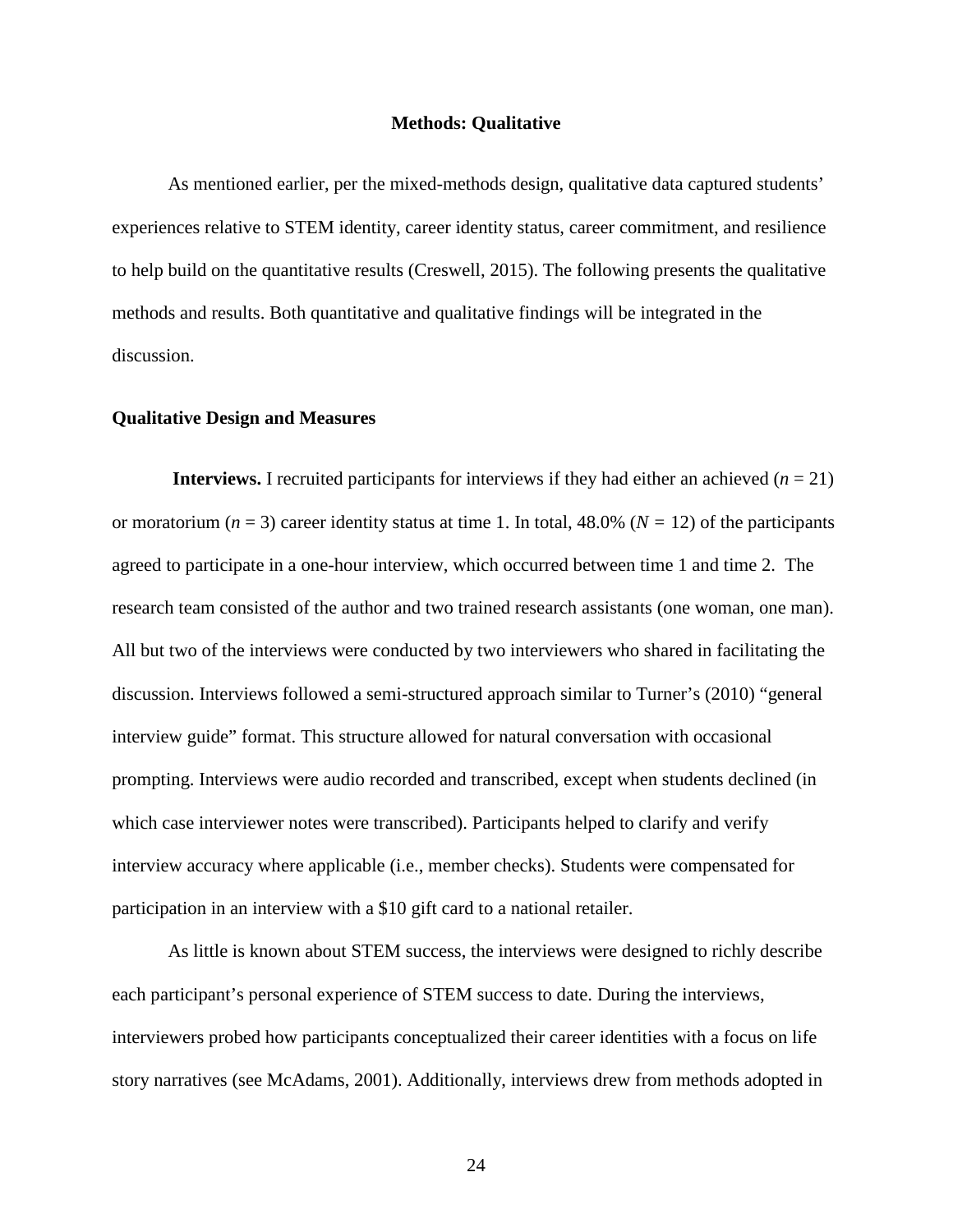prior research (Marcia, Waterman, Matterson, Archer & Oflofsky, 1993). The research team also inquired as to whether students identified with being STEM professionals (i.e., STEM identity). Participants' intent to continue in STEM (i.e., career commitment) and their experiences relative to individual and situational resilience were discussed as well. For an outline of the interview content, please see Appendix B. Note that the protocol broadly queried students' career and background experiences and did not aim to lead them towards a particular line of inquiry.

<span id="page-33-0"></span>**Observations.** In between time 1 and time 2, the research team also conducted observations (*n* =12 hours of observation) to supplement the survey and interview data by focusing on visible student behaviors aligned (or not aligned) with STEM identity development, career status identity development (e.g., career exploration), career commitment, and resilience (e.g., coping skills). The research team observed students as a complete observer (Baker, 2006) according to a protocol (see Appendix C) for at least 1 hour during program seminars or events or at students' project sites. For instance, students were observed while conducting their experiments in a biology laboratory and during program workshops (e.g., while interacting with a panel of STEM career professionals). Observations resulted in handwritten notes that were later transcribed.

#### <span id="page-33-1"></span>**Analyses**

Interview and observational data were analyzed holistically by way of thematic analysis. Thematic analysis consists of coding qualitative data for concepts representing what is explicitly or implicitly expressed in the data (Braun & Clarke, 2006; Ryan & Bernard, 2003). The research team took a deductive (theory-informed) approach to coding (Bradley, Curry, & Devers, 2007).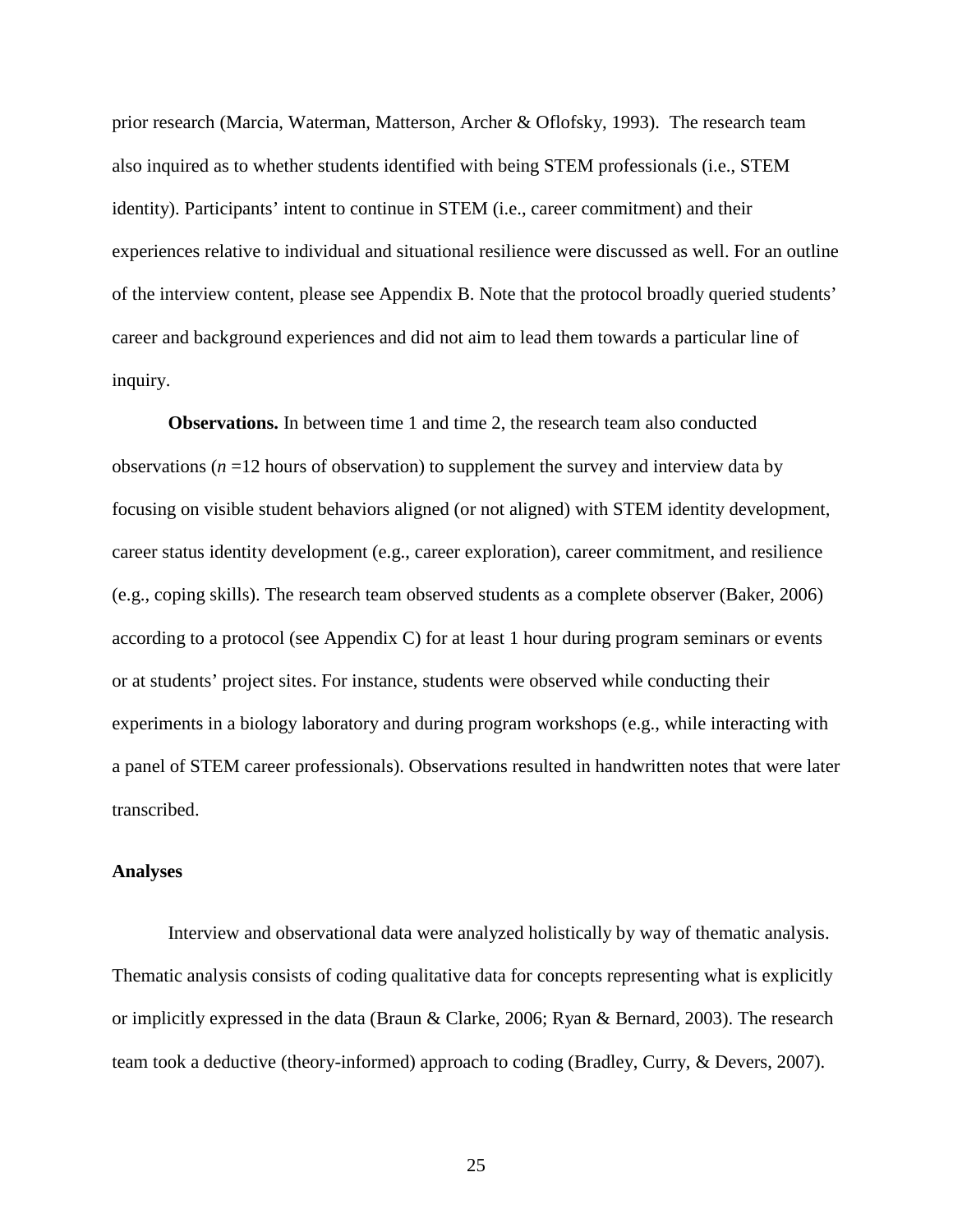Initially, research team members individually read the entirety of the qualitative dataset. I then proposed a preliminary deductive coding manual. The coding manual outlined the deductive themes (e.g., STEM identity), suggested how they presented in the data, and listed examples of when a data element merited or did not merit, a particular kind of code. The research team as a whole iteratively refined the manual by individually coding 1-2 interviews, contributing exemplars of each theme, and meeting to discuss progress and resolve discrepancies. A portion of the qualitative data set ( $n = 4$  out of 12 interviews, 33.3%) was used in calculating inter-rater reliability (Cohen's kappa) during the coding process. Reliability was calculated for each pair of raters. Coding discrepancies and manual clarification were then resolved by discussion. Upon achieving an acceptable level of reliability, kappas across all four interviews were calculated between the author and one team member and codes were then applied to the remainder of the qualitative dataset. All of these final kappa values were above .75 (see Table 2, Appendix G for specific reliability values for each coding category), which indicates adequate inter-rater reliability. Deductive results are reported below.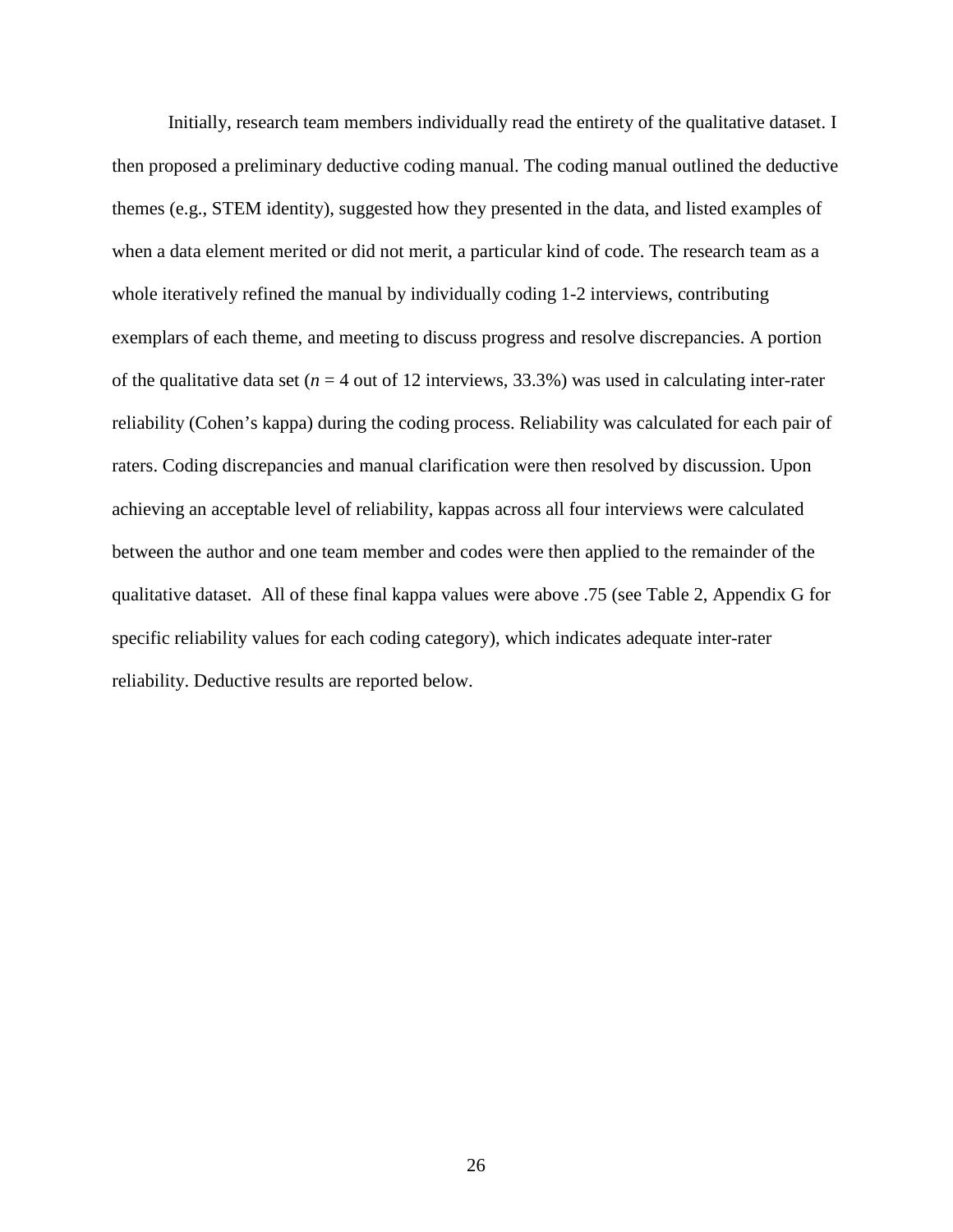#### **Results: Qualitative**

<span id="page-35-0"></span>The qualitative findings serve to further illuminate the experiences of the participants relative to STEM identity, career identity status, career commitment, and resilience (individual and situational). Below, I begin by presenting findings pertaining to Research Question 1: *How do STEM students describe and experience success? What active learning experiences appear to characterize success?* I then discuss findings for Research Question 2: *Which experiences and behaviors appear to characterize those who shift in identity status over time?* Data from observations are interspersed throughout to further contextualize the interview data.

#### <span id="page-35-1"></span>**STEM Success: Identity**

Across all of the interviews and throughout some of the observations, participants demonstrated *STEM identity* (see definition in Table 2, Appendix G). This was often accompanied by personal pronouns in conjunction with their STEM field or STEM activities, or responses or behavior illustrating scientific acumen. The following provides excerpts from Shaina, who provided archetypal examples of STEM identity with respect to her summer research experiences:

S: I'm a biology major, my emphasis is on ecology and evolution. But I do research in the integrative physiology lab…I was just really intrigued by like research. I think it is really cool. So right now, I'm our lab's designated microbiologist. I have a strong background in it. I always tell people I didn't choose fruit flies the flies chose me type of thing.

Observation: For three hours on a weekend morning, Shaina weighed desiccation flies (i.e., drought tolerant flies) and "sexed" them (i.e., determined if they were male or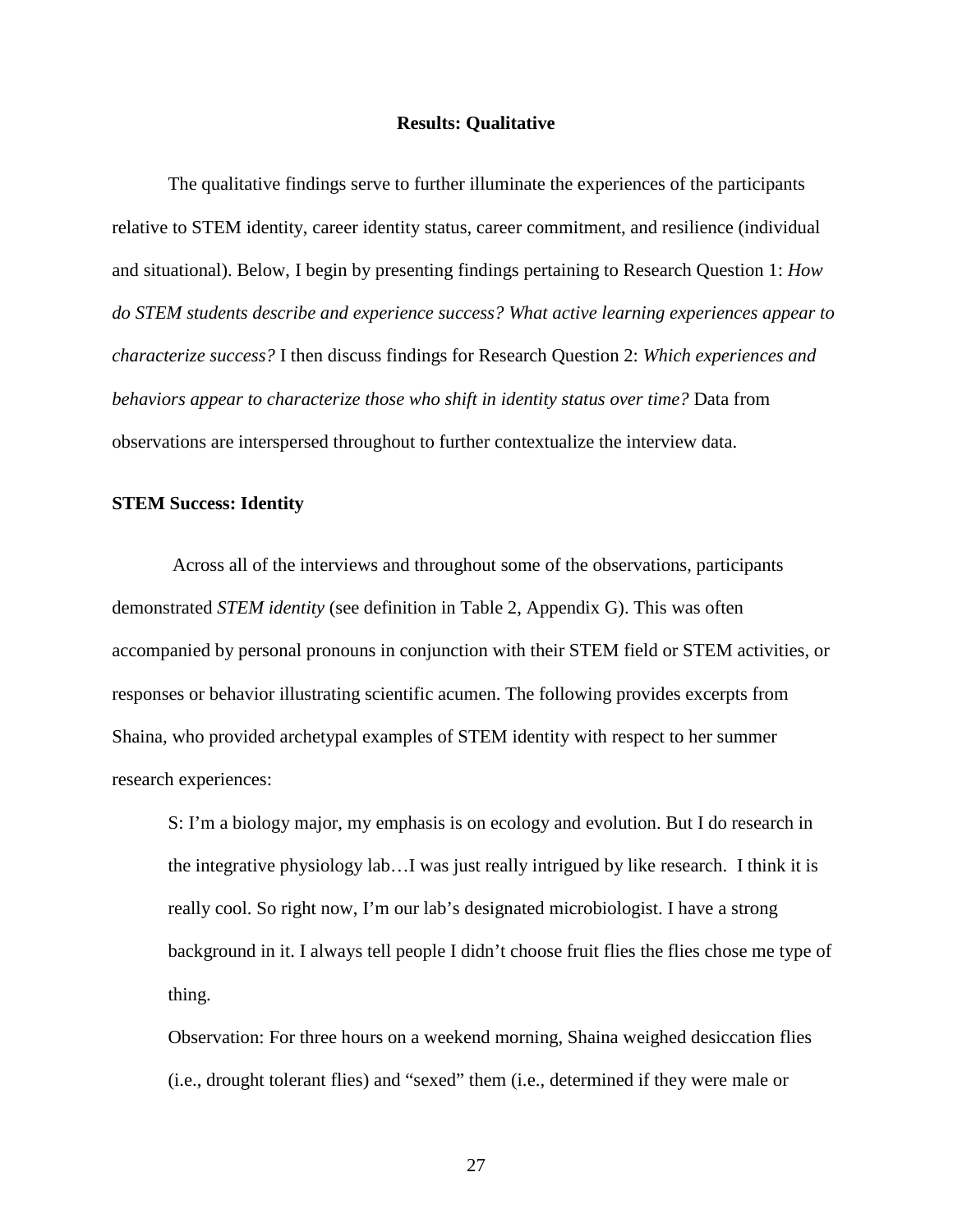female). She explained the purpose of doing so was to determine whether the flies are able to survive in an arid environment. She told the observer how "literature says that females live longer due to harboring more carbohydrates". Shaina explains to a lab mate how to place the flies into vials.

Shaina articulated a major in science, and specified how her research niche fits within her broader discipline. In addition, Shaina discovered an aspect of the field that compelled or fascinated her (e.g., "the flies chose me"). She also described strong personal associations towards research, her unique role within her lab, and the close affiliation she feels to her work. While in the lab, she demonstrated knowledge of relevant content, completed tasks largely on her own, and taught a colleague. In addition to the examples of STEM identity Shaina portrayed, STEM identity was also conveyed when participants confirmed their major, took an influential course, or participated in informative career-oriented extracurriculars.

Similarly, the following documents an interview conversation where Joanna expressed her interests in medicine. While Shaina discussed STEM identity in a scientific lab setting, Joanna discussed STEM identity in the context of an applied/clinical setting. (Note: Joanna declined to be recorded, so an excerpt from the research team members' notes is provided):

From a young age she was drawn to "cardiothoracic surgery." She thinks "surgery is amazing…to have your hands in the body and fix it" With respect to cardiothoracic surgery she says "you get to hold a human heart" which she finds "fascinating and amazing."

From the time she was in high school she thought "surgery was cool." She started watching videos online - "2-3 aortic valve replacements a day." She still watches videos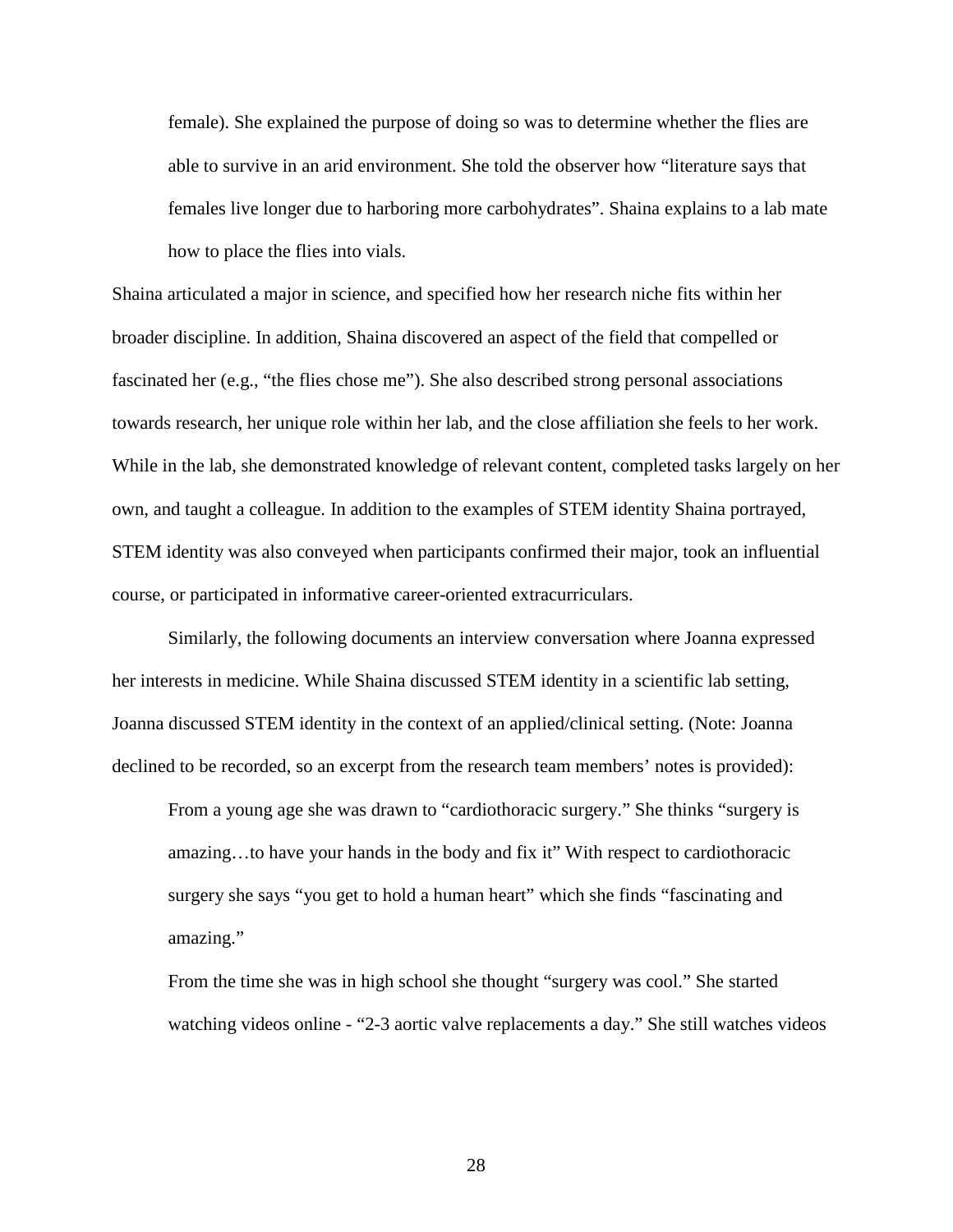today, though does not have the time to watch as many per day. She recently obtained

EKG [electrocardiogram] certification to become an EKG technician at a hospital. Joanna expressed strong ties to medicine, specifically heart surgery, by way of personal pronouns and deep personal involvement such that she would watch videos of multiple heart surgeries daily and has independently pursued EKG technician certification (a certification to measure the electrical activity of a human heart). Both Shaina and Joanna strongly reflect how STEM identity was experienced and represented in the qualitative data by demonstrating deep personal association and draw to science, as well as robust career skill sets.

Beyond STEM identity, Marcia's identity statuses relative to career identity status were also prevalent in the data. Every interview expressed aspects of these statuses. Note that achieved and moratorium career identity statuses are described here as these were the only two statuses of the women recruited for interviews. However, occasionally such women would make comments indicative of other career identity statuses. For insight into responses that illustrated the remaining identity statuses (i.e., foreclosed and diffusion) please see Appendix D. As shown below, Liliana illustrated an *achieved* career identity status (see Table 2, Appendix G for the definition) by way of her career journey from medicine/biology to psychology/neuroscience by describing a process of arriving at a distinct profession after deliberate searching:

L: So originally it was the whole idea of wanting to go into med school, be a doctor, and find a cure for hemophilia was my original motivator. First there was a transition going into college and being a biology major and realizing "I'm not liking this." Thinking college was absolutely hideous and disgusting. That got me to reevaluate my life and got me thinking I need to do what actually makes me happy.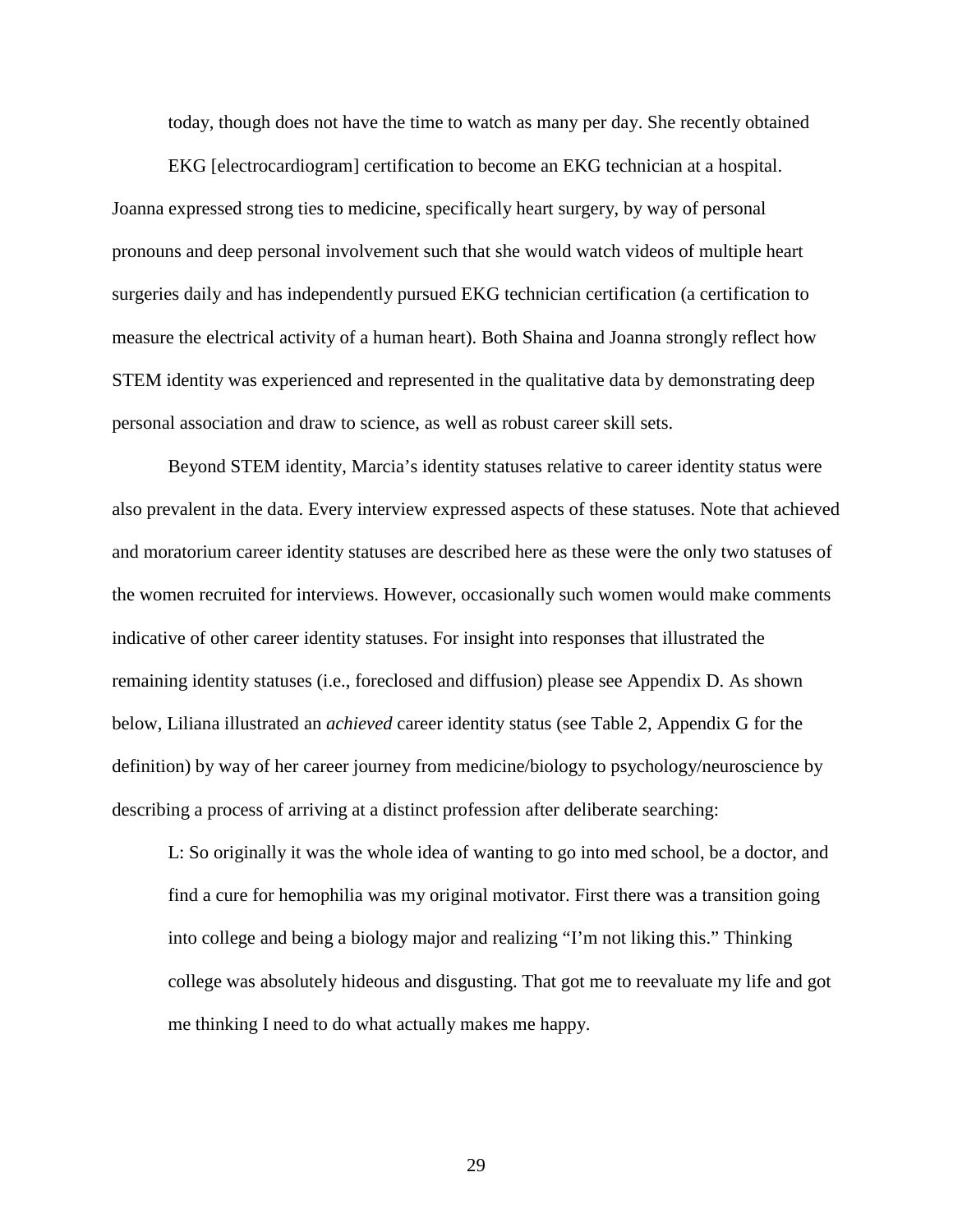So I am majoring in psychology and minoring in neuroscience…at the time being there is no neuroscience major …I took some psych classes back in high school and took AP psych, and I fell in love with the course, but something that really captivated me was the whole psychiatric disorders. So that got me really into neuroscience and then once I took the intro to neuroscience class with Dr. [Smith], I fell in love with the field…I was like, "This is it. I found my path" Now, I love it.

After I graduate I want to get into grad school. Right now I'm seeking a Ph.D. program in neuroscience. After that it would be nice to work at a university and have my own lab, or work with a research institute and find answers to the mysteries of the brain.

Liliana expressed a period of exploration that led her to a career choice which reinforced her interests and goals (e.g., attempting medicine/biology, finding college "hideous", then discovers neuroscience). Liliana also articulated the specific pursuit of a PhD in neuroscience and sees herself working on brain science.

While participants expressing an achieved status tended to communicate a sense of certainty following a period of exploration, other students described their career path to date with a more flexible resolution. Nina illustrated a *moratorium* identity status, as she investigated different careers and continues in that vein. Moratorium participants, such as Nina, outlined the "journey" of having tried various activities, or the synthesis of activities (coursework, research, input from peers or family, an influential mentor), but have yet to finalize their professional direction:

N: In high school, I was actually studying hospitality but I think after experiencing a lot of the hospitality field I wasn't as interested anymore. Mostly having to deal with so many people.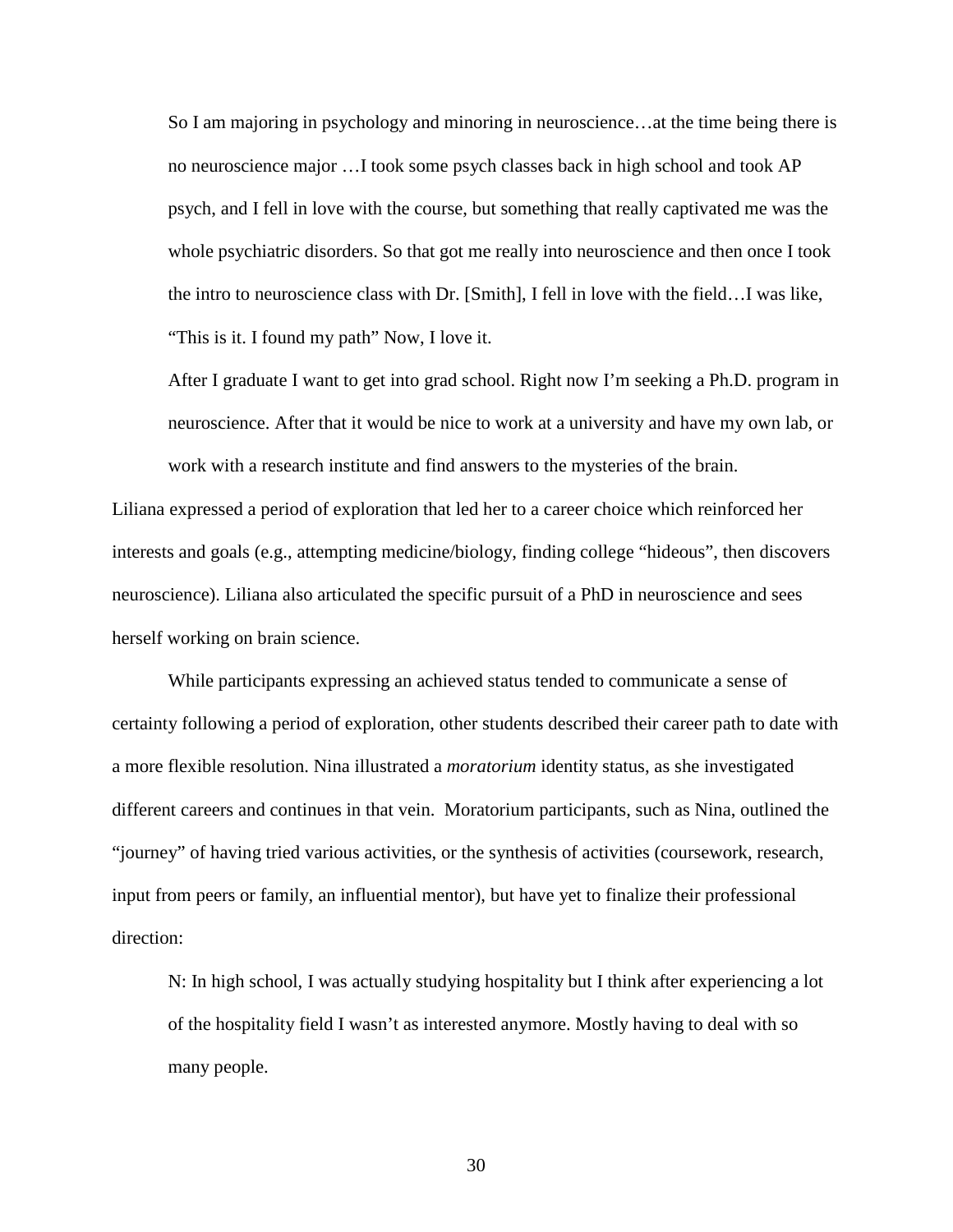I first joined in biology my freshman year because I was interested in veterinary sciences. But I had worked for a veterinarian for 2 years and I realized that medicine was not the field that I wanted to go into… talking to other veterinarians and shadowing …it also confirmed that…I like more of the learning about animals rather than directly helping them and by directly, I mean medicine.

So, after taking I think ecology 101 I was more interested in working [with] wildlife and interactions between living organisms and plants. It took me a while until I found out what exactly I was interested in and that is probably going to change too in a couple years or even next semester. I am hoping to stay in academia, I think. That could change as well. Maybe I'll go to my Ph.D. if there is anything available or maybe I'll want to work in the field for a while. I want to focus on restoration ecology but have more of a focus on invertebrates or maybe something in entomology as well.

Similar to Liliana, Nina communicated a lengthy period of exploration from hospitality, to veterinary medicine, and now ecology. However, in contrast to Liliana, Nina remained uncertain with respect to which topics within ecology interest her, or what she may pursue beyond her bachelor's degree.

#### **STEM Success: Career Commitment**

Participants expressed *career commitment* when communicating the intention to continue in STEM, often taking the form of specific future STEM-related plans (e.g., graduate or professional school in STEM, job in STEM; see Table 2, Appendix G for definition). The majority of participants expressed a fairly strong sense of commitment to further STEM pursuits. For instance, Shaina indicated attending graduate school for a PhD in STEM (e.g., studying microorganisms, biology):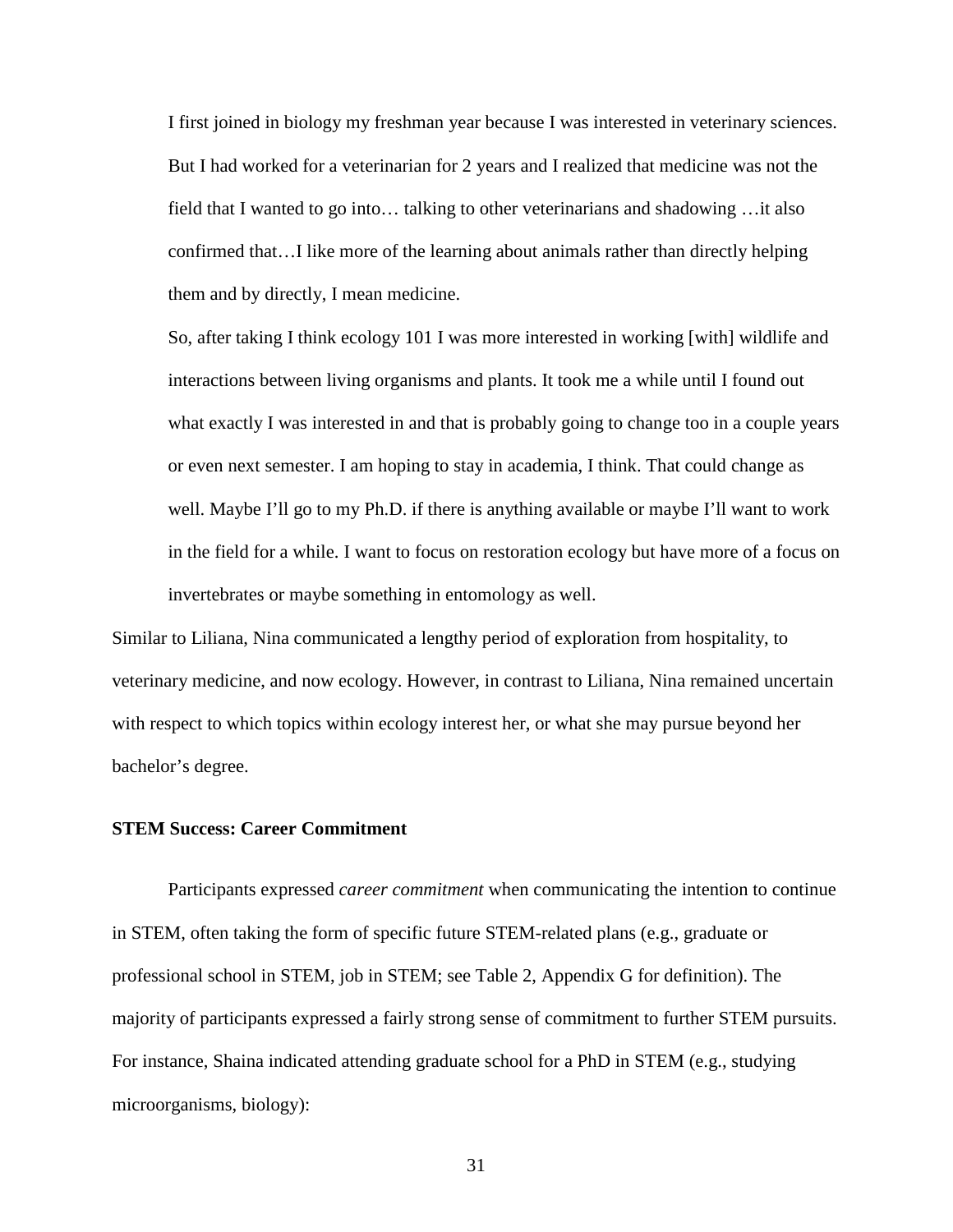S: I really want to continue with my research going into grad school, studying how microorganisms impact their hosts in a symbiotic point of view… I'm going to get my PhD.

Career commitment also materialized when participants indicated both primary and secondary career plans in STEM, as Tami described below:

R: Yes you could. Do you see teaching as your backup plan? Let's say you decide not to do med[ical] school, would you go into teaching?

T: Most likely yeah I would probably um shoot for a PhD.

Tami's immediate and long-term plans are to continue in STEM (i.e., medicine), but in the event that medicine does not materialize for her, her alternative path is a PhD in science. Responses such as Tami's, where a secondary career plan was also in STEM, provided additional evidence of career commitment. This did not necessarily mean that such an individual was any more committed to STEM than others. The presence of a second or back-up plan in STEM indicated career commitment as did having solely a primary (in most cases, only) plan to continue on in STEM.

#### **STEM Success: Resilience**

Beyond identity and career commitment, participants displayed and discussed a range of behaviors associated with both individual and situational resilience over the course of developing their STEM careers. The common thread with respect to *individual resilience* (see Table 2, Appendix G for the definition) was an ethos of agency and self-reliance whereby participants faced a challenge through some action on their own, or expressed the utility of a personal trait (e.g., optimism). This was the case for Lam, who experienced a challenge when her research mentor changed a key aspect of the study she was working on: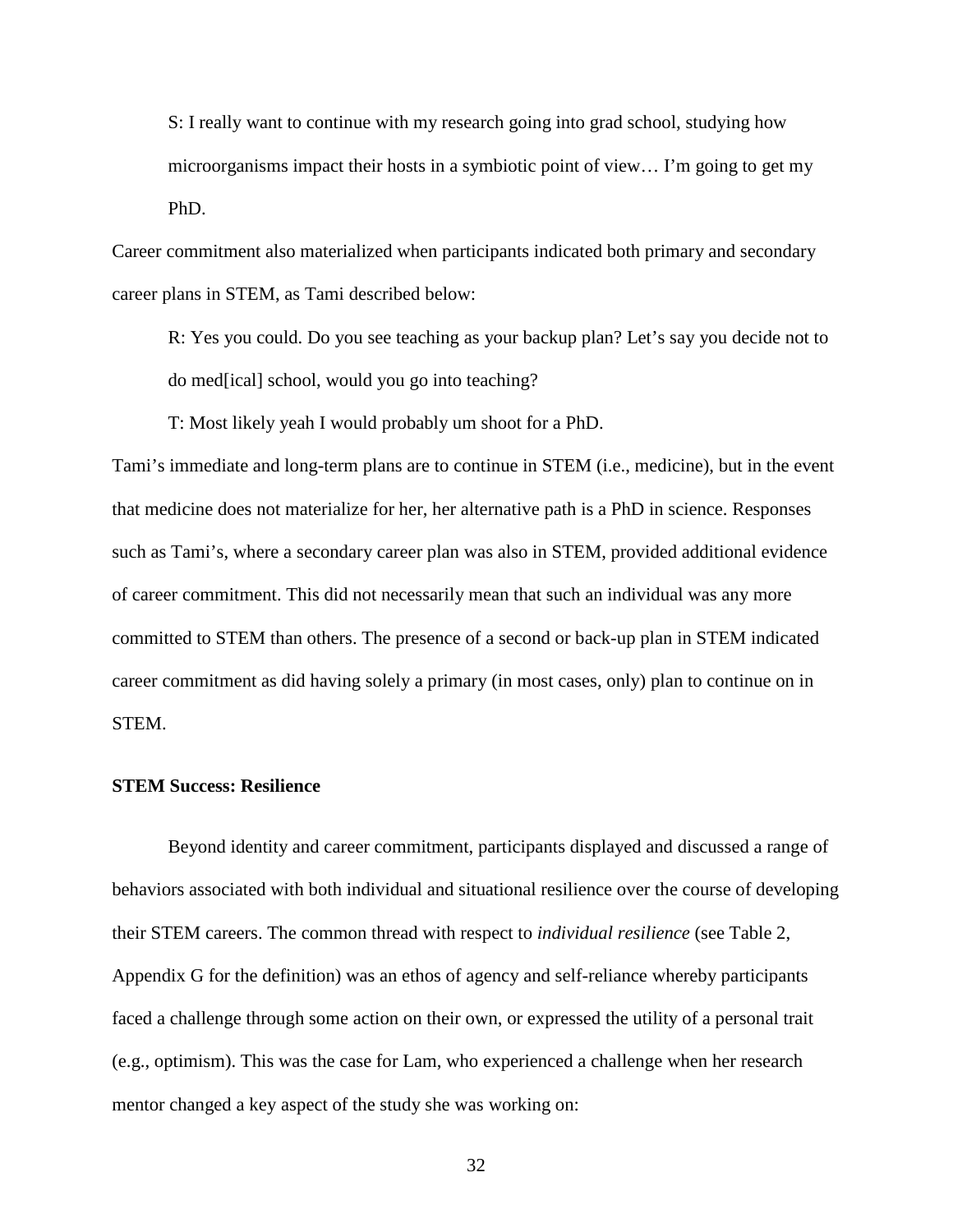L: that [was a] turning point where we switched proteins [during our summer research project]. Like we were all supposed to be doing P53 and then we were all doing different ones and he gave us all wrong ones apparently. So K117, my protein is not in P53, like not even existing on P53, it's in E2F1, like luckily I read up on it briefly so I knew some actual information about it, so that was good. Then I tried to see the positive side of things, but then internally when I get home I'm like, "This is all I know about it, I don't know anything else."

Lam discussed personal traits (e.g., "I tried to see the positive side of things"), and proactively taught herself something (e.g., "I read up on it briefly so I knew some actual information") in an effort to overcome the challenge of having switched proteins during her research project.

Outside of individual actions and traits, participants also expressed *situational resilience* when they were able to rely on some sort of external support to help them persist in their STEM pursuits. Examples of situational resilience in the data included cases when students indicated reliance on financial resources, social support from program staff, supervisors/advisors, mentors, peers/colleagues, family, and current or prior instructors, or other support (e.g., prominent religious figures). Social and financial supports were the most frequent sources of situational resilience, with social being the most prevalent throughout interviews and observations. Below are examples by way of Sonia's reliance on funding and Jill's reliance on social support:

S: I'm still working a lot but I've been able to like take some days off when certain important things are happening in the lab and not really stress out about it cause I know that I am going to have that money [re: the summer research program stipend] on the back end.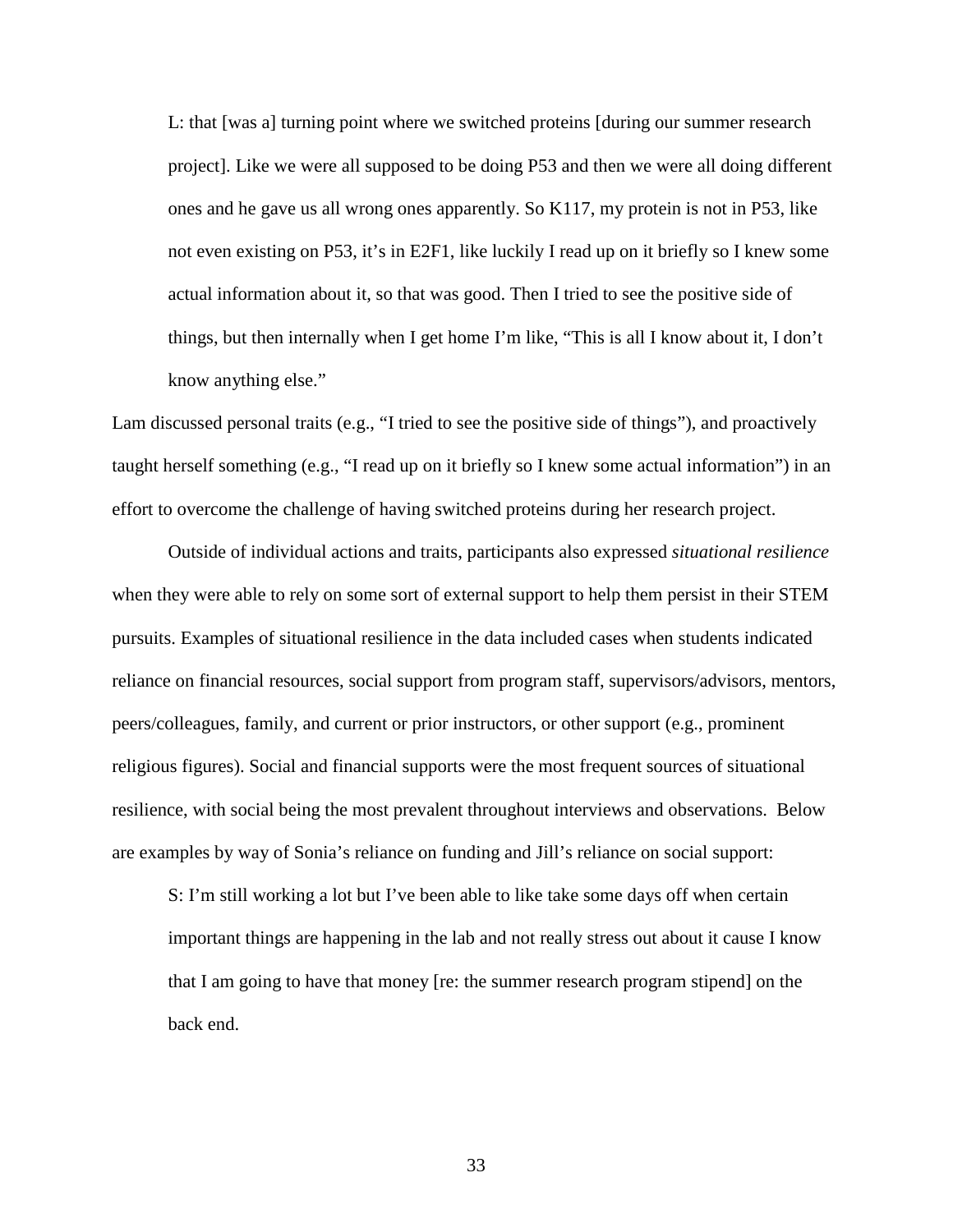J: My TA in my microbiology class, she was a really big driving force and she's always been like "yeah of course you can do this. You're very smart." You know she um she recommended me to be a TA for micro, which was like a really big confidence booster. Cause I would happily say that my worst enemy and like the roughest thing is that I don't have confidence in my own abilities to like do this stuff. And so when she told me like "yeah you're good enough at this to TA or to UTA" and also like my academic counselor. I'd go in there and be like "I can't do this" and she'd be like "I don't think you see yourself the same way other people see you". So that made a big difference as well.

Sonia described the ability to rely on the program's financial stipend so as not to have to work as much outside of her research and studies. Jill indicated key relationships with a microbiology teaching assistant and an academic counselor who bolstered her confidence. Such reliance on external people, circumstances, or resources/objects demonstrated situational resilience.

#### **STEM Success: Identity Status Changes**

Another aim of the qualitative portion of this study was to address Research Question 2: *Which experiences and behaviors appear to characterize those who shift in identity status over time?* As mentioned above, very few women  $(n = 2)$  changed career identity statuses, and none of these women agreed to be interviewed. This precludes analyses related to Research Question 2. In the parent sample, which included men, a man who shifted from achieved to diffused agreed to be interviewed. His data are not discussed here, given that men were not the focus of the current research; however, an overview of his interview is provided in Appendix E.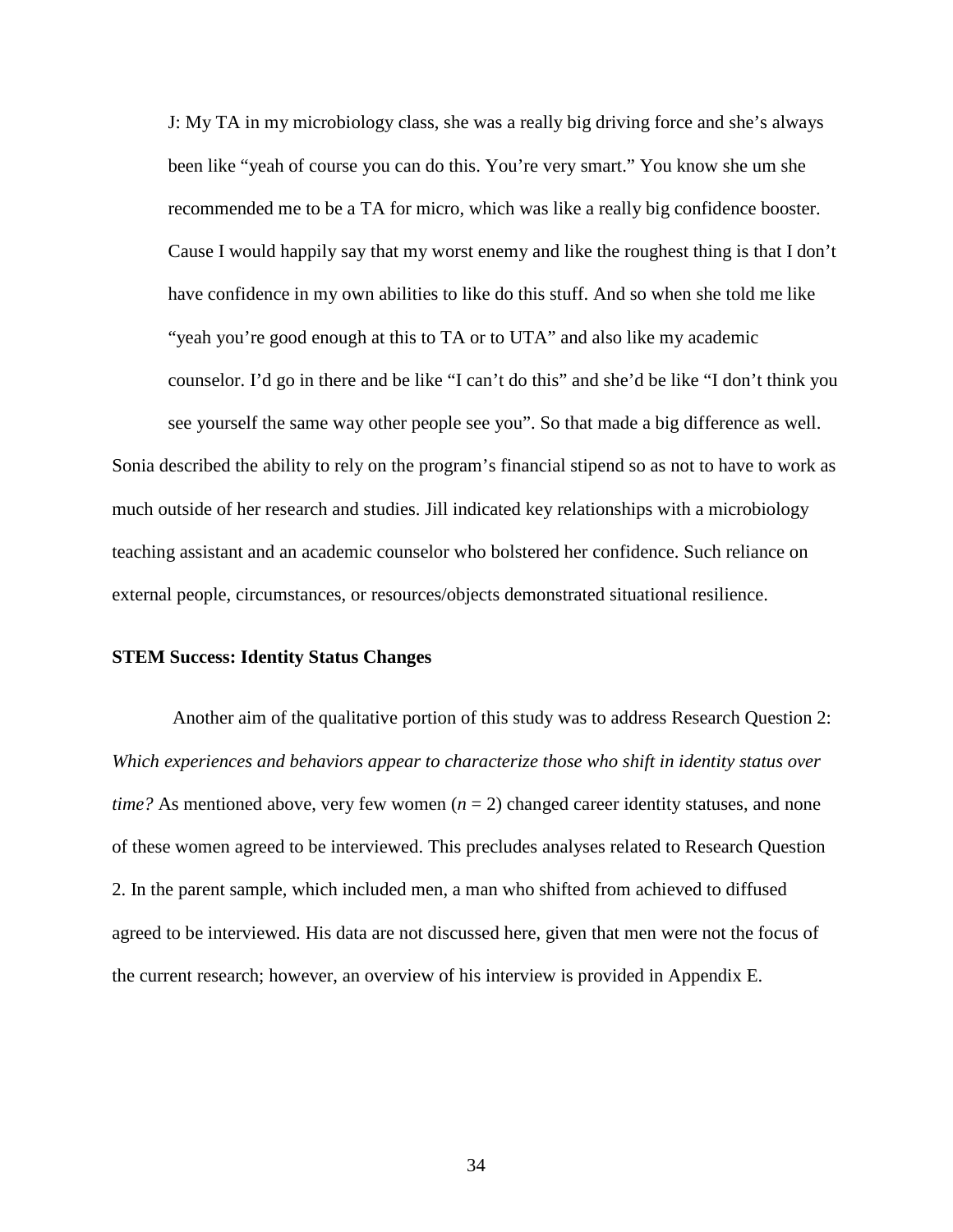#### **Discussion**

The current study was designed to help advance an initial understanding of STEM success. Taken in total, findings address the goal of providing a window into the experiences of successful women in STEM by elucidating associations among STEM identity, career identity status, career commitment, and resilience over time. Findings also give voice to the experiences of successful women in STEM. Although quantitative findings indicated that participants did not experience significant change in mean levels of STEM identity or career commitment over time, they did indicate the role of resilience with respect to change in career commitment. Furthermore, qualitative findings underscored how the constructs presented in students uniquely situated in active learning contexts and provided additional insight into inquiries that quantitative data alone were unable to assess (e.g., experiences of those with particular career identity statuses, or of those who shifted in career identity statuses). In total, these findings suggest that these constructs may be associated with STEM success.

#### **STEM Success: Initial Insights**

**Hypotheses 1 and 2.** Neither hypothesis H1a, that STEM identity would significantly increase over time, nor hypothesis H2a, that career commitment would significantly increase over time, were supported. Women's levels of STEM identity and career commitment remained high over the course of the study. For instance, mean STEM identity scores were 4.9 out of 6, and mean career commitment scores were 5.2 out of 6 at time 1 and stayed similarly high at time 2. As discussed below, this ceiling effect may help to explain the inability to detect an increase in the levels of these constructs over time.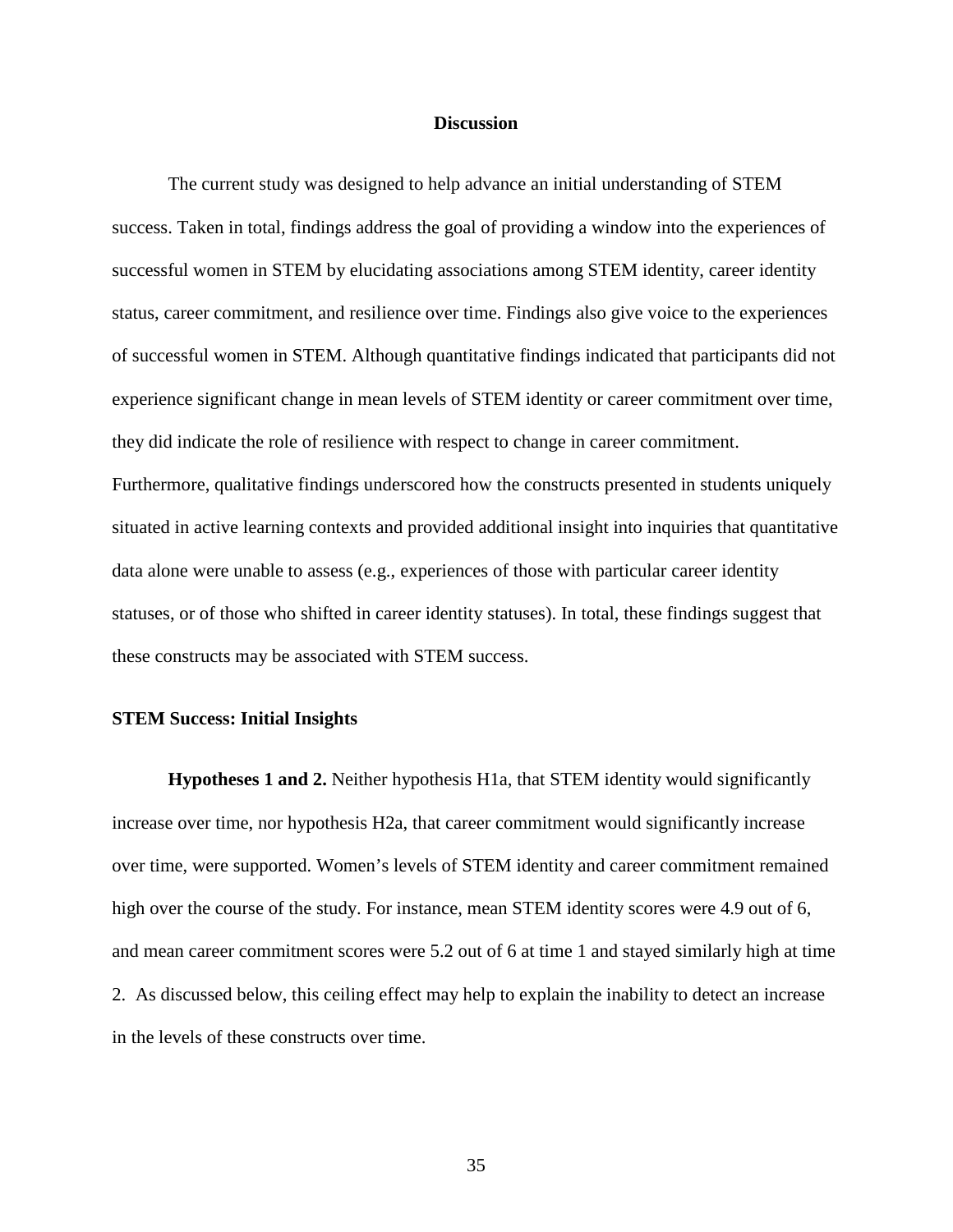Although H1a and H2a were not supported, several intriguing findings emerged. For instance, STEM identity and career commitment were positively correlated at time 1 and time 2. These findings replicate prior research (e.g., Chemers et al., 2011), which tends to show that identity and career commitment are closely related. The association between STEM identity and career commitment in this study further indicates that within a sample of successful STEM women, increased STEM identity is linked to greater intention to continue pursuits in STEM.

Interview and observational data provided deeper insight into the connection between STEM identity and career commitment by illustrating how these constructs co-occurred. For instance, STEM identity tended to present as akin to a sense of belonging in STEM. This was often accompanied by behavior indicative of scientific skill or mastery (e.g., teaching others, plans for publication or similar), with many students indicating turning points or a sense of passion that solidified their sense of self with respect to STEM (e.g., confirming their major, feeling compelled or fascinated by their chosen field). Relatedly, in participant interviews, career commitment presented as the intention to continue on in STEM. This often took the form of a participant's specific future STEM-related plans (e.g., graduate or professional school in STEM, job in STEM). Furthermore, within the interviews, a sense of belonging and mastery (i.e., STEM identity) tended to coexist with the intent to continue on in the field (i.e. career commitment). This co-occurrence appears to concur with the positive correlations between the quantitative measures of STEM identity and career commitment. Taken together, the qualitative and quantitative findings lend novel insight into how STEM identity and career commitment are felt and experienced by successful STEM women (e.g., by way of skill mastery, or having a primary and secondary career plan in STEM). Also, this study's results, largely from women of color in STEM, connect with prior findings on such individuals. For instance, research indicates that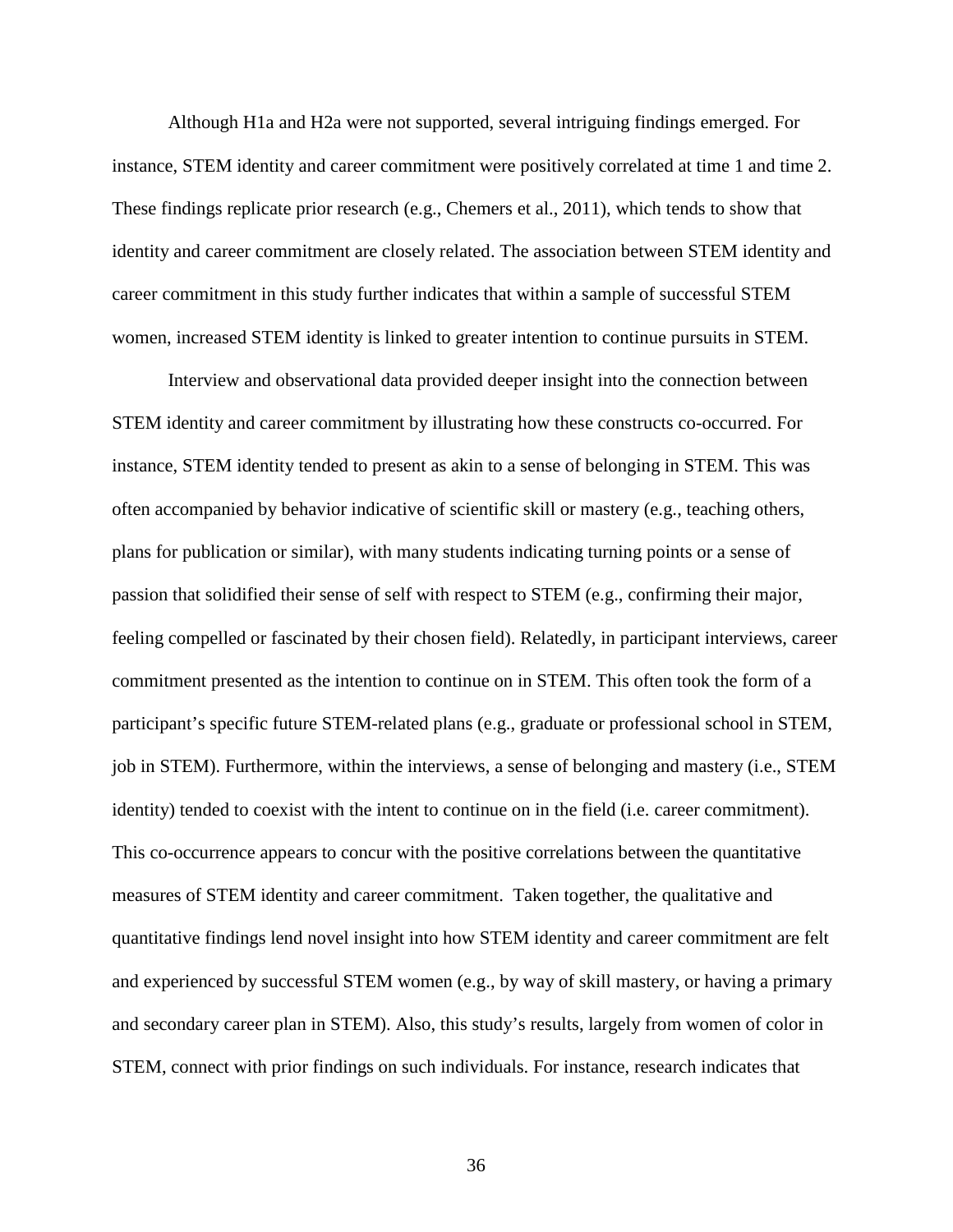despite their underrepresentation in STEM fields, women of color are equally interested and engaged in STEM and seek out STEM careers (Ong, Wright, Espinosa & Orfield, 2011).

Hypotheses 1b and 2b probed the role of resilience with respect to STEM identity and career commitment by predicting that those higher in resilience at time 1 would experience higher STEM identity at time 2 or career commitment at time 2, respectively. I obtained partial support for hypothesis H2b. Higher individual resilience at time 1 was associated with marginally heightened career commitment at time 2. These findings align with findings in the vocational and career development literature. In this body of work, career commitment is conceptualized as a multifaceted construct partly attributable to *career resilience*, which involves persisting amidst challenges in conducting the work itself. For instance, Kidd and Green, (2006) found that among research science employees, greater career resilience (e.g., willingness to deal with the challenges inherent in conducting scientific work) predicted lower intention to leave the field one year later. However, whereas career resilience pertains to resiliency with respect to work tasks, individual resilience as measured in this study pertains to trait-based resiliency applicable within and beyond the workplace. Therefore, the association between higher individual resilience at time 1 and marginally higher career commitment at time 2 found here may serve to extend vocational theories beyond career resilience to also include individual resilience.

The current study's qualitative findings further illuminate the interplay of individual resilience and career commitment through the sense of personal ownership demonstrated across both constructs. For instance, in the qualitative data, individual resilience emerged as an ethos of agency and self-reliance. In such cases, participants faced a challenge on their own, or expressed the utility of a personal trait in times of adversity, akin to work suggesting personal agency as a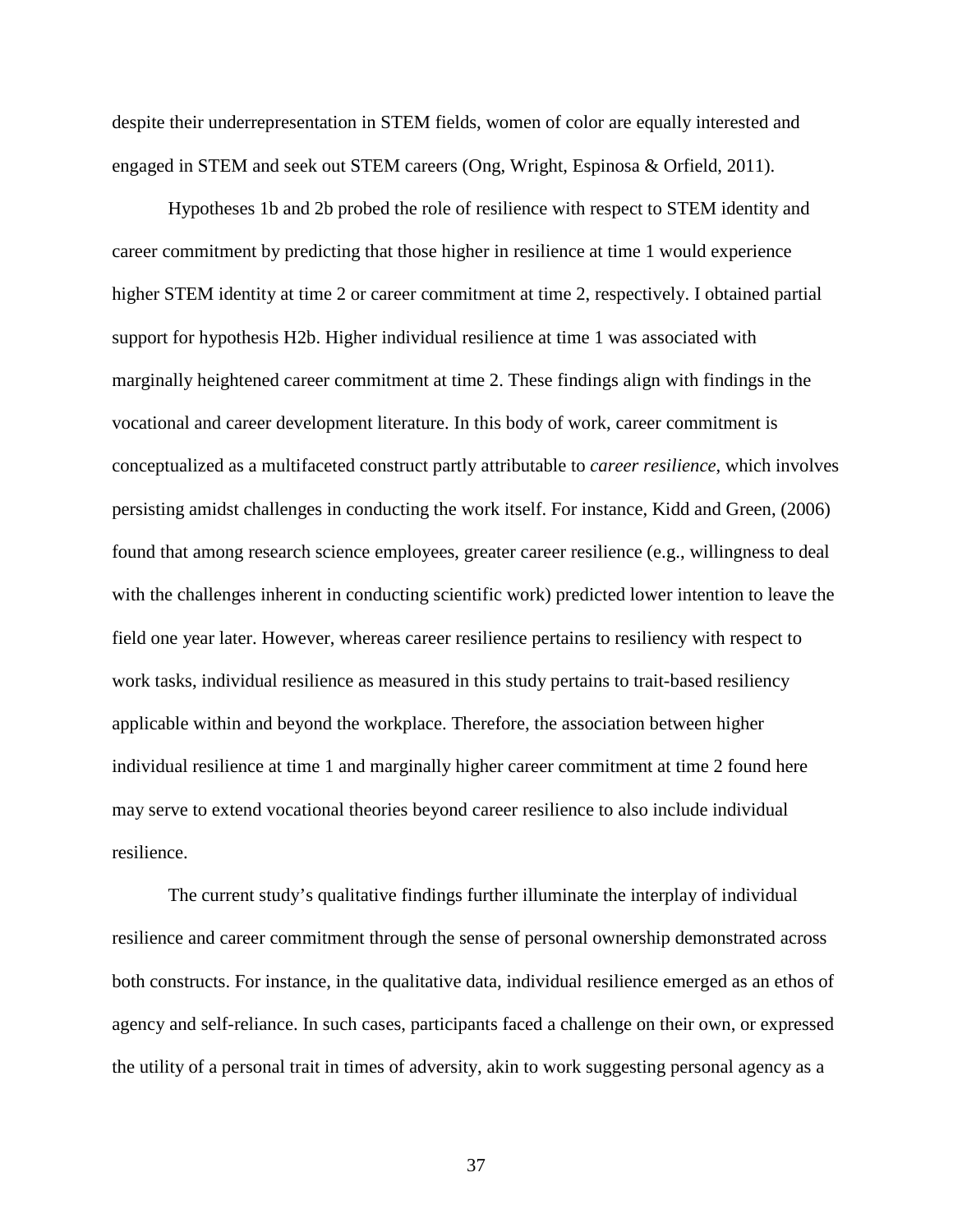resilience-based approach employed in times of challenge (Rutter, 2006). Similar to individual resilience, career commitment was often expressed as a participant's own intent to continue on in STEM. Therefore, both individual resilience and career commitment lent themselves to "I" statements and personal pronouns (e.g., "I'm an optimist"; "I'm going to obtain a PhD"). Perhaps this individualized conception of career commitment was slightly more aligned with individual resilience than situational resilience. However, using that lens, a connection between STEM identity and individual resilience would also seem likely, given the personalized nature of STEM identity, and yet this association did not materialize in the quantitative findings.

With respect to situational resilience, bivariate correlations demonstrated expected associations between situational resilience at time 2 and STEM identity and career commitment at time 2. However, I did not obtain support for the prediction that situational resilience would predict changes in STEM identity and career commitment. The lack of quantitative support for my hypothesis is at odds with the qualitative results. For instance, during interviews, participants communicated a range of situational resilience supports (e.g., family, mentors, colleagues, financial resources) that helped them persist in their STEM pursuits (i.e., career commitment) and in their experiences as nascent STEM experts (i.e., STEM identity).

It is not clear why situational resilience came through as an important influence in the qualitative data, but did not play a more prominent role in the multiple regression models. One possibility pertains to the way in which STEM identity, career commitment, and individual resilience were conceived and assessed (e.g., as individualistic experiences) as compared to how situational resilience was assessed (e.g., as a communal endeavor). Perhaps as more individualized constructs, STEM identity, career commitment, and individual resilience operate similarly and remain relatively stable once established, whereas situational resilience, may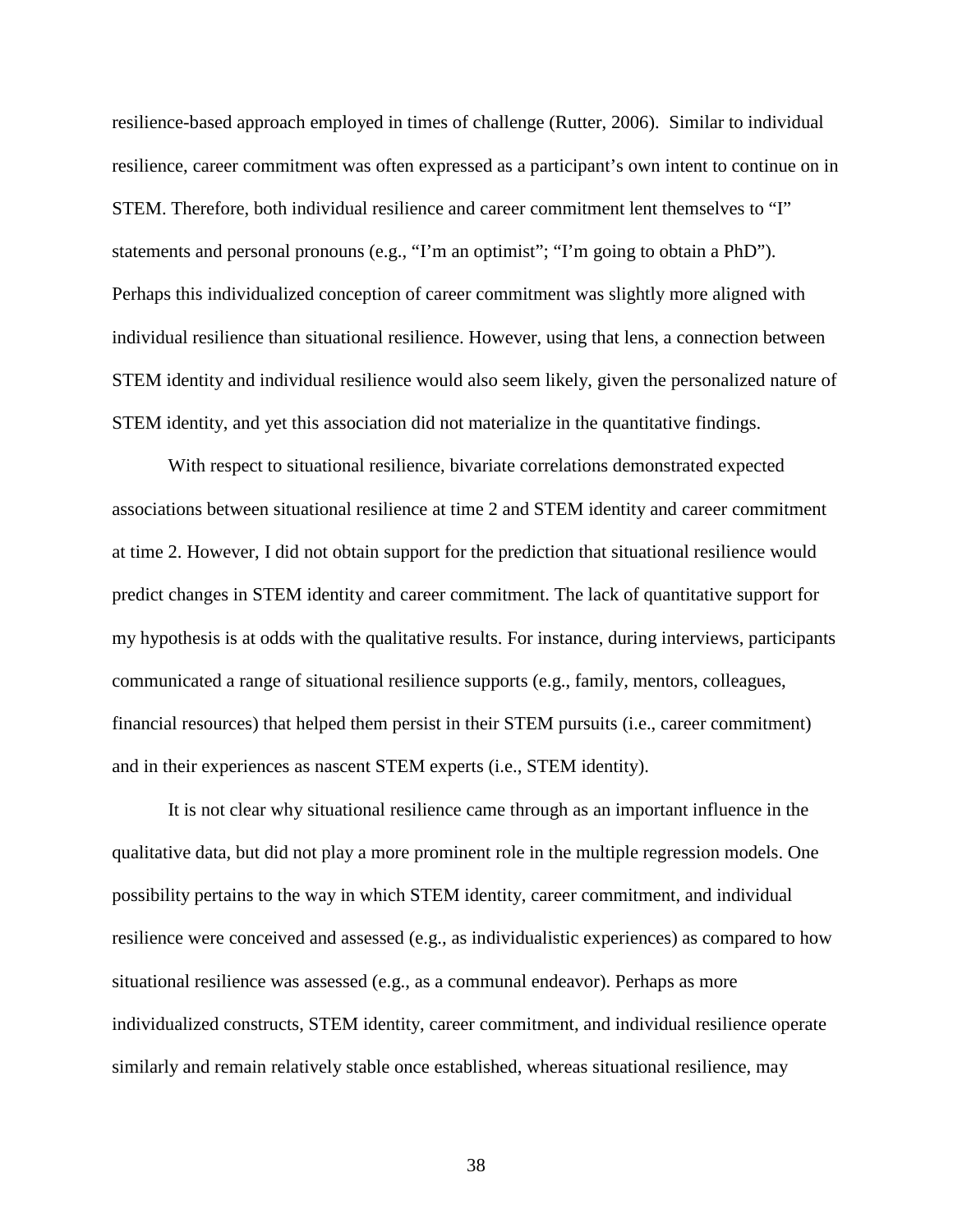fluctuate depending on the circumstances. If so, situational resilience may thus be harder to assess over time in a longitudinal study. Additionally, perhaps the role of situational resilience confronts broader cultural norms that focus on the individual. For instance, in Western and American culture "master narratives" emphasize individualistic effort and redemptive plots (e.g., a person's phoenix-like ascent to success after hardship) focused on individual agency and accomplishment as compared to community-aided success (McLean & Syed, 2015). Perhaps the weight of such master narratives encouraged students to downplay the role of situational resilience in their survey responses as compared to during interviews or observations, where they may have felt more at ease, or somehow led to the discrepant findings between the quantitative and qualitative data. Also, the majority of the participants in this study were women of color with plans for academic science careers. Prior work suggests the value of self-reliance and relational networks (i.e., individual and situational resilience) in the careers of African American women in the academy (Harley, 2008). The current study's discrepant findings appear at odds with respect to expectations regarding resilience in women of color's career pursuits.

**Hypothesis 3.** As only a very small number of participants changed Marcia's career identity statuses over the course of the study, hypothesis 3, which predicted that students higher in resilience would be more likely to transition from a moratorium to an achieved career identity status over time, was not supported. However, exploratory MANOVAs sought to probe variable relationships relative to this hypothesis. The exploratory findings revealed that women with an achieved career identity status at time 1 did not differ with respect to mean levels of individual or situational resilience at time 1 or time 2 as compared to those with moratorium statuses.

The qualitative data however, occasionally illustrated variation with respect to career identity status and resilience. For instance, some moratorium individuals provided less of a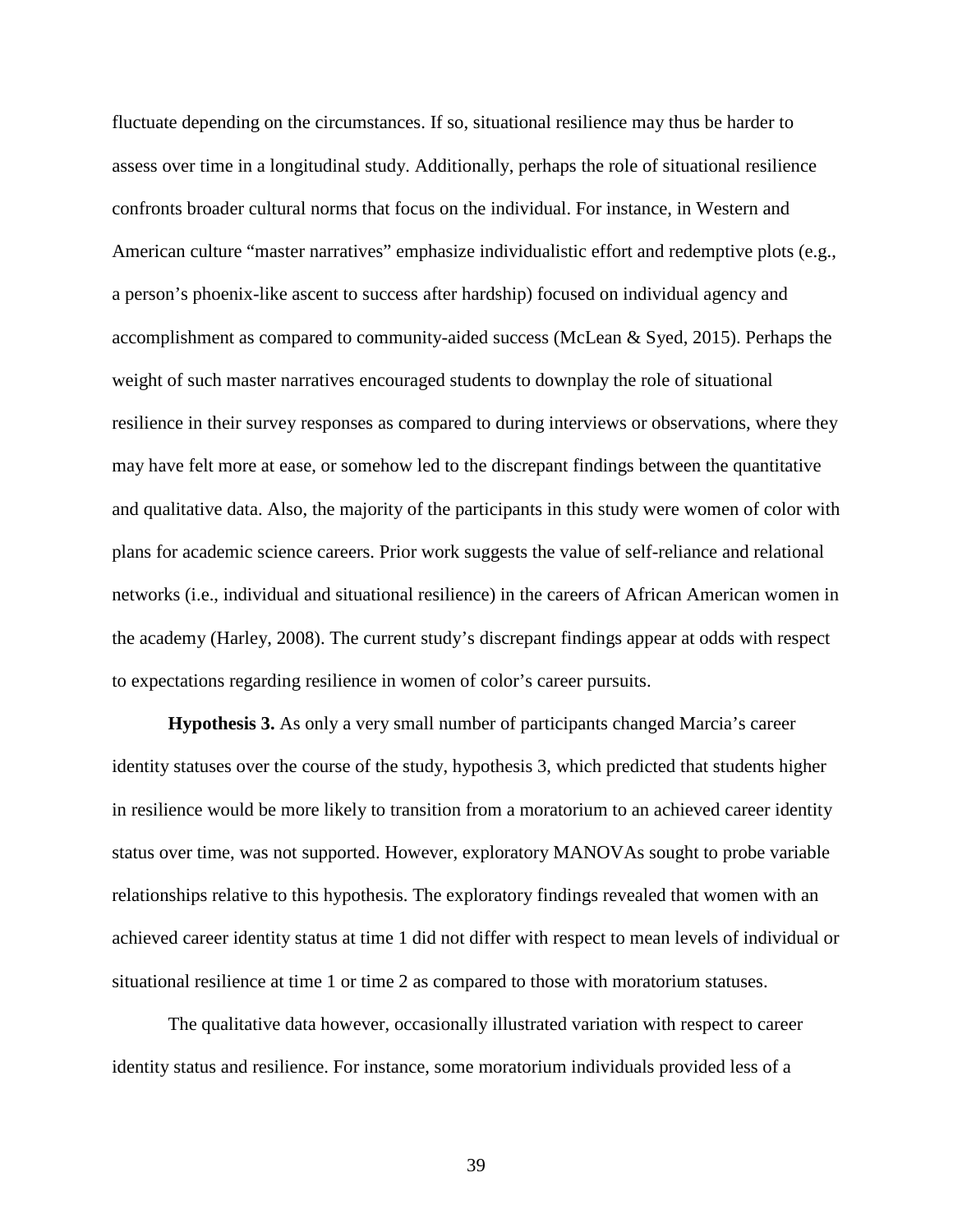narrative around resilience, as compared to achieved individuals. As an example: when discussing situational resilience supports, a moratorium participant simply stated, "tutoring was helpful", whereas an achieved participant provided greater depth in their response: "having a support group, there are times where I think 'Do I even want to pursue a Ph.D. program, I can just do my masters and maybe I'll be okay with that.' But having someone, not just someone but a group of people telling me 'No you can do this.' 'I know you can'". While these patterns were not characteristic of all participants, such trends may suggest differences with respect to how achieved and moratorium status individuals experience or perceive situational resilience and integrate it into their personal career narratives. Perhaps achieved individuals may more thoroughly attend to and intertwine situational resilience in how they consider their career journey.

Additionally, two of the women in the study changed identity statuses over time. Neither of these women participated in an interview, though one male from the broader study who also transitioned from achieved to diffusion did (see his responses in Appendix E). A recent metaanalysis examined literature from 1966-2005 to provide insight into change in identity statuses across adolescents and young adults (Kroger, Martinussen & Marcia, 2005). The findings indicated a decline in moratorium statuses after age 19 and an increase in achieved statuses into adulthood (Kroger, Martinussen & Marcia, 2005), which appears to broadly corroborate the current study's findings. However, Kroger and colleagues' (2005) meta-analysis focused on only the results of quantitative measures, revealed trends across standard populations (i.e., not successful individuals as studied here), and did not enumerate the experiences of those who transitioned in uncommon directions (e.g., achieved to diffusion) specific to career. Thus, Kroger and colleagues' (2005) analyses do not fully answer the hypotheses and research questions in this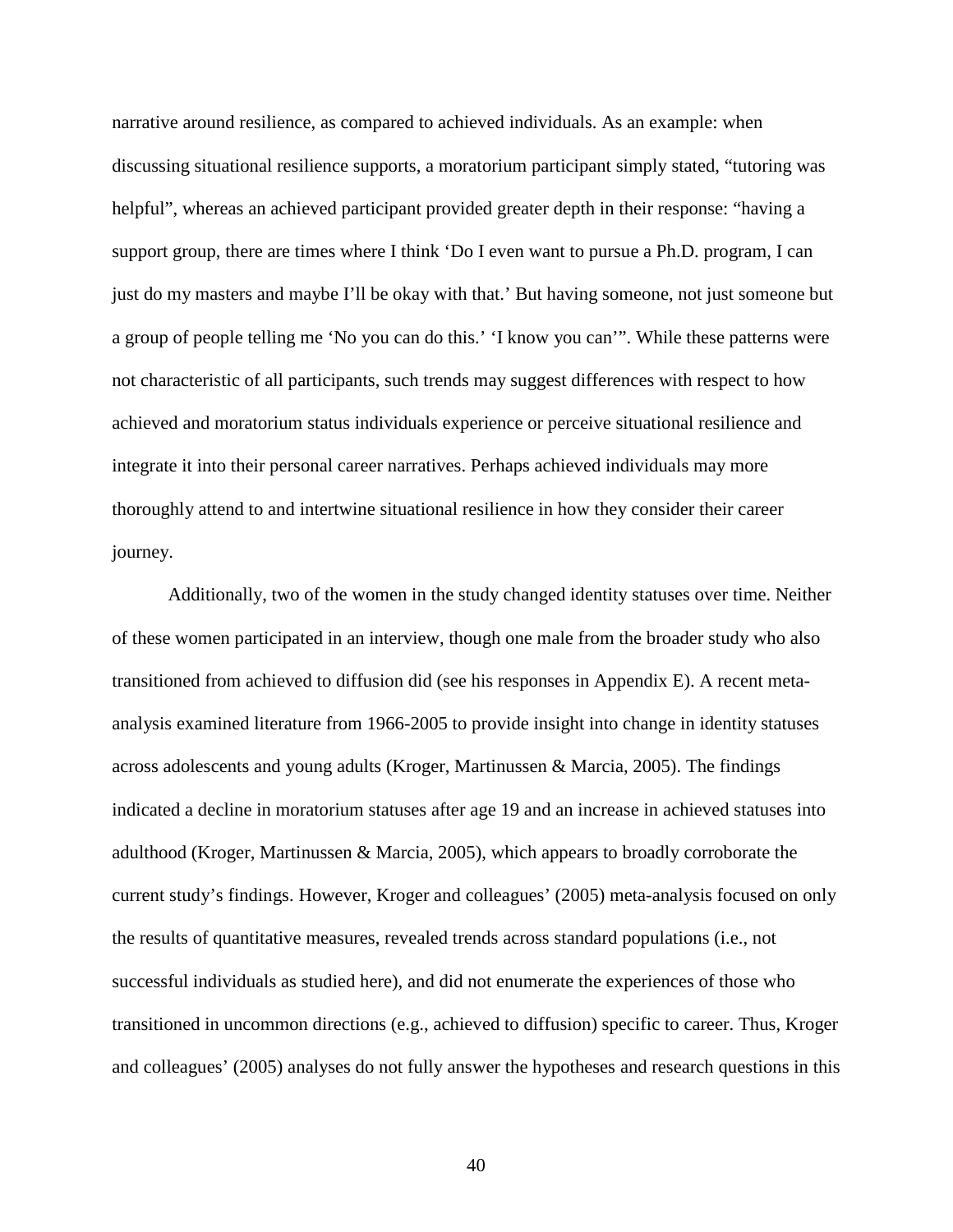study either. Also, it is possible that the current study did not detect change in Marcia's career identity statuses due to design limitations (see below). Further research may help clarify the nuances with respect to resilience and Marcia's career identity statuses, such as whether the lack of a more integrated narrative around resilience for moratorium individuals remains over an extended period of time, or is characteristic of moratorium women in other gender atypical professions beyond STEM. Additional work could also help address transitions from achieved to diffuse statuses and the specific experiences of successful STEM students who change career identity statuses.

#### **Implications for Empirical Research and Theory**

The present study furthers psychological insight into the attributes associated with career success in STEM, demonstrating that STEM identity, career identity status, career commitment, and both individual and situational resilience are present and operating in unique ways within a sample of successful early-career STEM women. Results build on existing work by illuminating affordances that facilitate STEM success among women. For example, individual resilience lent support to career commitment. This adds a new dimension to prior work focusing on gender equity in STEM, which has often focused on the challenges and barriers facing women (Halpern et al., 2007). Indeed, recent research has termed STEM fields a "glass obstacle course" for women, requiring that they navigate a system of dynamic barriers (DeWelde & Laursen, 2011, p. 589). The results of the current study may shed light on potential strategies in the context of said obstacle course (e.g., those associated with individual or situational resilience such as personal agency efforts, or financial support) vs. further illuminating the course itself. Researchers could thus apply these findings to expand or validate theoretical models. For instance, social cognitive career theory (Lent, Brown & Hackett, 1994) and expectancy-value theory (Wigfield & Eccles,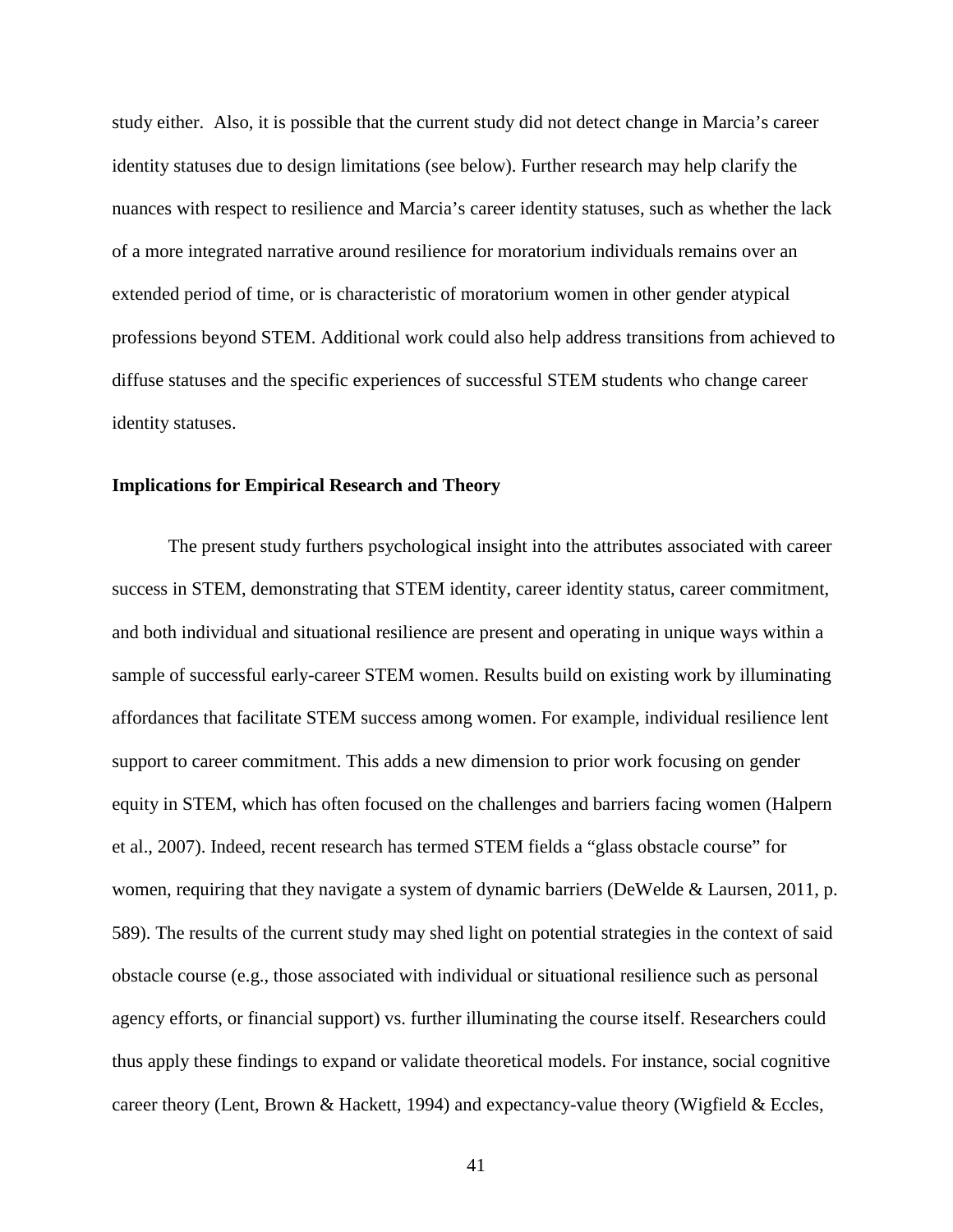2000) provide models for career choice and motivation in the career counseling and educational literatures, respectively. Each of the models includes individual and contextual variables as inputs in career decision making. Resilience, both individual and situational, might be a worthwhile construct to consider within these models.

#### **Implications for Practitioners**

For practitioners, findings from this study may help to inform STEM intervention efforts. For instance, findings showed that higher individual resilience was associated with greater career commitment. Prior work suggests resilience may be bolstered or taught (e.g., McAllister & McKinnon, 2008). For instance, an electronic training intervention with a resilience component was helpful in fostering persistence in women in STEM doctoral programs (Bekki, Smith, Bernstein & Harrison, 2013). Therefore, organizations or educational institutions may consider pursuing a resilience-focused training intervention study for those trending towards STEM careers. Additionally, organizations may find it fruitful to assess early-career STEM professionals on constructs such as resilience and career commitment in order to design targeted career development programs and support (e.g., to pair those with elevated resilience with those of burgeoning resilience to share strategies).

This study's findings also aid in evaluating the community health outreach program and summer research program whose students participated in the research. In particular both programs appear to be attracting students with elevated levels of STEM identity, career commitment, and resilience. Students in the programs measured here also tended to have achieved or moratorium career identity statuses. Knowing this may alter how the programs design and build offerings for their students. For example, programs may consider a tiered mentoring approach whereby achieved students might mentor moratorium students. This would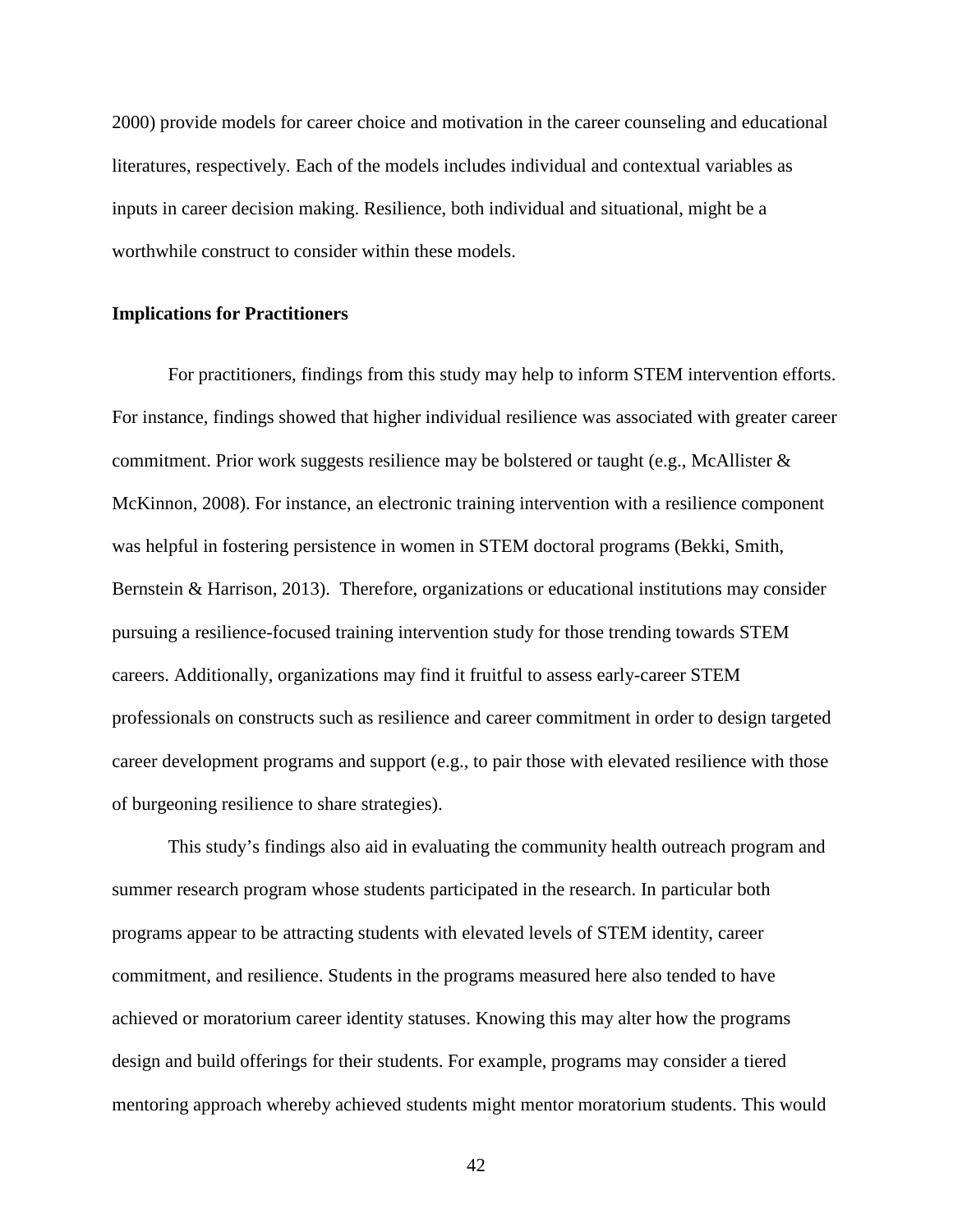allow the achieved students to further their commitment to their field and share insights, while enabling the moratorium students a venue for obtaining input and peer guidance as they hone their interests. Both programs are to be presented with relevant data from this study to aid in their evaluation efforts.

#### **Limitations & Future Directions**

The current study's results need to be interpreted in light of potential limitations. For instance, findings indicated that students scored high across the STEM identity, career commitment, and individual and situational resilience scales, potentially demonstrating a ceiling effect. Past cross-sectional (i.e., single time-point) research has encountered similar ceiling effects (e.g., Chemers et al., 2011); however, in the current study, participants' high scores made it difficult to test key longitudinal associations such as whether a woman's level of individual or situational resilience would predict change in her STEM identity. Selection effects constitute a related challenge. Specifically, perhaps students participate in active-learning programs in STEM because students are confident and committed in their STEM pursuits, and have already weathered challenges en-route to their success. To improve upon these design limitations, future work could employ a longitudinal design where students are assessed earlier in the career pipeline (e.g., upon entry to college) and followed through their participation in STEM programs. Findings from such a study would provide insight into the trajectories and formative experiences of students before, during, and after program participation. Furthermore, constructs beyond resilience may impact STEM success (e.g., first-generation college student status) and may explain some of the variance in students' STEM identity or career commitment. Thus, future research may consider assessing such variables with respect to STEM success, or testing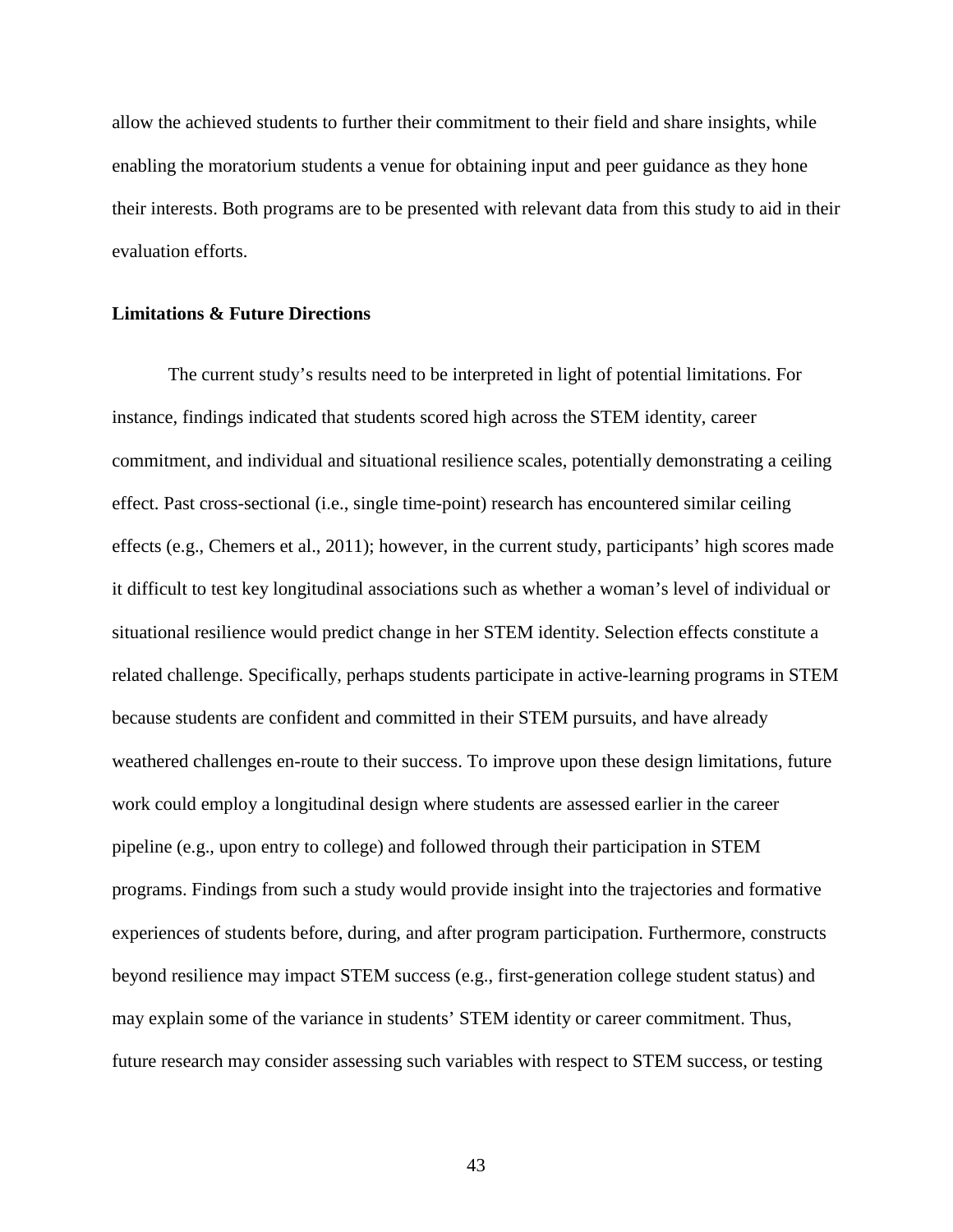whether the findings in this study hold in a sample of students with different background characteristics.

Additionally, it is possible that the short-term longitudinal design used in the current research impacted its ability to detect statistically significant change over time. Specifically, many students in this study were later in their undergraduate academic careers (e.g.,  $4<sup>th</sup>$  and  $5<sup>th</sup>$ ) year of college or had recently graduated) and fairly established with respect to the constructs of interest. Following them leading up to this time in their lives, or continuing to follow them as they enter the workforce, may have enabled the research team to better assess change. Accordingly, future research may find it worthwhile to employ a longitudinal design with a longer time horizon. For instance, Robnett, Chemers, and Zurbriggen (2015) found changes in STEM identity as influenced by research experiences and STEM self-efficacy, in STEM undergraduates over the course of a two-year period. Additionally, recent mixed method work examining the transition from high school to college among adolescent women in STEM followed participant trajectories and experiences for two years (Bieri Buschor, Berweger, Keck Frei, & Kappler, 2014), while qualitative work on undergraduate women of color in STEM followed participants for six years (Carlone & Johnson, 2007). Although the mixed methods study found a fair amount of consistency in students' earlier identity in STEM and later college enrollment in STEM (Bieri Buschor, Berweger, Keck Frei, & Kappler, 2014), qualitative findings indicated change over time in students' career pursuits with respect to three overarching identity categories: research scientist, altruistic scientist, and disrupted scientist (Carlone  $\&$ Johnson, 2007). After six years, the research scientist women pursued PhD programs in science, the altruistic scientist women pursued health science graduate training, and the disrupted scientist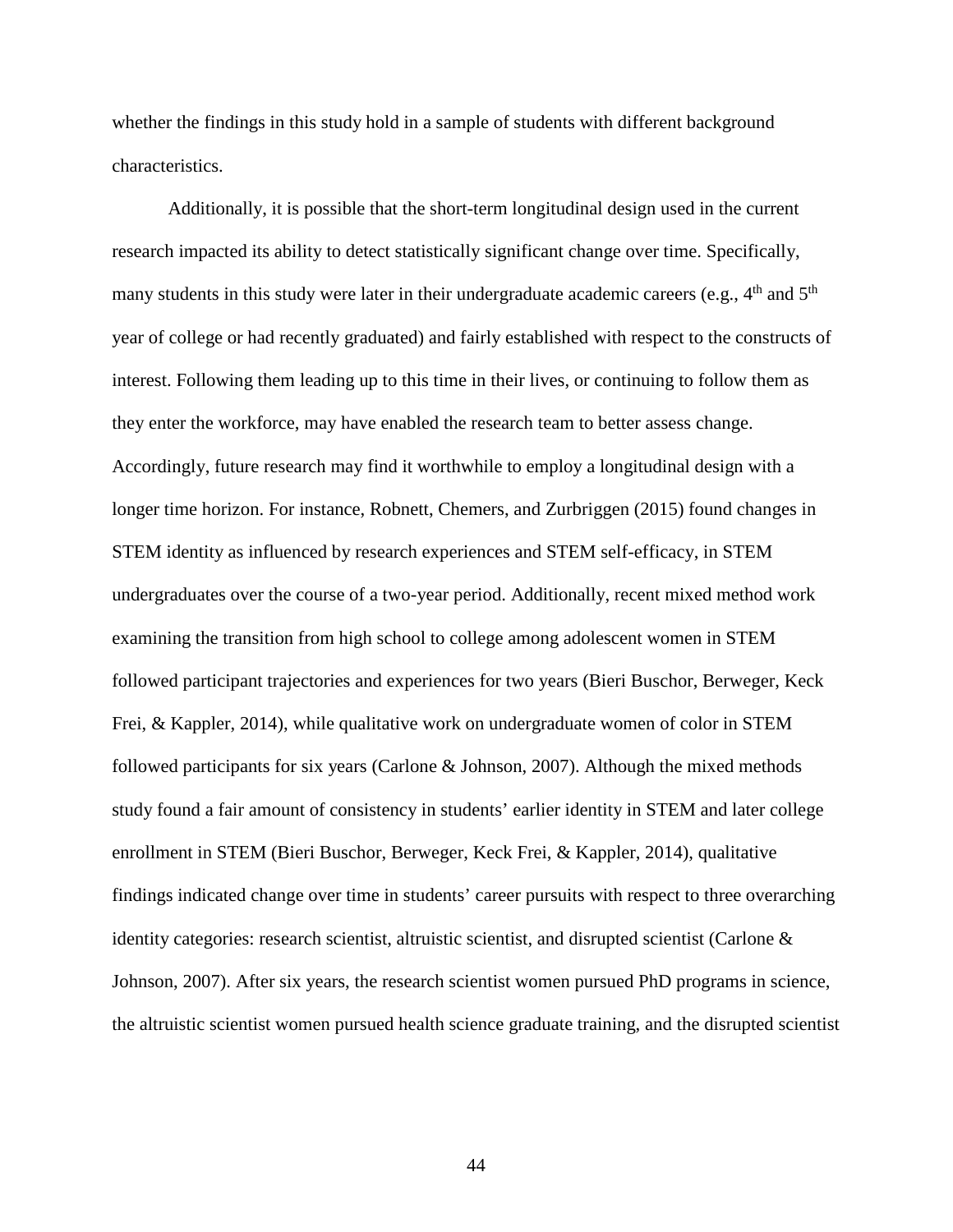women indicated an interest in science but varied pursuits in STEM (Carole & Johnson, 2007). Thus, a longer time horizon may enhance the ability to assess changes over time.

Also, most of the participants had moratorium or achieved career identity statuses at both time 1 and time 2. This may have limited the extent to which changes in career identity status could be assessed. For instance, perhaps an achieved career identity status among women in STEM naturally coincides with elevated STEM identity or career commitment. Future research may seek to expand on this study by targeting STEM programs with greater variation across career identity statuses. For instance, in lieu of active learning programs such as the ones examined here, perhaps researchers could sample participants from a STEM mentoring program or a STEM educational outreach program, as both kinds of programs may enhance STEM participation among women but attract students representing a wider range of career identity development.

Beyond the longitudinal design limitations, some of the quantitative analyses, particularly in the longitudinal dataset, may have been underpowered. For instance, post-hoc power analyses revealed that the analyses assessing mean differences in STEM identity and career commitment from time 1 to time 2, as well as those exploring mean level differences in resilience by way of career identity status, may have been underpowered. These results should be interpreted with caution, however. While some researchers suggest performing post hoc power analyses to accompany non-significant results (Onwuegbuzie  $\&$  Leech, 2004), post hoc power calculations rest largely on the basis of observed power which may not be indicative of true power in the population of interest (Lenth, 2007). As a result, while the post hoc findings suggest that this study would have been strengthened by a larger sample of women, they may also serve as simply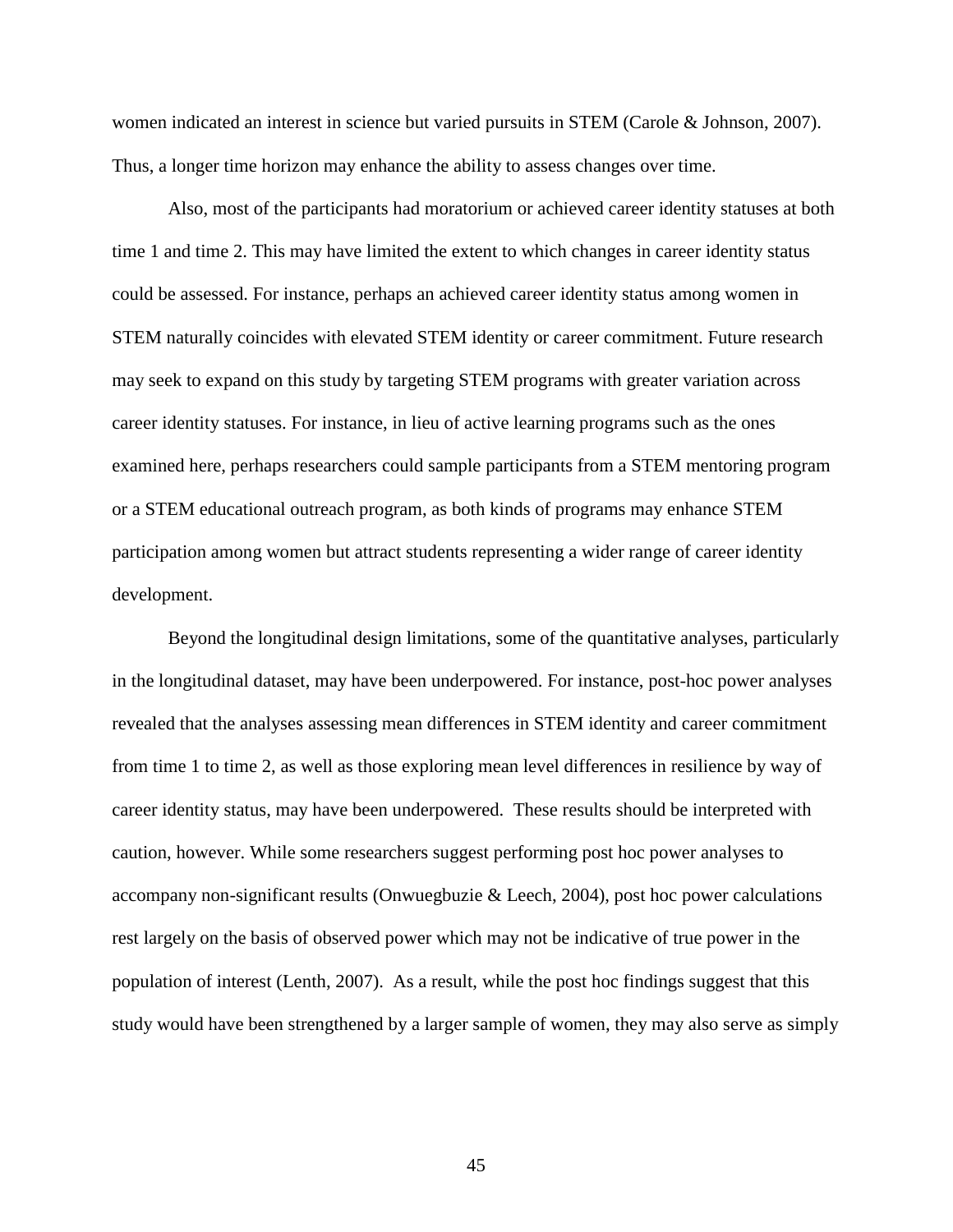confirmation that significance was not obtained and that study replication may help bolster findings (Lenth, 2007).

Additional future directions pertain to how the qualitative components of the current study can help inform future quantitative efforts. For instance, given the prevalence of individual and situational resilience in the qualitative data, psychometric scales could be developed to measure STEM success via items that incorporate both career commitment and resilience items, on the idea that assessing both constructs together may better approximate STEM success than either construct individually. Researchers recommend iteratively refining and validating quantitative measures on the basis of mixed-method designs where qualitative data is used to expand on quantitative results (Creswell, 2015), such as in this study. Future empirical work may also build on this study by assessing the variables investigated here in other samples. For instance, additional research could help to determine whether STEM identity, resilience, and/or career commitment are characteristic of successful STEM graduate students, as only undergraduate and post-baccalaureate students participated in the current study. Also researchers could assess the variables studied here during key career transitions (e.g., from college to the workforce), or by examining potential associations with other important psychological constructs (e.g., personality traits such as extraversion). Similarly, future work could also examine whether variables such as STEM identity and resilience present more among successful students in STEM as compared to less successful students in STEM, or explore person-centered variable approaches in a larger sample to determine whether unique configurations of these constructs (e.g., high STEM identity, lower resilience individuals as compared to lower STEM identity, lower resilience individuals, etc.) may lend themselves to specific student outcomes or experiences. Further research could also probe the bivariate associations between individual and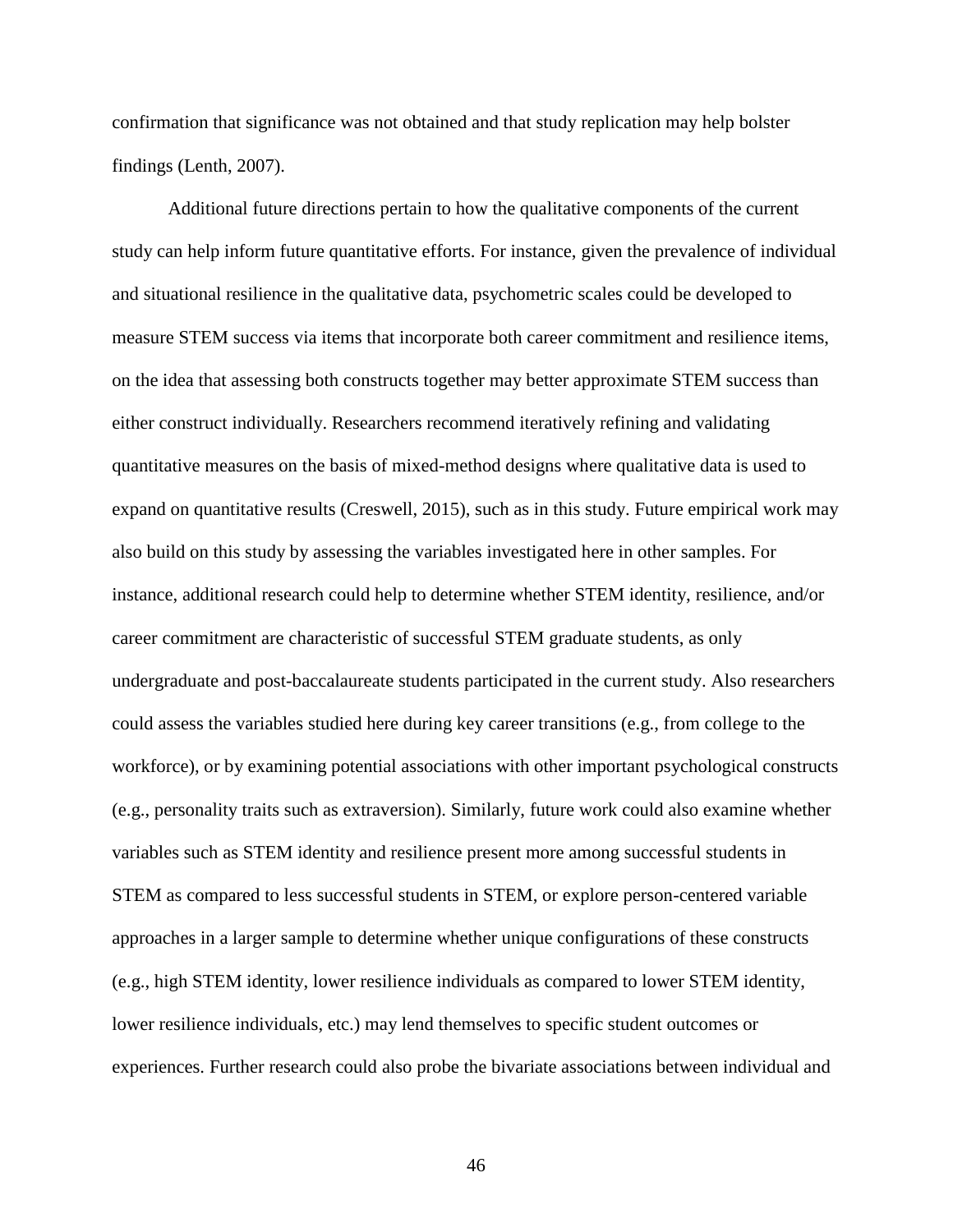situational resilience found here in order to understand how the two may function together in successful STEM individuals, or when a person may recruit one type of resilience or both. For instance, in this study both individual and situational resilience were positively associated. Thus, future work could explore whether situational resilience may reinforce individual resilience. Finally, this study was not designed to assess the active learning context or how much of a "success incubator" the programs provided. Thus, results may not be generalizable beyond these particular programs, and will not definitively support whether program participation leads to certain outcomes. Additional research is needed to draw associations between program participation and future outcomes. For instance, a study could be conducted in which the context is considered a manipulation. In such a situation, some successful students in STEM would be participants in an active-learning program and others would not, or may also join a "program" created by the research team as a placebo condition (i.e., control group).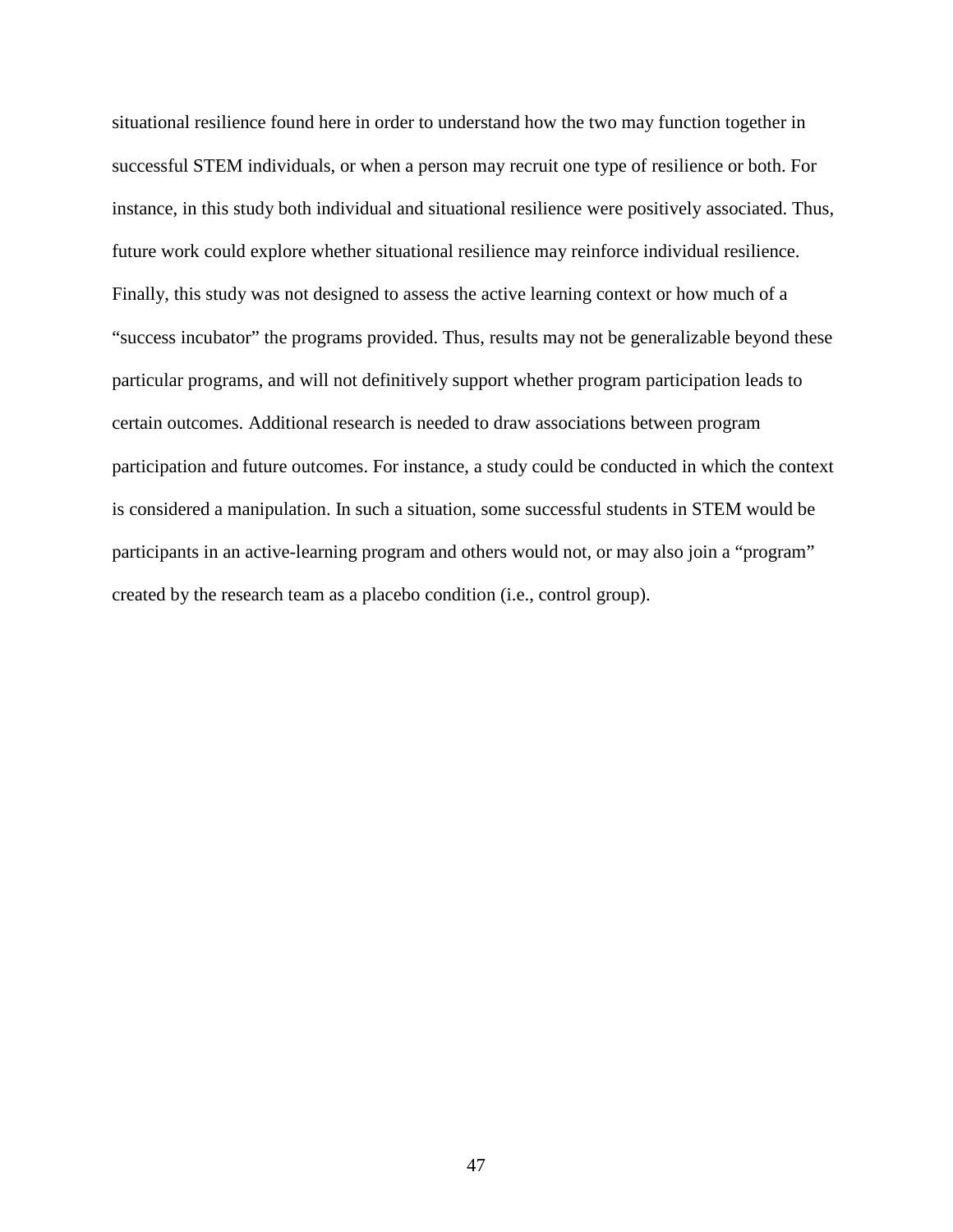#### **Conclusion**

This study addresses a gap in the literature by offering unique insight into women's STEM success via the experiences of undergraduates in active learning programs in STEM. Findings suggest the role of resilience with respect to participant's success in and intent to continue in STEM. Additionally, results illustrate experiences authoring both STEM identity and career identity status in concert with career commitment. The current research is among the first to illuminate constructs implicated in women's STEM career success. These insights can help inform interventions aimed at shoring up STEM occupational pipelines and support further research examining what enables women, and all individuals, to thrive in their careers.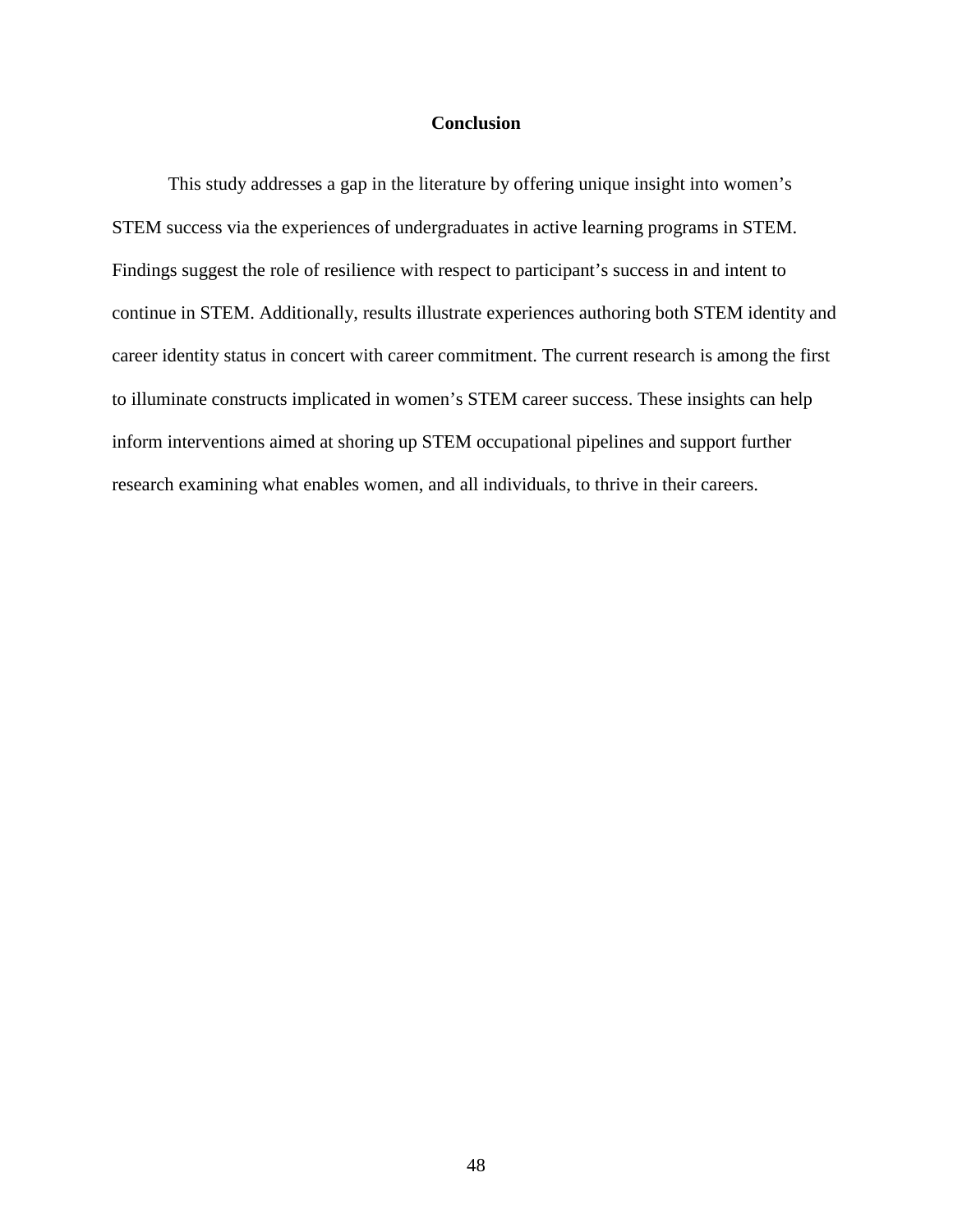#### **Appendix A: Questionnaire**

*The following details the questionnaire items used for one of the student programs in this study. Note that the psychological measures and demographics of both surveys are similar minus slight variation which reflects the nuances of the particular program.* 

Welcome to the Research Scholars Institute Survey!

Please complete the captcha and push the >> button to continue.

#### Informed Consent Document (Survey)

- I do not wish to participate
- I choose to participate

#### **Selection Questions**

Research Scholars Institute Participation (Yes; Current active participant) Are you currently an active participant in the Research Scholars Institute? *<< If* Research Scholars Institute*: No/Unsure>>End of Survey*

- Yes
- No
- Unsure

Previously Been a Research Scholar

Have you participated in the Research Scholar Institute in the past?

- Yes
- No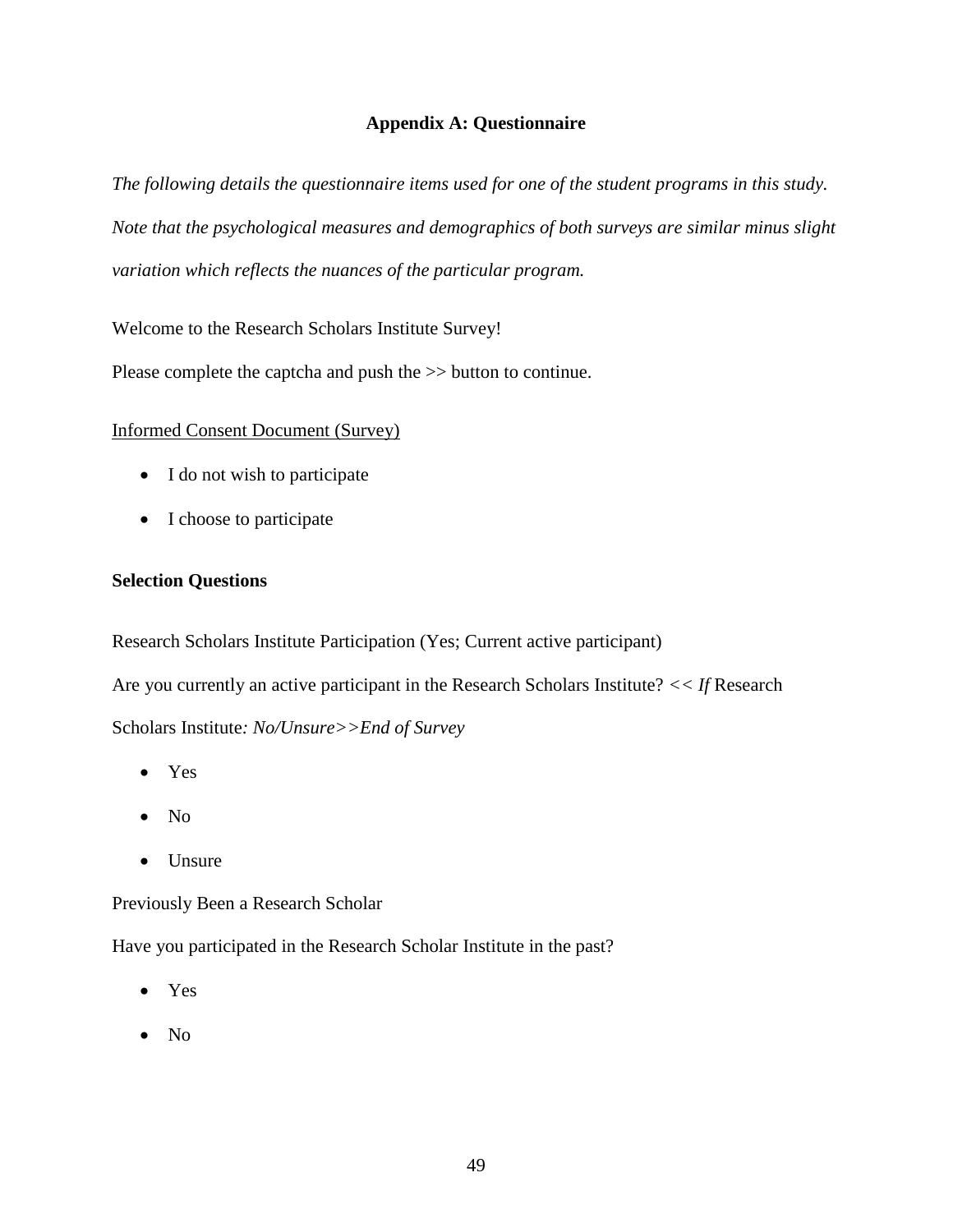STEM field pursuing (Adapted from [http://www.nsf.gov/nsb/sei/edTool/data/workforce-05.html\)](http://www.nsf.gov/nsb/sei/edTool/data/workforce-05.html) Please indicate the Science, Technology, Engineering, and Math (STEM) field in which **you are currently pursuing** your highest degree of education: *<< If I'm not pursuing a STEM related* 

*degree>>End of Survey*

- Agricultural sciences
- Biological sciences
- Computer sciences
- Engineering
- Environmental life sciences
- Mathematical sciences
- Physical sciences
- Social sciences
- Other, please specify
- I'm not pursuing a STEM related degree

Age (Over 18)

Please enter your current age (round up to the nearest year): *<<If Age: Less than or equal to* 

*17>>End of Survey*

## **Part A: Life Experiences**

*For each item, please select the choices below that best indicates how much you agree with the following statements as they apply to you over the last month. If a particular situation has not occurred recently, answer according to how you think you would have felt.*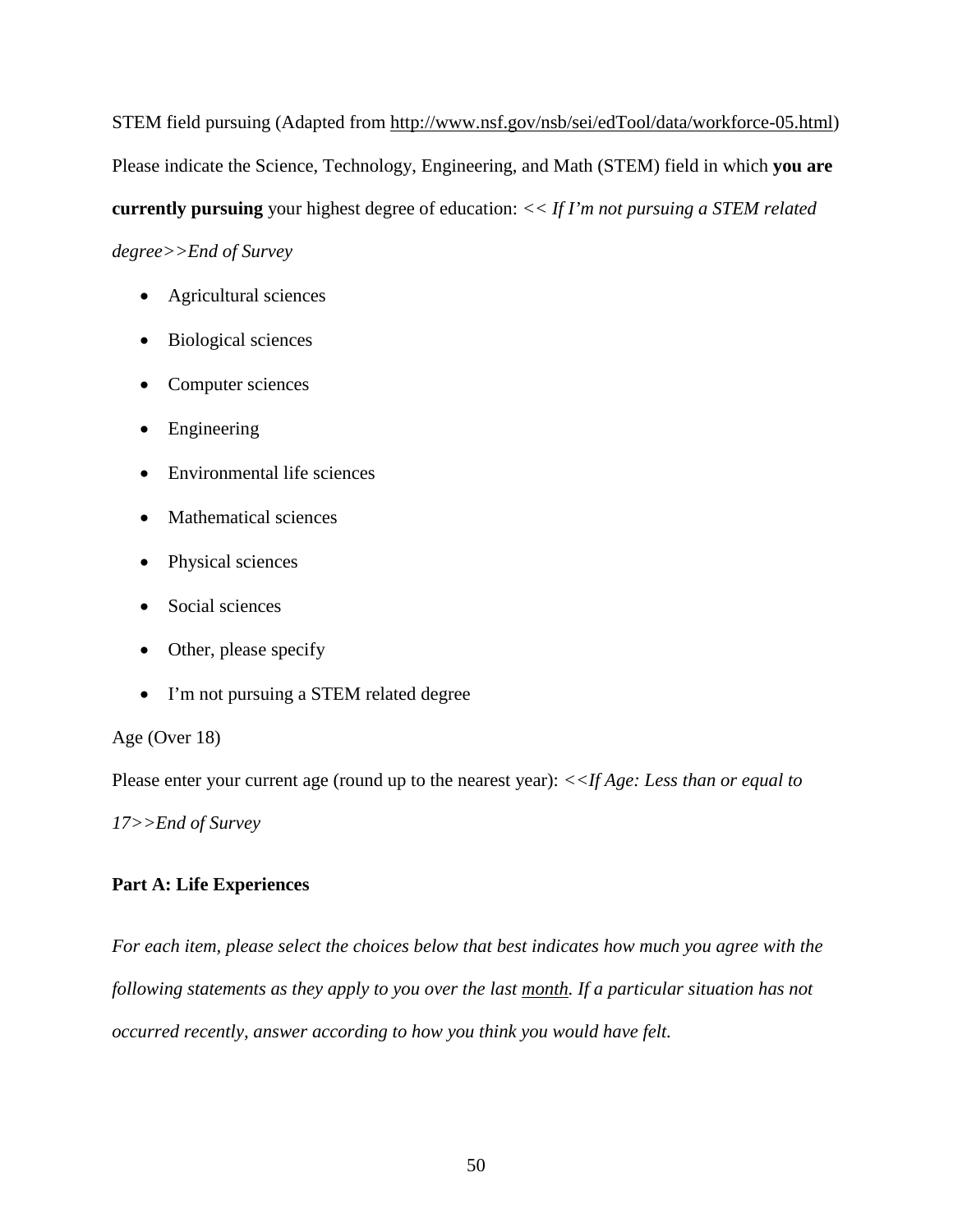# **Resilience: Individual Resilience: Connor-Davidson Resilience Scale (CD-RISC) (Connor & Davidson, 2003)**

5-point Scale: 0. Not True at All to 4. True Nearly All the Time

Note: Scale can be made available upon written request to Davidson.

*Copyright © 2001, 2017 by Kathryn M. Connor, M.D., and Jonathan R.T. Davidson. M.D.*

# **Resilience: Situational Resilience: Scale of Protective Factors (SPF-24) (Ponce-Garcia, Madewell, & Kennison, 2015)**

7-point Scale: 1. Disagree Completely, 2. Disagree Moderately, 3. Disagree Somewhat 4. Neither Disagree nor Agree, 5. Agree Somewhat, 6. Agree Moderately, 7. Agree Completely *The following questions describe how you may or may not feel about yourself. Read each statement carefully. Please select the number next to each statement that most reflects your life. There are no right or wrong answers.*

- 1. I am good at starting new conversations.
- 2. My friends and/or family, keep me up to speed on important events.
- 3. I am good at making new friendships.
- 4. My friends and/or family, are supportive of one another.
- 5. When working on something, I make a list of things to do in order of importance.
- 6. I am confident in my ability to solve problems.
- 7. My friends and/or family, spend free time together.
- 8. When working on something, I set priorities before I start.
- 9. I am confident in my ability to succeed.
- 10. I am confident in my ability to think out and plan.
- 11. I am confident in my ability to think on my feet.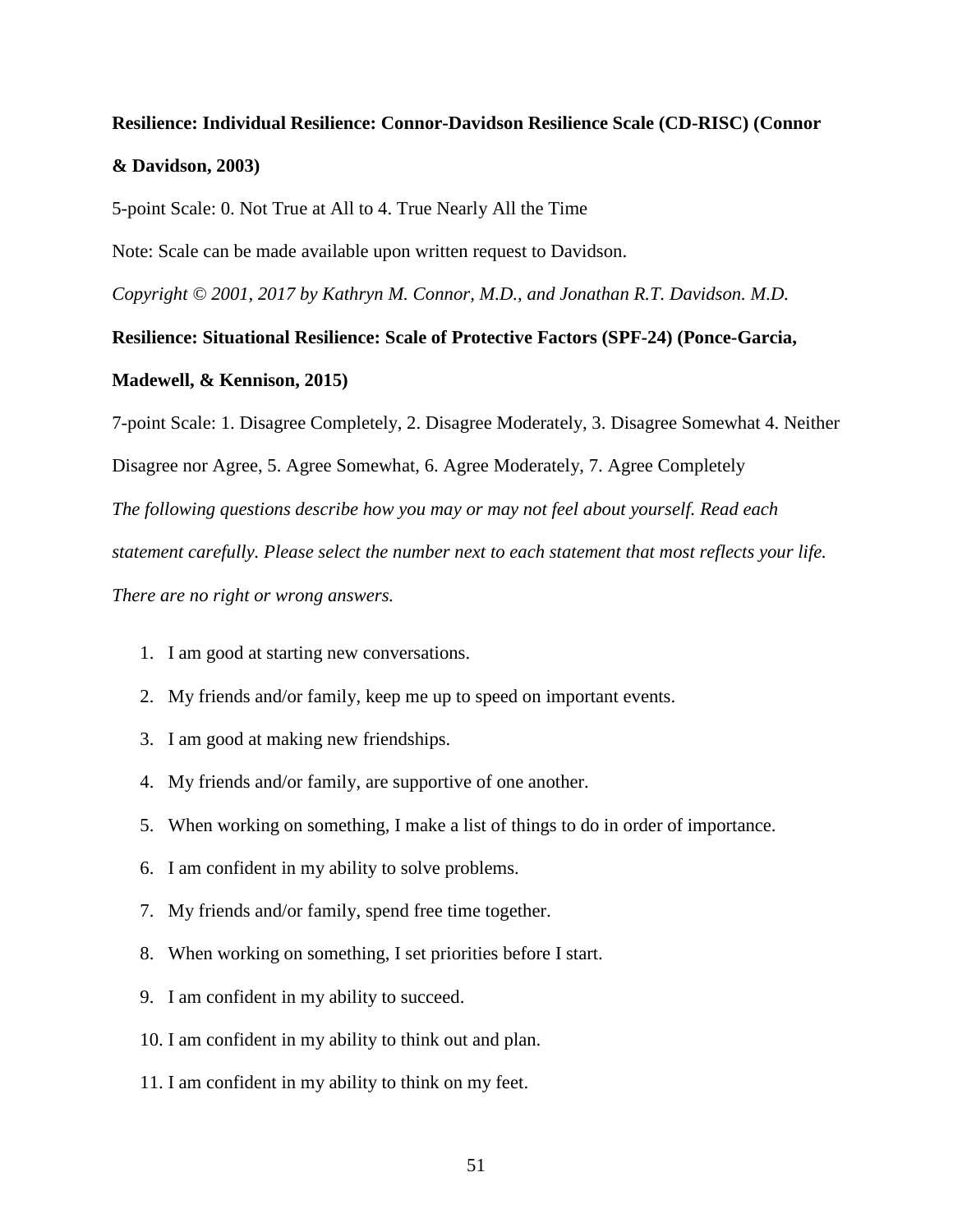- 12. I am good at working with others as part of a team.
- 13. I am good at socializing with new people.
- 14. I am confident in my ability to achieve goals.
- 15. When working on something, I organize my time well.
- 16. I am good at interacting with others.
- 17. I am good at being with other people.
- 18. When working on something, I plan things out.
- 19. I am confident in my ability to make good decisions/choices.
- 20. My friends and/or family see things the same way as I do.
- 21. My friends and/or family are seen as united.
- 22. When working on something, I do better if I set a goal.
- 23. My friends and/or family are optimistic.
- 24. When working on something, I can see the order in which to do things.

#### **Brief Resilience Scale (BRS) (Smith et al., 2008)**

6-Point Scale: 1. Strongly Disagree, 2. Disagree, 3. Neutral, 4. Agree, 5. Strongly Agree

*Please indicate the extent to which you agree with each of the following statements by using the* 

*following 5-point scale.*

- 1. I tend to bounce back quickly after hard times.
- 2. I have a hard time making it through stressful events.
- 3. It does not take me long to recover from a stressful event.
- 4. It is hard for me to snap back when something bad happens.
- 5. I usually come through difficult times with little trouble.
- 6. I tend to take a long time to get over set-backs in my life.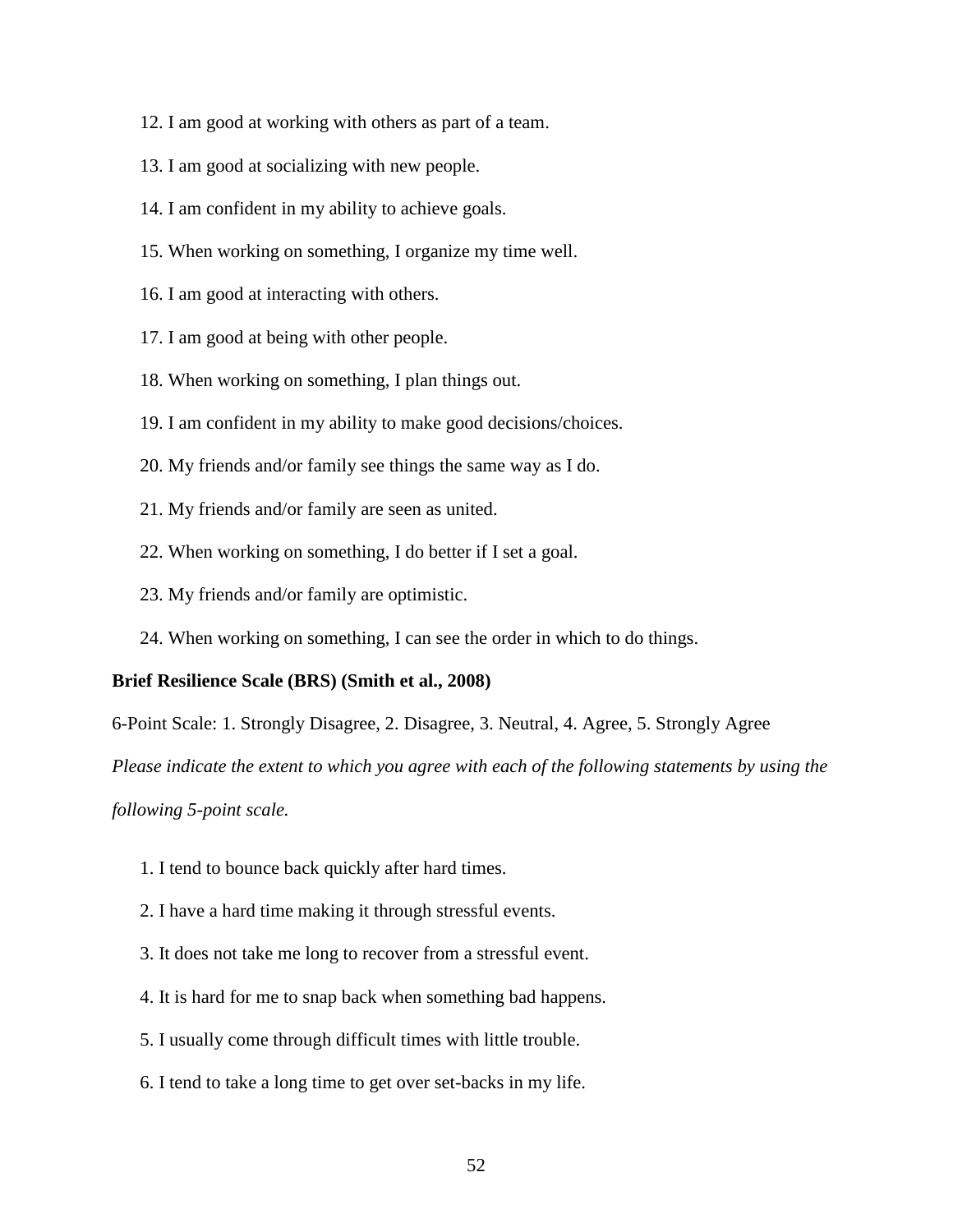#### **Part B: Educational and Career Experiences**

## **Identity: Marcia's Identity Statuses: Revised Version of the Extended Objective Measure of Ego Identity Status (Bennion & Adams, 1986)**

6-point Scale: 1. Strongly Agree, 2. Moderately Agree, 3. Agree, 4. Disagree, 5. Moderately Disagree, 6. Strongly Disagree

*The following questions will ask you to consider your educational and career-oriented experiences, as well as your related thoughts and feelings. Again, there are no right or wrong answers.*

*Read each item and indicate to what degree it reflects your own thoughts and feelings. If a statement has more than one part, please indicate your reaction to the statement as a whole. Indicate your answer by choosing one of the following responses.* 

- 1. I haven't chosen the occupation I really want to get into, and I'm just working at whatever is available until something better comes along. (Occupation/Diffusion)
- 2. I'm still trying to decide how capable I am as a person and what jobs will be right for me. (Occupation/Moratorium)
- 3. I might have thought about a lot of different jobs, but there's never really any question since my parents said what they wanted. (Occupation/Foreclosure)
- 4. I'm really not interested in finding the right job, any job will do. I just seem to flow with what is available. (Occupation/Diffusion)
- 5. It took me a while to figure it out, but now I really know what I want for a career. (Occupation/Achievement)
- 6. My parents decided a long time ago what I should go into for employment and I'm following through their plans. (Occupation/Foreclosure)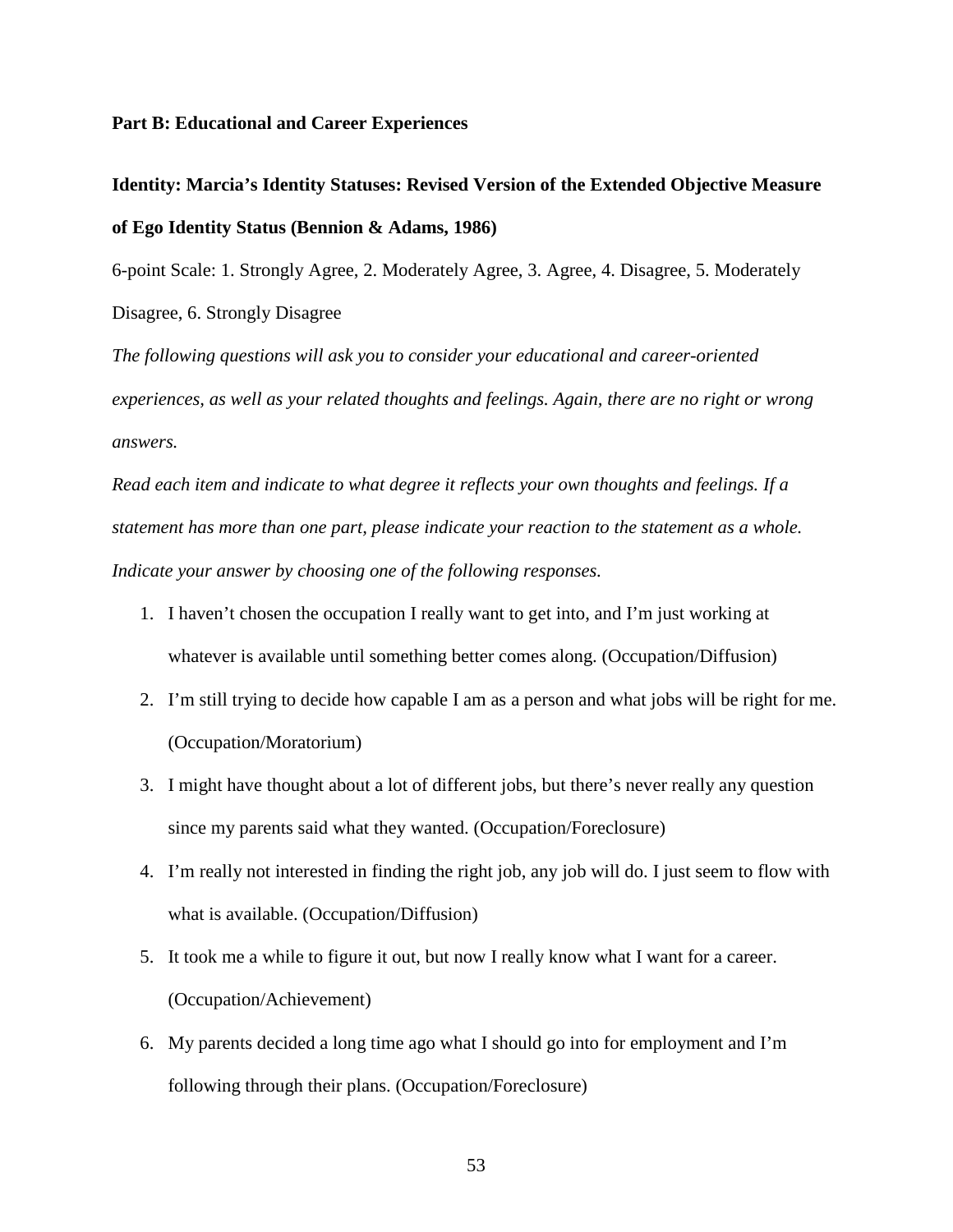- 7. It took me a long time to decide but now I know for sure what direction to move in for a career. (Occupation/Achievement)
- 8. I just can't decide what to do for an occupation. There are so many that have possibilities. (Occupation/Moratorium)

*The following questions will ask you to consider your educational and career-oriented experiences, as well as your related thoughts and feelings. Please respond according the following 6-point scale.*

## **Identity: Identity as a Scientist (Chemers et al., 2011)**

6-point Scale: 1. Strongly Disagree, 2. Disagree, 3. Slightly Disagree, 4. Slightly Agree, 5.

Agree, 6. Strongly Agree

- 1. In general, being a STEM student is an important part of my self-image.
- 2. I have come to think of myself as a STEM student.
- 3. I am a STEM student.
- 4. Being a STEM student is an important reflection of who I am.
- 5. I feel like I belong in the STEM field.

#### **Career Commitment: Commitment to a STEM Career (Chemers et al., 2011)**

6-point Scale: 1. Strongly Disagree, 2. Disagree, 3. Slightly Disagree, 4. Slightly Agree, 5.

Agree, 6. Strongly Agree

- 1. I intend to work in a job related to the STEM field.
- 2. I expect that a career in STEM will be very satisfying.
- 3. I definitely want a career for myself in STEM.
- 4. I will work as hard as necessary to achieve a career in STEM.
- 5. I feel that I am on a definite career path in STEM .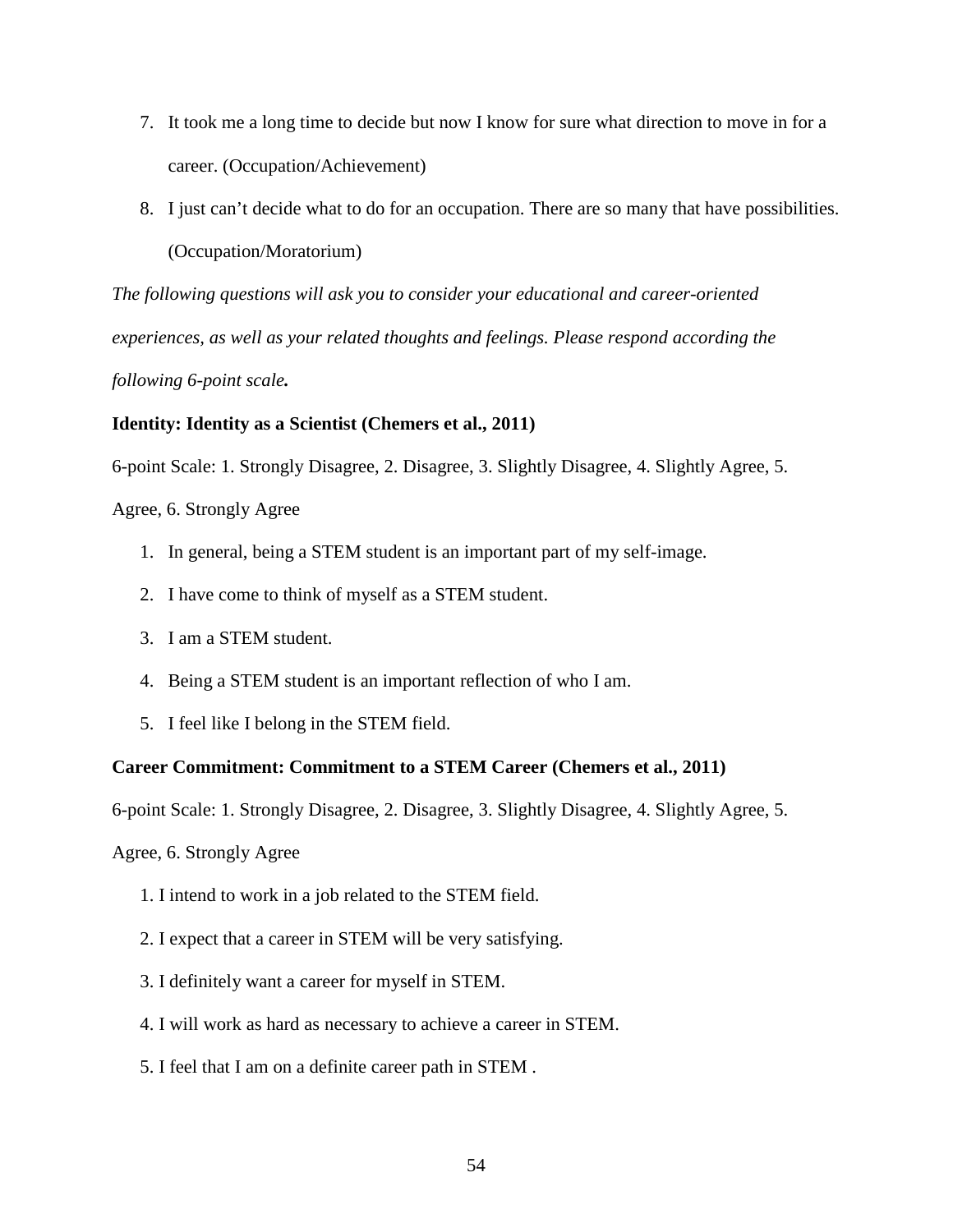6. The STEM fields are the ideal areas of study for my life.

#### **General Demographics**

*The following questions will ask about you and the specifics of your participation in the* 

*Research Scholars Institute.*

#### **Research Scholar Research Project**

Research Project Description

Please briefly describe (in two sentences or less) your research project this summer.

#### **Research Scholars Institute Site**

Please indicate the setting in which you will be primarily working on your research project.

Scientific Lab

Field Work

Classroom

Remote/Home Office

Other, please specify

#### **Research Faculty Mentor**

Please indicate the first and last name of your faculty mentor.

#### **Recommendation of Research Scholars Institute**

How likely would you be to recommend the Research Scholars Institute to a friend interested in

pursuing STEM-related research?

5-Point Scale: 1. Not at all Likely, 2. Somewhat Unlikely, 3. Neither Likely Nor Unlikely, 4.

Somewhat Likely, 5. Highly Likely

#### **Overall Experience in Research Scholars Institute**

Participating in Research Scholars Institute has been a rewarding experience.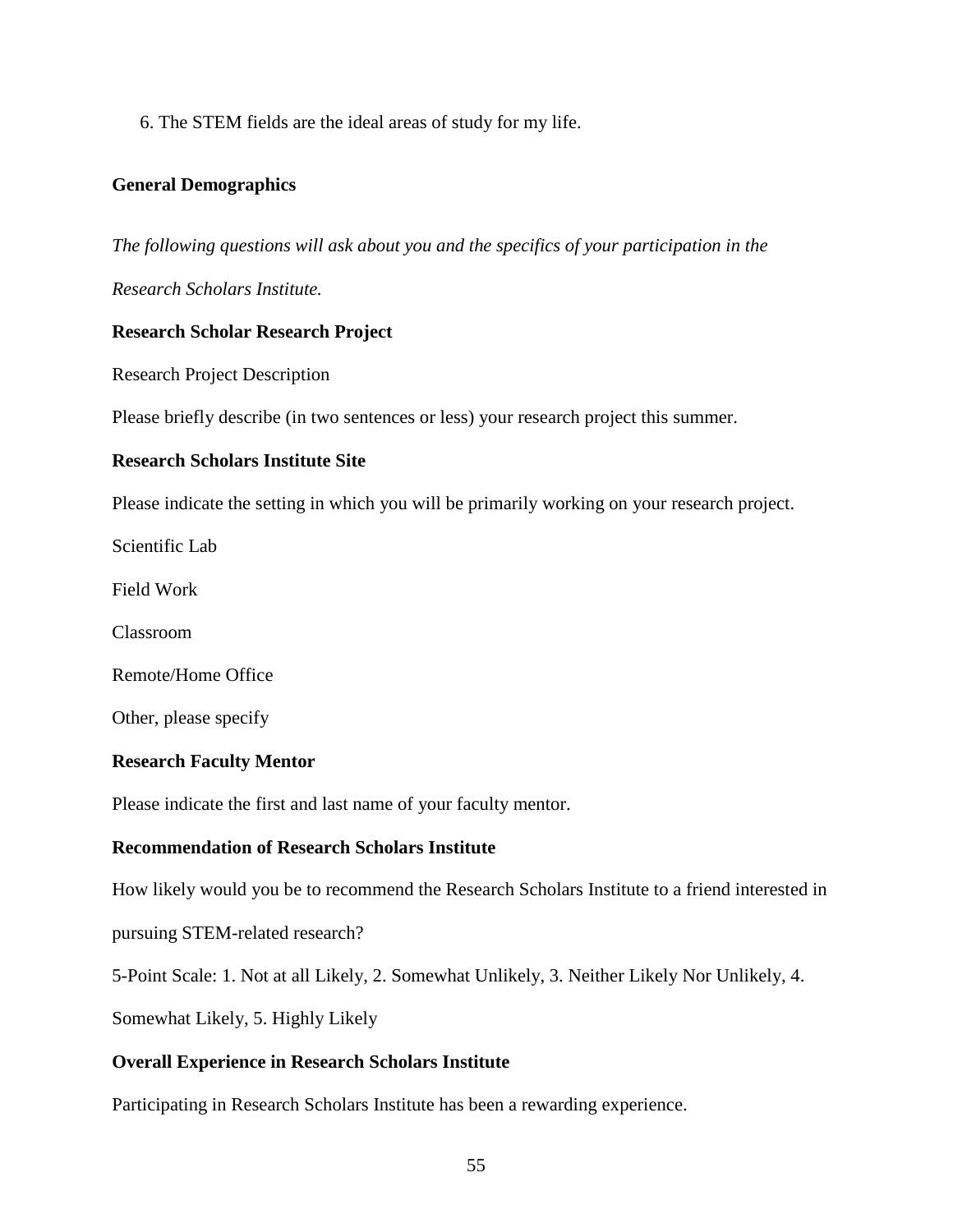5-Point Scale: 1. Strongly Disagree, 2. Somewhat Disagree, 3. Neither Agree Nor Disagree, 4.

Somewhat Agree, 5. Strongly Agree

## **Experience in Research Scholars Institute**

In one or two sentences, please describe one Research Scholars Institute experience **you found** 

**very valuable** to your career development.

## **Room for Improvement in the Research Scholars Institute**

In one or two sentences, please describe one way in which you think the Research Scholars

## Institute **could be improved.**

*The following questions will ask you about your current career plans.*

## **Post College Plans**

Which of the following do you plan to pursue post college? Please select all that apply.

- Graduate or professional school
- Find a job in a STEM field
- Find a job not in a STEM field
- Non-degree certificate or licensure in a STEM field
- Non-degree certificate or licensure not in a STEM field
- Other, please specify

## **Graduate or Professional School Disciplines**

Which of the following graduate/professional school disciplines are you considering applying to? Please select all that apply. *<<If plan to pursue post college: graduate or professional school>>*

- Agricultural sciences
- Biological sciences
- Computer sciences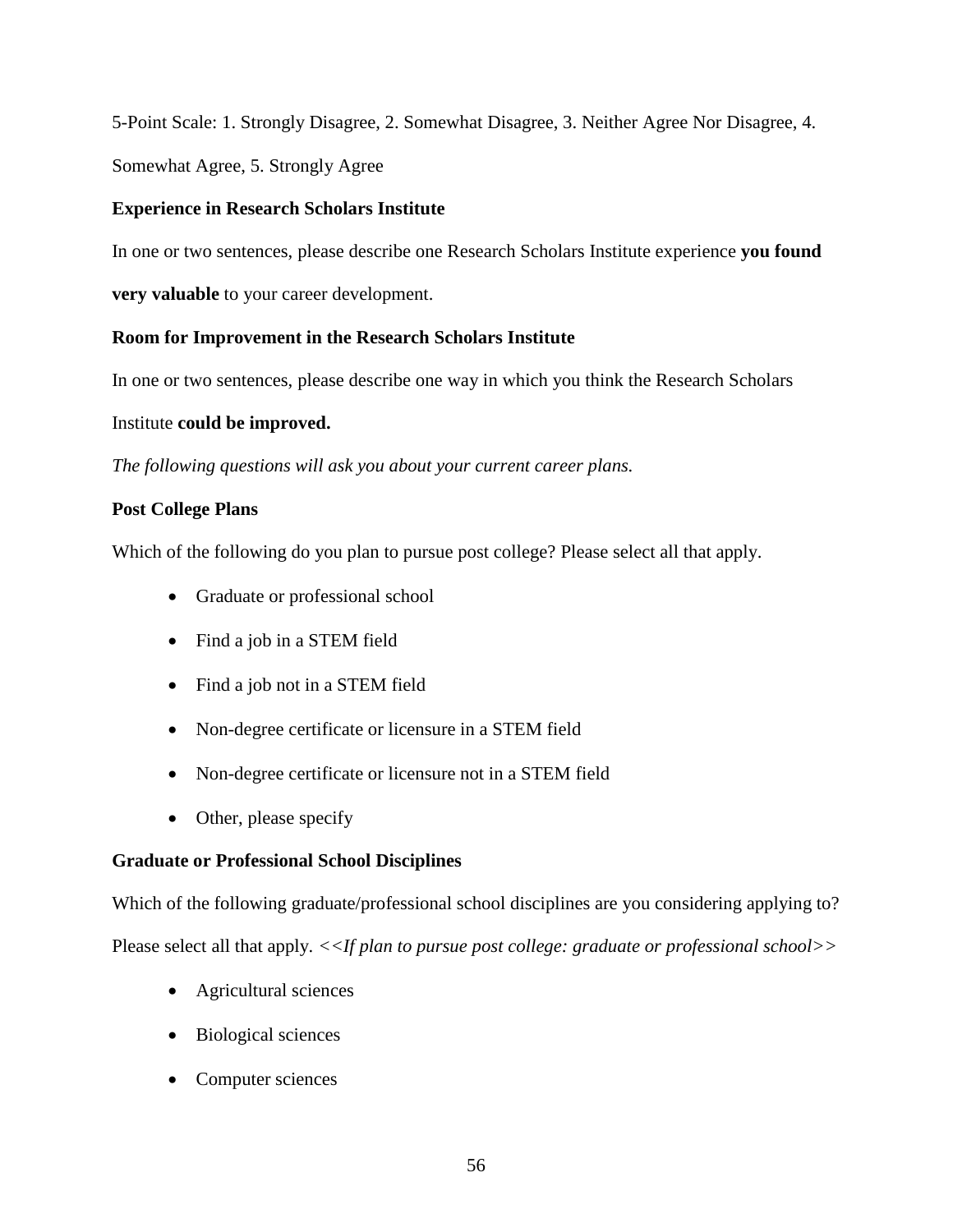- Engineering
- Environmental life sciences
- Mathematical sciences
- Medicine
- Nursing
- Pharmacy
- Physical sciences
- Social sciences
- Other healthcare (e.g., dentistry, mental health, physical therapy, public health, veterinary, etc.) Please specify.
- Other, please specify

## **When Planning to Apply**

When do you plan to apply to a graduate/professional program for admittance? *<<If plan to* 

*pursue post college: graduate or professional school>>*

- Already applied to a program: Fall 2018
- Plan to apply to a program: Fall 2019
- Thinking of applying but not sure when

## **Highest Degree of Completed Education**

Please indicate your **highest degree of completed education**:

- HS Diploma/GED
- Some College
- Associates Degree
- Bachelors Degree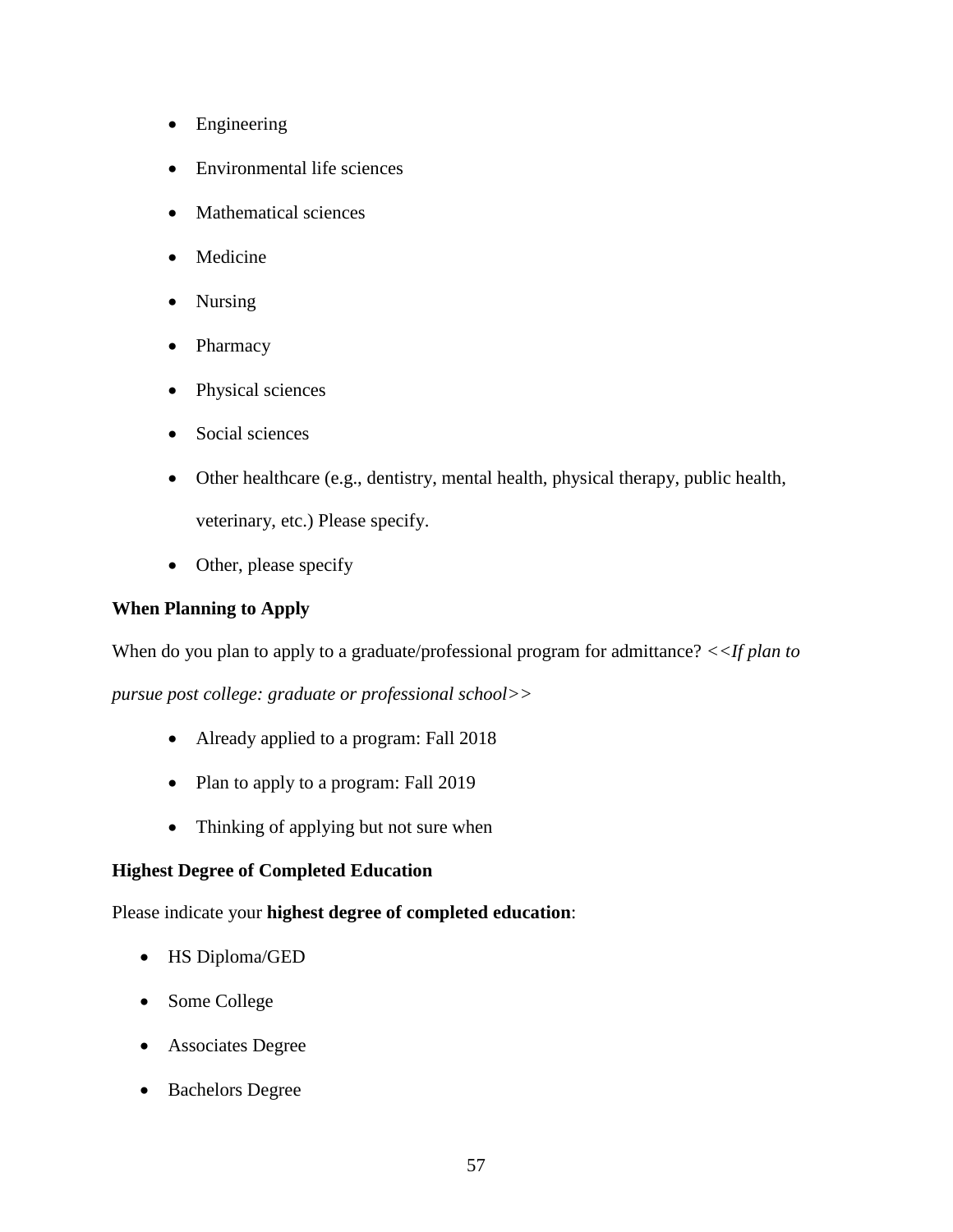- Masters Degree
- MD/DPT/JD/PhD or equivalent degree

## **Student Status**

Are you **currently** an undergraduate student?

- Yes
- No

## **Year in School**

*<<Student Status: Yes>>* What is your year in college?

- First
- Second
- Third
- Fourth
- Fifth or later

## **Employment Status**

Please indicate your **current employment status.** *Do not include student positions or* 

*scholarship/educational funding sponsored positions:*

- Full time (40 or more hours per week)
- Part time (30 or more hours per week)
- Less than Part time (< 30 hours per week)
- Unemployed

## **Income** (2014 American Community Survey

## [http://factfinder.census.gov/faces/tableservices/jsf/pages/productview.xhtml?src=bkmk\)](http://factfinder.census.gov/faces/tableservices/jsf/pages/productview.xhtml?src=bkmk)

## **Household Income**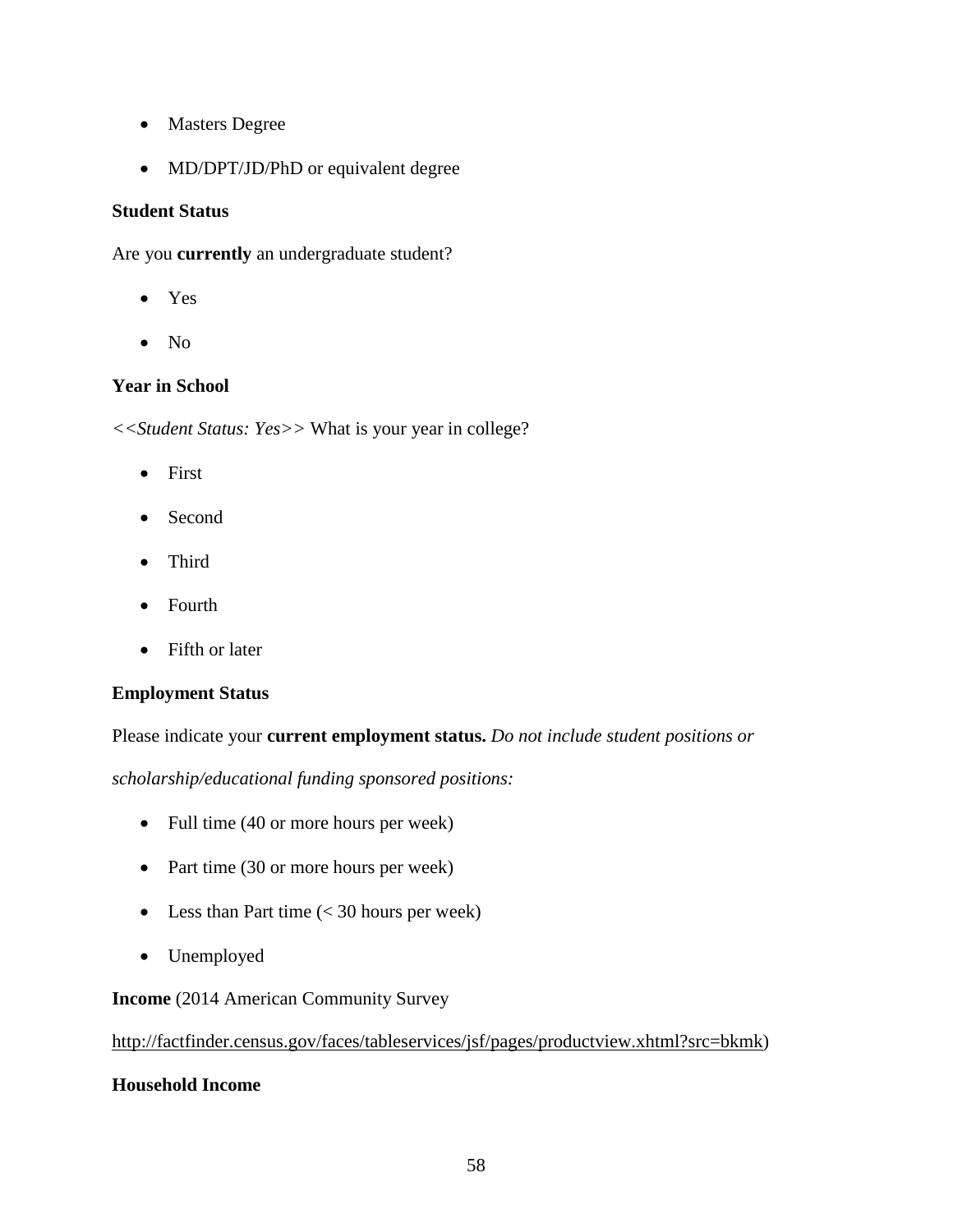Please indicate your current **household** income (round up to the nearest whole dollar amount):

- Less than \$10,000
- $$10,000 $14,999$
- $\bullet$  \$15,000 \$24,999
- $\bullet$  \$25,000 \$34,999
- $$35,000 $49,999$
- $$50,000 $74,999$
- $\bullet$  \$75,000 \$99,999
- $\bullet$  \$100,000 \$149,999
- \$200,000 or more
- Unsure

#### **Personal Income**

*<<If Employment Status: Full time, part time, less than part time>>*Please indicate your current

**personal** income (round up to the nearest whole dollar amount):

- Less than \$10,000
- $$10,000 $14,999$
- $\bullet$  \$15,000 \$24,999
- $\bullet$  \$25,000 \$34,999
- $$35,000 $49,999$
- $\bullet$  \$50,000 \$74,999
- $$75,000 $99,999$
- $\bullet$  \$100,000 \$149,999
- \$200,000 or more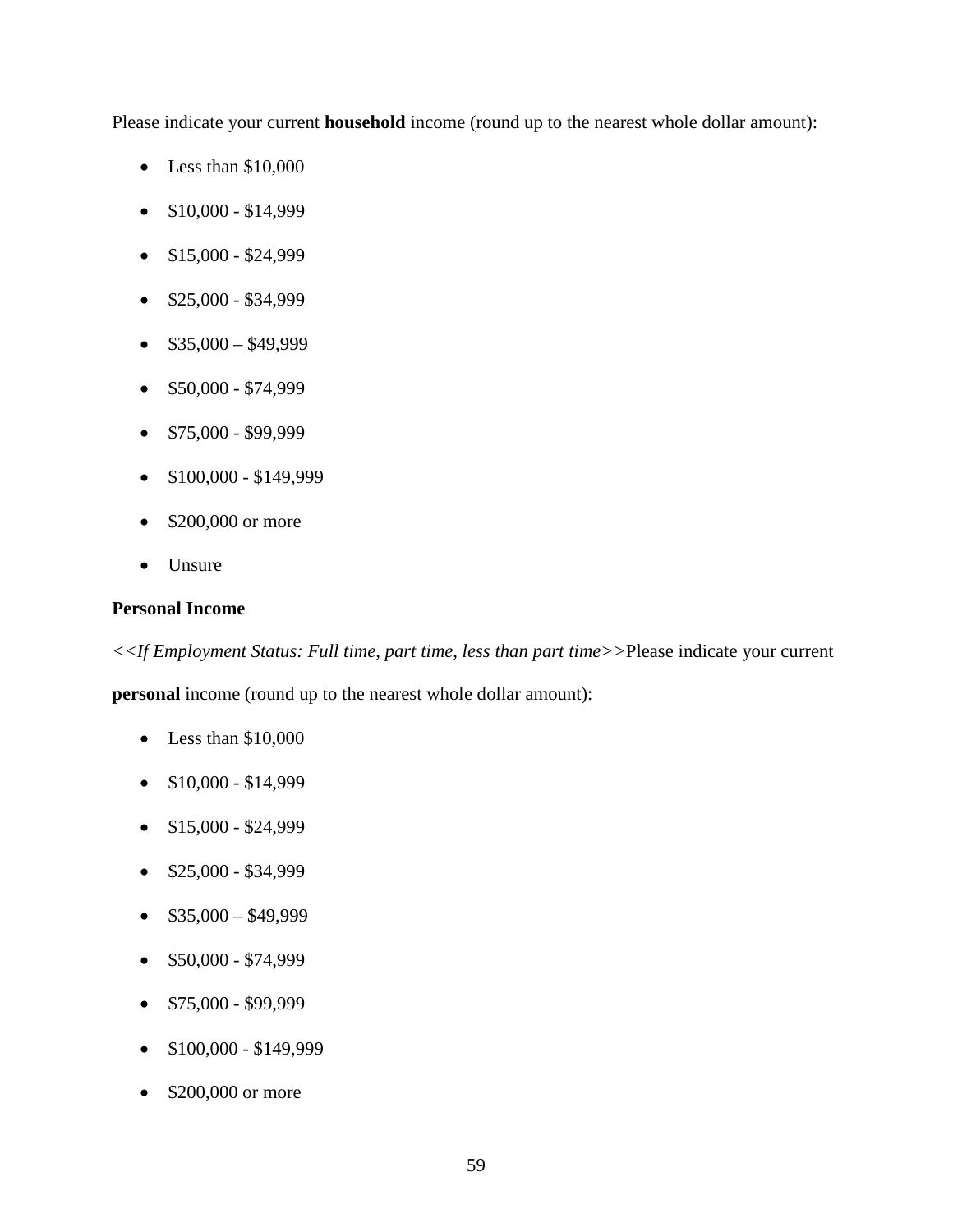• Unsure

## **Household**

Please indicate your **current household living arrangement**:

- Alone
- With family/relatives
- With a romantic partner
- With roommates
- Other, please specify
- Gender
- Please indicate your gender:
- Male
- Female
- Other, please specify

## **Identification with LGBTQ Community**

Do you personally identify with the LGBTQ community?

- Yes
- No

## **Openness about LGBTQ Membership**

*<<Identification to LGBTQ Community: Yes>>* I am open about my membership to the LGBTQ community.

6-Point Scale: 1. Strongly Disagree, 2. Disagree, 3. Slightly Disagree, 4. Slightly Agree, 5.

Agree, 6. Strongly Agree

## **Marital status**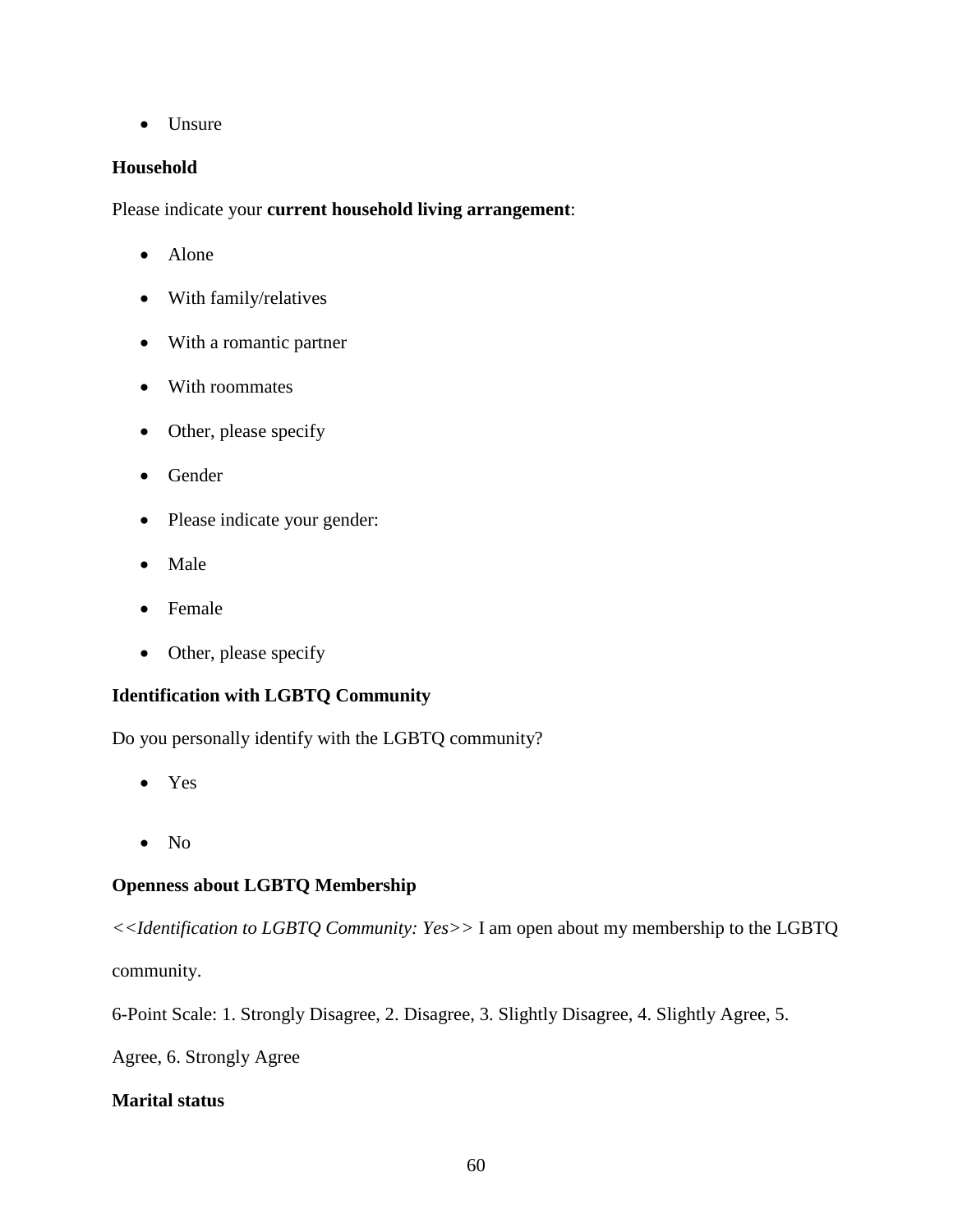Please indicate your marital status:

- Single
- Married
- Cohabitating, not married
- Divorced
- Other, please specify

#### **Citizenship**

Are you a permanent resident or a U.S. citizen?

- Yes
- No

## **Ethnic/Racial Background**

Please indicate your ethnic/racial background:

- Black/African descent
- East Asian (e.g., China, Japan)
- Latino/Latina or Hispanic
- Middle Eastern
- Native American/Pacific Islander
- South Asian (e.g., India, Pakistan)
- White/European
- Other/Multiracial, please explain

## **Type of Household Raised in**

Please indicate the type of household that you were raised in. Select all that apply.

• Raised by Two Heterosexual Parents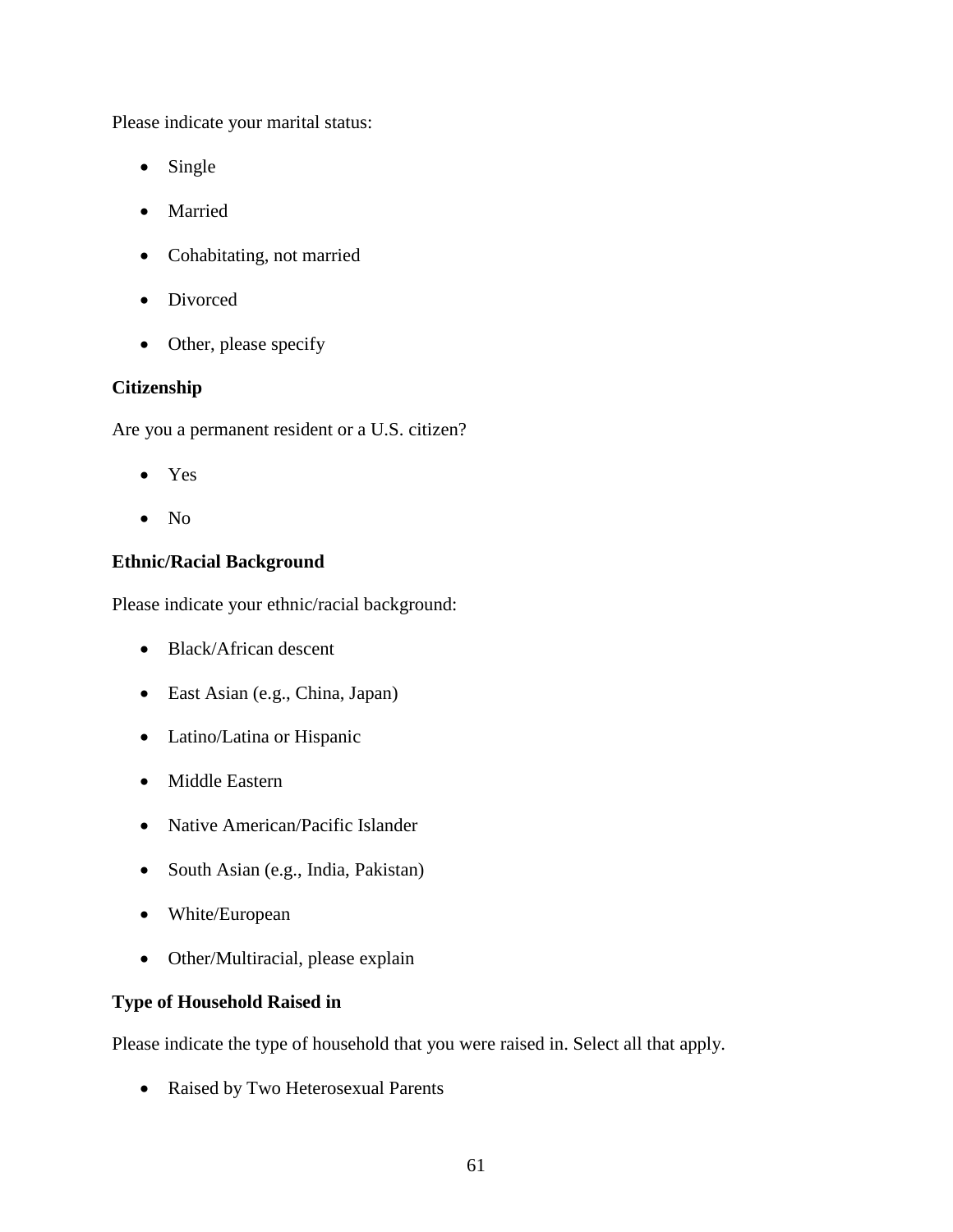- Raised by Two Same Sex Parents
- Raised by a Single Parent
- Raised by Relative(s)
- Parent Education

#### **Father's Education**

Please indicate your father's highest level of completed education:

- Less than HS Diploma/Grade School
- HS Diploma/GED
- Some College
- Associates Degree
- Bachelors Degree
- Masters Degree
- MD/DPT/JD/PhD or equivalent degree
- Not Applicable

## **Mother's Education**

Please indicate your mother's highest level of completed education:

- Less than HS Diploma/Grade School
- HS Diploma/GED
- Some College
- Associates Degree
- Bachelors Degree
- Masters Degree
- MD/DPT/JD/PhD or equivalent degree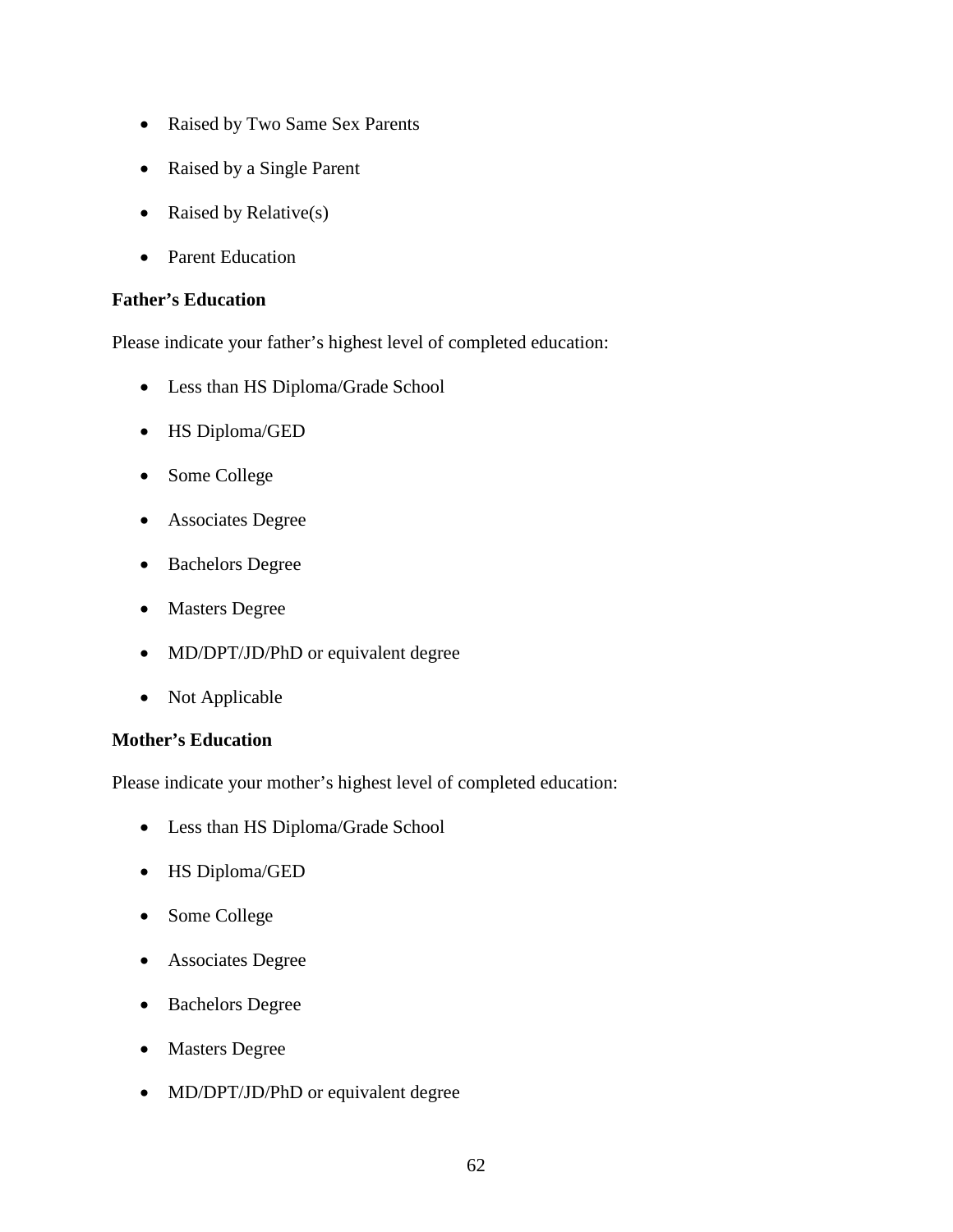• Not Applicable

#### **Comments**

Please use the box below to let us know if you have any additional comments regarding this survey.

#### **Please enter your email address.**

Doing so will help us connect survey data across time points and enable us to contact you should you win a Target or Starbucks gift card (contingent upon assessing your responses to attention check questions). Note that the gift card drawing will be held after the second survey is administered in July. Remember your email will be kept confidential among the research team.

- Enter Email
- Enter Email Again

#### **Interest in Being Interviewed**

As mentioned in the informed consent, you may be invited to an interview with the research team. Are you interested in being contacted to participate in an interview?

- Yes, please contact me at the email provided in order to participate in an interview.
- No, please do not contact me in order to participate in an interview.

## **Attention Grabbing Items**

(Eight attention grabbing items developed by Huang et al. (2014) interspersed throughout the study. All answers should be towards "disagree". Specific scale reflects that of surrounding survey questions.)

- 1. I can run 2 miles in 2 min.
- 2. I eat cement occasionally.
- 3. I can teleport across time and space.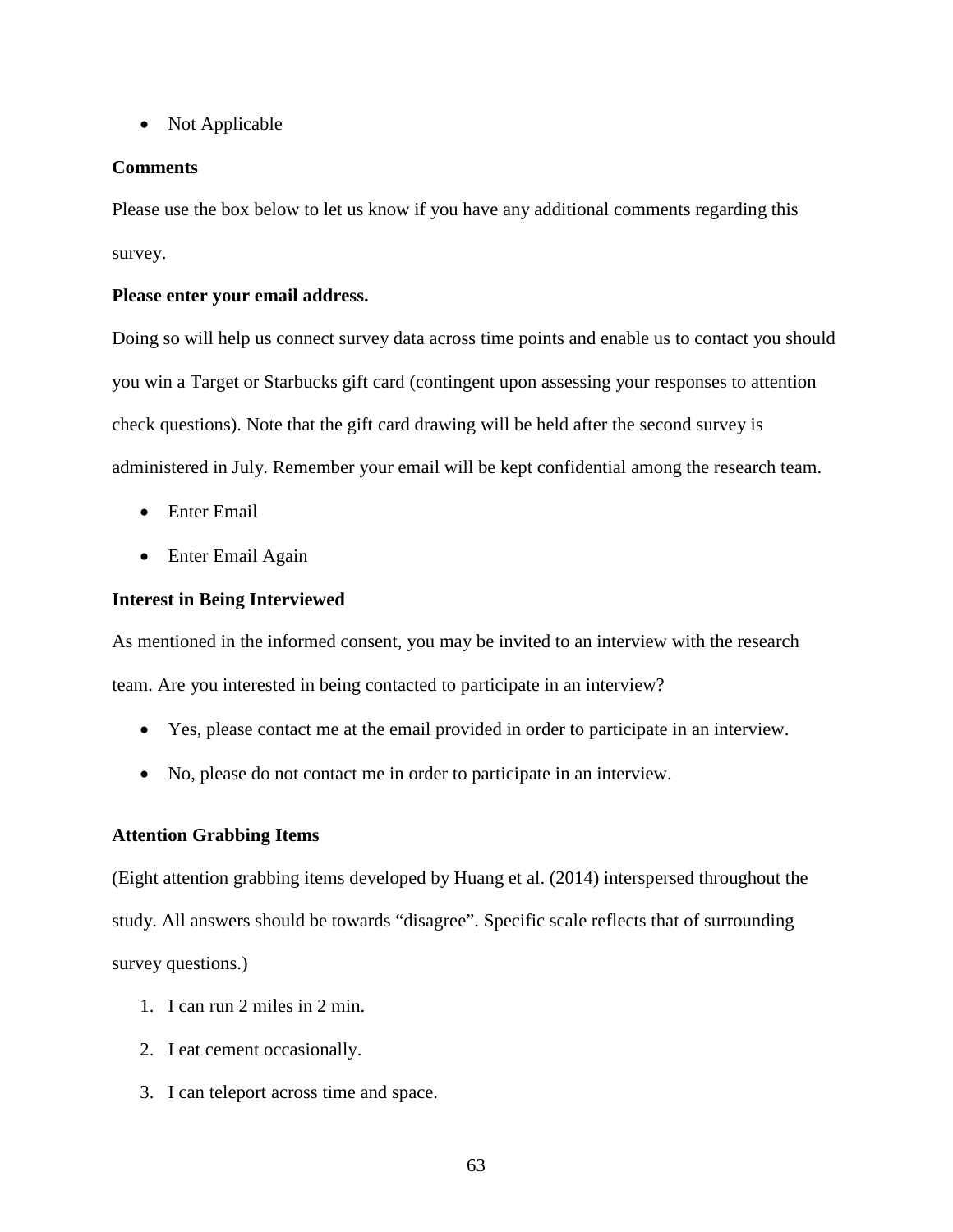- 4. I am interested in pursuing a degree in parabanjology.
- 5. I have never used a computer.
- 6. I work fourteen months in a year.
- 7. I will be punished for meeting the requirements of my job.
- 8. I work twenty-eight hours in a typical work day.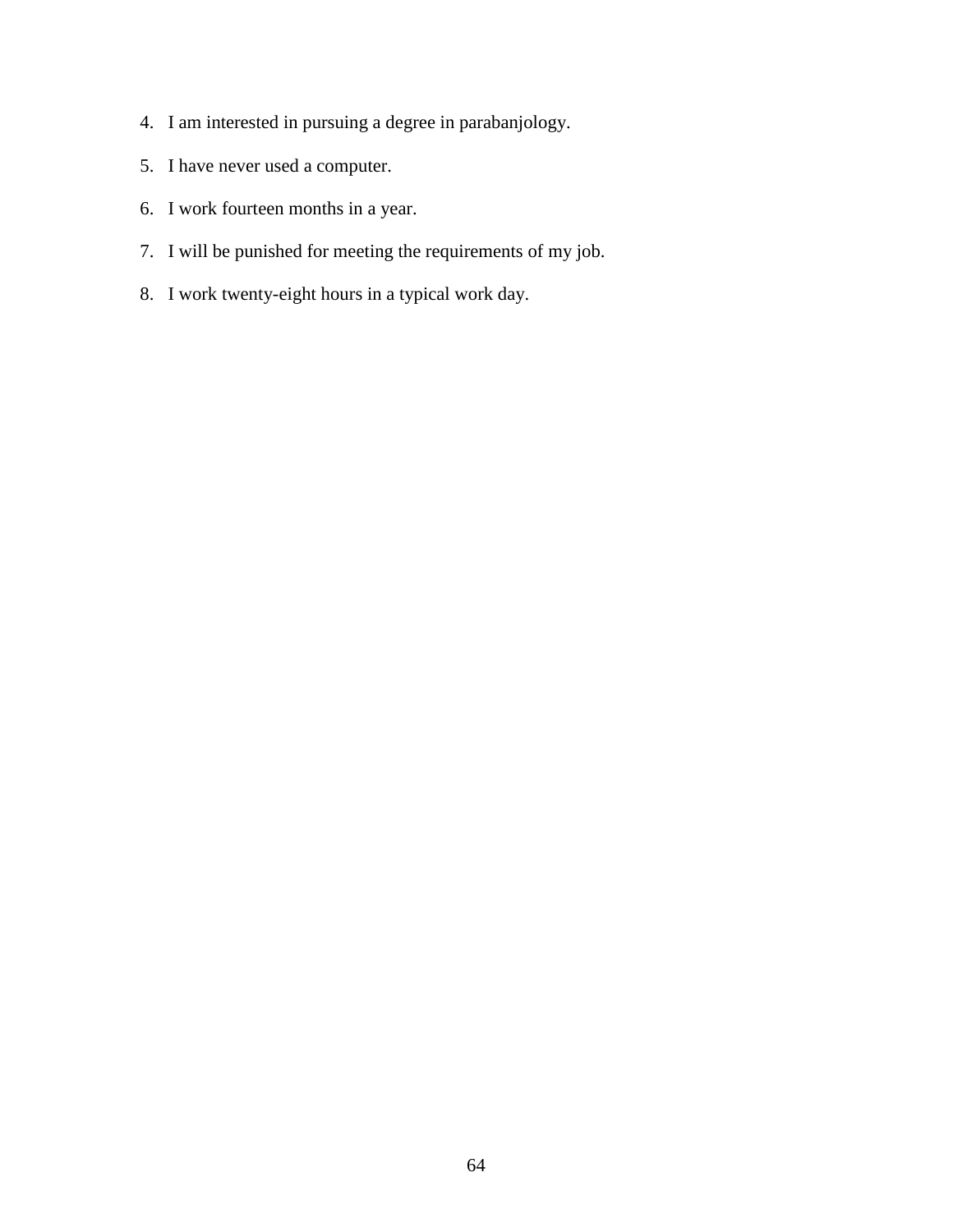### **Appendix B: Interview Protocol**

### **Pre-Interview**

Schedule 1-hour session with interviewee via email

Suggest a quiet place to enable quality conversation and interviewee comfort (e.g., Social

Development Research Lab, empty NSC classroom)

- Make sure the space will have appropriate seating for you as interviewer
- Contact interviewee to confirm scheduling day before interview
- Visit the interview site prior to the interview time
- Make sure you know how to get there and where to go

### Interview

- During the interview: make eye contact, listen, focus on recording what is said and tone, as well as body language or mannerisms during conversation
- Record content of the conversation try to delineate your own thoughts/feelings

### **Interview Content**

Interviewee First Name:

Date:

Time:

Location:

Program Cohort, Site Assignment, Tenure at Site/in Institute:

*Thank you for taking the time to speak with me today.* 

*This interview is to help us understand your professional experiences to date, including those pertaining to your time in the community health program/summer research program. We'll meet*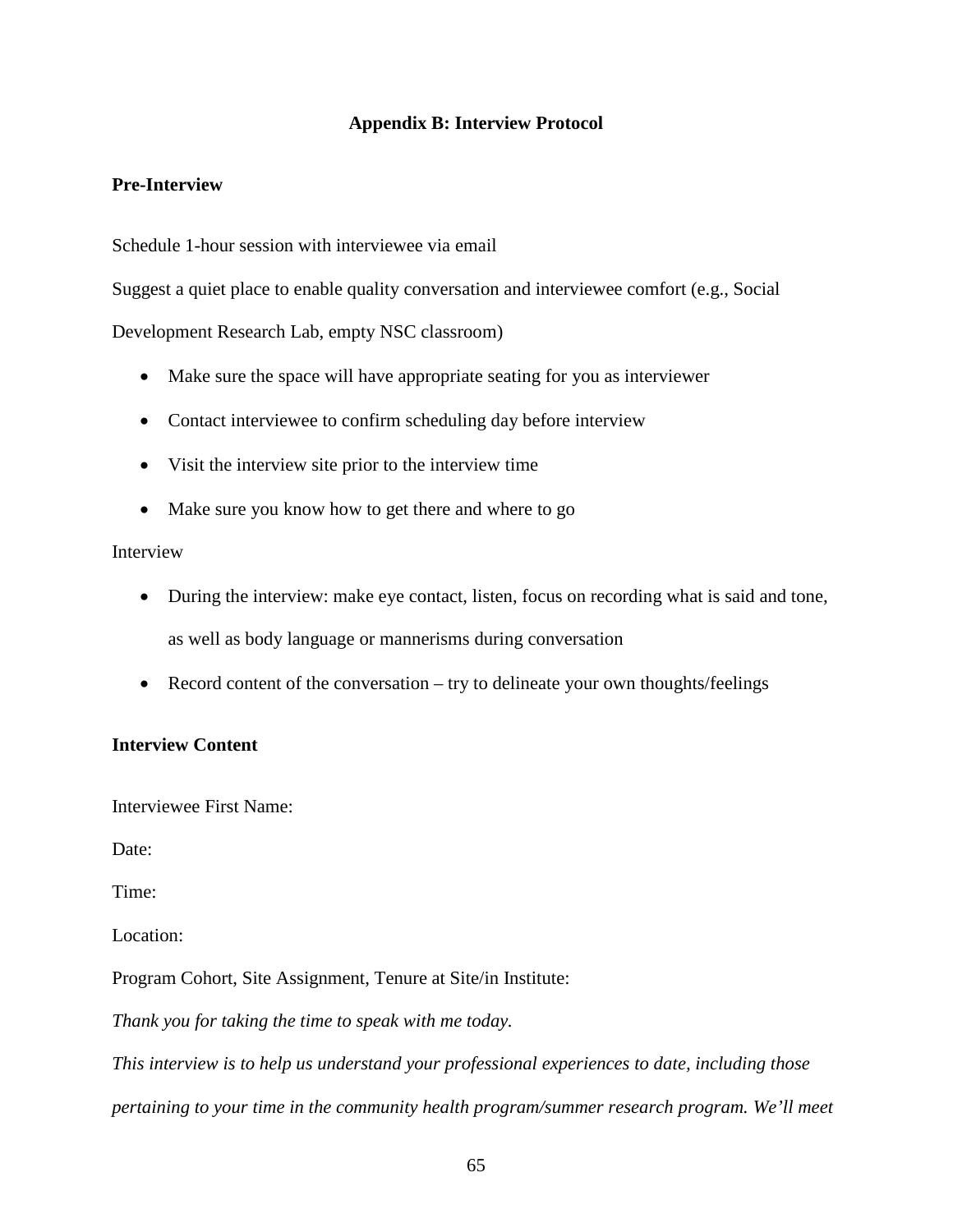*for about an hour now. Your responses will be kept confidential and not linked back to you personally. You're welcome to end the interview at any time.*

Demographics:

- Can you please state and spell your name for me?
- What is your current age?
- Describe your cultural background.
- What is your current field of study?

Career story:

- Tell me what led to you to college and your field of study (adapted from McAdams, 2001).
- What key relationships (family/friends/professional) have influenced your career journey as of this point in time?
- Tell me about an important transition or change with respect to how you understand yourself as a pre-health/STEM practitioner (e.g., adapt "STEM" to participant, so may say "pre-med" if they've indicated they are pre-med) (adapted from McLean & Pratt, 2006).

Resilience in context:

Probe for resilience traits, strategies, self –insight, and relational resilience (Davydov et al, 2010; Clauss-Ehlers, 2008; Jordan, 2013).

- Tell me about a difficult academic or professional situation you've faced.
- How do you approach difficult school or professional situations?
- What have you learned from difficult school or professional situations in the past?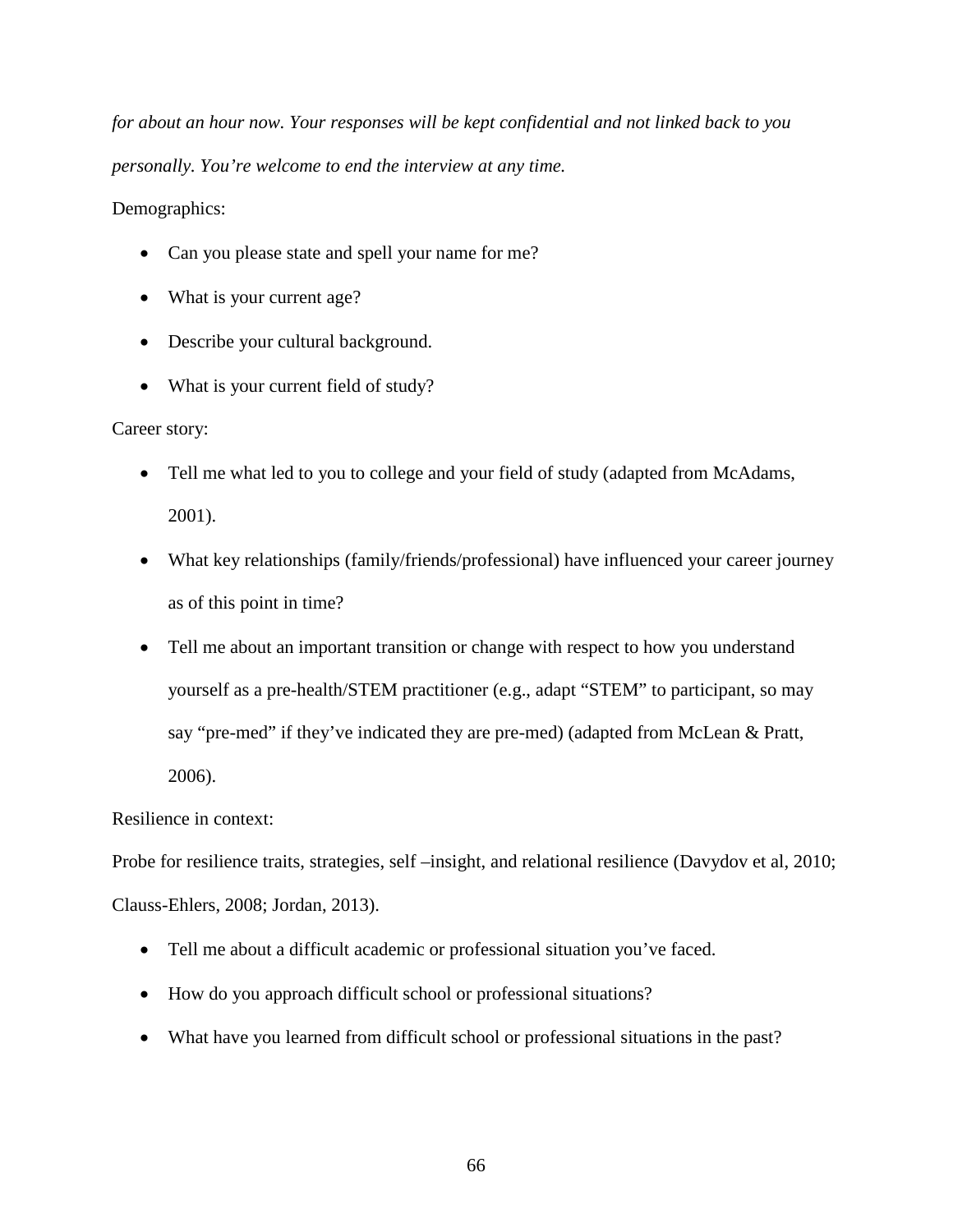### Future aims:

- What are your future career aspirations and goals?
- Thank you so much for your time. Is it okay to contact you if I have any questions or need to clarify what we discussed?

### **Post-Interview**

- Within a day of the interview, transcribe interview notes and any additional interviewer thoughts/feelings related to the interaction or to the content
- Follow up with interviewee the next day to thank them for their time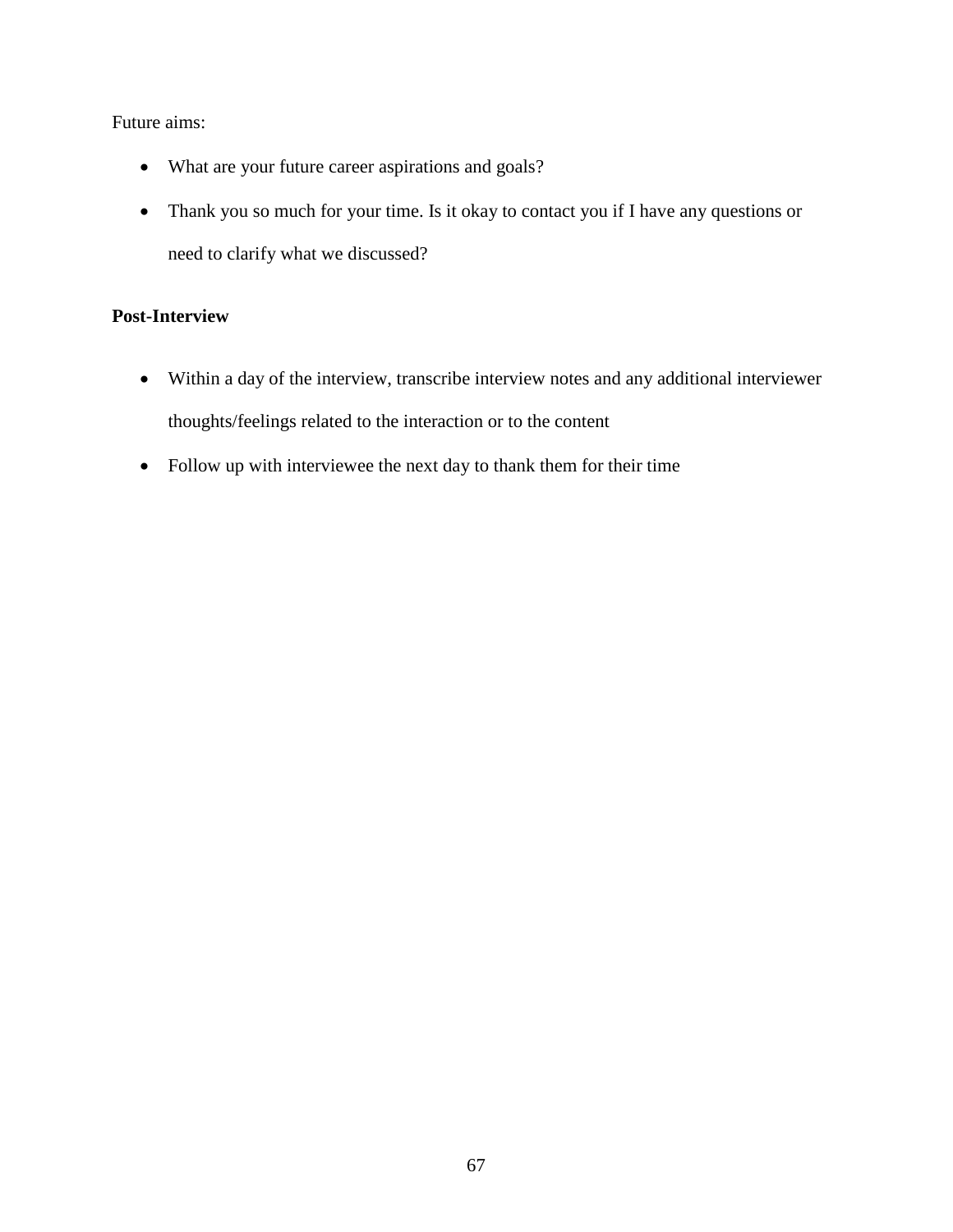### **Appendix C: Observation Protocol**

### **Observation Methods**

- Role: Complete Observer (Baker, 2006)
- Time of Day: Between 8am 5pm (record actual start/end times in field notes)
- Location: Various pre-approved sites throughout Las Vegas
- Observer reminders: Well-fed, well-slept, wear layers, sit in the same spatial location, schedule observation during a timeslot when you will not be rushed.

### **Observation Timeline**

Pre-Observation:

- Visit the observation site prior to observation day.
- Note any arrangements that need to be made to accommodate observer, or any physical impediments to observational data.
- Plan how to explain your presence as the observer, if asked by a participant
	- o "My name is Sarah. I'm observing the community health program/summer research program students to understand their experiences in the program."
- Draw a map/layout diagram physical orientation of the space in the 10 min before observation time begins; mark locations of key individuals or items.
- Make sure you are physically/mentally/emotionally at ease and alert to observe.

During Observation (Duration – 1 hour):

- Note: Date, Day, Start/End Time, Location of observations.
- Record observations see, hear, smell, touch.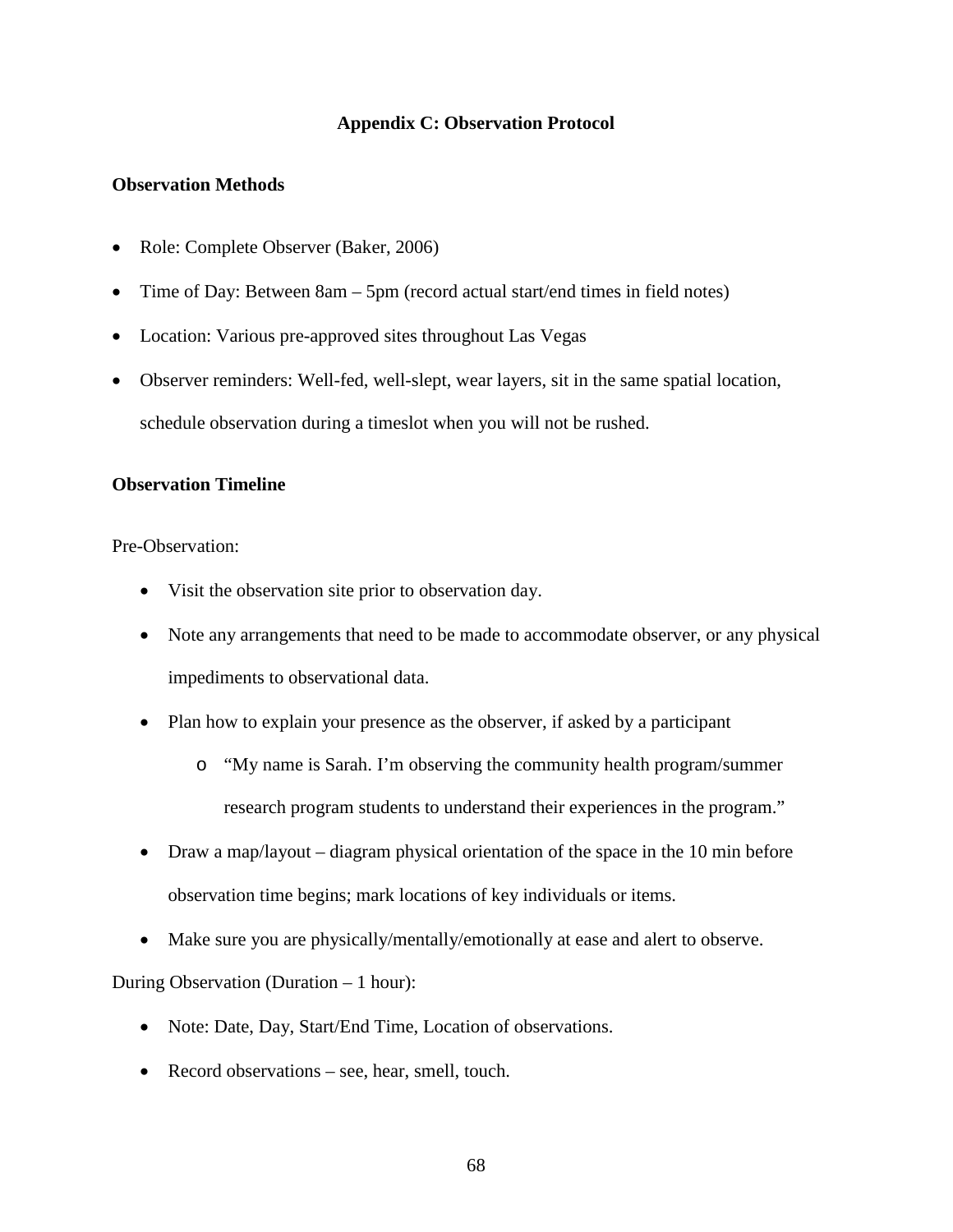- o Take detailed notes to report what you observe and take in.
- o Separate/label interpretation from direct perception.
- o Focus on key individuals students of interest, other key site workers (appearance, emotions, verbal, nonverbal, age, gender).
- o Note any changes to physical/spatial orientation of individuals, as well as the number of individuals, and feel of the event.
- Try to remain in the same spot/physical location for the entirety of the observation session.

Post Observation:

- Directly after observation (within 20min post observation) record any additional experiences/thoughts/feelings, particularly personal reactions or thoughts.
- Clarify original field notes from observations that just occurred. Note observations to follow up on during interviews or future observations. Within a day of observation, review field notes. Record any additional memories or ideas, as well as changes to be made going forward, new research questions, and reflections/learning. Transcribe into Microsoft Word and code the data.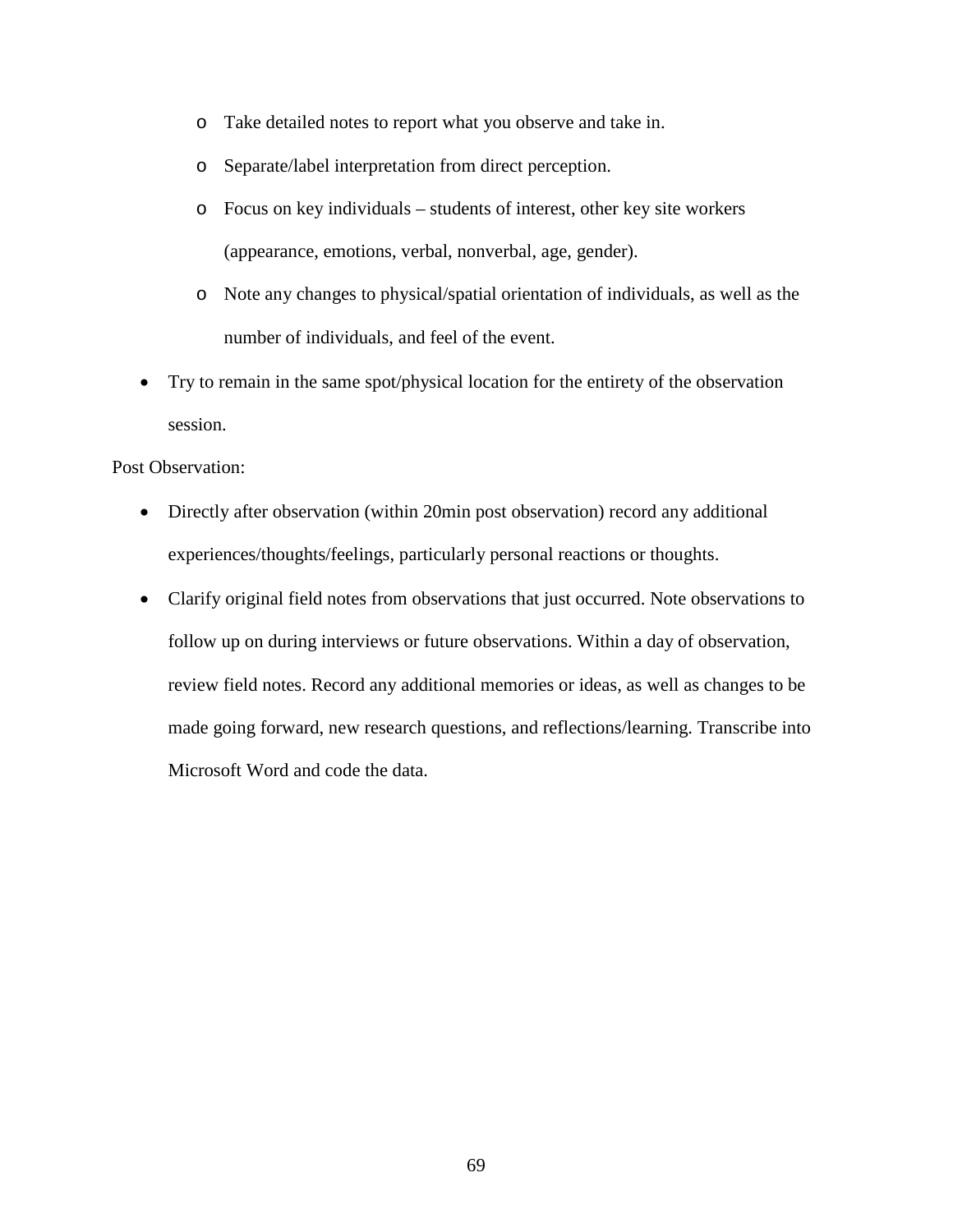#### **Appendix D: Additional Marcia's Identity Status Qualitative Responses**

Study participants occasionally expressed a singular career interest without the presence of exploration or, a *foreclosed* career identity status (see definition in Table 2, Appendix G). Tami, for instance, indicated an interest in medicine from an early age without considering alternatives:

R: So what led you to college?

T: Um I want to become a doctor.

R: And when did that start, when did you first think about becoming a doctor?

T: Since I was a kid I don't know what age but I've just always wanted to be one.

R: Do you remember how it kind of came about?

T: I guess my parents kind of asked me what I wanted to be as a kid and um I just told them like I want to be a doctor and I never changed my mind after that like I don't know what I would be if I didn't become a doctor if that makes sense.

Tami has not deviated from her career focus on medicine. A foreclosed identity status was relatively rare in the qualitative data collected and appeared more frequently coupled with life science careers (e.g., medicine, biology researcher) as opposed to other areas of STEM.

Finally, the data revealed very little evidence of a *diffused* identity status (see Table 2, Appendix G for a definition) amongst participants. This is perhaps expected as all participants elected to join an active learning program indicating some level of exploration of, or commitment to, a STEM career. However, occasionally a participant would provide responses such as Amy's:

A: And I didn't even know what I wanted to major in. I just picked it randomly.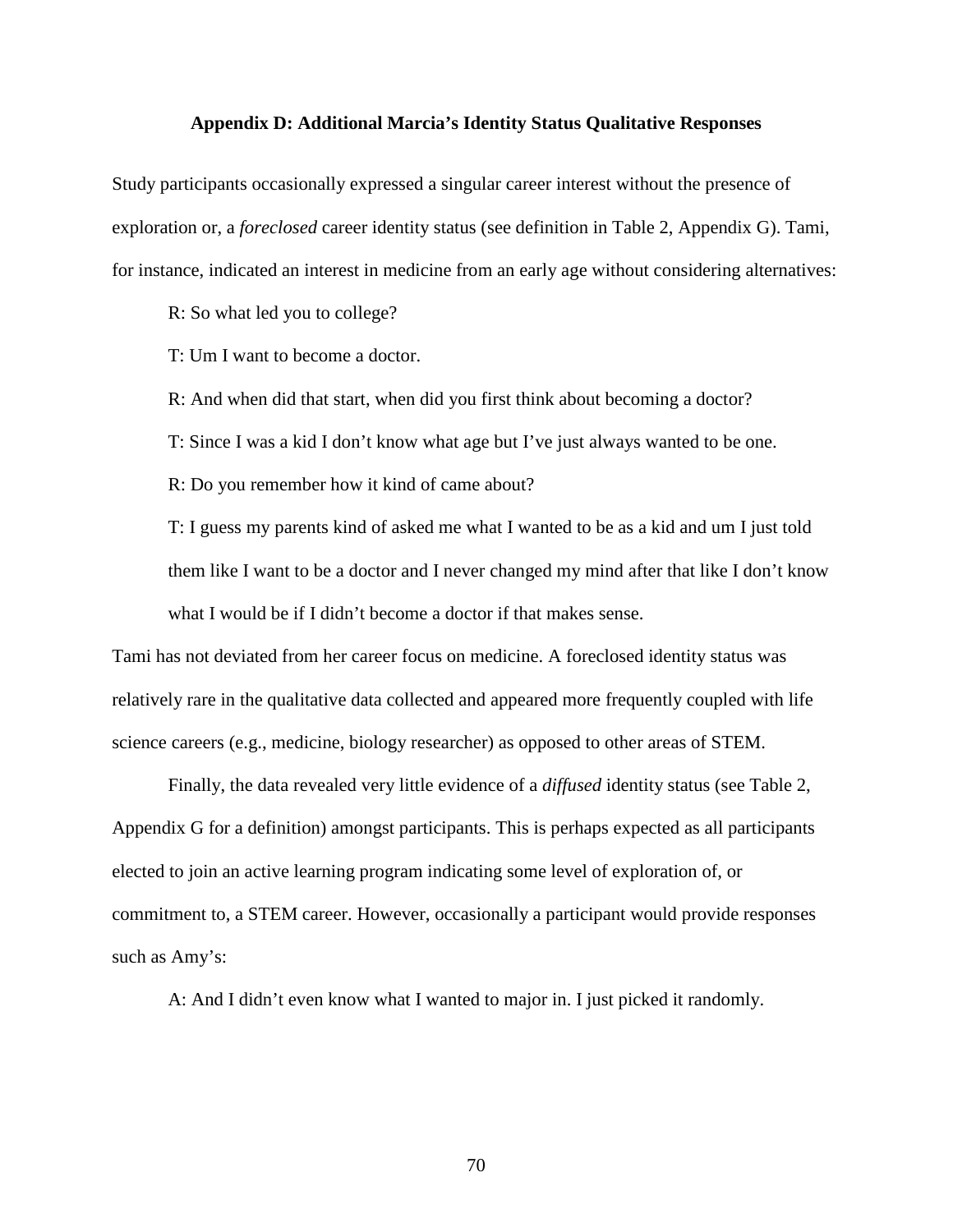Amy indicated limited engagement with respect to deciphering career direction or interests (e.g., "I just picked it randomly") and little commitment to a particular STEM field. Such comments illustrated minimal effort to try to clarify career pursuits.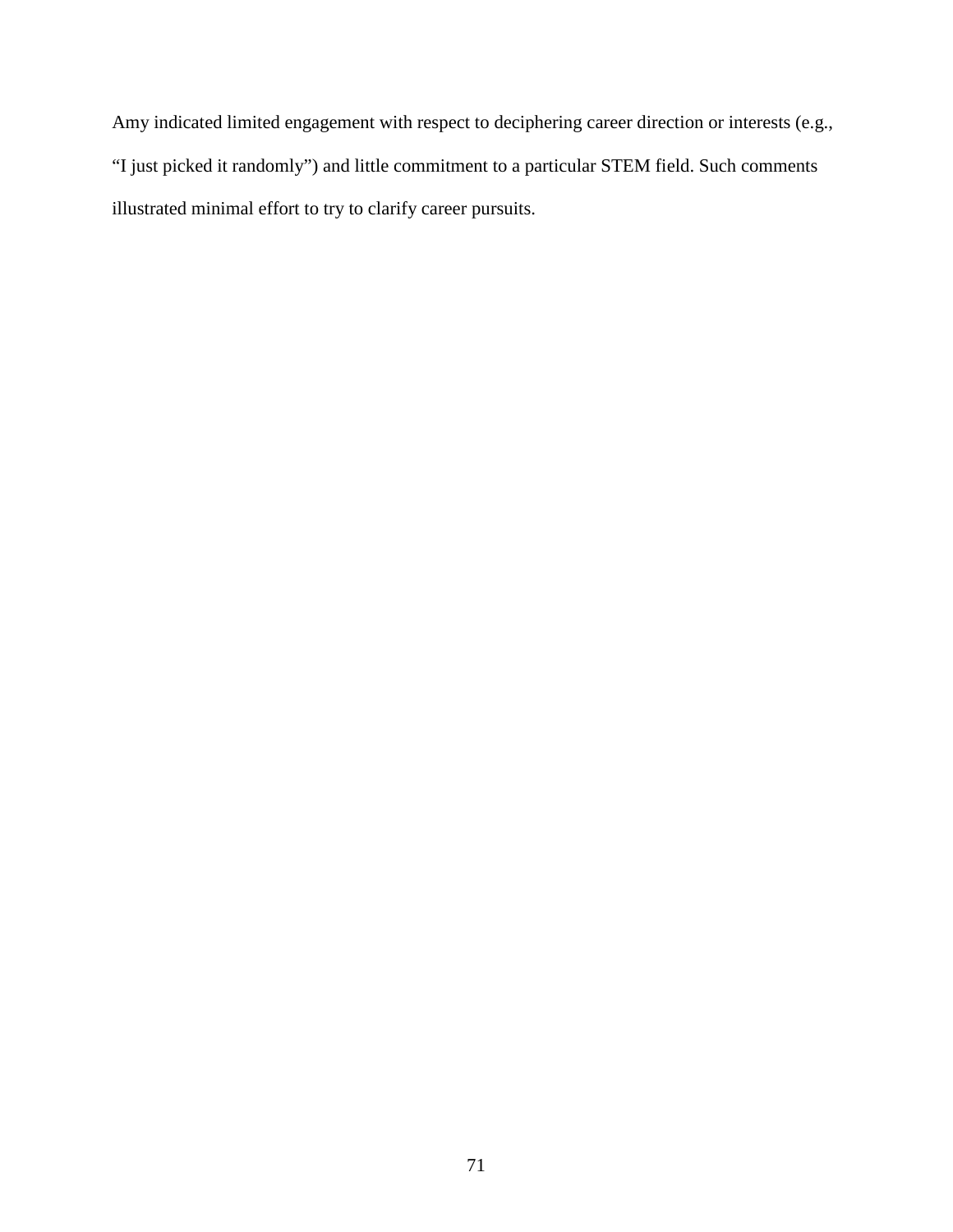#### **Appendix E: Marcia's Identity Status – Transition from Achieved to Diffusion**

Of the three participants who changed identity statuses throughout the study, one of the participants who transitioned from achieved to diffusion participated in an interview. Although this student was a male, his experiences are discussed below.

In the interview, Paul described how he came to study nutrition illustrating an achieved career identity status by way of a journey to discovering a "love" for the subject:

P: For the longest [time] I wanted to do social work but I took social work 101 here [in college] and realized it wasn't for me no more. And I literally went on a hike and thought about my life, "What can I do here?" I didn't even know they offered nutrition here because I haven't heard much about it. I looked into it and I'm like that is something I'd really like to do …I love it

Paul actively explored social work, engaged in deliberate self-reflection (e.g. "I literally went on a hike and thought about my life"), and came to discover nutrition as a good match. Thus within the context of his overall career path to date, he expressed an achieved career status (e.g. "I love it [nutrition]"). Yet, when describing career goals, Paul illustrated both career commitment (specific plans to continue in nutrition) and a lack of active career pursuits:

P: I definitely want to be a registered dietitian which I'll be eligible to get once I get my bachelors. There is a lot of different things you can go in, you can go into hospitals, schools, with athletes. Do I know which one specifically? Not exactly at the moment. Pretty much taking care with what is in front of me.

Overall, the responses above suggest a combination of exploration informed commitment to nutrition as a career, but also a certain amount of a lack of engagement with the future (e.g., "pretty much taking care with what is in front of me") which may be somewhat indicative of

72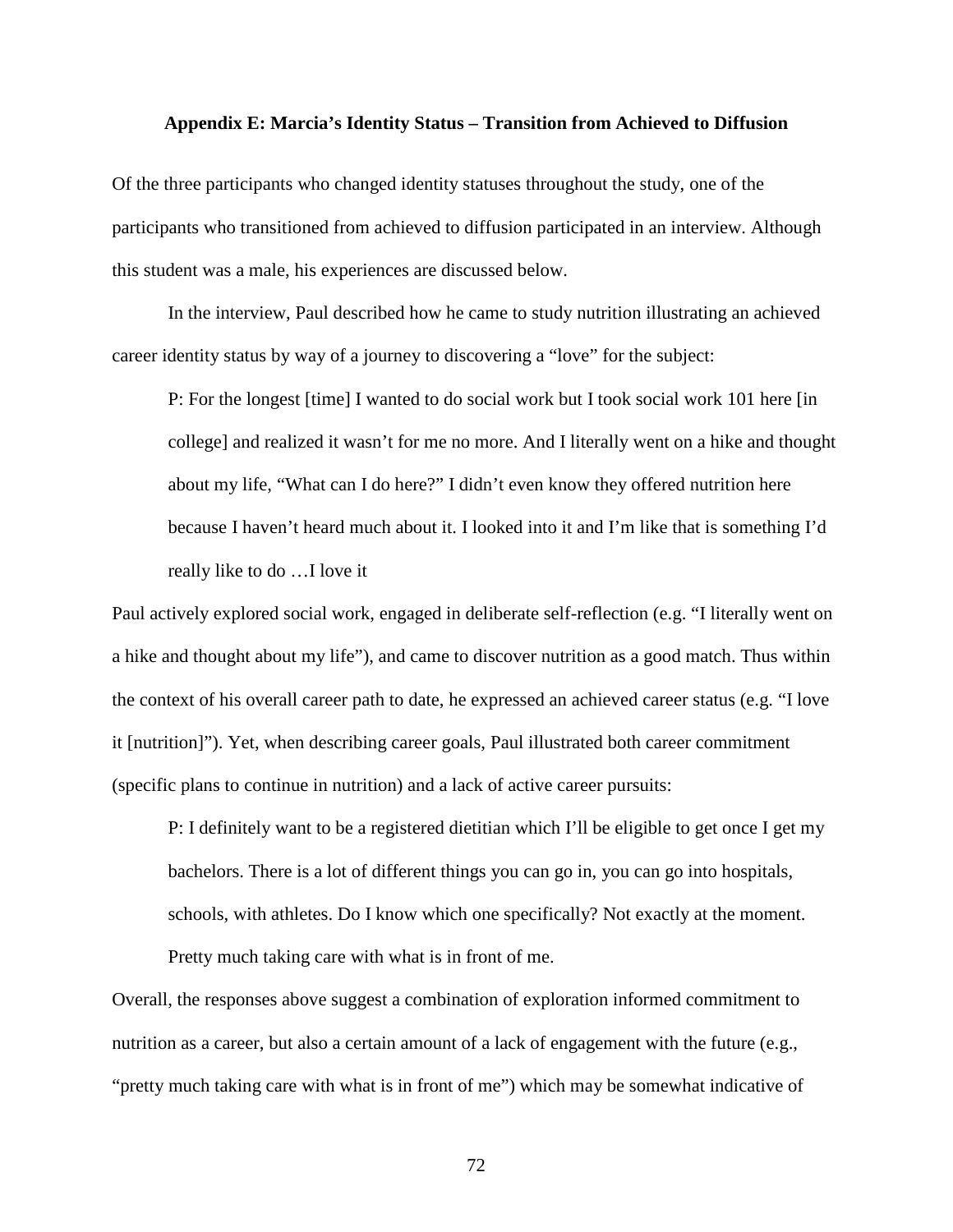both achievement and diffusion with respect to certain aspects of this participant's career journey. Further research is needed to determine whether students that transition from an achieved to diffuse identity status echo the sentiments or experiences Paul relayed. Furthermore, it may also be possible that rather than fully transitioning between statuses, Paul may have simultaneously been holding disparate career identity statuses (similar to a post-modern identity construction; see Schachter, 2004). Additional research may help to further elucidate the experiences of students such as Paul.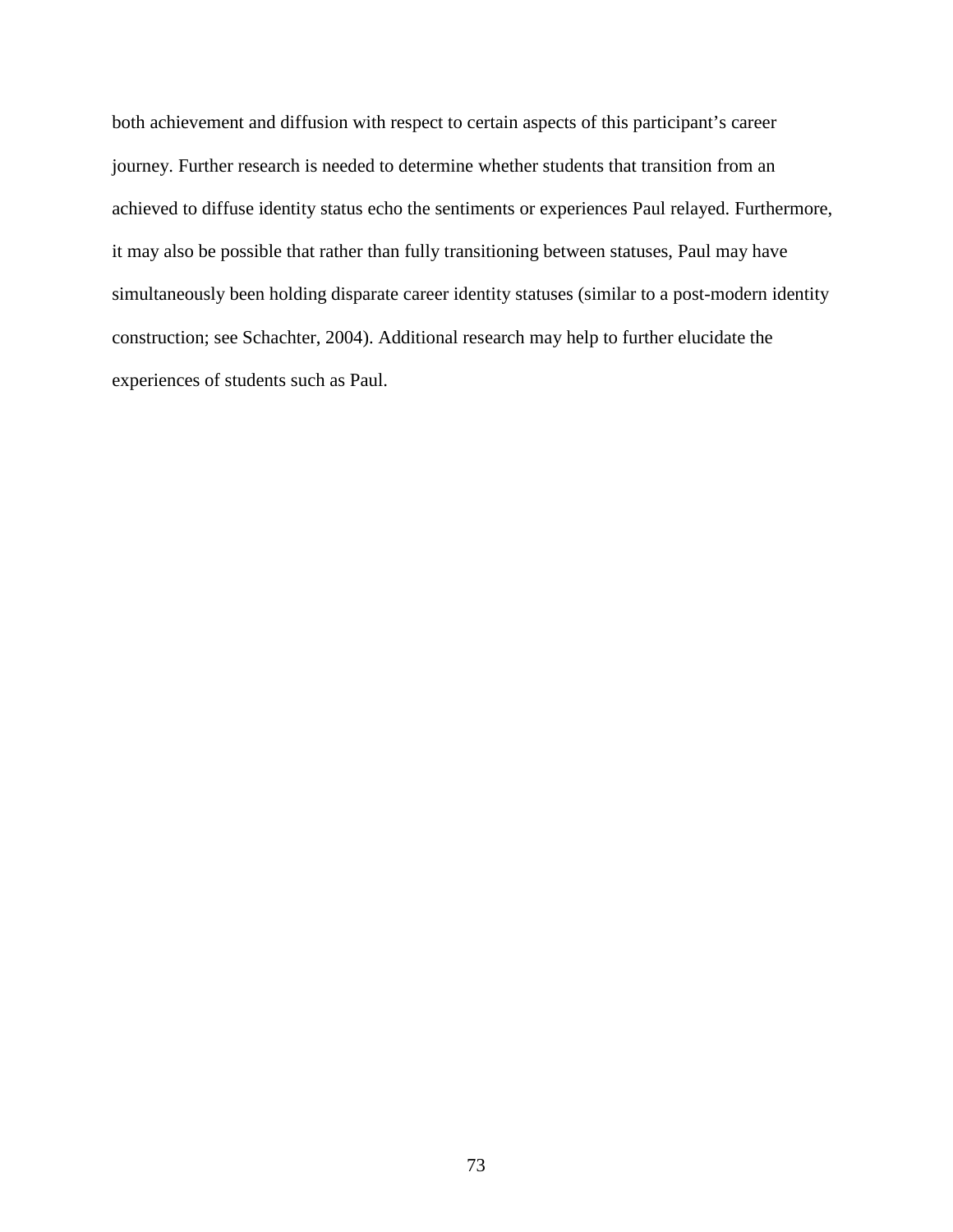### **Appendix F: Table 1 Associations Among Study Variables at Time 1 (T1) and Time 2 (T2)**

| Associations Among study variables at Time 1 (11) and Time 2 (12) |       |       |           |          |          |            |          |          |              |          |
|-------------------------------------------------------------------|-------|-------|-----------|----------|----------|------------|----------|----------|--------------|----------|
|                                                                   | M     | Mdn   | <i>SD</i> |          |          | 3          | 4        |          | <sub>0</sub> |          |
| $1.$ CDRISC $(T1)$                                                | 75.00 | 74.50 | 11.57     |          |          |            |          |          |              |          |
| 2. $SPF-24(T1)$                                                   | 22.32 | 22.00 | 2.56      | $.74***$ |          |            |          |          |              |          |
| 3. STEM identity (T1)                                             | 4.93  | 5.10  | 1.40      | .25      | .31      |            |          |          |              |          |
| 4. Career commitment (T1)                                         | 5.18  | 5.67  | 1.38      | .20      | .33      | $.96^{**}$ |          |          |              |          |
| $5.$ CDRISC $(T2)$                                                | 75.08 | 77.00 | 11.51     | $.86***$ | $.62^*$  | $-.03$     | $-.04$   |          |              |          |
| 6. SPF-24 $(T2)$                                                  | 22.82 | 23.59 | 2.58      | $.79***$ | $.75***$ | .28        | .30      | $.84***$ |              |          |
| 7. STEM identity (T2)                                             | 4.78  | 6.00  | 1.90      | .50      | .38      | $.60*$     | $.67*$   | .52      | $.72***$     |          |
| 8. Career commitment (T2)                                         | 5.39  | 6.00  | 1.22      | .53      | .45      | $.65*$     | $.75***$ | .48      | $.72***$     | $.95***$ |

*Associations Among Study Variables at Time 1 (T1) and Time 2 (T2)*

*Note.*  $N=12$ , CDRISC = Individual Resilience; SPF-24 = Situational Resilience.

*\* p* < .05 *\*\*p* < .01

Table 1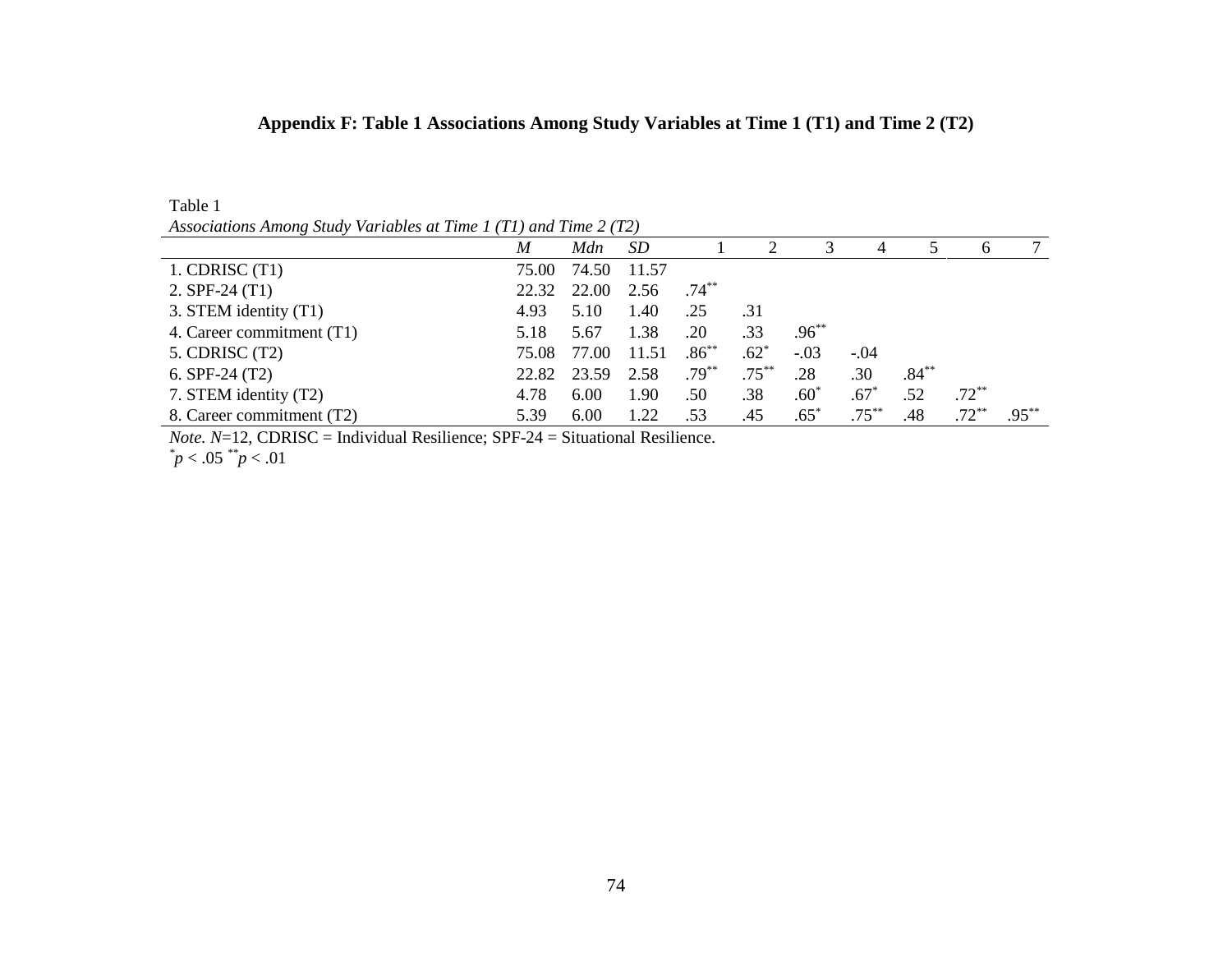### **Appendix G: Table 2 Qualitative Data Definitions and Inter-rater Reliability**

Table 2

*Qualitative Data Definitions and Inter-rater Reliability*

| Construct                                       | Definition                                                                                                                                                                                                     | Reliability                                                     |
|-------------------------------------------------|----------------------------------------------------------------------------------------------------------------------------------------------------------------------------------------------------------------|-----------------------------------------------------------------|
| <b>STEM</b> identity                            | Belonging to STEM or mastery of STEM-related<br>skills                                                                                                                                                         | $\kappa$ = .89 (95% CI, .81 to .97)                             |
| Marcia's identity<br>statuses (career identity) | Achieved: indicated a specific STEM career niche<br>following a period of exploration, or activities that<br>led to a career choice                                                                            | $\kappa$ = .90 (95% CI, .85 to .95)                             |
|                                                 | Moratorium: involved in extensive STEM career<br>exploration and continuing in that vein                                                                                                                       |                                                                 |
|                                                 | Foreclosure: a singular STEM career interest<br>without the presence of exploration                                                                                                                            |                                                                 |
|                                                 | Diffusion: limited active engagement with respect<br>to STEM career direction or interests and little<br>commitment to a particular STEM field                                                                 |                                                                 |
| Career commitment                               | Intention to continue on in STEM, often<br>accompanied by specific future STEM-related<br>career plans or both primary and secondary plans<br>in STEM                                                          | $\kappa$ = .91 (95% CI, .83 to .99)                             |
| Individual resilience                           | Personal attributes or behaviors that help<br>individuals cope, or that they tend to rely on during<br><b>STEM</b> pursuits                                                                                    | $\kappa$ = .91 (95% CI, .83 to .98)                             |
| Situational resilience<br>$\sim$ 1 $\sim$       | External support to aid in persistence of STEM<br>pursuits<br>$\mathcal{C}$ as $\mathcal{A}$ and $\mathcal{A}$ and $\mathcal{A}$ and $\mathcal{A}$ are $\mathcal{A}$ and $\mathcal{A}$ and $\mathcal{A}$<br>11 | $\kappa$ = .76 (95% CI, .66 to .86)<br>$\cdot$ 1<br>$1 \quad 1$ |

*Note.* Cohen's unweighted observed kappa for Marcia's identity statuses are reported across statuses as a whole.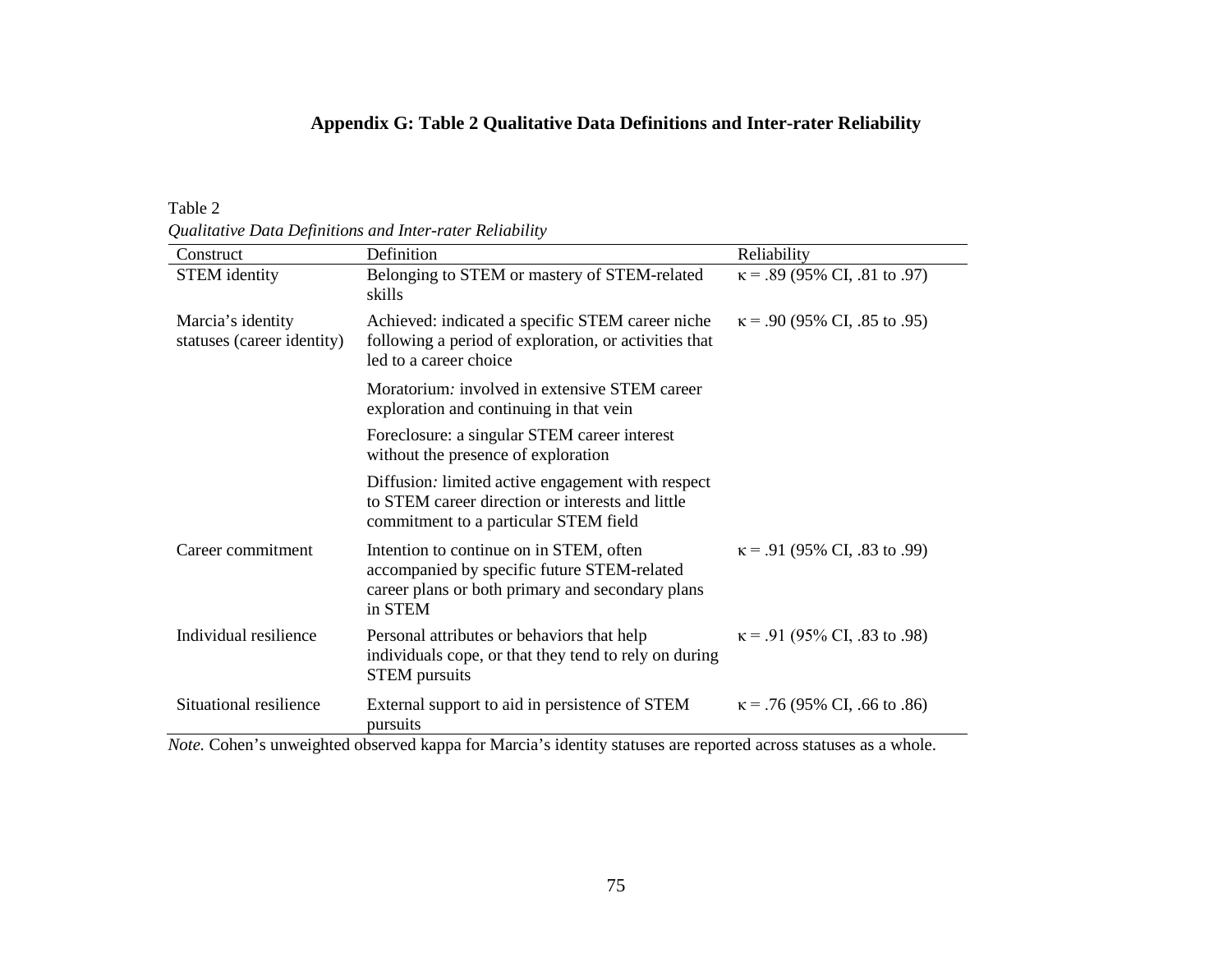#### **References**

- Association of American Medical Colleges. (2015, December). *Total enrollment by U.S. medical school and sex, 2011-2012 through 2015-2016* [Data file]. Retrieved October 10, 2016 from https://www.aamc.org/download/321526/data/factstableb1-2.pdf
- Arnett, J. J. (2000). Emerging adulthood: A theory of development from the late teens through the twenties. *American Psychologist*, *55*(5), 469-480. doi:10.1037/0003-066X.55.5.469
- Baker, L. (2006). Observation: A complex research method. *Library Trends*, *55*(1), 171-189. doi: 10.1353/lib.2006.0045
- Bagchi-Sen, S. (1995). Structural determinants of occupational shifts for males and females in the US labor market. *The Professional Geographer*, *47*(3), 268-279. doi: 10.1111/j.0033- 0124.1995.00268.x
- Banaji, M. R., & Prentice, D. A. (1994). The self in social contexts. *Annual Review of Psychology*, *45*(1), 297-332.
- Bekki, J. M., Smith, M. L., Bernstein, B. L., & Harrison, C. (2013). Effects of an online personal resilience training program for women in STEM doctoral programs. *Journal of Women and Minorities in Science and Engineering*, *19*(1). doi: 10.1615/JWomenMinorScienEng.2013005351
- Bennion, L. D., & Adams, G. R. (1986). A revision of the extended version of the objective measure of ego identity status: An identity instrument for use with late adolescents. *Journal of Adolescent Research*, *1*(2), 183-197. doi: 10.1177/074355488612005
- Berry, P. A., Gillespie, G. L., Gates, D., & Schafer, J. (2012). Novice nurse productivity following workplace bullying. *Journal of Nursing Scholarship*, *44*(1), 80-87.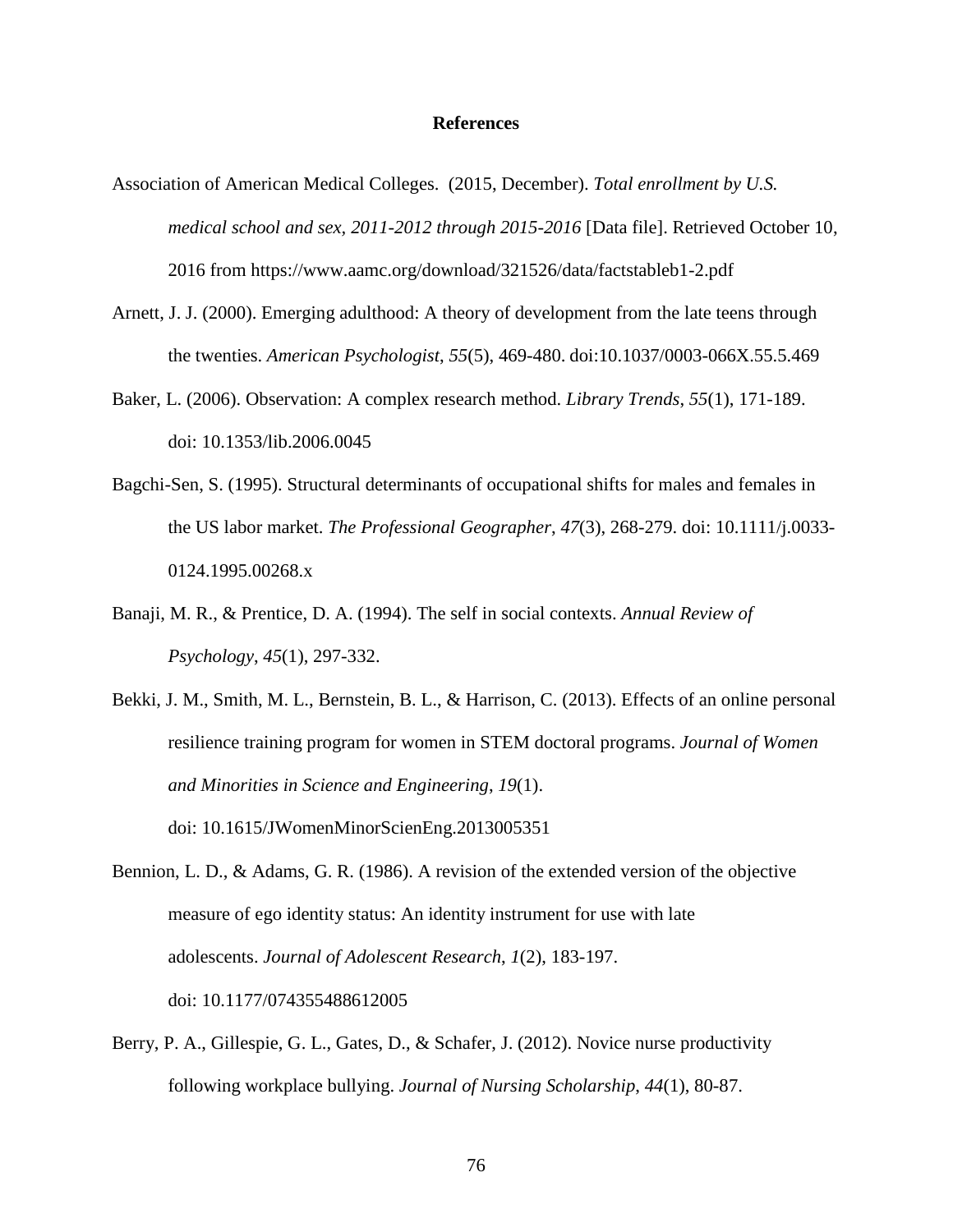doi: 10.1111/j.1547-5069.2011.01436.x

- Bieri Buschor, C., Berweger, S., Keck Frei, A., & Kappler, C. (2014). Majoring in STEM—what accounts for women's career decision making? A mixed methods study. *The Journal of Educational Research*, *107*(3), 167-176. doi: 10.1080/00220671.2013.788989
- Bradley, E. H., Curry, L. A., & Devers, K. J. (2007). Qualitative data analysis for health services research: developing taxonomy, themes, and theory. *Health Services Research*, *42*(4), 1758-1772. doi: 10.1111/j.1475-6773.2006.00684.x
- Braun, V., & Clarke, V. (2006). Using thematic analysis in psychology. *Qualitative Research in Psychology*, *3*(2), 77-101. doi: 10.1191/1478088706qp063oa
- Carlone, H. B., & Johnson, A. (2007). Understanding the science experiences of successful women of color: Science identity as an analytic lens. *Journal of Research in Science Teaching*, *44*(8), 1187-1218. doi: 10.1002/tea.20237
- Ceci, S. J., & Williams, W. M. (2011). Understanding current causes of women's underrepresentation in science. *Proceedings of the National Academy of Sciences*, *108*(8), 3157-3162. doi: 10.1073/pnas.1014871108
- Chemers, M. M., Zurbriggen, E. L., Syed, M., Goza, B. K., & Bearman, S. (2011). The role of efficacy and identity in science career commitment among underrepresented minority students. *Journal of Social Issues*, *67*(3), 469-491. doi: 10.1111/j.1540- 4560.2011.01710.x
- Clauss-Ehlers, C. S. (2008). Sociocultural factors, resilience, and coping: Support for a culturally sensitive measure of resilience. *Journal of Applied Developmental Psychology*, *29*(3), 197-212. doi: 10.1016/j.appdev.2008.02.004

Chu, A., & Posner, C. (2013, September). The state of women in America: A 50-state analysis of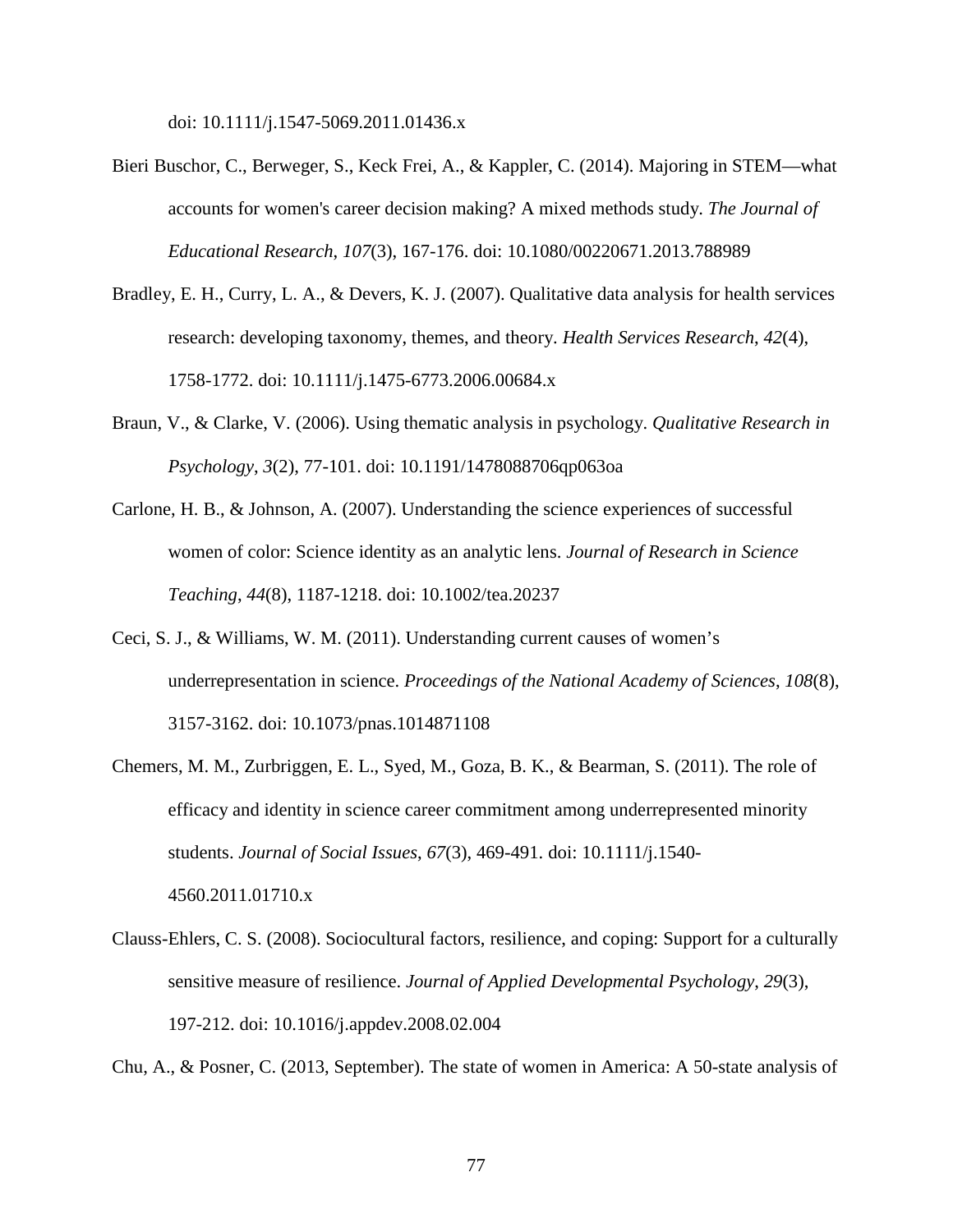how women are faring across the nation. *Center for American Progress*, 1-53. Retrieved August 1, 2016 from https://www.americanprogress.org/wpcontent/uploads/2013/09/StateOfWomenReport.pdf

- Connor, K. M., & Davidson, J. R. (2003). Development of a new resilience scale: The Connor‐Davidson resilience scale (CD‐RISC). *Depression and Anxiety*, *18*(2), 76-82. doi: 10.1002/da.10113
- Cooper, R. A., Getzen, T. E., McKee, H. J., & Laud, P. (2002). Economic and demographic trends signal an impending physician shortage. *Health Affairs*, *21*(1), 140-154. doi: 10.1377/hlthaff.21.1.140
- Corbett, C., Hill, C., & St. Rose, A. (2008) Where the girls are: The facts about gender equity in education. *AAUW.* Retrieved August 1, 2016 from http://www.aauw.org/research/wherethe-girls-are/
- Creswell, J. W. (2015). *A concise introduction to mixed methods research*. Thousand Oaks, California: Sage Publications.
- Davydov, D. M., Stewart, R., Ritchie, K., & Chaudieu, I. (2010). Resilience and mental health. *Clinical Psychology Review*, *30*(5), 479-495. doi: 10.1016/j.cpr.2010.03.003
- Dewan, S., & Gebeloff, R. (2012, May 20). More men enter fields dominated by women. *New York Times*. Retrieved from http://www.nytimes.com/

De Welde, K., & Laursen, S. (2011). The glass obstacle course: Informal and formal barriers for women Ph. D. students in STEM fields. *International Journal of Gender, Science and Technology*, *3*(3), 571-595. Retrieved from

http://genderandset.open.ac.uk/index.php/genderandset/article/view/205

Eccles, J. (2011). Gendered educational and occupational choices: Applying the Eccles et al.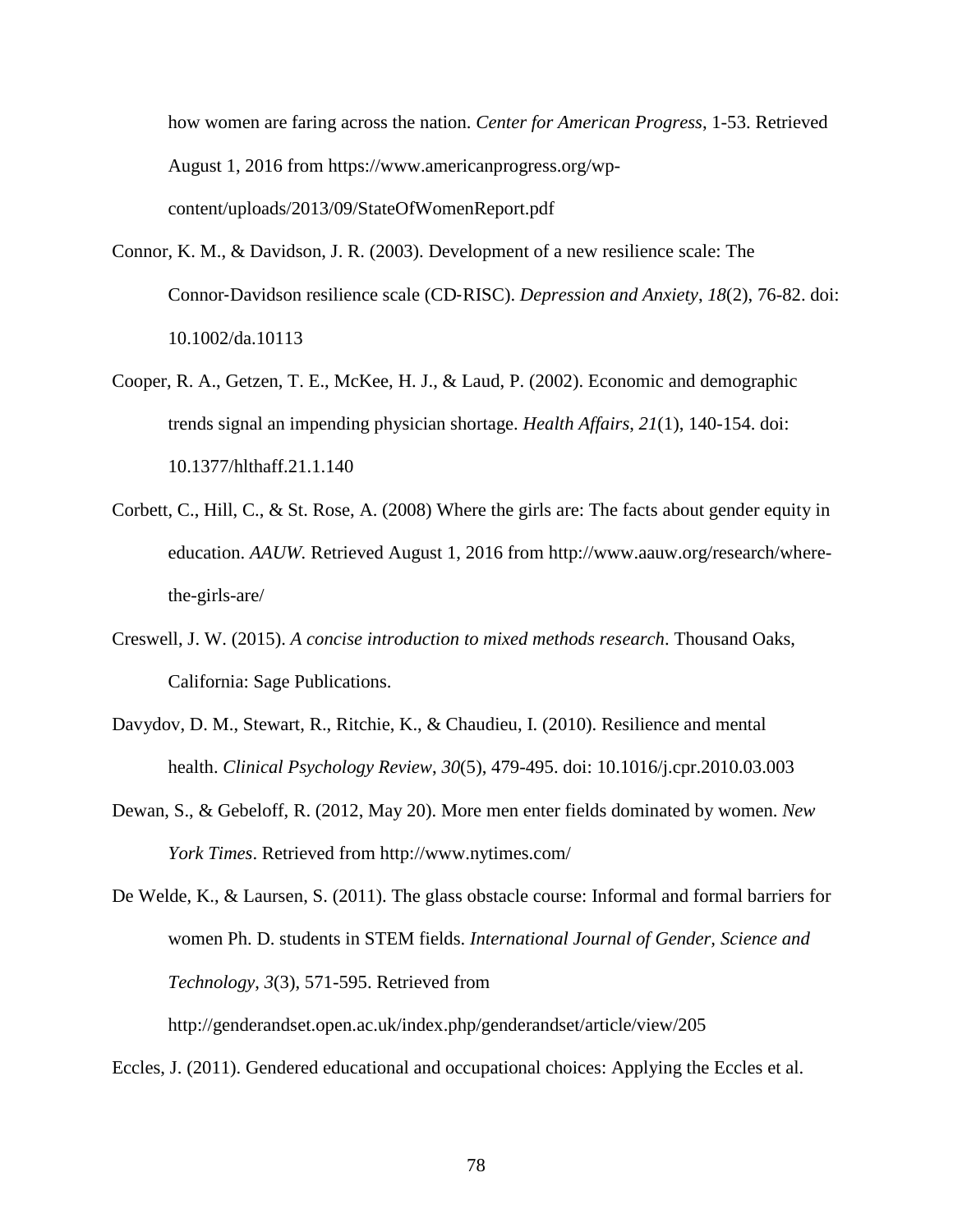model of achievement-related choices. *International Journal of Behavioral Development*, *35*(3), 195-201. doi: 10.1177/0165025411398185

- Eccles, J. S. (2015). Gendered socialization of STEM interests in the family. *International Journal of Gender, Science and Technology*, *7*(2), 116-132. Retrieved from http://genderandset.open.ac.uk/index.php/genderandset/article/view/419
- Egan, S. K., & Perry, D. G. (2001). Gender identity: a multidimensional analysis with implications for psychosocial adjustment. *Developmental Psychology*, *37*(4), 451-463. doi: 10.1037/0012-1649.37.4.451
- Erikson, C., Jones, K., & Tilton, C. (2012, November). 2012 Physician specialty data book: Center for workforce studies. [Data file]. Retrieved from https://www.aamc.org/download/313228/data/2012physicianspecialtydatabook.pdf
- Faul, F., Erdfelder, E., Lang, A.-G. & Buchner, A. (2007). G\*Power 3: A flexible statistical power analysis program for the social, behavioral, and biomedical sciences. *Behavior Research Methods*, 39, 175-191.
- Ferreira, M. M., & Trudel, A. R. (2012). The impact of problem-based learning (PBL) on student attitudes toward science, problem-solving skills, and sense of community in the classroom. *The Journal of Classroom Interaction*, *47*(1), 23-30.
- Freeman, S., Eddy, S. L., McDonough, M., Smith, M. K., Okoroafor, N., Jordt, H., & Wenderoth, M. P. (2014). Active learning increases student performance in science, engineering, and mathematics. *Proceedings of the National Academy of Sciences*, *111*(23), 8410-8415. doi: 10.1073/pnas.1319030111
- Gonzalez, H. B., & Kuenzi, J. J. (2012, August). Science, technology, engineering, and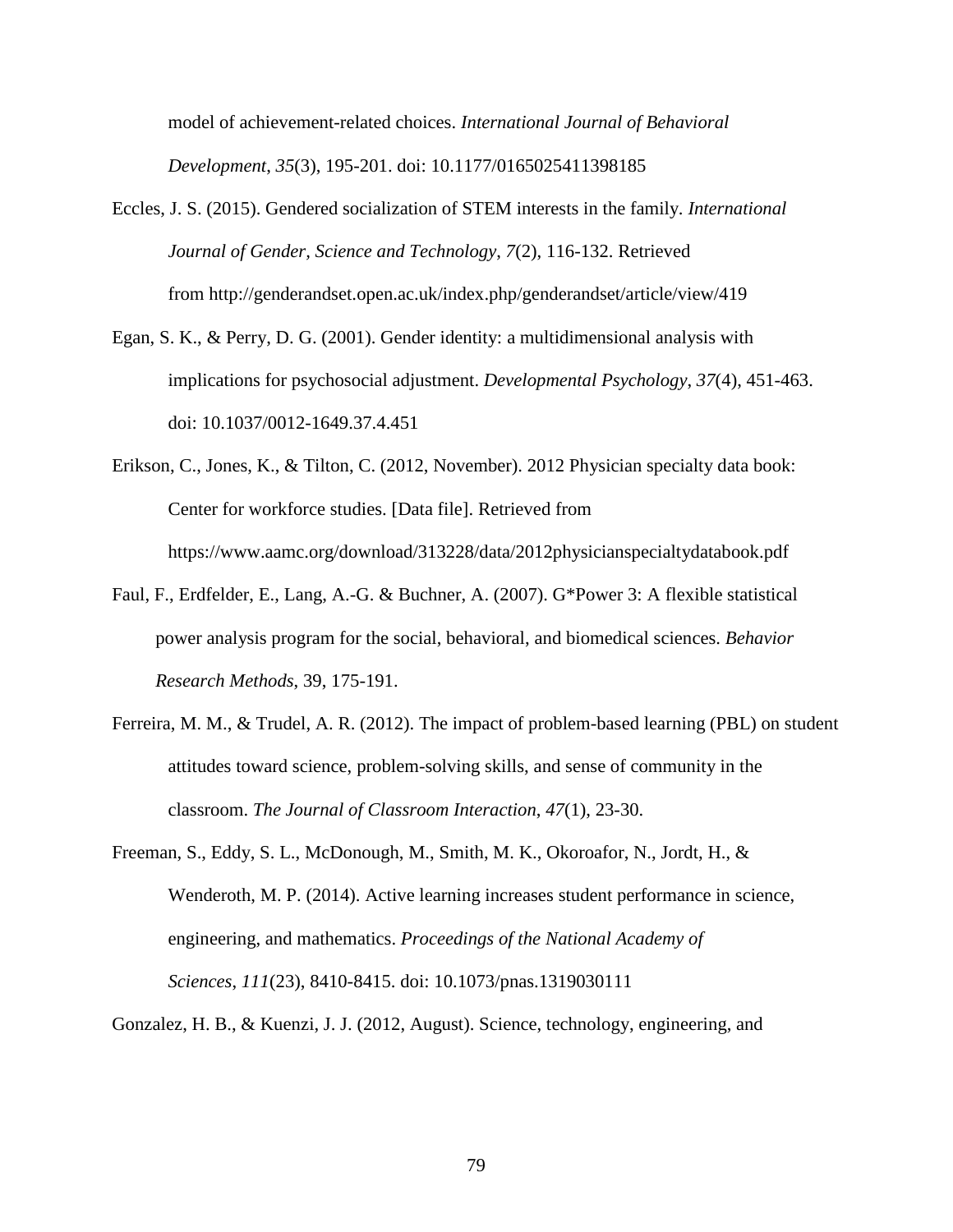mathematics (STEM) education: A primer. Congressional Research Service, Library of Congress. Retrieved from http://digital.library.unt.edu/ark:/67531/metadc122233/m1/1/ high res  $d/R42642$  2012Aug01.pdf

- Halpern, D. F., Benbow, C. P., Geary, D. C., Gur, R. C., Hyde, J. S., & Gernsbacher, M. A. (2007). The science of sex differences in science and mathematics. *Psychological Science in the Public Interest*, *8*(1), 1-51. doi: 10.1111/j.1529-1006.2007.00032.x
- Harrison, M., Dunbar, D., Ratmansky, L., Boyd, K., & Lopatto, D. (2011). Classroom-based science research at the introductory level: changes in career choices and attitude. *CBE-Life Sciences Education*, *10*(3), 279-286. doi: 10.1187/cbe.10-12-0151
- Herbst, A. (2016, October 4). This is the kind of sexism women who want to be doctors deal with in med school. *The Washington Post*. Retrieved from https://www.washingtonpost.com/
- Hill, C. (2016, Spring). The simple truth about the gender pay gap. *American Association of University Women*, 1-32. Retrieved from

http://www.aauw.org/files/2016/02/SimpleTruth\_Spring2016.pdf

- Hill, C., Corbett, C., & St Rose, A. (2010). Why so few? Women in science, technology, engineering, and mathematics. *American Association of University Women*, 1-109. Retrieved from https://www.aauw.org/files/2013/02/Why-So-Few-Women-in-Science-Technology-Engineering-and-Mathematics.pdf
- Holdren, J. P., & Lander, E. (2012). Report to the President—Engage to excel: Producing one million additional college graduates with degrees in science, technology, engineering, and mathematics. *President's Council of Advisors on Science and Technology*.

Huang, J. L., Bowling, N. A., Liu, M., & Li, Y. (2015). Detecting insufficient effort responding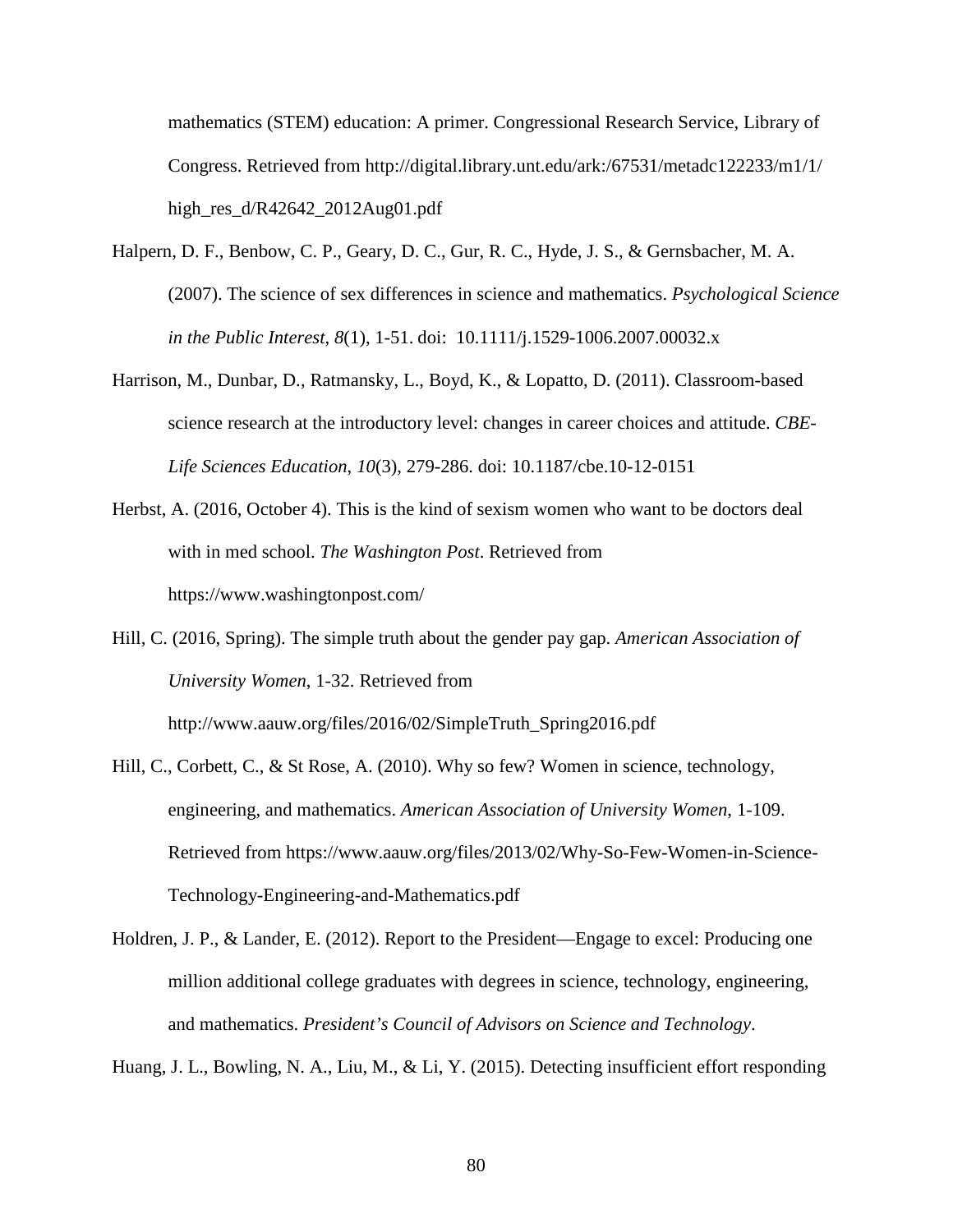with an infrequency scale: Evaluating validity and participant reactions. *Journal of Business and Psychology*, *30*(2), 299-311. doi: 10.1007/s10869-014-9357-6

- Jackson, D., Firtko, A., & Edenborough, M. (2007). Personal resilience as a strategy for surviving and thriving in the face of workplace adversity: a literature review. *Journal of Advanced Nursing*, *60*(1), 1-9. doi: 10.1111/j.1365-2648.2007.04412.x
- Jordan, J. V. (2013). Relational resilience in girls. In S. Goldstein and R. B. Brooks (Eds.), *Handbook of Resilience in Children* (pp. 73-86). Boston, MA: Springer US.
- Kidd, J. M., & Green, F. (2006). The careers of research scientists: Predictors of three dimensions of career commitment and intention to leave science. *Personnel Review*, *35*(3), 229-251. doi: 10.1108/00483480610656676
- Kim, J. W., Lee, H. K., & Lee, K. (2013). Influence of temperament and character on resilience. *Comprehensive Psychiatry*, *54*(7), 1105-1110. doi: 10.1016/j.comppsych.2013.05.005
- Koizumi, K. (2015, February 2). Investing in America's future through R&D, innovation, and STEM education: The President's FY 2016 budget. Retrieved November 6, 2015, from https://www.whitehouse.gov/blog/2015/02/02/investing-america-s-future-through-rdinnovation-and-stem-education-president-s-fy-2
- Koltko-Rivera, M. E. (2006). Rediscovering the later version of Maslow's hierarchy of needs: Self-transcendence and opportunities for theory, research, and unification. *Review of General Psychology*, *10*(4), 302-317. doi:10.1037/1089-2680.10.4.302
- Kroger, J., Martinussen, M., & Marcia, J. E. (2010). Identity status change during adolescence and young adulthood: A meta-analysis. *Journal of Adolescence*, *33*(5), 683-698. doi: 10.1016/j.adolescence.2009.11.002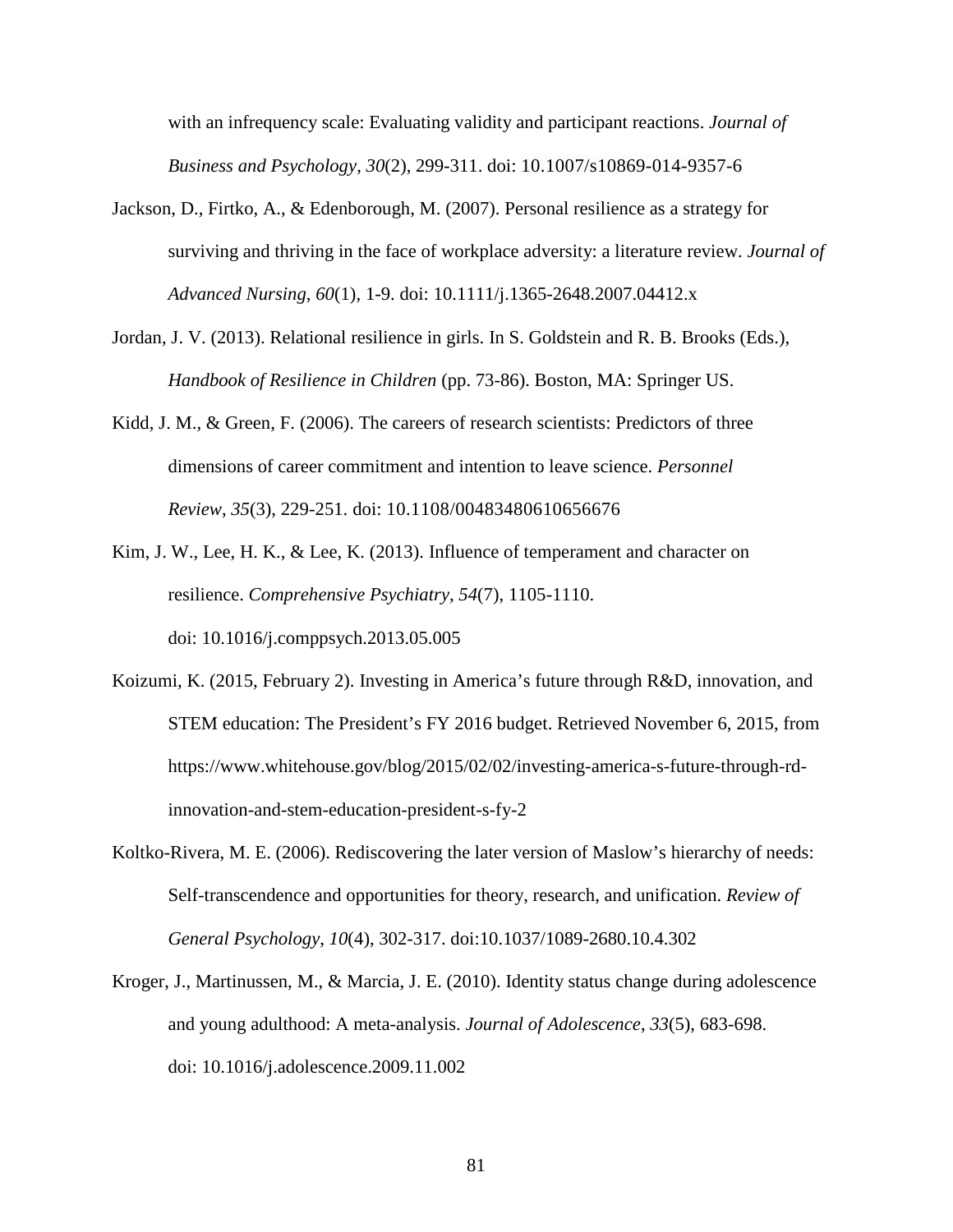- Kwok, O. M., Hughes, J. N., & Luo, W. (2007). Role of resilient personality on lower achieving first grade students' current and future achievement. *Journal of School Psychology*, *45*(1), 61-82. doi: 10.1016/j.jsp.2006.07.002
- Kumar, S., & Hsiao, J. K. (2007). Engineers learn "soft skills the hard way": Planting a seed of leadership in engineering classes. *Leadership and Management in Engineering*, *7*(1), 18- 23. doi: 10.1061/(ASCE)1532-6748(2007)7:1(18)
- Lambert, E. M., & Holmboe, E. S. (2005). The relationship between specialty choice and gender of US medical students, 1990–2003. *Academic Medicine*, *80*(9), 797-802.
- Landivar, L. C. (2013). Disparities in STEM employment by sex, race, and Hispanic origin. *Education Review*, *29*(6), 911-922. Retrieved from https://www.census.gov/prod/2013pubs/acs-24.pdf
- Lee, K., Carswell, J. J., & Allen, N. J. (2000). A meta-analytic review of occupational commitment: relations with person-and work-related variables. *Journal of Applied Psychology, 85*(5), 799-811. doi: 10.1037/0021-9010.85.5.799
- Lent, R. W., Brown, S. D., Brenner, B., Chopra, S. B., Davis, T., Talleyrand, R., & Suthakaran, V. (2001). The role of contextual supports and barriers in the choice of math/science educational options: A test of social cognitive hypotheses. *Journal of Counseling Psychology*, *48*(4), 474-483. doi: 10.1037/0022-0167.48.4.474
- Lent, R. W., Brown, S. D., & Larkin, K. C. (1984). Relation of self-efficacy expectations to academic achievement and persistence. *Journal of Counseling Psychology*, *31*(3), 356- 362. doi: 10.1037/0022-0167.31.3.356

Lent, R. W., Brown, S. D., & Hackett, G. (1994). Toward a unifying social cognitive theory of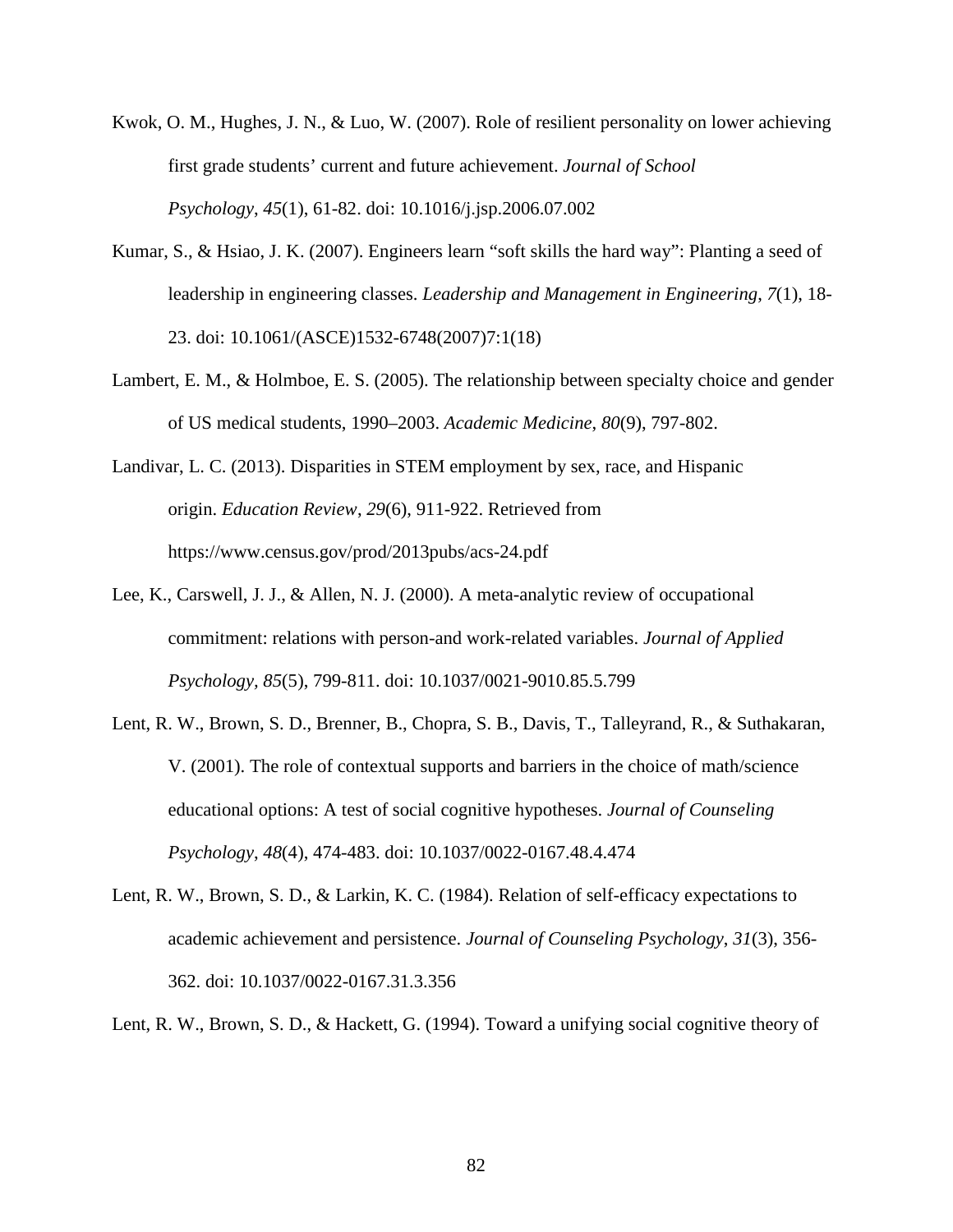career and academic interest, choice, and performance. *Journal of Vocational Behavior*, *45*(1), 79-122. doi: 10.1006/jvbe.1994.1027

- Lenth, R. V. (2007). Post hoc power: tables and commentary (Technical Report No. 378). *Iowa City: Department of Statistics and Actuarial Science, The University of Iowa.*
- Madewell, A. N., & Ponce-Garcia, E. (2016). Assessing resilience in emerging adulthood: The Resilience Scale (RS), Connor–Davidson Resilience Scale (CD-RISC), and Scale of Protective Factors (SPF). *Personality and Individual Differences*, *97*, 249-255. doi: 10.1016/j.paid.2016.03.036
- Marcia, J. E. (1966). Development and validation of ego-identity status. *Journal of Personality and Social psychology*, *3*(5), 551-558. doi: 10.1037/h0023281
- Marcia, J. E., Waterman, A. S., Matteson, D. R., Archer, S. L., & Orlofsky, J. L. (1993). *Ego identity: A handbook for psychosocial research*. New York, NY: Springer-Verlag.
- Maslow, A., & Arieti, S. (1961). Peak experiences as acute identity experiences. *American Journal of Psychoanalysis*, *21*(2), 254-262.
- Mason, M. A., & Goulden, M. (2004). Marriage and baby blues: Redefining gender equity in the academy. *The Annals of the American Academy of Political and Social Science*, *596*(1), 86-103. doi: 10.1177/0002716204268744
- McAllister, M., & McKinnon, J. (2009). The importance of teaching and learning resilience in the health disciplines: a critical review of the literature. *Nurse Education Today*, *29*(4), 371-379. doi: 10.1016/j.nedt.2008.10.011
- McAdams, D. P. (2001). The psychology of life stories. *Review of General Psychology*, *5*(2), 100-122. doi: 10.1037/1089-2680.5.2.100

McLean, K. C., & Pratt, M. W. (2006). Life's little (and big) lessons: identity statuses and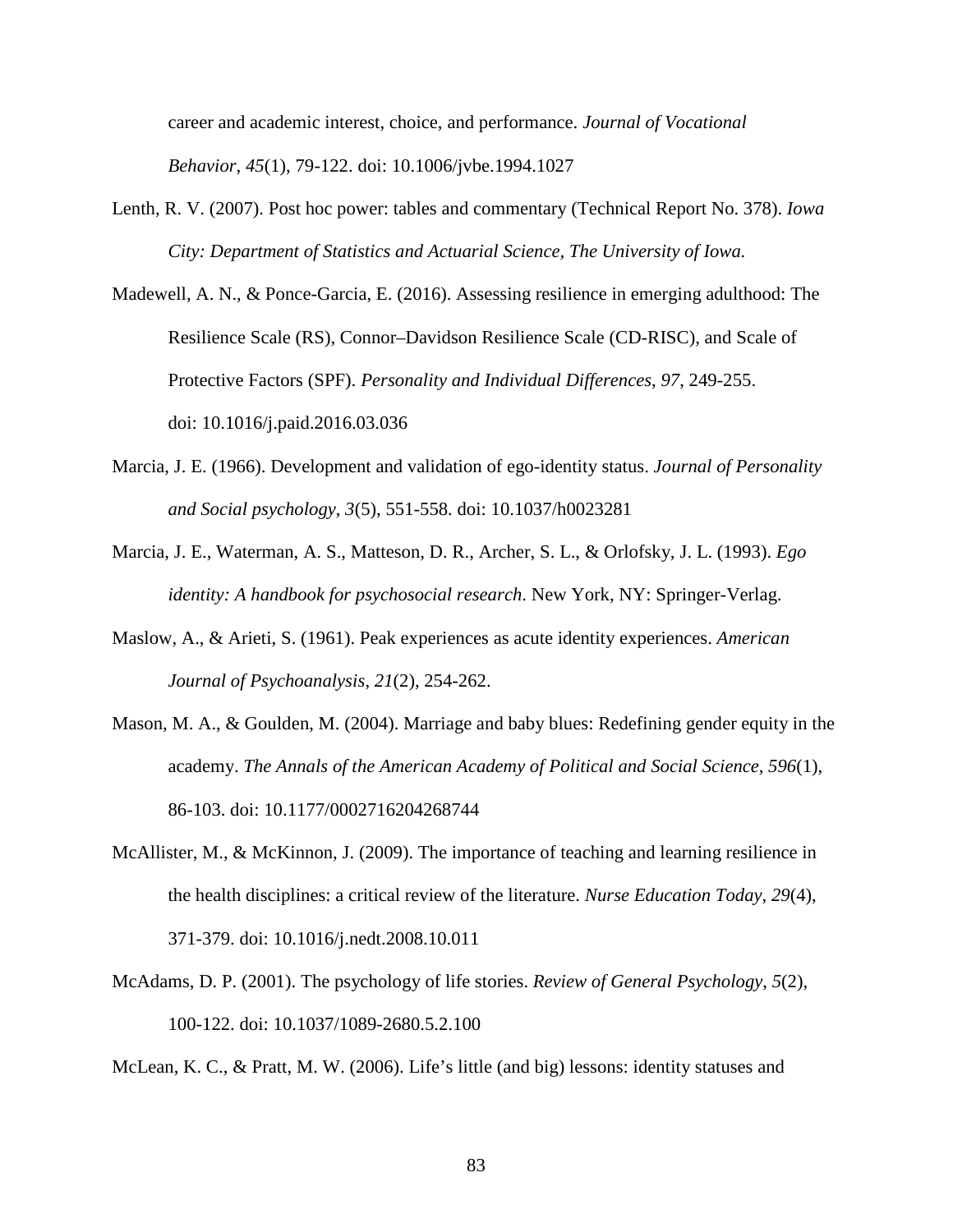meaning-making in the turning point narratives of emerging adults. *Developmental Psychology*, *42*(4), 714-722. doi: 10.1037/0012-1649.42.4.714

- McLean, K. C., & Syed, M. (2015). Personal, master, and alternative narratives: An integrative framework for understanding identity development in context. *Human Development*, *58*(6), 318-349. doi: 10.1159/000445817
- Moss-Racusin, C. A., Dovidio, J. F., Brescoll, V. L., Graham, M. J., & Handelsman, J. (2012). Science faculty's subtle gender biases favor male students. *Proceedings of the National Academy of Sciences*, *109*(41), 16474-16479. doi: 10.1073/pnas.1211286109
- Murtaza, N. (2011). Pursuing self-interest or self-actualization? From capitalism to a steadystate, wisdom economy. *Ecological Economics*, *70*(4), 577-584. doi: 10.1016/j.ecolecon.2010.10.012
- Ong, M. Wright, C., Espinosa, L. L., & Orfield, G. (2011). Inside the double bind: A synthesis of empirical research on undergraduate and graduate women of color in science, technology, engineering, and mathematics. *Harvard Educational Review, 81*, 172-208. doi: 10.17763/haer.81.2.t022245n7x4752v2
- Onwuegbuzie, A. J., & Leech, N. L. (2004). Post hoc power: A concept whose time has come. *Understanding Statistics*, *3*(4), 201-230. doi: 10.1207/s15328031us0304\_1
- Petterson, S. M., Liaw, W. R., Phillips, R. L., Rabin, D. L., Meyers, D. S., & Bazemore, A. W. (2012). Projecting US primary care physician workforce needs: 2010-2025. *The Annals of Family Medicine*, *10*(6), 503-509. doi: 10.1370/afm.1431
- Ponce-Garcia, E., Madewell, A. N., & Kennison, S. M. (2015). The development of the scale of protective factors: resilience in a violent trauma sample. *Violence and Victims*, *30*(5), 735-755. doi: 10.1891/0886-6708.VV-D-14-00163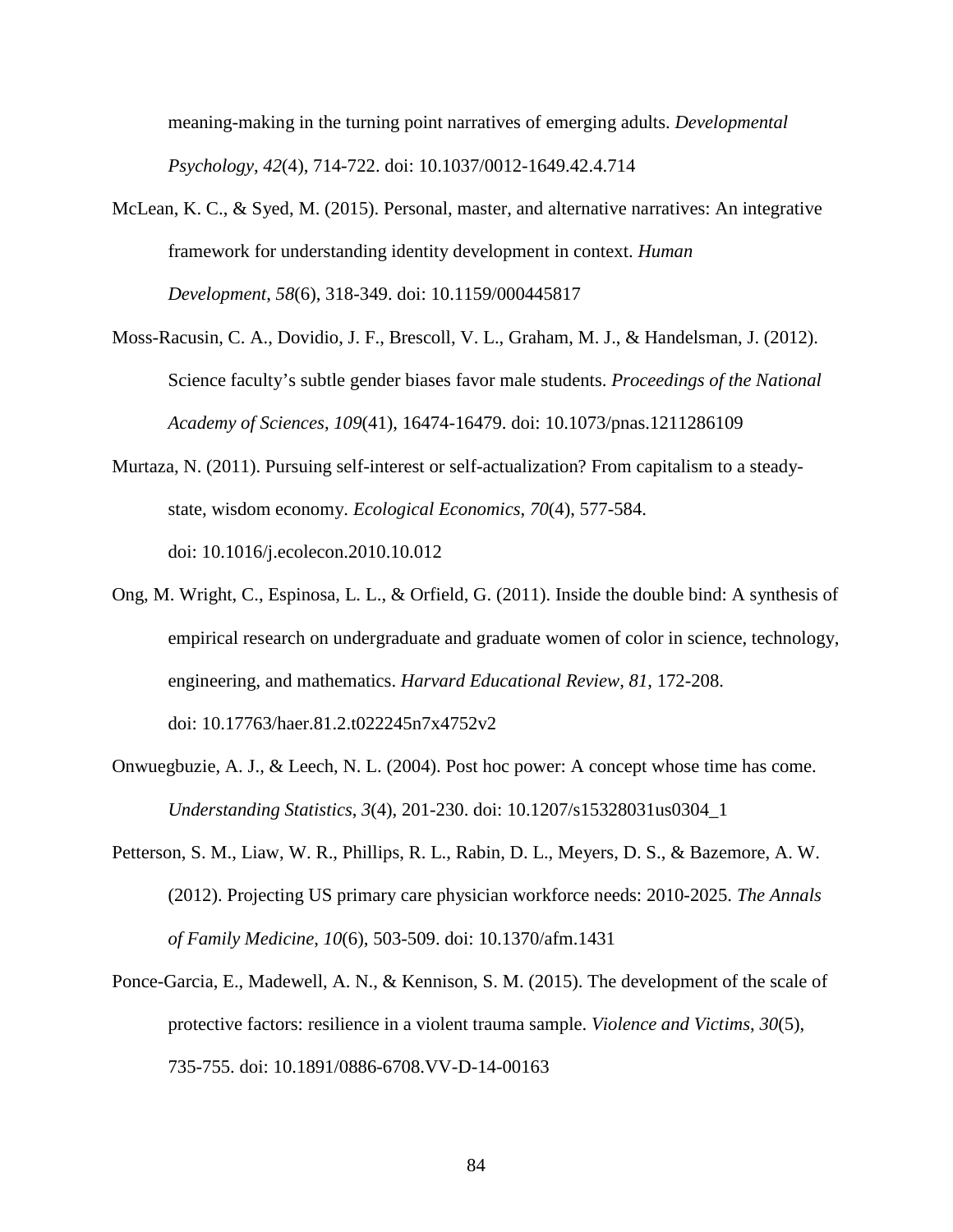- Robnett, R. D., Chemers, M. M., & Zurbriggen, E. L. (2015). Longitudinal associations among undergraduates' research experience, self‐efficacy, and identity. *Journal of Research in Science Teaching*, *52*(6), 847-867. doi: 10.1002/tea.21221
- Robnett, R. D. (2016). Gender bias in STEM fields variation in prevalence and links to STEM Self-Concept. *Psychology of Women Quarterly*, *40*(1), 65-79. doi: 10.1177/0361684315596162
- Robnett, R. D., & Thoman, S. E. (2017). STEM success expectancies and achievement among women in STEM majors. *Journal of Applied Developmental Psychology*, *52*, 91-100. doi: 10.1016/j.appdev.2017.07.003
- Rutter, M. (2006). Implications of resilience concepts for scientific understanding. *Annals of the New York Academy of Sciences*, *1094*(1), 1-12. doi: 10.1196/annals.1376.002
- Ryan, G. W., & Bernard, H. R. (2003). Techniques to identify themes. *Field Methods*, *15*(1), 85- 109. doi: 10.1177/1525822X02239569
- Savery, J. R. (2006). Overview of problem-based learning: Definitions and distinctions. *Interdisciplinary Journal of Problem-Based Learning*, 1(1), 9-20. doi: 10.7771/1541-5015.1002

Schachter, E. P. (2004). Identity configurations: A new perspective on identity formation in contemporary society. *Journal of Personality*, *72*(1), 167-200. doi: 10.1111/j.0022-3506.2004.00260.x

Schwartz, S. J. (2004). Brief report: Construct validity of two identity status measures: The EIPQ and the EOM-EIS-II. *Journal of Adolescence*, *27*(4), 477-483. doi: 10.1016/j.adolescence.2004.03.005

Schwartz, S. J., Zamboanga, B. L., Luyckx, K., Meca, A., & Ritchie, R. A. (2013). Identity in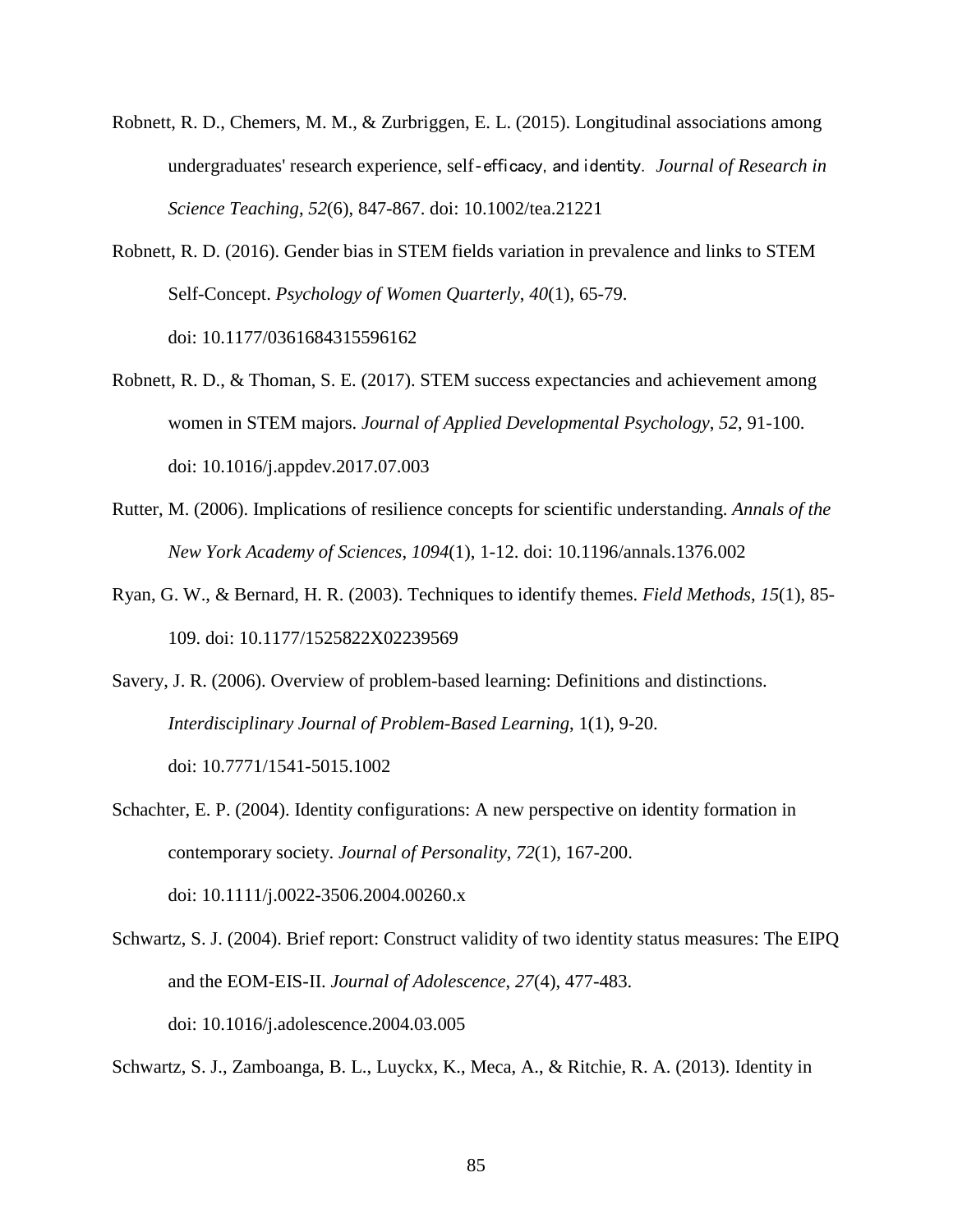emerging adulthood reviewing the field and looking forward. *Emerging Adulthood*, *1*(2), 96-113. doi: 10.1177/2167696813479781

Settles, I. H., Cortina, L. M., Malley, J., & Stewart, A. J. (2006). The climate for women in academic science: The good, the bad, and the changeable. *Psychology of Women Quarterly*, *30*(1), 47-58. doi: 10.1111/j.1471-6402.2006.00261.x

Settles, I. H., Cortina, L. M., Buchanan, N. T., & Miner, K. N. (2012). Derogation, discrimination, and (dis) satisfaction with jobs in science: A gendered analysis. *Psychology of Women Quarterly*, *37*(2), 179-191. doi: 10.1177/0361684312468727

- Smith, K. A., Sheppard, S. D., Johnson, D. W., & Johnson, R. T. (2005). Pedagogies of engagement: Classroom‐based practices. *Journal of Engineering Education*, *94*(1), 87- 101. doi: 10.1002/j.2168-9830.2005.tb00831.x
- Spelke, E. S., & Kinzler, K. D. (2007). Core knowledge. *Developmental Science*, *10*(1), 89-96. doi: 10.1111/j.1467-7687.2007.00569.x
- Tseng, K. H., Chang, C. C., Lou, S. J., & Chen, W. P. (2013). Attitudes towards science, technology, engineering and mathematics (STEM) in a project-based learning (PjBL) environment. *International Journal of Technology and Design Education*, *23*(1), 87-102. doi: 10.1007/s10798-011-9160-x
- Turner III, D. W. (2010). Qualitative interview design: A practical guide for novice investigators. *The Qualitative Report*, *15*(3), 754.
- Wigfield, A., & Eccles, J. S. (2000). Expectancy–value theory of achievement motivation. *Contemporary Educational Psychology*, *25*(1), 68-81. doi: 10.1006/ceps.1999.1015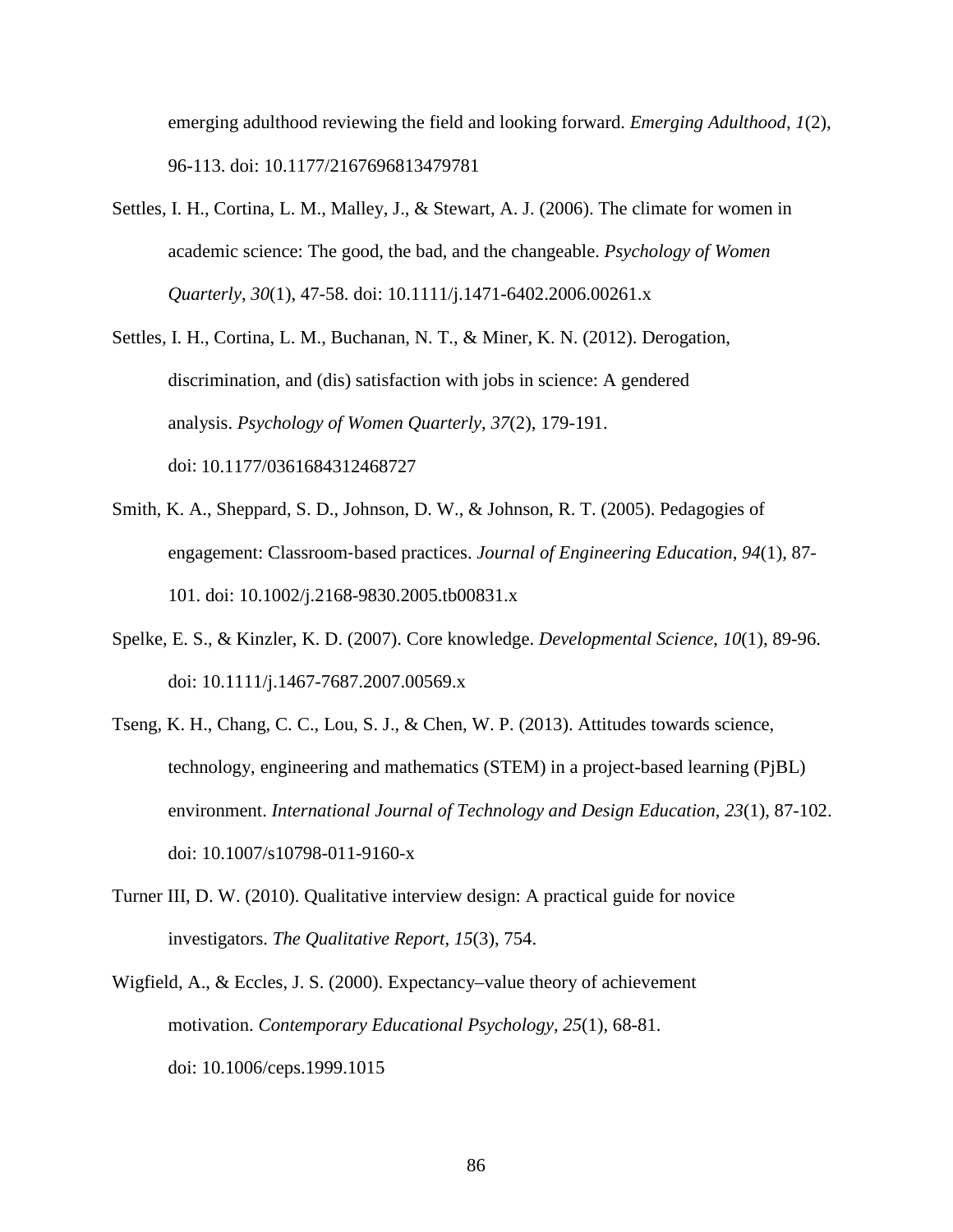- Wood, W., & Eagly, A. H. (2002). A cross-cultural analysis of the behavior of women and men: implications for the origins of sex differences. *Psychological Bulletin*, *128*(5), 699-727. doi: 10.1037/0033-2909.128.5.699
- Youssef, C. M., & Luthans, F. (2007). Positive organizational behavior in the workplace the impact of hope, optimism, and resilience. *Journal of Management*, *33*(5), 774-800. doi: 10.1177/0149206307305562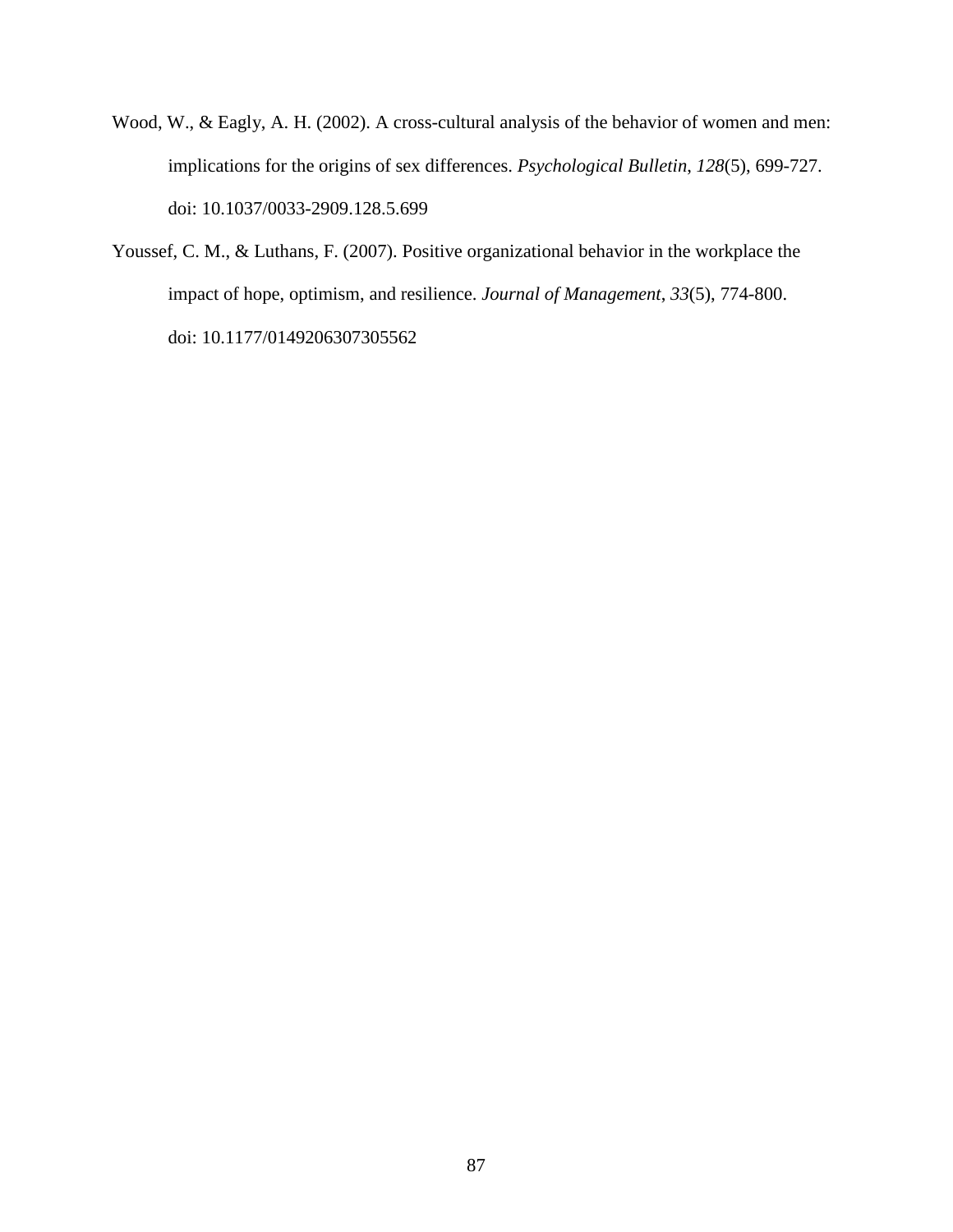## **Curriculum Vitae**

# **Sarah E. Thoman thoman@unlv.nevada.edu**

### **EDUCATION**

### **University of Nevada, Las Vegas –** Las Vegas, NV

*Doctor of Philosophy, Psychology – Experimental Psychology: Developmental Emphasis, Anticipated December 2019 Master of Arts, Psychology – Experimental Psychology: Developmental Emphasis, Anticipated May 2018 Psychology Quantitative Certificate Program, Anticipated May 2018*

### **The University of Texas at Austin – Summer Statistics Institute** – Austin, TX

- 24 hours of statistical training in power analysis and Bayesian statistics, *May 2017*
- 12 hours of statistical training in questionnaire design and survey analysis, *May 2011*

### **Teachers College, Columbia University –** New York, NY *Master of Arts, Organizational Psychology, February 2010*

## **The University of Texas at Austin –** Austin, TX

*Bachelor of Arts, Psychology, December 2007 Bachelor of Business Administration, Management, December 2007*

# **ACADEMIC HONORS &AWARDS**

University of Nevada, Las Vegas – Summer Session Scholarship Summer 2017 University of Nevada, Las Vegas – Graduate Access Scholarship Fall 2015 - Present

Member of Mortar Board National Senior Honor Society Spring 2007– Present University of Texas - University Honors Recipient/Liberal Arts Honors Student Fall 2004 – December 2007 National Dean's List Recipient- University of Texas at Austin Fall 2005

Merit Based Non-Resident Tuition Exemption- University of Texas at Austin Fall 2004 – December 2007 Academic Sustainability Tuition Grant- University of Texas at Austin Fall 2004 – December 2007

## **PROFESSIONAL ASSOCIATIONS**

Association for Psychological Science – *Graduate Student Affiliate*  Fall 2017 – Present

Society for Industrial-Organizational Psychology (SIOP) - *Associate Membership* Spring 2013 – Present

American Psychological Association - *Associate Membership* Fall 2008 – Present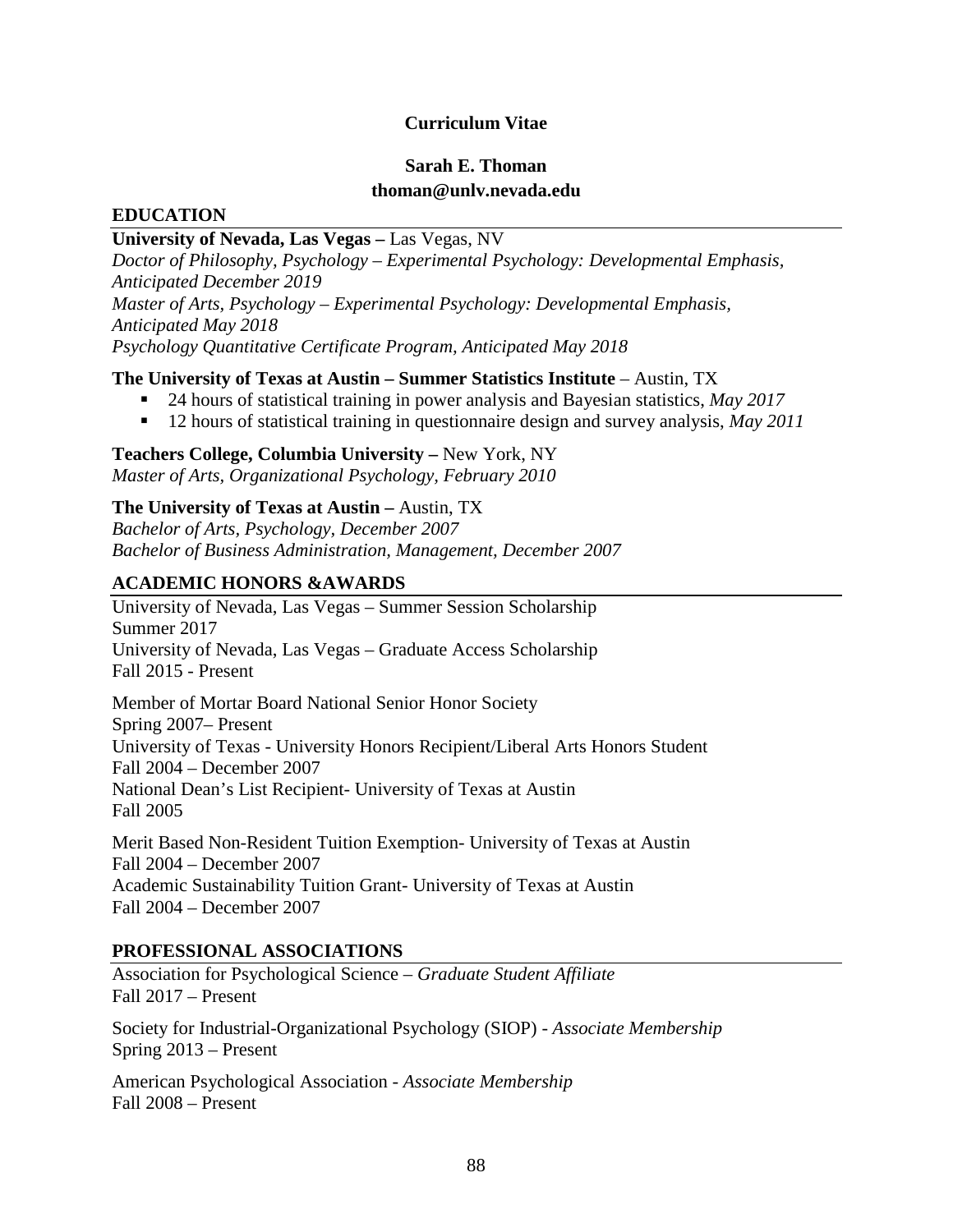Organizational & Human Development Consulting Club (OHDCC) - Columbia University Fall 2008 –2009

### **PUBLICATIONS**

- Robnett, R. D., Buck, J. E., Underwood, C. R., & Thoman, S. E. (2018). Sexism and gender stereotyping. To appear in S. Hupp & J. Jewell (Eds.), *The Encyclopedia of Child and Adolescent Development* (2nd Ed.). New York, NY: Wiley Blackwell.
- Robnett, R. D., & Thoman, S. E. (2017). STEM success expectancies and achievement among women in STEM majors. *Journal of Applied Developmental Psychology, 52*, 91-100. doi:10.1016/j.appdev.2017.07.003

### **MANUSCRIPTS IN PREPARATION OR UNPUBLISHED**

- Thoman, S. E., Stephens, A. K., Robnett, R. D. (2018). *Child(less): Qualitative insight into the mindsets and strategies among women in STEM fields relative to work-life balance.* Manuscript in preparation.
- \*Thoman, S. E., & Zelin, A. I. (2018). *Suits and aprons: Effects of gender typicality on women's work experiences and romantic relationships.* Manuscript in preparation. \*Equal author contribution; authors listed alphabetically.
- Thoman, S. E. (2017). *Beyond the bench and bedside: Women's success in STEM via active learning projects*. (Unpublished master's thesis). University of Nevada, Las Vegas, Las Vegas, NV.
- Thoman, S. E. (2007). *The role of trust and in-groups on workplace relationships.* (Unpublished honors thesis). The University of Texas at Austin, Austin, TX.

## **CONFERENCE PRESENTATIONS**

- Thoman, S. E., DiBona, T., Abelar, J., Robnett, R. D. (2018, February). *The Flies Chose Me": Qualitative Insight into Women's Success in STEM.* Poster presented at the Ethnographic and Qualitative Research Conference, Las Vegas, NV.
- \*Boucher, E., Codhock, T., Hatcher, W., Hayden, S., Spinrad, M., Thoman, S., Tyler, T., Nehls, K. (2018, February). *The Business of International Students at a Community College.* Presentation given at the Ethnographic and Qualitative Research Conference, Las Vegas, NV. \*Equal author contribution; authors are primarily listed alphabetically.
- DiBona, T., Abelar, J. Thoman, S. E. (2017, November). *Beyond the Bench and Bedside: Women's Success in STEM via Active Learning Projects.* Poster presented at the Healthcare Businesswomen's Association Annual Conference, Philadelphia, PA.
- Stephens, A.K., Thoman, S. E., Robnett, R. D. (2017, November). *Beakers or Babies: Work-Life Balance among Women in STEM.* Poster presented at the Healthcare Businesswomen's Association Annual Conference, Philadelphia, PA.

Thoman, S. E., Zelin, A. I., Snowdy, L. (2017, November). *Briefcases or Spatulas?: Role of*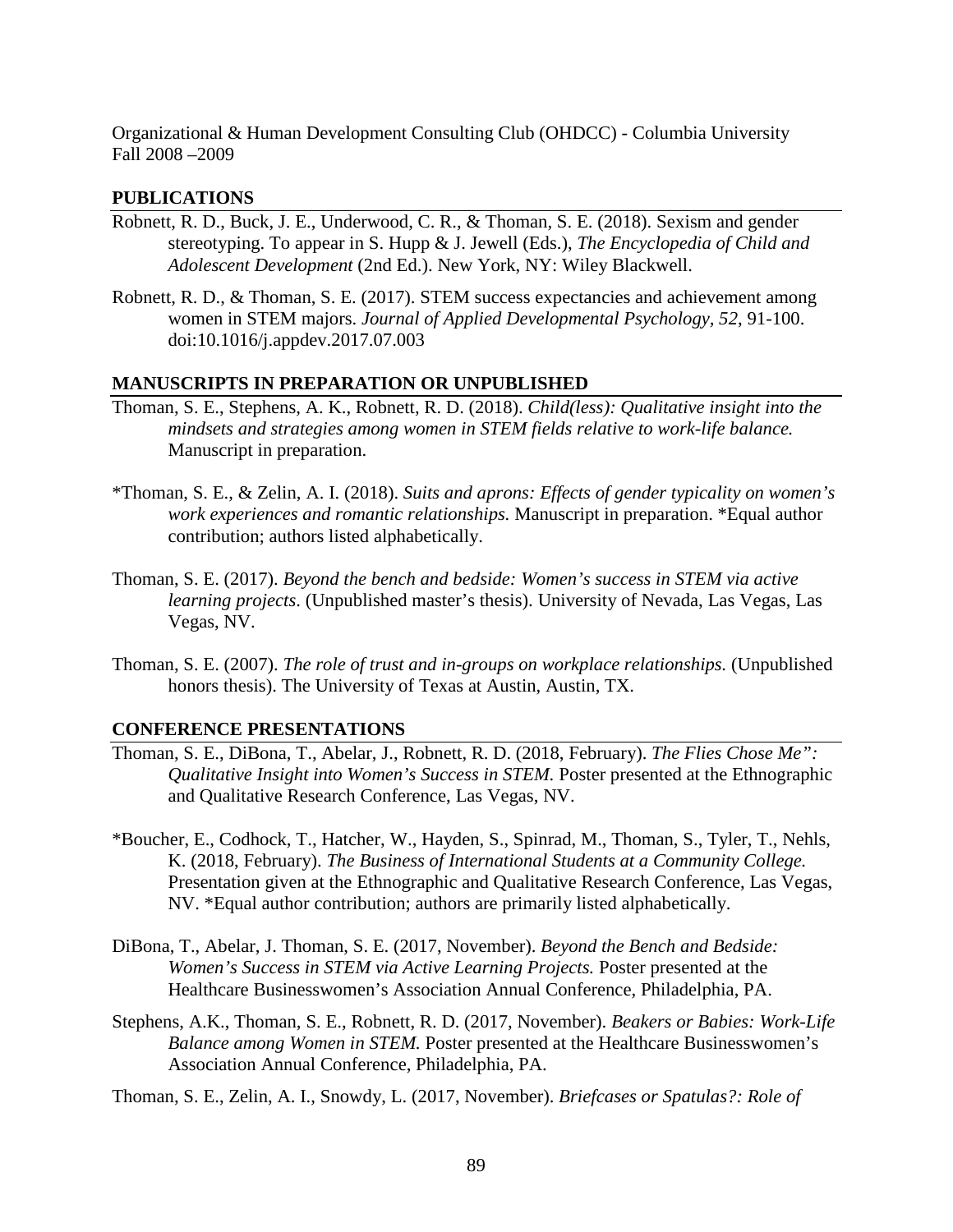*Gender Norms on Work and Love.* Poster presented at the Healthcare Businesswomen's Association Annual Conference, Philadelphia, PA.

- Robnett, R. D., & Thoman, S. E. (2016, October). *Configurations of efficacy and academic achievement among women in STEM majors: a longitudinal analysis.* Poster presented at the Gender Development Research Conference, San Francisco, CA.
- Stephens, A.K., Thoman, S. E., Robnett, R. D. (2016, October). *Advantage or obstacle: Associations between romantic relationships, academic self-efficacy, and career identity.* Poster presented at the Gender Development Research Conference, San Francisco, CA.
- Thoman, S. E., Underwood, C. R., Stephens, A.K., Buck, J. E, Robnett, R. D. (2016, October). *Test tubes or soccer practice: Retention and work-life balance among women in STEM.* Poster presented at the Gender Development Research Conference, San Francisco, CA.
- Underwood, C. R., Thoman, S. E., Buck, J. E., Robnett, R. D., & Barakat, M. (2016, October). *Redefining tradition: Generational differences in same-sex couples' surname decisions.* Poster presented at the Gender Development Research Conference, San Francisco, CA.

### **RESEARCH & RELEVANT ACADEMIC EXPERIENCE**

| <b>Graduate Assistant</b> – University of Nevada, Las Vegas                                      |                                     |
|--------------------------------------------------------------------------------------------------|-------------------------------------|
| Diversity Assistant                                                                              | August 2017 - Present               |
| Research Collaborator                                                                            | July $2016$ – Present               |
| Researcher, Social Development Lab                                                               | August $2015$ – Present             |
| Research Assistant, TILT                                                                         | December $2016 - \text{July } 2017$ |
| <b>Independent Research</b> – Teachers College, Columbia University<br><b>Student Researcher</b> | <b>Fall 2009</b>                    |
| <b>MENTORING &amp; TEACHING EXPERIENCE</b>                                                       |                                     |
| <b>Graduate Assistant – University of Nevada, Las Vegas</b>                                      |                                     |
| Diversity Assistant                                                                              | August 2017 - Present               |
| <b>Graduate Assistant</b> – University of Nevada, Las Vegas                                      | August $2015$ – Present             |
| <b>Research Mentor</b>                                                                           | Fall 2015 - Present                 |
| <b>Teaching Assistant</b>                                                                        | Fall $2015 -$ Fall $2016$           |

### **SERVICE ACTIVITIES**

Outreach Undergraduate Mentoring Program (OUMP) Mentor – Las Vegas, NV Fall 2015 – Present

LSAMP Presenter: Advising Undergraduates on Post-Baccalaureate Studies – Las Vegas, NV Fall 2017

Nevada State College Graduate Student Panelist – Henderson, NV Spring 2017

Capital Area Food Bank Volunteer – Austin, TX Spring 2011 – Fall 2015

Organizational & Human Development Consulting Club (OHDCC) - Columbia University Fall 2008 -2009